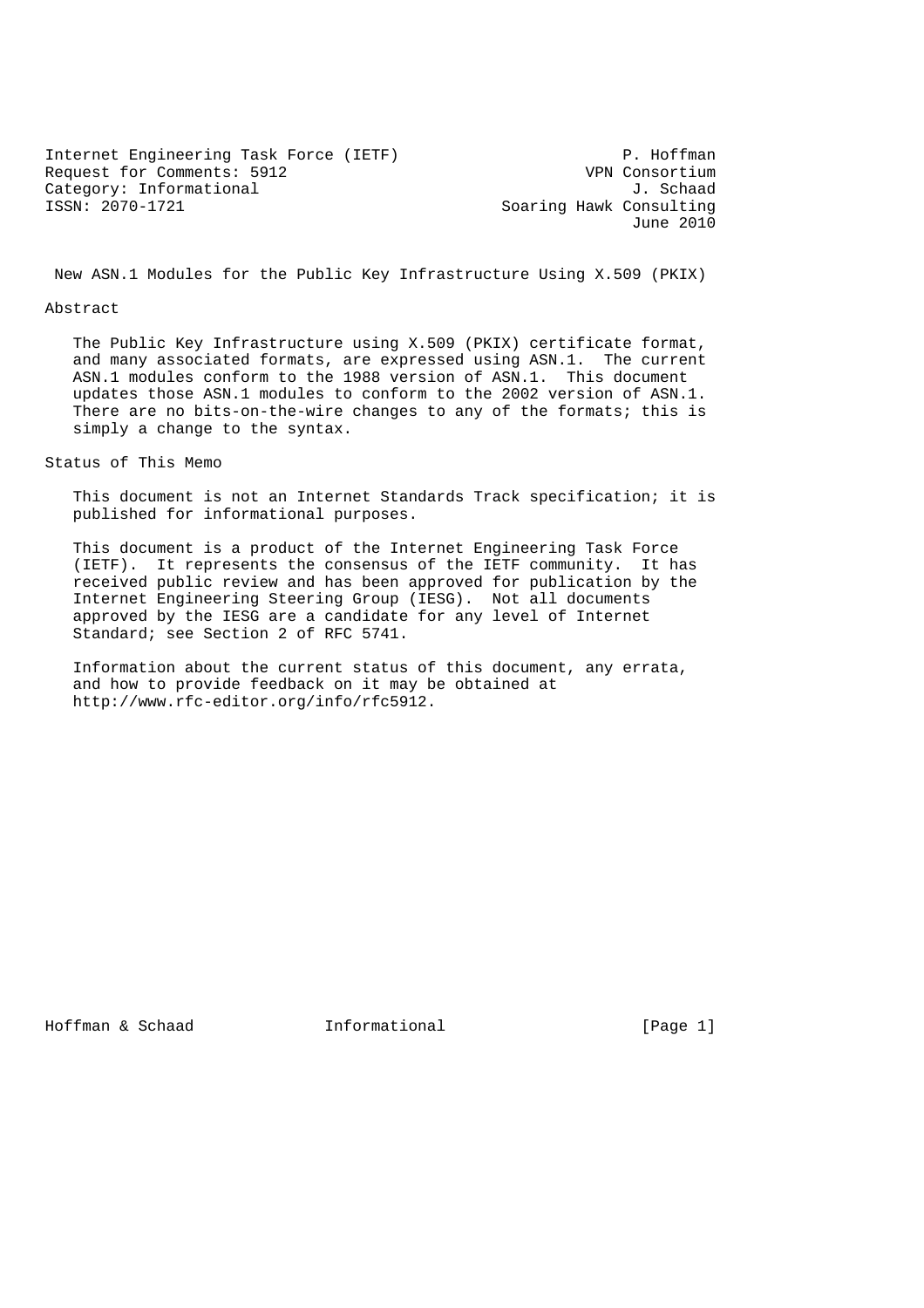Copyright Notice

 Copyright (c) 2010 IETF Trust and the persons identified as the document authors. All rights reserved.

 This document is subject to BCP 78 and the IETF Trust's Legal Provisions Relating to IETF Documents (http://trustee.ietf.org/license-info) in effect on the date of publication of this document. Please review these documents carefully, as they describe your rights and restrictions with respect to this document. Code Components extracted from this document must include Simplified BSD License text as described in Section 4.e of the Trust Legal Provisions and are provided without warranty as described in the Simplified BSD License.

 This document may contain material from IETF Documents or IETF Contributions published or made publicly available before November 10, 2008. The person(s) controlling the copyright in some of this material may not have granted the IETF Trust the right to allow modifications of such material outside the IETF Standards Process. Without obtaining an adequate license from the person(s) controlling the copyright in such materials, this document may not be modified outside the IETF Standards Process, and derivative works of it may not be created outside the IETF Standards Process, except to format it for publication as an RFC or to translate it into languages other than English.

Table of Contents

|                |                                                         |  |  |  |  |  |  |  |  |  |  | $\overline{4}$ |
|----------------|---------------------------------------------------------|--|--|--|--|--|--|--|--|--|--|----------------|
| $2^{\circ}$    | ASN.1 Module PKIX-CommonTypes                           |  |  |  |  |  |  |  |  |  |  | 5              |
| 3.             | ASN.1 Module AlgorithmInformation                       |  |  |  |  |  |  |  |  |  |  | $\overline{8}$ |
|                | ASN.1 Module for RFC 2560                               |  |  |  |  |  |  |  |  |  |  | 1 R            |
| 5.             |                                                         |  |  |  |  |  |  |  |  |  |  | 2.2.           |
| б.             |                                                         |  |  |  |  |  |  |  |  |  |  | 23             |
| 7 <sub>1</sub> | ASN.1 Module for RFC 3852 (Attribute Certificate v1)    |  |  |  |  |  |  |  |  |  |  | 34             |
| $\mathsf{R}$   | ASN.1 Module for RFC 4055                               |  |  |  |  |  |  |  |  |  |  | 36             |
|                | ASN.1 Module for RFC 4210                               |  |  |  |  |  |  |  |  |  |  | 42             |
|                |                                                         |  |  |  |  |  |  |  |  |  |  | 53             |
|                |                                                         |  |  |  |  |  |  |  |  |  |  | 61             |
|                |                                                         |  |  |  |  |  |  |  |  |  |  |                |
|                |                                                         |  |  |  |  |  |  |  |  |  |  |                |
|                | 14. ASN.1 Module for RFC 5280, Explicit and Implicit 91 |  |  |  |  |  |  |  |  |  |  |                |
|                |                                                         |  |  |  |  |  |  |  |  |  |  | 115            |
|                |                                                         |  |  |  |  |  |  |  |  |  |  | 116            |

Hoffman & Schaad **Informational Informational** [Page 2]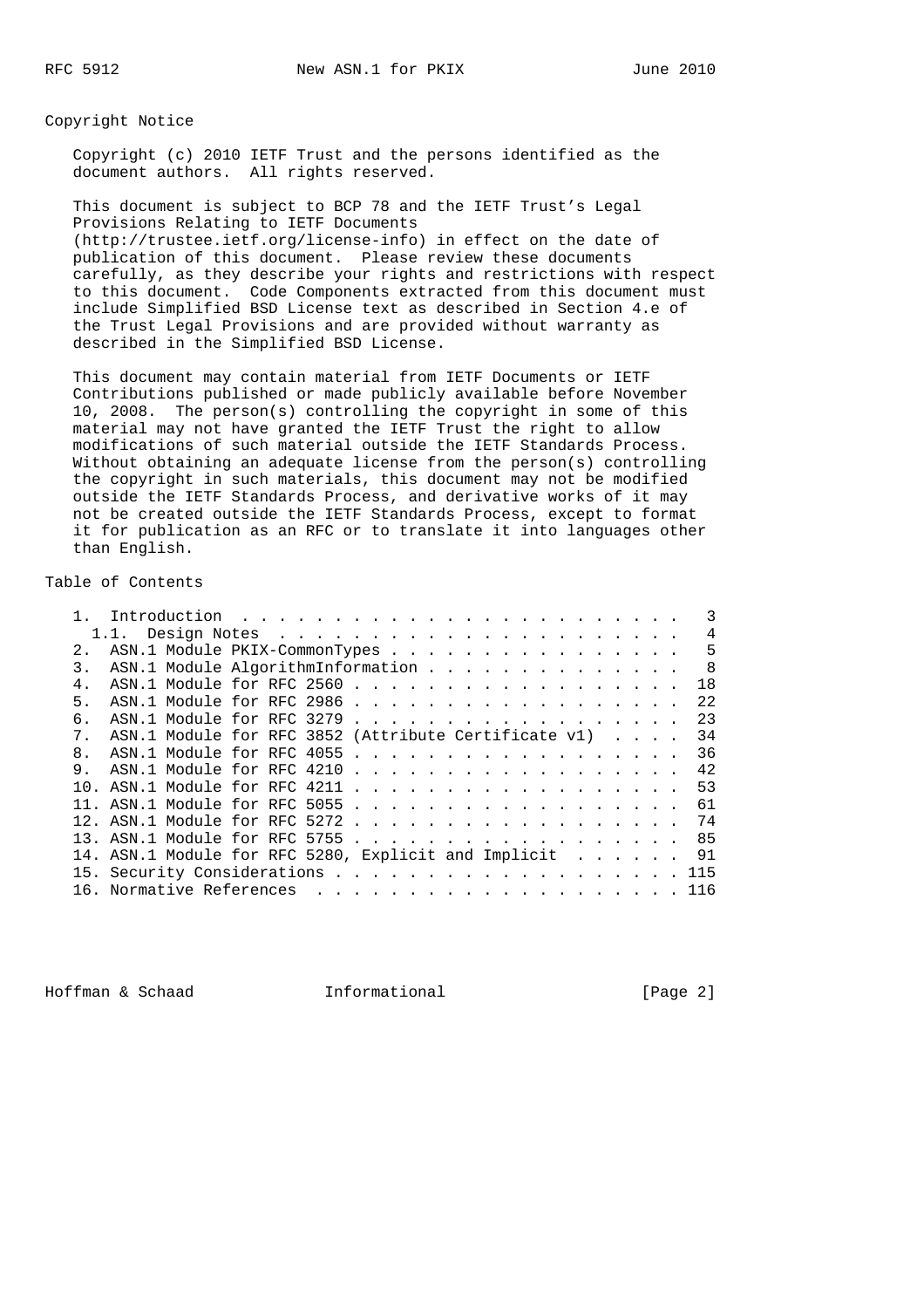## 1. Introduction

 Some developers would like the IETF to use the latest version of ASN.1 in its standards. Most of the RFCs that relate to security protocols still use ASN.1 from the 1988 standard, which has been deprecated. This is particularly true for the standards that relate to PKIX, Cryptographic Message Syntax (CMS), and S/MIME.

 This document updates the following RFCs to use ASN.1 modules that conform to the 2002 version of ASN.1 [ASN1-2002]. Note that not all the modules are updated; some are included to simply make the set complete.

- o RFC 2560, PKIX Online Certificate Status Protocol (OCSP) [RFC2560]
- o RFC 2986, PKCS #10 certificate request [RFC2986]
- o RFC 3279, PKIX algorithms and identifier [RFC3279]
- o RFC 3852, contains PKIX attribute certificates, version 1 [RFC3852]
- o RFC 4055, Additional Algorithms and Identifiers for RSA Cryptography [RFC4055]
- o RFC 4210, PKIX CMP (Certificate Management Protocol) [RFC4210]
- o RFC 4211, PKIX CRMF (Certificate Request Message Format) [RFC4211]
- o RFC 5055, PKIX SCVP (Server-based Certificate Validation Protocol) [RFC5055]
- o RFC 5272, Certificate Management over CMS (CMC) [RFC5272]
- o RFC 5280, PKIX certificate and Certificate Revocation List (CRL) profile [RFC5280] (both the implicit and explicit modules)
- o RFC 5755, PKIX attribute certificates, version 2 [RFC5755]

 Note that some of the modules in this document get some of their definitions from places different than the modules in the original RFCs. The idea is that these modules, when combined with the modules in [RFC5911] can stand on their own and do not need to import definitions from anywhere else. Also note that the ASN.1 modules in this document have references in their text comments that need to be looked up in original RFCs, and that some of those references may have already been superseded by later RFCs.

Hoffman & Schaad 1nformational 100 [Page 3]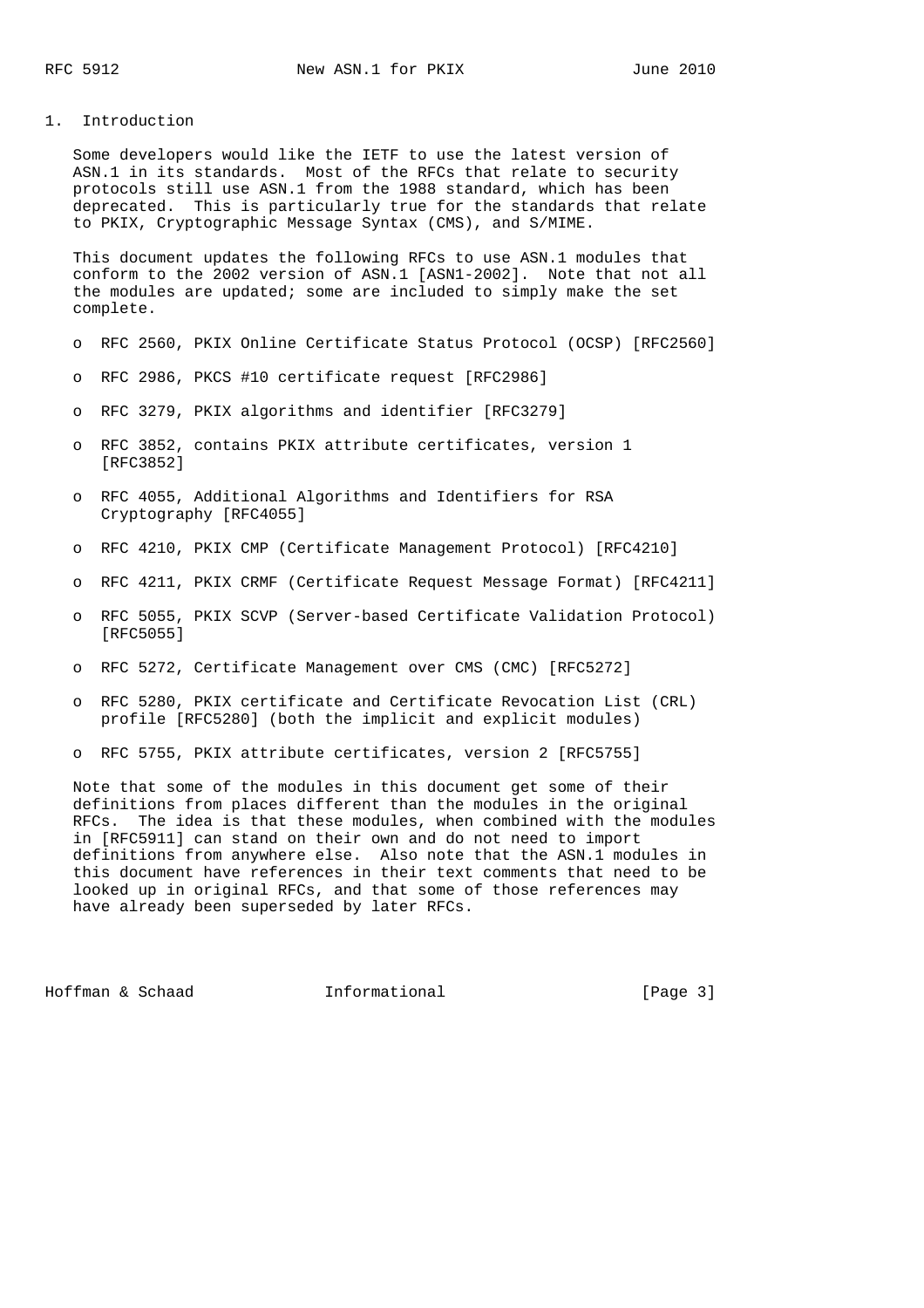The document also includes a module of common definitions called "PKIX-CommonTypes". These definitions are used here and in [RFC5911].

 The document also includes a module of common definitions called "AlgorithmInformation". These definitions are used here and in [RFC5911].

## 1.1. Design Notes

 The modules in this document use the object model available in the 2002 ASN.1 documents to a great extent. Objects for each of the different algorithm types are defined. Also, all of the places where the 1988 ASN.1 syntax had ANY holes to allow for variable syntax now use objects.

 Much like the way that the PKIX and S/MIME working groups use the prefix of id- for object identifiers, this document has also adopted a set of two-, three-, and four-letter prefixes to allow for quick identification of the type of an object based on its name. This allows, for example, the same back half of the name to be used for the different objects. Thus, "id-sha1" is the object identifier, while "mda-sha1" is the message digest object for "sha1".

 One or more object sets for the different types of algorithms are defined. A single consistent name for each different algorithm type is used. For example, an object set named PublicKeys contains the public keys defined in that module. If no public keys are defined, then the object set is not created. When importing these object sets into an ASN.1 module, one needs to be able to distinguish between the different object sets with the same name. This is done by using both the module name (as specified in the IMPORT statement) and the object set name. For example, in the module for RFC 5280:

 PublicKeys FROM PKIXAlgs-2008 { 1 3 6 1 5 5 7 0 995 } PublicKeys FROM PKIX1-PSS-OAEP-Algorithms { 1 3 6 1 5 5 7 33 }

 PublicKeyAlgorithms PUBLIC-KEY ::= { PKIXAlgs-2008.PublicKeys, ..., PKIX1-PSS-OAEP-Algorithms.PublicKeys }

Hoffman & Schaad **Informational Informational** [Page 4]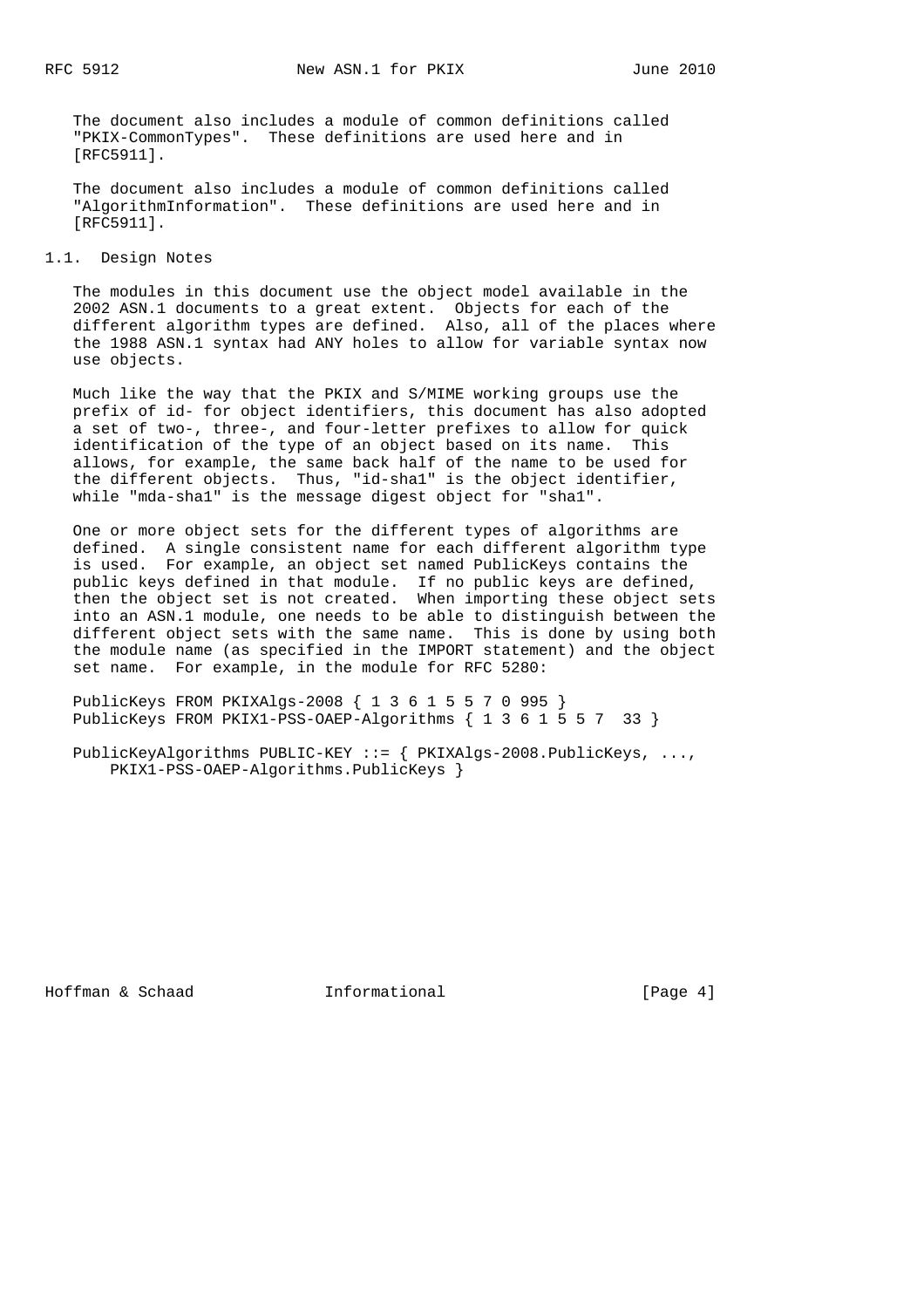2. ASN.1 Module PKIX-CommonTypes

 This section contains a module that is imported by many other modules in this document and in [RFC5911]. This module does not come from any existing RFC.

```
 PKIX-CommonTypes-2009
    \{iso(1) identified-organization(3) dod(6) internet(1) security(5)
    mechanisms(5) pkix(7) id-mod(0) id-mod-pkixCommon-02(57)
```
 DEFINITIONS EXPLICIT TAGS ::= BEGIN

 -- ATTRIBUTE  $- -$  -- Describe the set of data associated with an attribute of some type  $- -$  -- &id is an OID identifying the attribute -- &Type is the ASN.1 type structure for the attribute; not all -- attributes have a data structure, so this field is optional -- &minCount contains the minimum number of times the attribute can -- occur in an AttributeSet -- &maxCount contains the maximum number of times the attribute can -- appear in an AttributeSet -- Note: this cannot be automatically enforced as the field -- cannot be defaulted to MAX. -- &equality-match contains information about how matching should be -- done  $-$  -- Currently we are using two different prefixes for attributes.  $-$  -- at- for certificate attributes -- aa- for CMS attributes  $-$ ATTRIBUTE  $::=$  CLASS  $\{$  &id OBJECT IDENTIFIER UNIQUE, &Type OPTIONAL, &equality-match MATCHING-RULE OPTIONAL, &minCount INTEGER DEFAULT 1, &maxCount INTEGER OPTIONAL } WITH SYNTAX { [TYPE &Type] [EQUALITY MATCHING RULE &equality-match] [COUNTS [MIN &minCount] [MAX &maxCount]] IDENTIFIED BY &id }

Hoffman & Schaad **Informational Informational** [Page 5]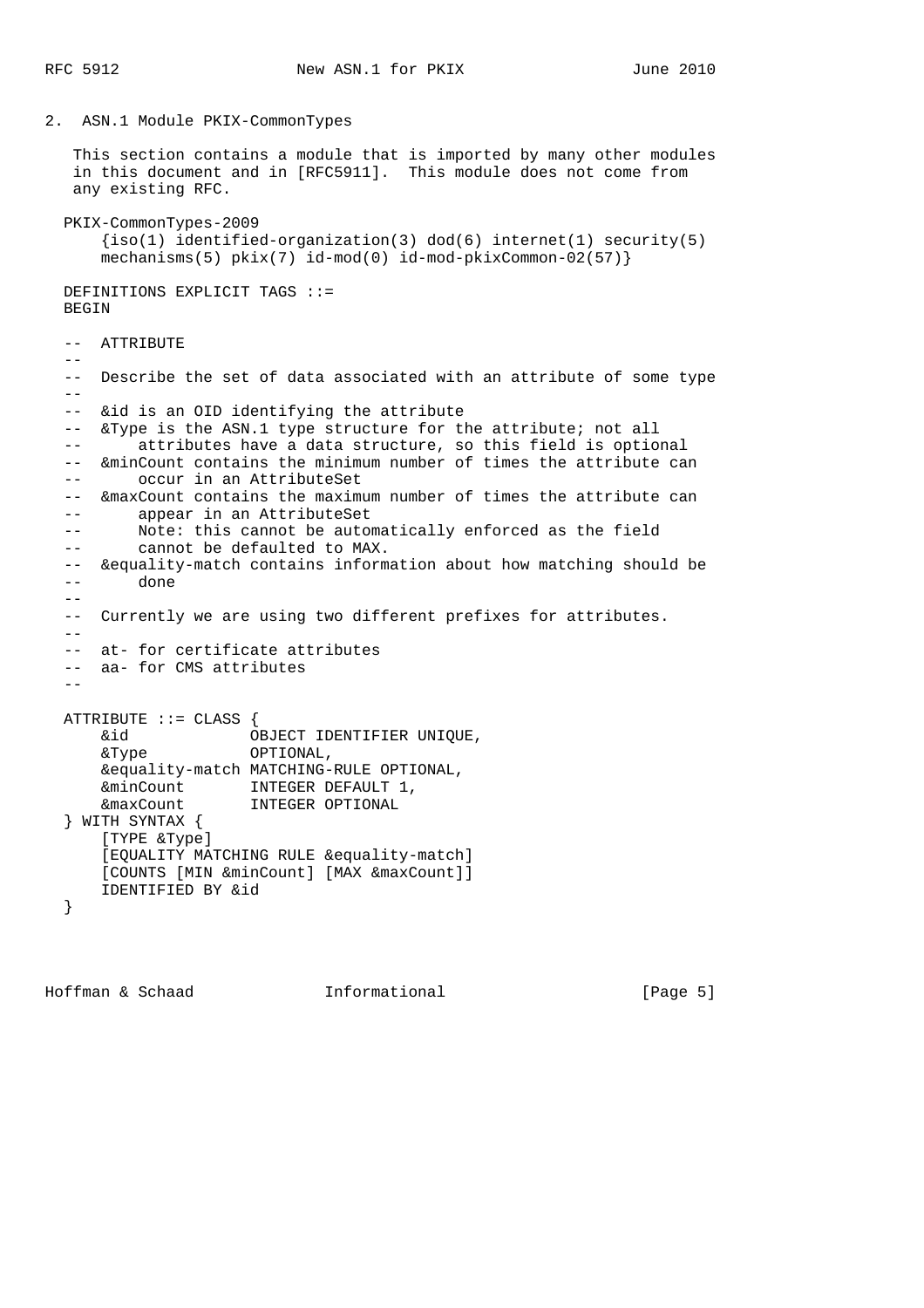```
 -- Specification of MATCHING-RULE information object class
- MATCHING-RULE ::= CLASS {
 &ParentMatchingRules MATCHING-RULE OPTIONAL,
 &AssertionType OPTIONAL,
    &uniqueMatchIndicator ATTRIBUTE OPTIONAL,
    &id OBJECT IDENTIFIER UNIQUE
  }
  WITH SYNTAX {
    [PARENT &ParentMatchingRules]
    [SYNTAX &AssertionType]
    [UNIQUE-MATCH-INDICATOR &uniqueMatchIndicator]
    ID &id
  }
  -- AttributeSet
 - -- Used when a set of attributes is to occur.
 - -- type contains the identifier of the attribute
  -- values contains a set of values where the structure of the ASN.1
  -- is defined by the attribute
 - - -- The parameter contains the set of objects describing
  -- those attributes that can occur in this location.
 - AttributeSet{ATTRIBUTE:AttrSet} ::= SEQUENCE {
 type ATTRIBUTE.&id({AttrSet}),
 values SET SIZE (1..MAX) OF ATTRIBUTE.
                   &Type({AttrSet}{@type})
  }
  -- SingleAttribute
  --
  -- Used for a single valued attribute
  --
  -- The parameter contains the set of objects describing the
  -- attributes that can occur in this location
 - - SingleAttribute{ATTRIBUTE:AttrSet} ::= SEQUENCE {
      type ATTRIBUTE.&id({AttrSet}),
     value ATTRIBUTE.&Type({AttrSet}{@type})
  }
  -- EXTENSION
```
Hoffman & Schaad **Informational** 1. [Page 6]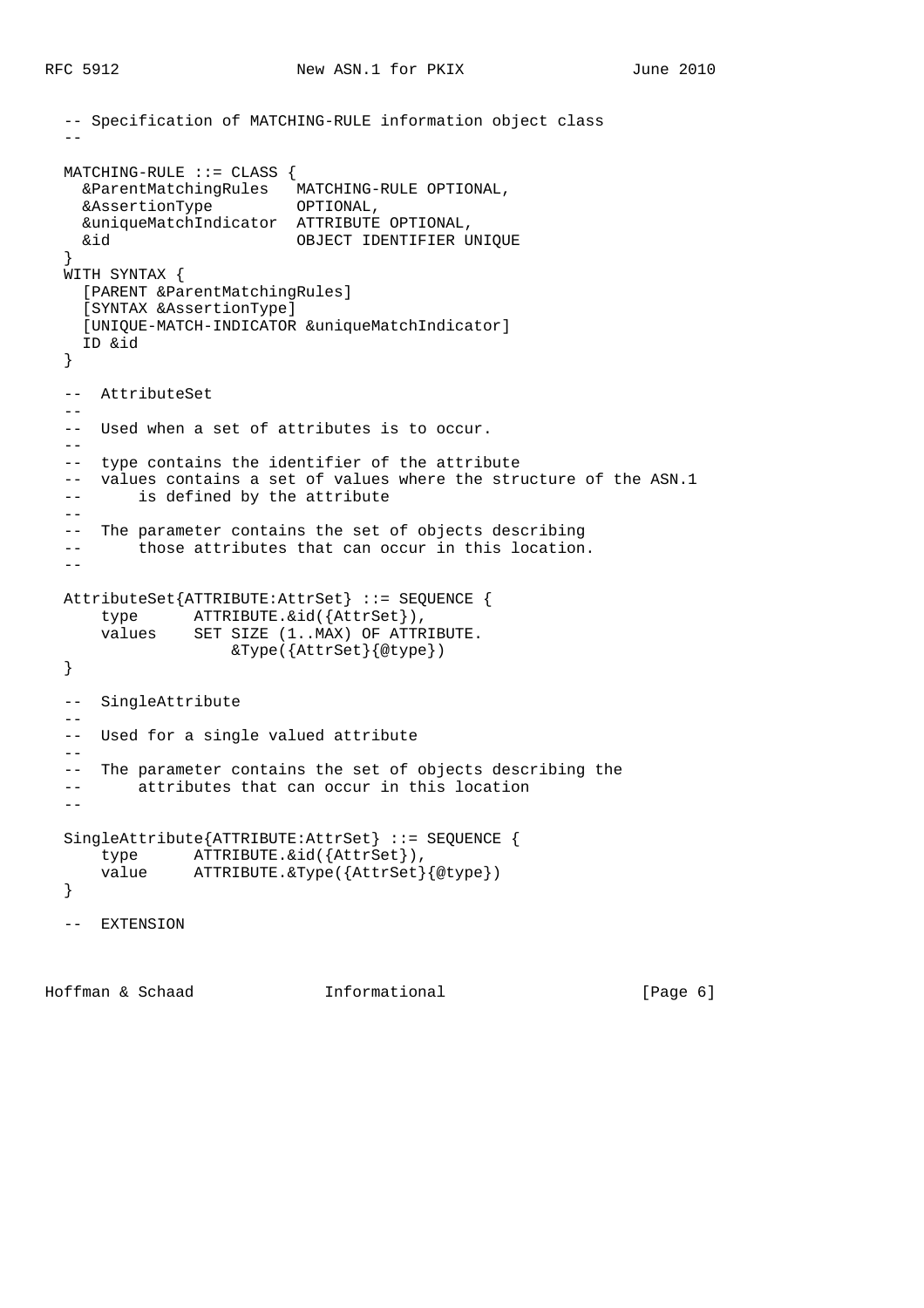```
- -- This class definition is used to describe the association of
  -- object identifier and ASN.1 type structure for extensions
 - - -- All extensions are prefixed with ext-
 - -- &id contains the object identifier for the extension
  -- &ExtnType specifies the ASN.1 type structure for the extension
  -- &Critical contains the set of legal values for the critical field.
  -- This is normally {TRUE|FALSE} but in some instances may be
  -- restricted to just one of these values.
 - - EXTENSION ::= CLASS {
      &id OBJECT IDENTIFIER UNIQUE,
     &ExtnType,<br>&Critical
                 BOOLEAN DEFAULT {TRUE | FALSE }
  } WITH SYNTAX {
      SYNTAX &ExtnType IDENTIFIED BY &id
      [CRITICALITY &Critical]
  }
  -- Extensions
   --
  -- Used for a sequence of extensions.
  --
  -- The parameter contains the set of legal extensions that can
  -- occur in this sequence.
  --
  Extensions{EXTENSION:ExtensionSet} ::=
      SEQUENCE SIZE (1..MAX) OF Extension{{ExtensionSet}}
  -- Extension
 - -- Used for a single extension
 - - -- The parameter contains the set of legal extensions that can
  -- occur in this extension.
 - - -- The restriction on the critical field has been commented out
  -- the authors are not completely sure it is correct.
  -- The restriction could be done using custom code rather than
  -- compiler-generated code, however.
 - Extension{EXTENSION:ExtensionSet} ::= SEQUENCE {
     extnID EXTENSION. & id({ExtensionSet}),
```
Hoffman & Schaad **Informational** [Page 7]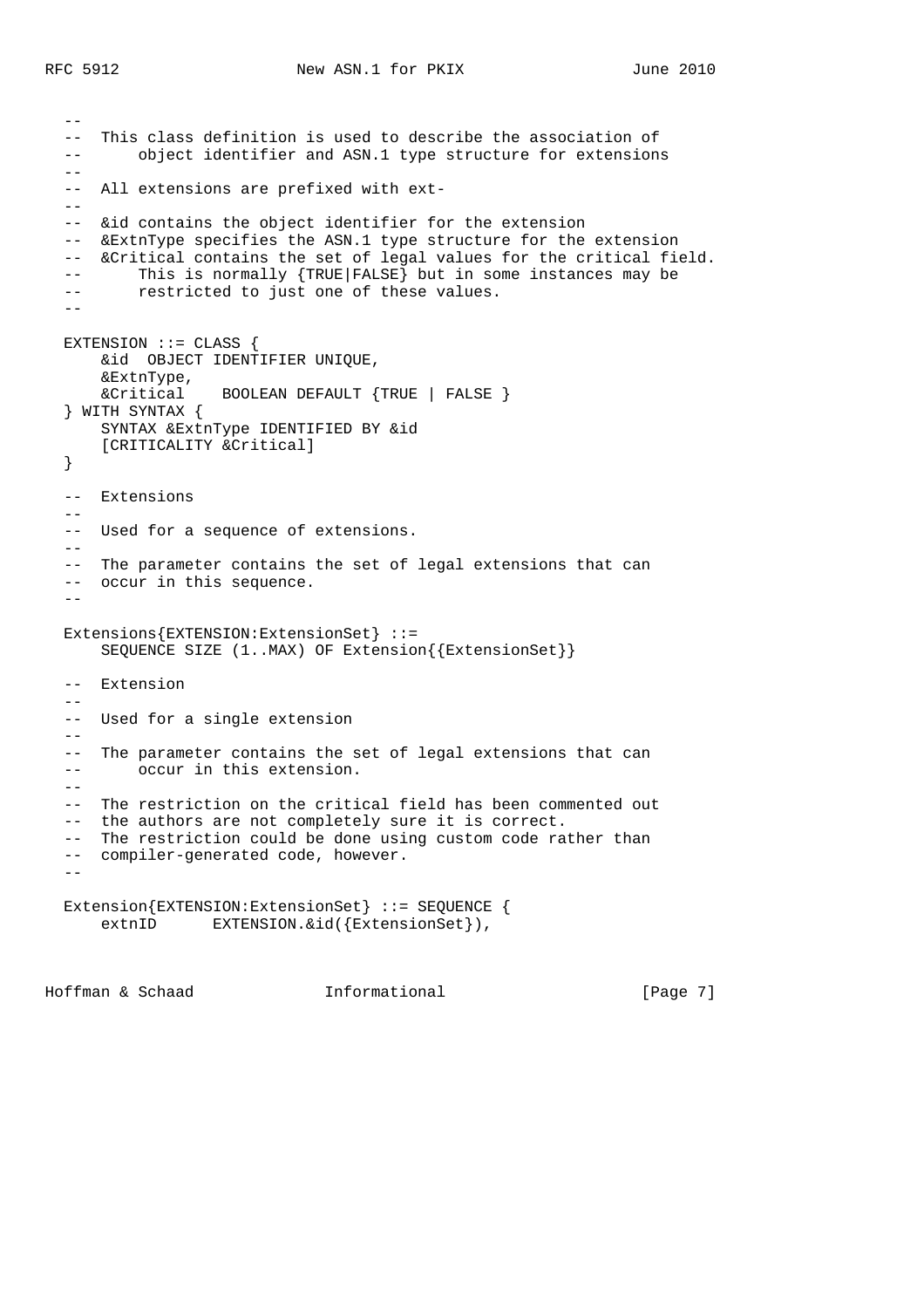```
 critical BOOLEAN
                         (EXTENSION.&Critical({ExtensionSet}{@extnID}))
                        DEFAULT FALSE,
       extnValue OCTET STRING (CONTAINING
                   EXTENSION.&ExtnType({ExtensionSet}{@extnID}))
                   -- contains the DER encoding of the ASN.1 value
                   -- corresponding to the extension type identified
                   -- by extnID
   }
   -- Security Category
  - -- Security categories are used both for specifying clearances and
   -- for labeling objects. We move this here from RFC 3281 so that
   -- they will use a common single object class to express this
   -- information.
   --
   SECURITY-CATEGORY ::= TYPE-IDENTIFIER
   SecurityCategory{SECURITY-CATEGORY:Supported} ::= SEQUENCE {
       type [0] IMPLICIT SECURITY-CATEGORY.
              &id({Supported}),
      value [1] EXPLICIT SECURITY-CATEGORY.
               &Type({Supported}{@type})
   }
   END
3. ASN.1 Module AlgorithmInformation
    This section contains a module that is imported by many other modules
    in this document. Note that this module is also given in [RFC5911].
    This module does not come from any existing RFC.
AlgorithmInformation-2009
    {s(1)} identified-organization(3) dod(6) internet(1) security(5)
     mechanisms(5) pkix(7) id-mod(0)
     id-mod-algorithmInformation-02(58)}
DEFINITIONS EXPLICIT TAGS ::=
BEGIN
EXPORTS ALL;
IMPORTS
KeyUsage
FROM PKIX1Implicit-2009
     {iso(1) identified-organization(3) dod(6) internet(1)
```
Hoffman & Schaad **Informational Informational** [Page 8]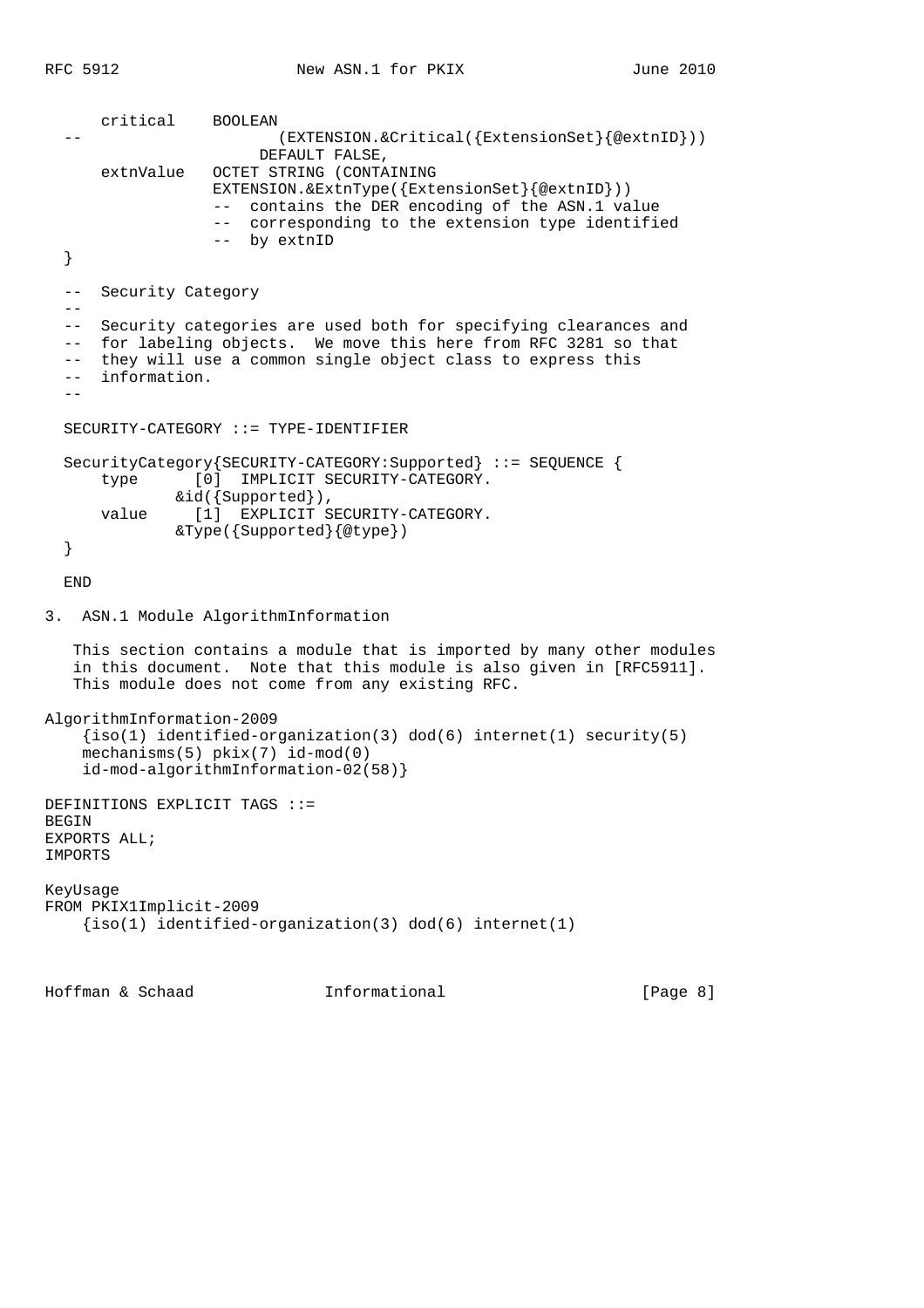```
security(5) mechanisms(5) pkix(7) id-mod(0)
    id-mod-pkix1-implicit-02(59)} ;
-- Suggested prefixes for algorithm objects are:
--- mda- Message Digest Algorithms
-- sa- Signature Algorithms
-- kta- Key Transport Algorithms (Asymmetric)
-- kaa- Key Agreement Algorithms (Asymmetric)
-- kwa- Key Wrap Algorithms (Symmetric)
-- kda- Key Derivation Algorithms
-- maca- Message Authentication Code Algorithms
-- pk- Public Key
-- cea- Content (symmetric) Encryption Algorithms
-- cap- S/MIME Capabilities
ParamOptions ::= ENUMERATED {
   required, -- Parameters MUST be encoded in structure
   preferredPresent, -- Parameters SHOULD be encoded in structure
   preferredAbsent, -- Parameters SHOULD NOT be encoded in structure
absent, - Parameters MUST NOT be encoded in structure
 inheritable, -- Parameters are inherited if not present
 optional, -- Parameters MAY be encoded in the structure
    ...
}
-- DIGEST-ALGORITHM
- --- Describes the basic information for ASN.1 and a digest
-- algorithm.
--
-- &id - contains the OID identifying the digest algorithm
-- &Params - if present, contains the type for the algorithm
-- parameters; if absent, implies no parameters
-- &paramPresence - parameter presence requirement
--- Additional information such as the length of the hash could have
-- been encoded. Without a clear understanding of what information
-- is needed by applications, such extraneous information was not
-- considered to be of sufficent importance.
--- Example:
-- mda-sha1 DIGEST-ALGORITHM ::= {
-- IDENTIFIER id-sha1
-- PARAMS TYPE NULL ARE preferredAbsent
---}
DIGEST-ALGORITHM ::= CLASS {
```
Hoffman & Schaad **Informational Informational** [Page 9]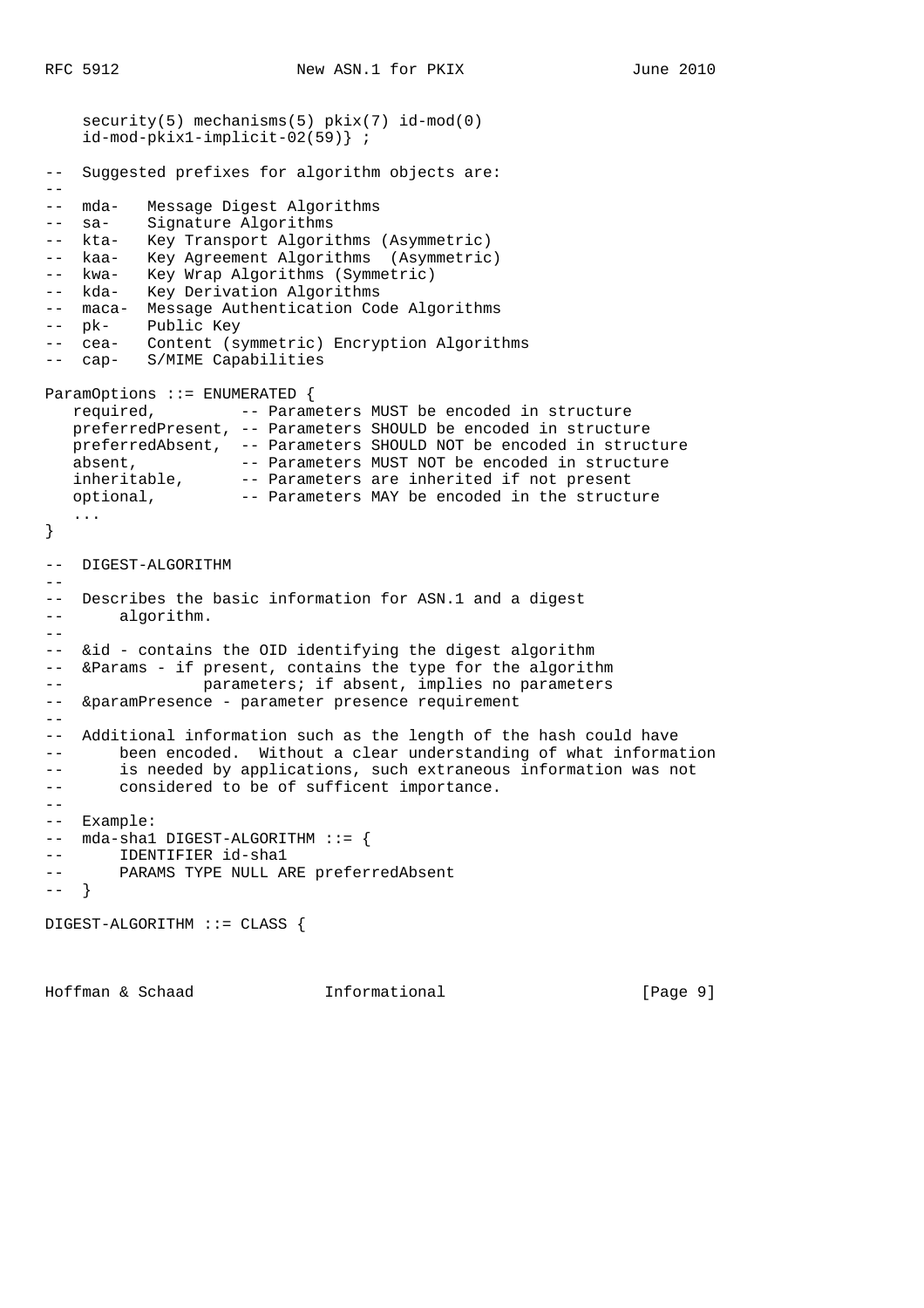```
 &id OBJECT IDENTIFIER UNIQUE,
    &Params OPTIONAL,
    &paramPresence ParamOptions DEFAULT absent
} WITH SYNTAX {
    IDENTIFIER &id
   [PARAMS [TYPE &Params] ARE &paramPresence ]
}
-- SIGNATURE-ALGORITHM
--
-- Describes the basic properties of a signature algorithm
--
-- &id - contains the OID identifying the signature algorithm
-- &Value - contains a type definition for the value structure of
-- the signature; if absent, implies that no ASN.1
-- encoding is performed on the value
-- &Params - if present, contains the type for the algorithm
-- parameters; if absent, implies no parameters
-- &paramPresence - parameter presence requirement
-- &HashSet - The set of hash algorithms used with this
-- signature algorithm
-- &PublicKeySet - the set of public key algorithms for this
-- signature algorithm
-- &smimeCaps - contains the object describing how the S/MIME
-- capabilities are presented.
--
-- Example:
-- sig-RSA-PSS SIGNATURE-ALGORITHM ::= {
-- IDENTIFIER id-RSASSA-PSS
-- PARAMS TYPE RSASSA-PSS-params ARE required
-- HASHES { mda-sha1 | mda-md5, ... }<br>-- PUBLIC-KEYS { pk-rsa | pk-rsa-pss
     PUBLIC-KEYS { pk-rsa | pk-rsa-pss }
-- }
SIGNATURE-ALGORITHM ::= CLASS {
    &id OBJECT IDENTIFIER UNIQUE,
 &Value OPTIONAL,
 &Params OPTIONAL,
    &paramPresence ParamOptions DEFAULT absent,
    &HashSet DIGEST-ALGORITHM OPTIONAL,
    &PublicKeySet PUBLIC-KEY OPTIONAL,
    &smimeCaps SMIME-CAPS OPTIONAL
} WITH SYNTAX {
    IDENTIFIER &id
    [VALUE &Value]
   [PARAMS [TYPE &Params] ARE &paramPresence ]
    [HASHES &HashSet]
    [PUBLIC-KEYS &PublicKeySet]
```
Hoffman & Schaad Informational [Page 10]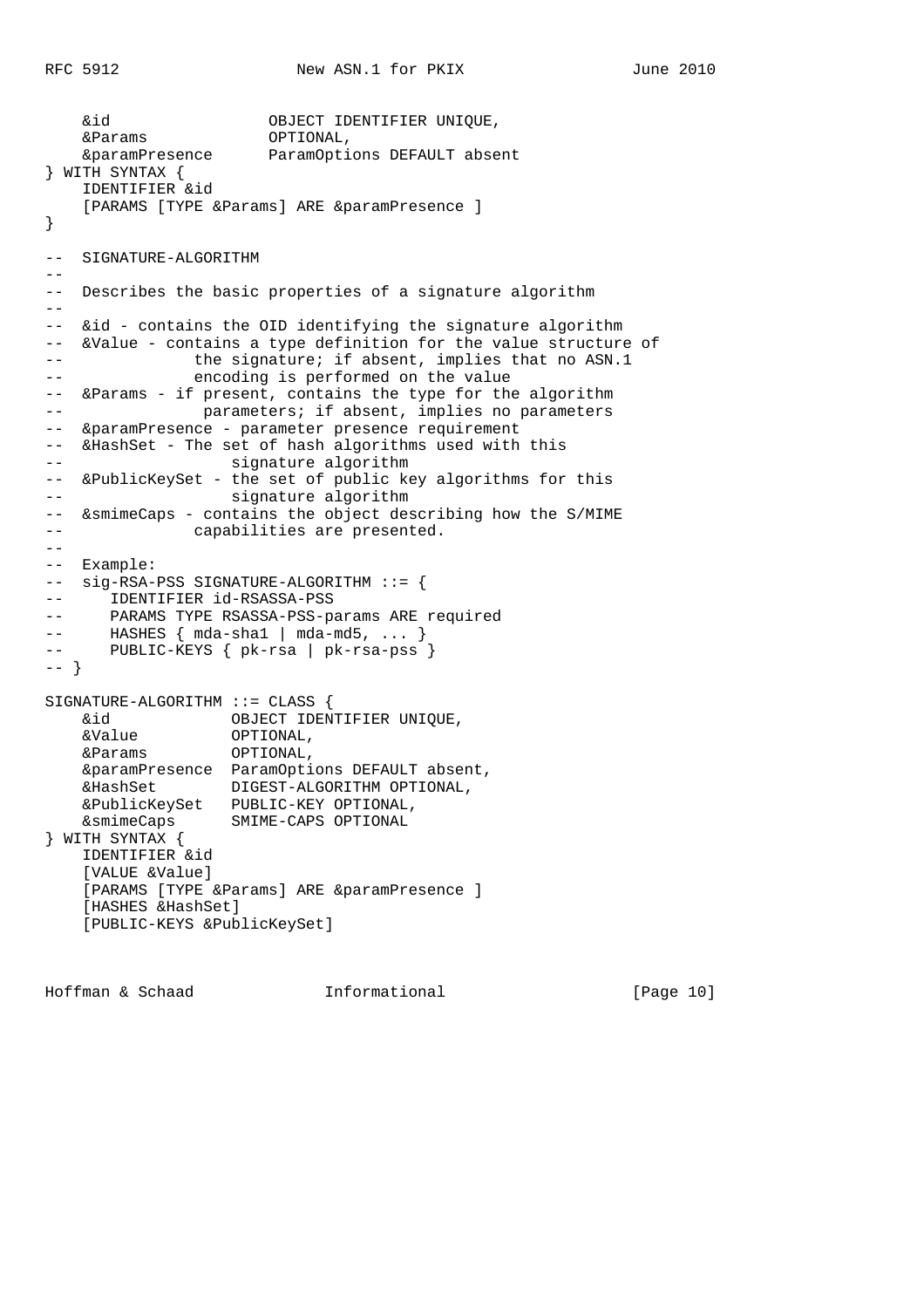[SMIME-CAPS &smimeCaps] } -- PUBLIC-KEY  $-$ -- Describes the basic properties of a public key  $\perp$   $\perp$ -- &id - contains the OID identifying the public key -- &KeyValue - contains the type for the key value -- &Params - if present, contains the type for the algorithm -- parameters; if absent, implies no parameters -- & paramPresence - parameter presence requirement -- &keyUsage - contains the set of bits that are legal for this -- key type. Note that is does not make any statement -- about how bits may be paired. -- &PrivateKey - contains a type structure for encoding the private -- **key** information.  $- -$ -- Example: -- pk-rsa-pss PUBLIC-KEY ::= { -- IDENTIFIER id-RSASSA-PSS -- KEY RSAPublicKey -- PARAMS TYPE RSASSA-PSS-params ARE optional -- CERT-KEY-USAGE { .... } -- } PUBLIC-KEY ::= CLASS { &id OBJECT IDENTIFIER UNIQUE, &KeyValue OPTIONAL, &Params OPTIONAL, &paramPresence ParamOptions DEFAULT absent, &keyUsage KeyUsage OPTIONAL, &PrivateKey OPTIONAL } WITH SYNTAX { IDENTIFIER &id [KEY &KeyValue] [PARAMS [TYPE &Params] ARE &paramPresence] [CERT-KEY-USAGE &keyUsage] [PRIVATE-KEY &PrivateKey] } -- KEY-TRANSPORT  $-$ -- Describes the basic properties of a key transport algorithm  $- -$ -- &id - contains the OID identifying the key transport algorithm -- &Params - if present, contains the type for the algorithm -- parameters; if absent, implies no parameters

Hoffman & Schaad Informational [Page 11]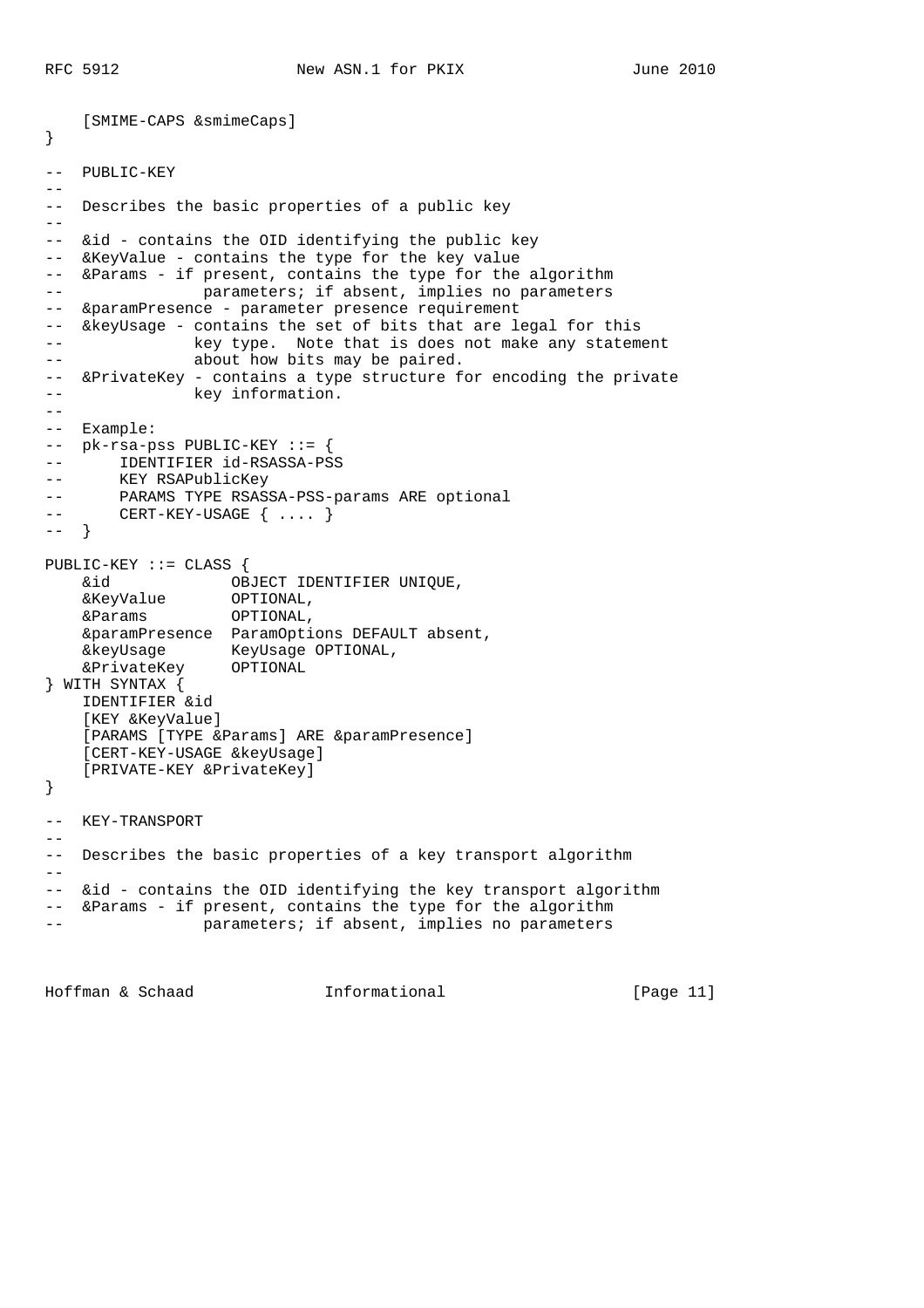```
-- &paramPresence - parameter presence requirement
-- &PublicKeySet - specifies which public keys are used with
-- this algorithm
-- &smimeCaps - contains the object describing how the S/MIME
-- capabilities are presented.
--
-- Example:
-- kta-rsaTransport KEY-TRANSPORT ::= {
-- IDENTIFIER &id
-- PARAMS TYPE NULL ARE required
-- PUBLIC-KEYS { pk-rsa | pk-rsa-pss }
-- }
KEY-TRANSPORT ::= CLASS {
    &id OBJECT IDENTIFIER UNIQUE,
 &Params OPTIONAL,
 &paramPresence ParamOptions DEFAULT absent,
 &PublicKeySet PUBLIC-KEY OPTIONAL,
 &smimeCaps SMIME-CAPS OPTIONAL
} WITH SYNTAX {
    IDENTIFIER &id
   [PARAMS [TYPE &Params] ARE &paramPresence]
    [PUBLIC-KEYS &PublicKeySet]
    [SMIME-CAPS &smimeCaps]
}
-- KEY-AGREE
--
-- Describes the basic properties of a key agreement algorithm
--- &id - contains the OID identifying the key agreement algorithm
-- &Params - if present, contains the type for the algorithm
-- parameters; if absent, implies no parameters
-- &paramPresence - parameter presence requirement
-- &PublicKeySet - specifies which public keys are used with
-- this algorithm
-- &Ukm - type of user keying material used
-- &ukmPresence - specifies the requirements to define the UKM field
-- &smimeCaps - contains the object describing how the S/MIME
-- capabilities are presented.
- --- Example:
-- kaa-dh-static-ephemeral KEY-AGREE ::= {
-- IDENTIFIER id-alg-ESDH
-- PARAMS TYPE KeyWrapAlgorithm ARE required
-- PUBLIC-KEYS {
-- {IDENTIFIER dh-public-number KEY DHPublicKey
-- PARAMS TYPE DHDomainParameters ARE inheritable }
```
Hoffman & Schaad Informational [Page 12]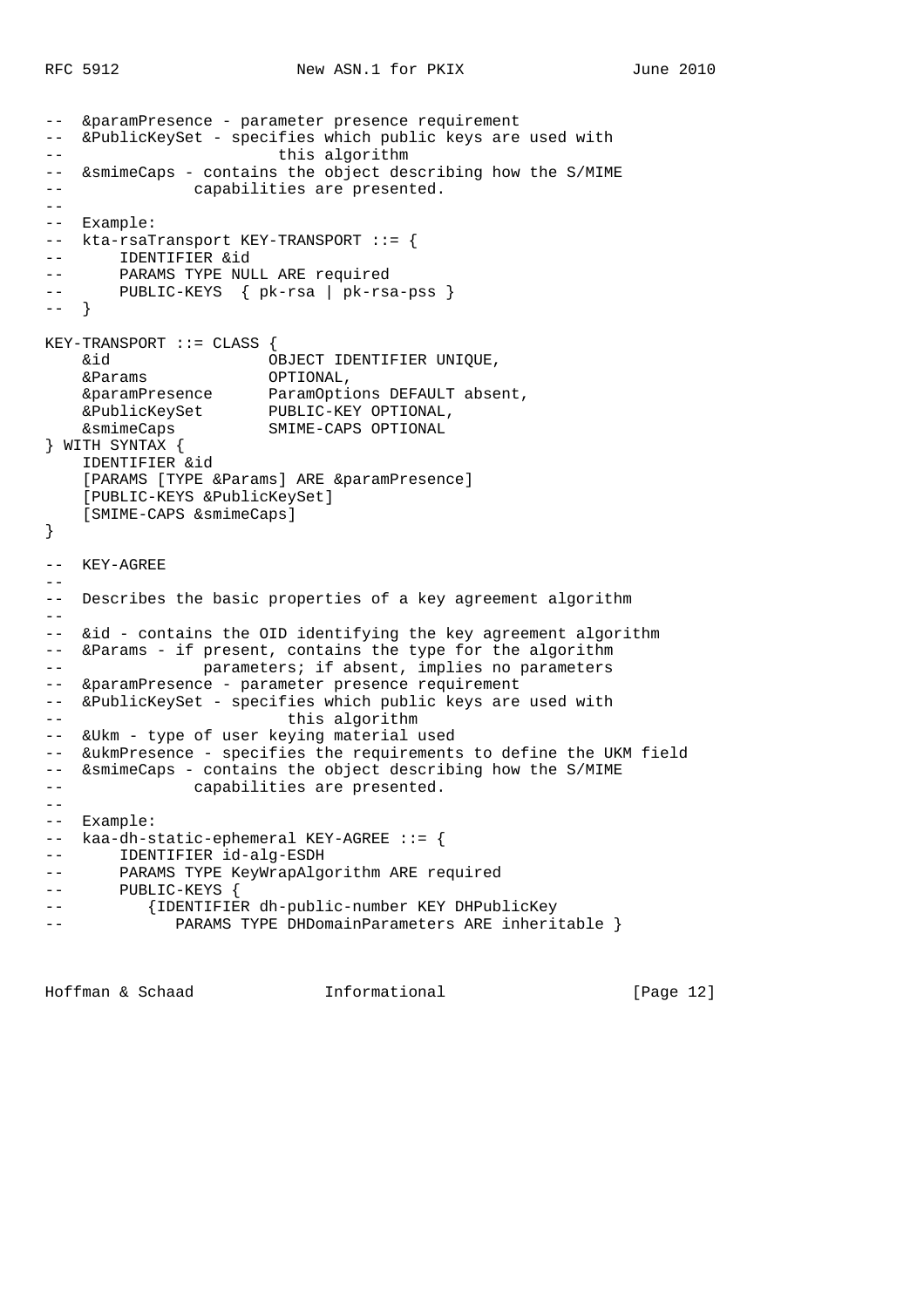```
-- }
-- - - UKM should be present but is not separately ASN.1-encoded
-- UKM ARE preferredPresent
-- }
KEY-AGREE ::= CLASS \{ &id OBJECT IDENTIFIER UNIQUE,
 &Params OPTIONAL,
    &paramPresence ParamOptions DEFAULT absent,
    &PublicKeySet PUBLIC-KEY OPTIONAL,
    &Ukm OPTIONAL,
    &ukmPresence ParamOptions DEFAULT absent,
    &smimeCaps SMIME-CAPS OPTIONAL
} WITH SYNTAX {
    IDENTIFIER &id
   [PARAMS [TYPE &Params] ARE &paramPresence]
    [PUBLIC-KEYS &PublicKeySet]
    [UKM [TYPE &Ukm] ARE &ukmPresence]
    [SMIME-CAPS &smimeCaps]
}
-- KEY-WRAP
--
-- Describes the basic properties of a key wrap algorithm
--
-- &id - contains the OID identifying the key wrap algorithm
-- &Params - if present, contains the type for the algorithm
-- parameters; if absent, implies no parameters
-- &paramPresence - parameter presence requirement
-- &smimeCaps - contains the object describing how the S/MIME
-- capabilities are presented.
--
-- Example:
-- kwa-cms3DESwrap KEY-WRAP ::= {
-- IDENTIFIER id-alg-CMS3DESwrap
-- PARAMS TYPE NULL ARE required
-- }
KEY-WRAP ::= CLASS {
    &id OBJECT IDENTIFIER UNIQUE,
    &Params OPTIONAL,
 &paramPresence ParamOptions DEFAULT absent,
 &smimeCaps SMIME-CAPS OPTIONAL
} WITH SYNTAX {
    IDENTIFIER &id
   [PARAMS [TYPE &Params] ARE &paramPresence]
    [SMIME-CAPS &smimeCaps]
}
```
Hoffman & Schaad Informational [Page 13]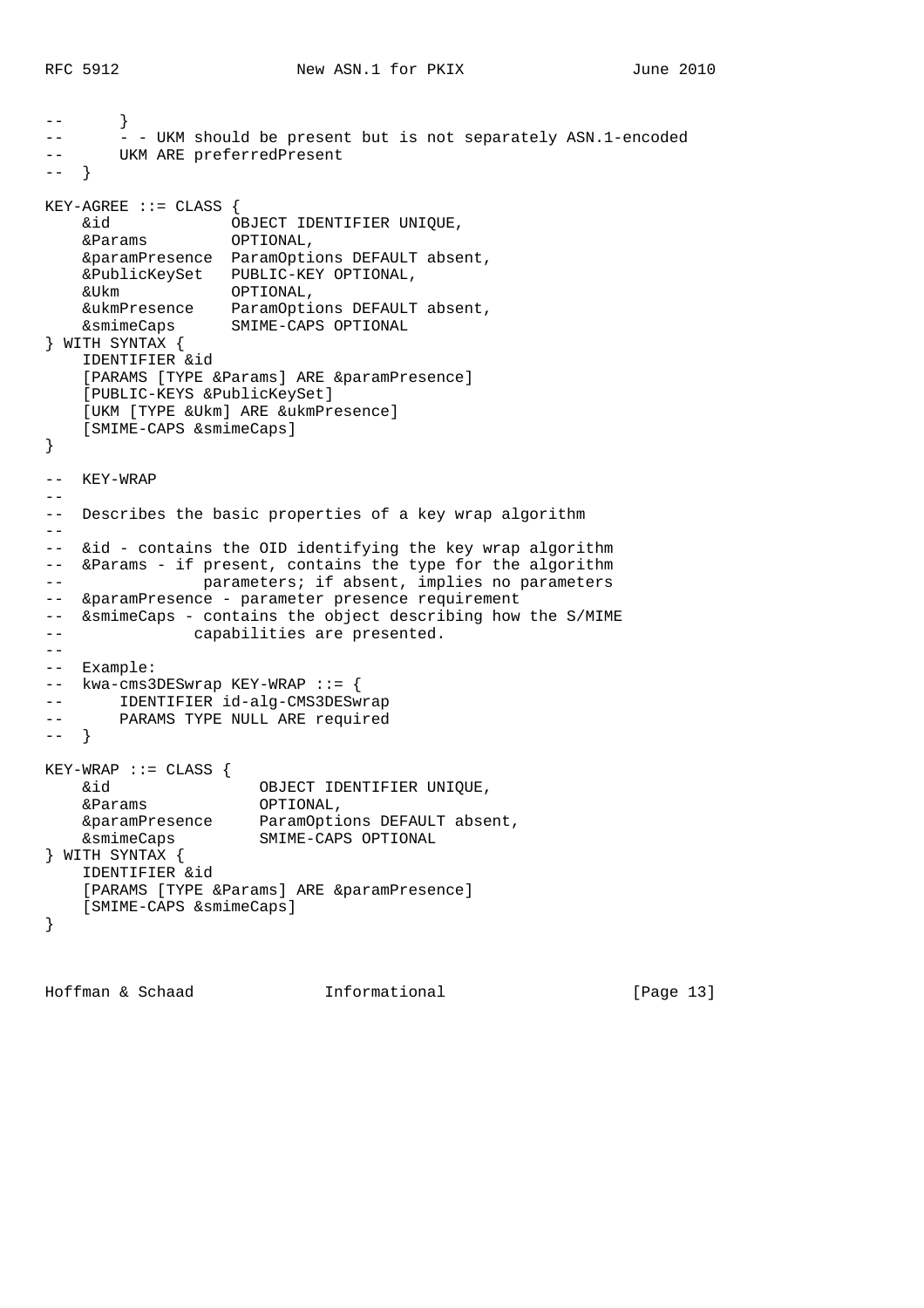```
-- KEY-DERIVATION
--
-- Describes the basic properties of a key derivation algorithm
-1-- &id - contains the OID identifying the key derivation algorithm
-- &Params - if present, contains the type for the algorithm
-- parameters; if absent, implies no parameters
-- &paramPresence - parameter presence requirement
-- &smimeCaps - contains the object describing how the S/MIME
-- capabilities are presented.
--
-- Example:
-- kda-pbkdf2 KEY-DERIVATION ::= {
-- IDENTIFIER id-PBKDF2
-- PARAMS TYPE PBKDF2-params ARE required
-- }
KEY-DERIVATION ::= CLASS {
    &id OBJECT IDENTIFIER UNIQUE,
 &Params OPTIONAL,
 &paramPresence ParamOptions DEFAULT absent,
    &smimeCaps SMIME-CAPS OPTIONAL
} WITH SYNTAX {
    IDENTIFIER &id
   [PARAMS [TYPE &Params] ARE &paramPresence]
    [SMIME-CAPS &smimeCaps]
}
-- MAC-ALGORITHM
--- Describes the basic properties of a message
-- authentication code (MAC) algorithm
--- &id - contains the OID identifying the MAC algorithm
-- &Params - if present, contains the type for the algorithm
-- parameters; if absent, implies no parameters
-- &paramPresence - parameter presence requirement
-- &keyed - MAC algorithm is a keyed MAC algorithm
-- &smimeCaps - contains the object describing how the S/MIME
-- capabilities are presented.
- --- Some parameters that perhaps should have been added would be
-- fields with the minimum and maximum MAC lengths for
-- those MAC algorithms that allow truncations.
- --- Example:
-- maca-hmac-sha1 MAC-ALGORITHM ::= {
       IDENTIFIER hMAC-SHA1
```
Hoffman & Schaad Informational [Page 14]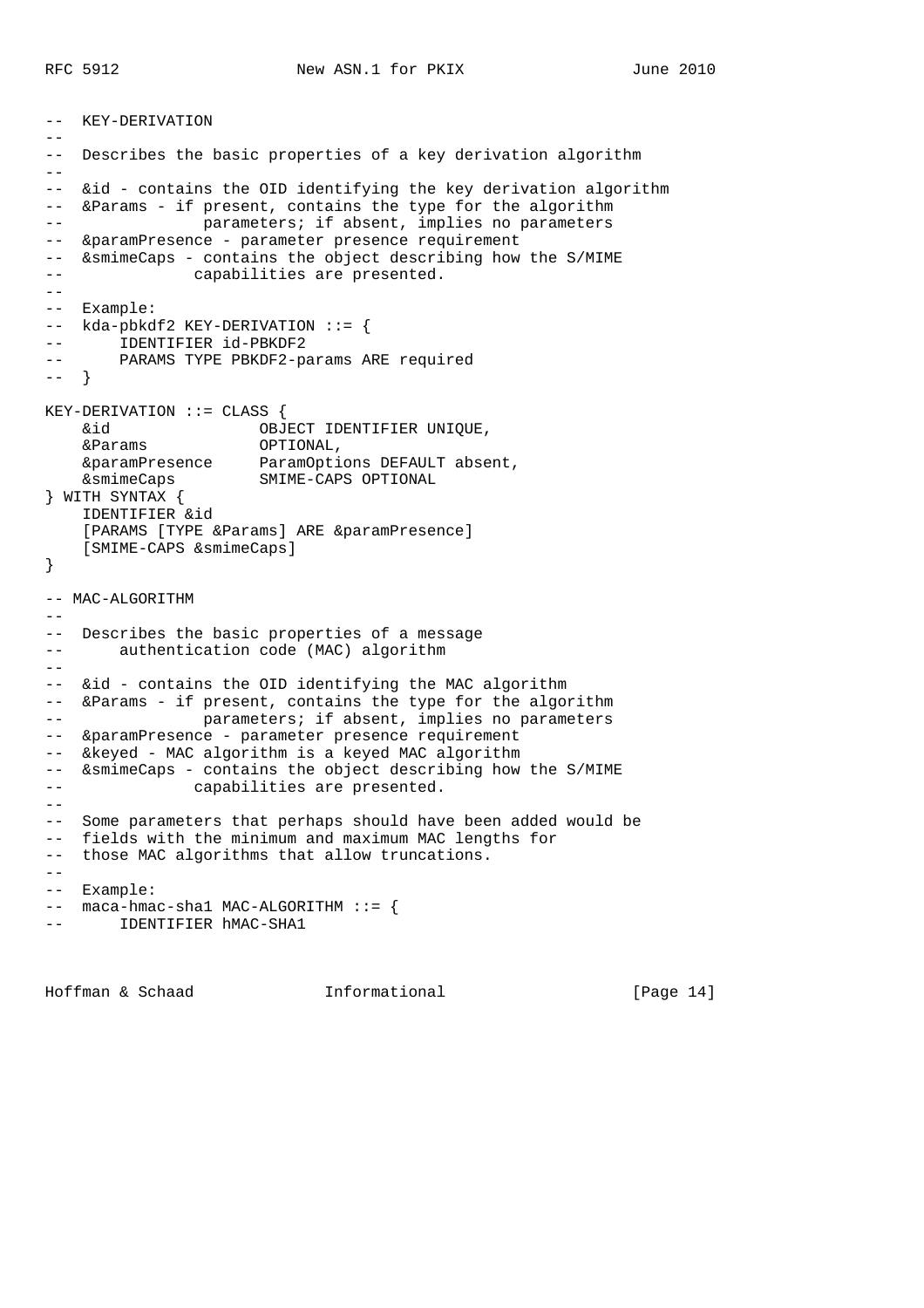```
PARAMS TYPE NULL ARE preferredAbsent
-- IS KEYED MAC TRUE
-- SMIME-CAPS {IDENTIFIED BY hMAC-SHA1}
-- }
MAC-ALGORITHM ::= CLASS {
 &id OBJECT IDENTIFIER UNIQUE,
 &Params OPTIONAL,
 &paramPresence ParamOptions DEFAULT absent,
 &keyed BOOLEAN,
    &smimeCaps SMIME-CAPS OPTIONAL
} WITH SYNTAX {
    IDENTIFIER &id
   [PARAMS [TYPE &Params] ARE &paramPresence]
    IS-KEYED-MAC &keyed
    [SMIME-CAPS &smimeCaps]
}
-- CONTENT-ENCRYPTION
--- Describes the basic properties of a content encryption
-- algorithm
--- &id - contains the OID identifying the content
-- encryption algorithm
-- &Params - if present, contains the type for the algorithm
-- parameters; if absent, implies no parameters
-- &paramPresence - parameter presence requirement
-- &smimeCaps - contains the object describing how the S/MIME
-- capabilities are presented.
-\frac{1}{2}-- Example:
-- cea-3DES-cbc CONTENT-ENCRYPTION ::= {
-- IDENTIFIER des-ede3-cbc
-- PARAMS TYPE IV ARE required<br>-- SMIME-CAPS { IDENTIFIED BY
      SMIME-CAPS { IDENTIFIED BY des-ede3-cbc }
-- }
CONTENT-ENCRYPTION ::= CLASS {
 &id OBJECT IDENTIFIER UNIQUE,
 &Params OPTIONAL,
 &paramPresence ParamOptions DEFAULT absent,
 &smimeCaps SMIME-CAPS OPTIONAL
} WITH SYNTAX {
    IDENTIFIER &id
   [PARAMS [TYPE &Params] ARE &paramPresence]
    [SMIME-CAPS &smimeCaps]
}
```
Hoffman & Schaad Informational [Page 15]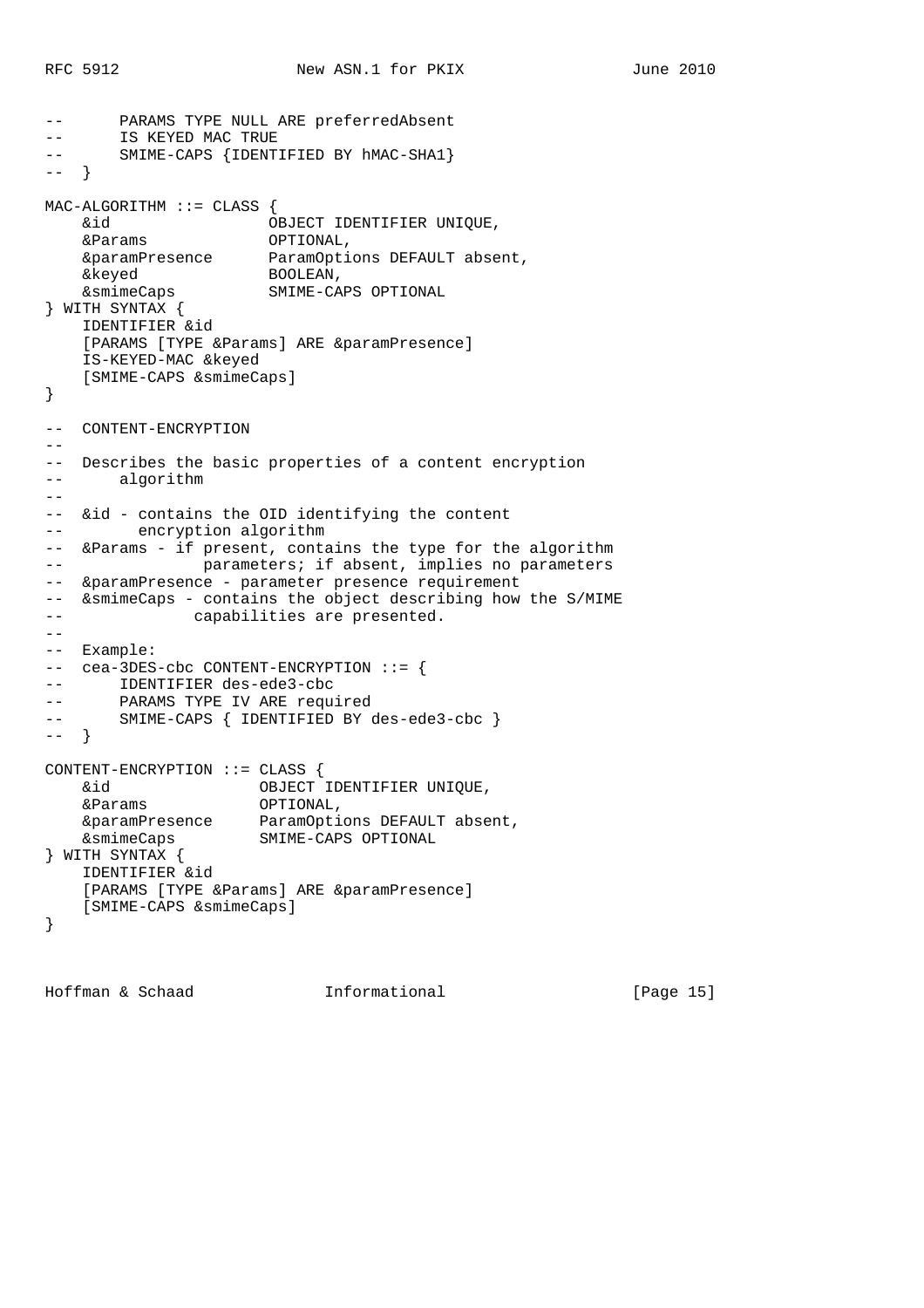-- ALGORITHM -- -- Describes a generic algorithm identifier  $-$ -- &id - contains the OID identifying the algorithm -- &Params - if present, contains the type for the algorithm -- parameters; if absent, implies no parameters -- &paramPresence - parameter presence requirement -- &smimeCaps - contains the object describing how the S/MIME -- capabilities are presented. -- -- This would be used for cases where an algorithm of an unknown -- type is used. In general however, one should either define -- a more complete algorithm structure (such as the one above) -- or use the TYPE-IDENTIFIER class. ALGORITHM ::= CLASS { &id OBJECT IDENTIFIER UNIQUE, &Params OPTIONAL, &paramPresence ParamOptions DEFAULT absent, &smimeCaps SMIME-CAPS OPTIONAL } WITH SYNTAX { IDENTIFIER &id [PARAMS [TYPE &Params] ARE &paramPresence] [SMIME-CAPS &smimeCaps] } -- AlgorithmIdentifier -- -- Provides the generic structure that is used to encode algorithm -- identification and the parameters associated with the -- algorithm.  $-$ -- The first parameter represents the type of the algorithm being -- used. -- The second parameter represents an object set containing the -- algorithms that may occur in this situation. -- The initial list of required algorithms should occur to the -- left of an extension marker; all other algorithms should -- occur to the right of an extension marker.  $- -$ -- The object class ALGORITHM can be used for generic unspecified -- items. -- If new ALGORITHM classes are defined, the fields &id and &Params -- need to be present as fields in the object in order to use -- this parameterized type.  $-$ -- Example:

Hoffman & Schaad Informational [Page 16]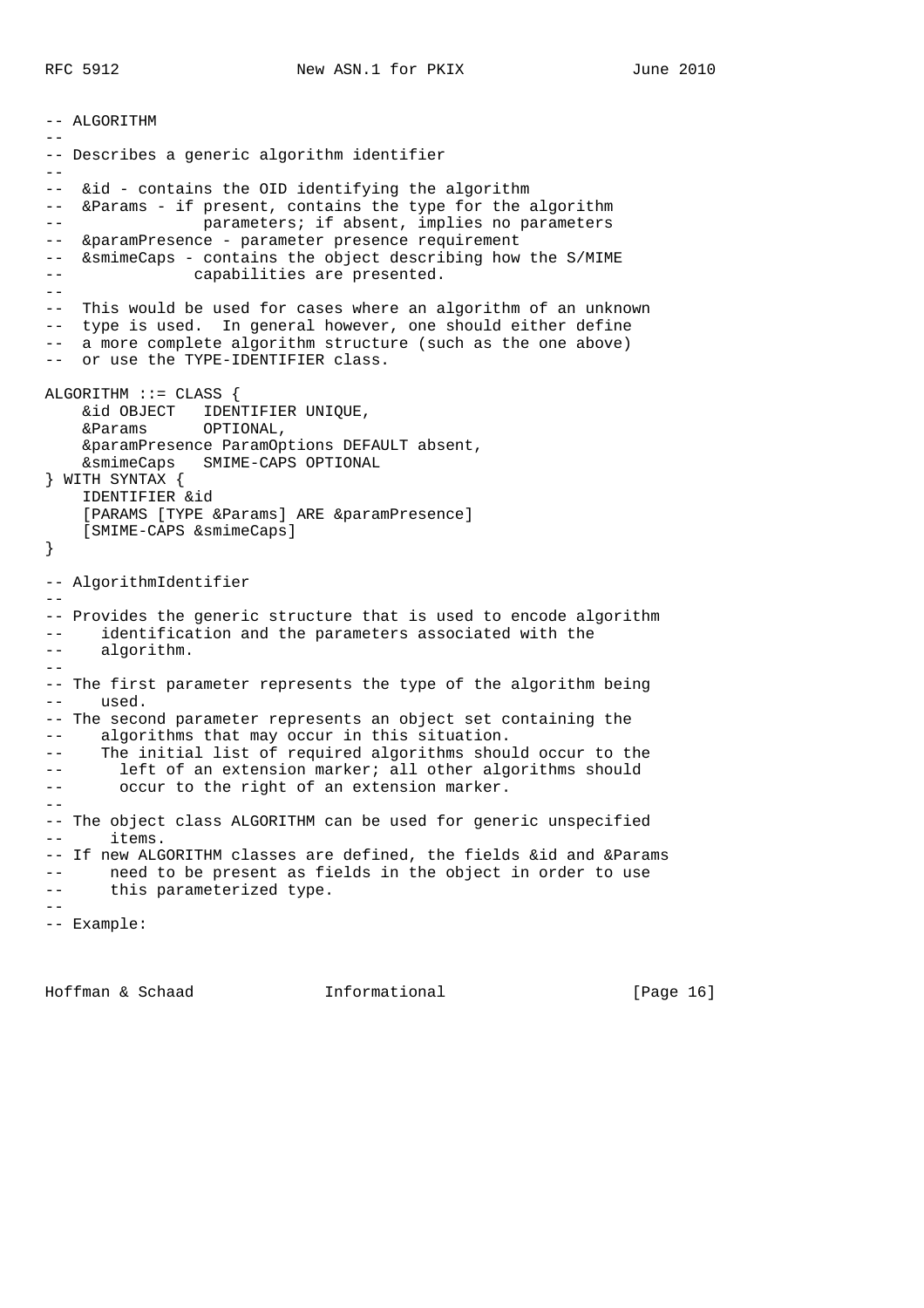```
SignatureAlgorithmIdentifier :: =AlgorithmIdentifier{SIGNATURE-ALGORITHM, {SignatureAlgSet}}
AlgorithmIdentifier{ALGORITHM-TYPE, ALGORITHM-TYPE:AlgorithmSet} ::=
        SEQUENCE {
            algorithm ALGORITHM-TYPE.&id({AlgorithmSet}),
            parameters ALGORITHM-TYPE.
                  &Params({AlgorithmSet}{@algorithm}) OPTIONAL
         }
-- S/MIME Capabilities
--
-- We have moved the SMIME-CAPS from the module for RFC 3851 to here
-- because it is used in RFC 4262 (X.509 Certificate Extension for
-- S/MIME Capabilities)
-- --- This class is used to represent an S/MIME capability. S/MIME
-- capabilities are used to represent what algorithm capabilities
-- an individual has. The classic example was the content encryption
-- algorithm RC2 where the algorithm id and the RC2 key lengths
-- supported needed to be advertised, but the IV used is not fixed.
-- Thus, for RC2 we used
--
-- cap-RC2CBC SMIME-CAPS ::= {
-- TYPE INTEGER ( 40 | 128 ) IDENTIFIED BY rc2-cbc }
--- where 40 and 128 represent the RC2 key length in number of bits.
- --- Another example where information needs to be shown is for
-- RSA-OAEP where only specific hash functions or mask generation
-- functions are supported, but the saltLength is specified by the
-- sender and not the recipient. In this case, one can either
-- generate a number of capability items,
-- or a new S/MIME capability type could be generated where
-- multiple hash functions could be specified.
---- SMIME-CAP
- --- This class is used to associate the type that describes the
-- capabilities with the object identifier.
-SMIME-CAPS ::= CLASS {
   &id OBJECT IDENTIFIER UNIQUE,
    &Type OPTIONAL
}
```
Hoffman & Schaad Informational [Page 17]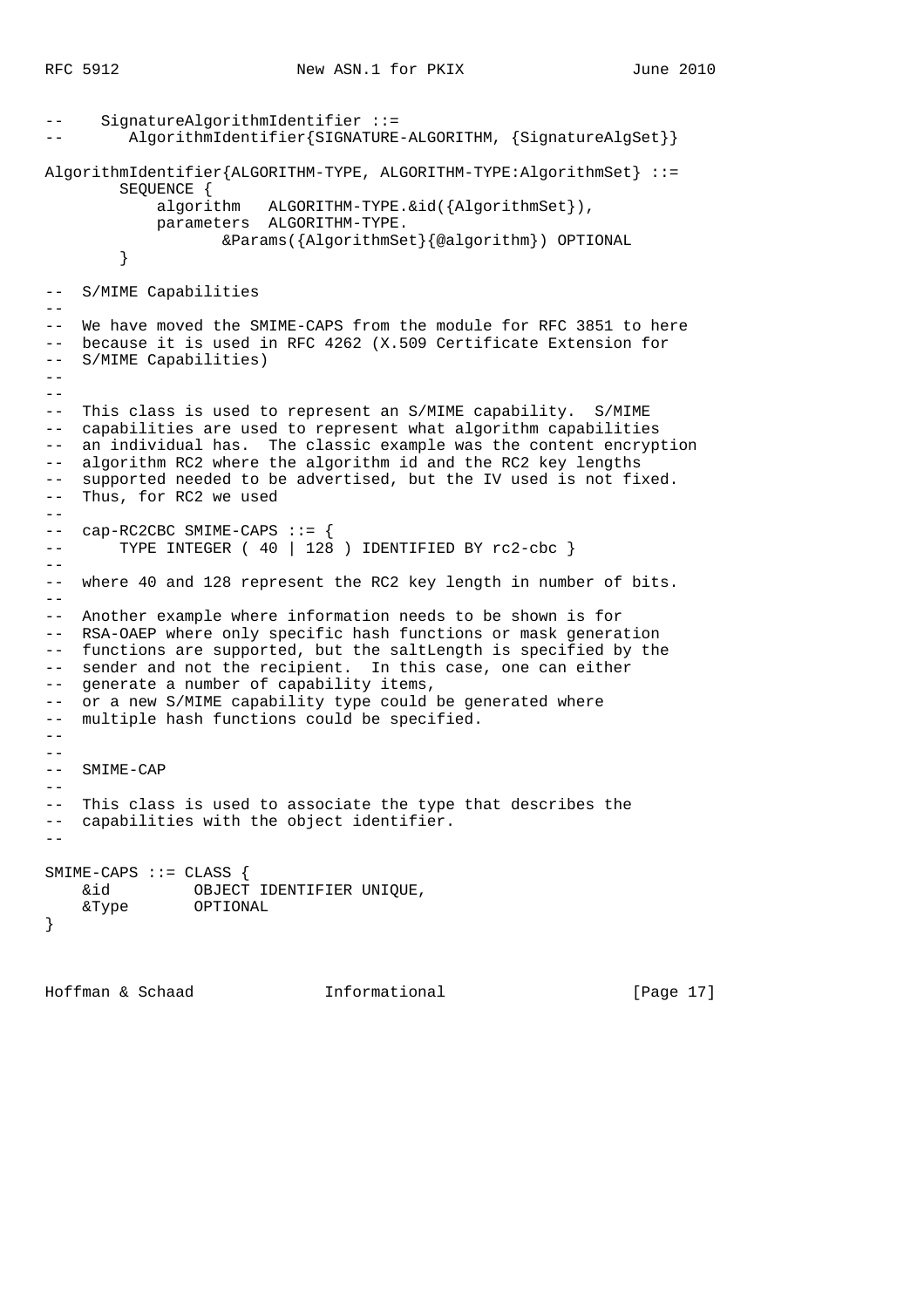```
WITH SYNTAX { [TYPE &Type] IDENTIFIED BY &id }
--
-- Generic type - this is used for defining values.
--
-- Define a single S/MIME capability encoding
SMIMECapability{SMIME-CAPS:CapabilitySet} ::= SEQUENCE {
     capabilityID SMIME-CAPS.&id({CapabilitySet}),
     parameters SMIME-CAPS.&Type({CapabilitySet}
                             {@capabilityID}) OPTIONAL
}
-- Define a sequence of S/MIME capability values
SMIMECapabilities { SMIME-CAPS:CapabilitySet } ::=
         SEQUENCE SIZE (1..MAX) OF SMIMECapability{{CapabilitySet} }
END
4. ASN.1 Module for RFC 2560
   OCSP-2009
      \{iso(1) identified-organization(3) dod(6) internet(1) security(5)
      mechanisms(5) pkix(7) id-mod(0) id-mod-ocsp-02(48) DEFINITIONS EXPLICIT TAGS ::=
  BEGIN
   IMPORTS
   Extensions{}, EXTENSION, ATTRIBUTE
   FROM PKIX-CommonTypes-2009
       {iso(1) identified-organization(3) dod(6) internet(1) security(5)
       mechanisms(5) pkix(7) id-mod(0) id-mod-pkixCommon-02(57)}
   AlgorithmIdentifier{}, DIGEST-ALGORITHM, SIGNATURE-ALGORITHM
   FROM AlgorithmInformation-2009
      \{iso(1) identified-organization(3) dod(6) internet(1) security(5)
       mechanisms(5) pkix(7) id-mod(0)
       id-mod-algorithmInformation-02(58)}
   AuthorityInfoAccessSyntax, GeneralName, CrlEntryExtensions
   FROM PKIX1Implicit-2009
       {iso(1) identified-organization(3) dod(6) internet(1) security(5)
       mechanisms(5) pkix(7) id-mod(0) id-mod-pkix1-implicit-02(59)}
   Name, CertificateSerialNumber, id-kp, id-ad-ocsp, Certificate
   FROM PKIX1Explicit-2009
```
Hoffman & Schaad Informational [Page 18]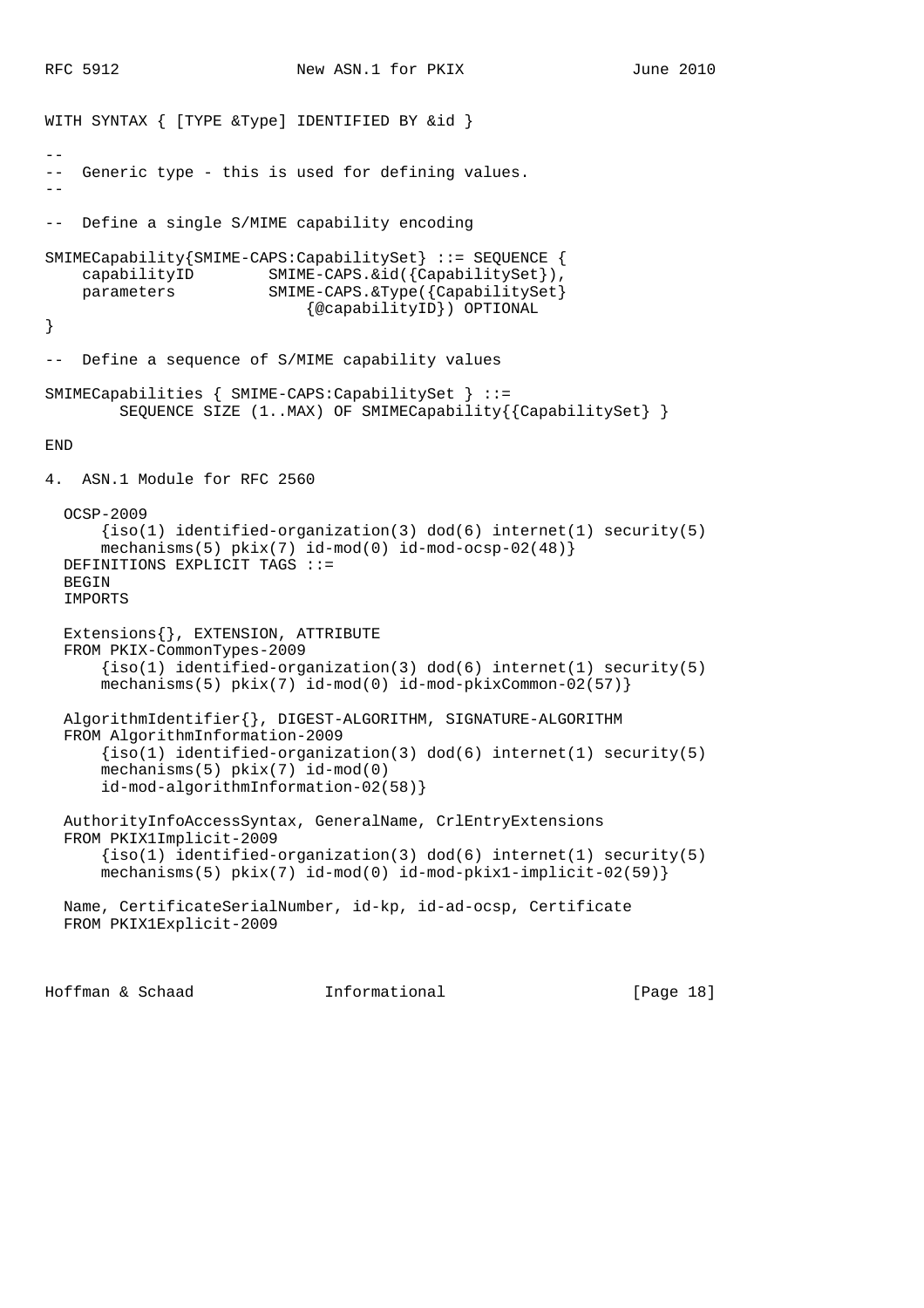$\{iso(1)$  identified-organization(3) dod(6) internet(1) security(5) mechanisms(5) pkix(7) id-mod(0) id-mod-pkix1-explicit-02(51)} sa-dsaWithSHA1, sa-rsaWithMD2, sa-rsaWithMD5, sa-rsaWithSHA1 FROM PKIXAlgs-2009  $\{iso(1)$  identified-organization(3) dod(6) internet(1) security(5) mechanisms(5) pkix(7) id-mod(0) id-mod-pkix1-algorithms2008-02(56)}; OCSPRequest ::= SEQUENCE { tbsRequest TBSRequest, optionalSignature [0] EXPLICIT Signature OPTIONAL } TBSRequest ::= SEQUENCE { version [0] EXPLICIT Version DEFAULT v1, requestorName [1] EXPLICIT GeneralName OPTIONAL, requestList SEQUENCE OF Request, requestExtensions [2] EXPLICIT Extensions {{re-ocsp-nonce | re-ocsp-response, ...}} OPTIONAL } Signature ::= SEQUENCE { signatureAlgorithm AlgorithmIdentifier  $\{$  SIGNATURE-ALGORITHM,  $\{ \ldots \}$ , signature BIT STRING, certs [0] EXPLICIT SEQUENCE OF Certificate OPTIONAL } Version  $::=$  INTEGER  $\{ v1(0) \}$  Request ::= SEQUENCE { reqCert CertID, singleRequestExtensions [0] EXPLICIT Extensions { {re-ocsp-service-locator, ...}} OPTIONAL } CertID ::= SEQUENCE { hashAlgorithm AlgorithmIdentifier  $\{{\tt DIGEST-ALGORITHM}$ ,  $\{ \ldots \} \}$  , issuerNameHash OCTET STRING, -- Hash of Issuer's DN issuerKeyHash OCTET STRING, -- Hash of Issuer's public key serialNumber CertificateSerialNumber } OCSPResponse ::= SEQUENCE { responseStatus OCSPResponseStatus, responseBytes [0] EXPLICIT ResponseBytes OPTIONAL } OCSPResponseStatus ::= ENUMERATED { successful (0), --Response has valid confirmations malformedRequest (1), --Illegal confirmation request

Hoffman & Schaad Informational [Page 19]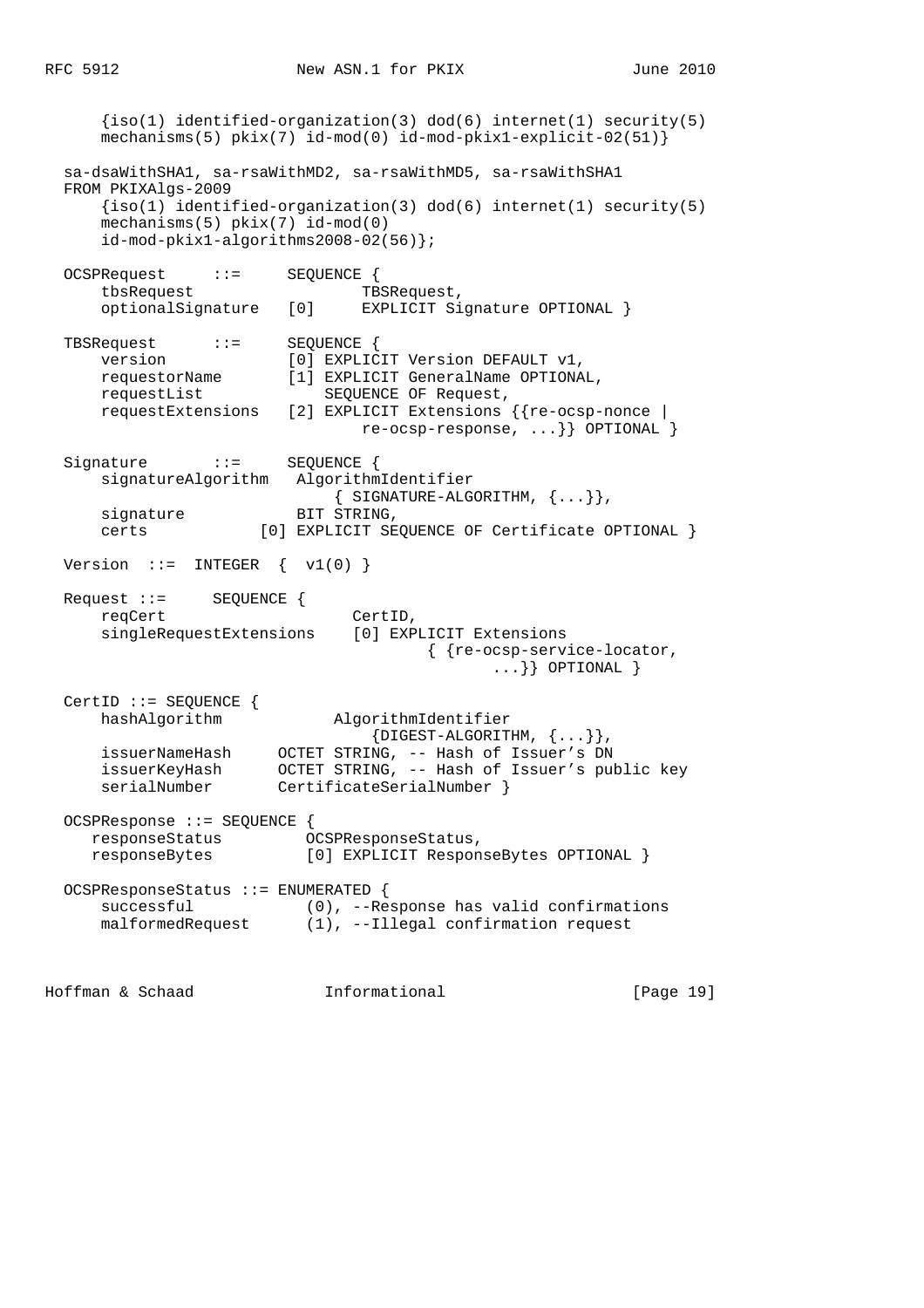internalError (2), --Internal error in issuer tryLater (3), --Try again later -- (4) is not used sigRequired (5), --Must sign the request unauthorized (6) --Request unauthorized } RESPONSE ::= TYPE-IDENTIFIER ResponseSet RESPONSE ::= {basicResponse, ...} ResponseBytes ::= SEQUENCE { responseType RESPONSE. &id ({ResponseSet}), response OCTET STRING (CONTAINING RESPONSE. &Type({ResponseSet}{@responseType}))} basicResponse RESPONSE ::= { BasicOCSPResponse IDENTIFIED BY id-pkix-ocsp-basic } BasicOCSPResponse ::= SEQUENCE { tbsResponseData ResponseData, signatureAlgorithm AlgorithmIdentifier{SIGNATURE-ALGORITHM, {sa-dsaWithSHA1 | sa-rsaWithSHA1 |  $sa-rsawithMD5$  |  $sa-rsawithMD2$ , ...}}, signature BIT STRING, certs [0] EXPLICIT SEQUENCE OF Certificate OPTIONAL } ResponseData ::= SEQUENCE { version [0] EXPLICIT Version DEFAULT v1, responderID ResponderID, producedAt GeneralizedTime, responses SEQUENCE OF SingleResponse, responseExtensions [1] EXPLICIT Extensions  $\{ \{ \text{re-ocsp-none}, \ldots \} \}$  OPTIONAL  $\}$  ResponderID ::= CHOICE { byName [1] Name, byKey [2] KeyHash } KeyHash ::= OCTET STRING --SHA-1 hash of responder's public key -- (excluding the tag and length fields) SingleResponse ::= SEQUENCE {<br>certID CertID, certStatus CertStatus, thisUpdate GeneralizedTime,<br>
nextUpdate  $[0]$  EXPLICIT General nextUpdate [0] EXPLICIT GeneralizedTime OPTIONAL,

Hoffman & Schaad Informational [Page 20]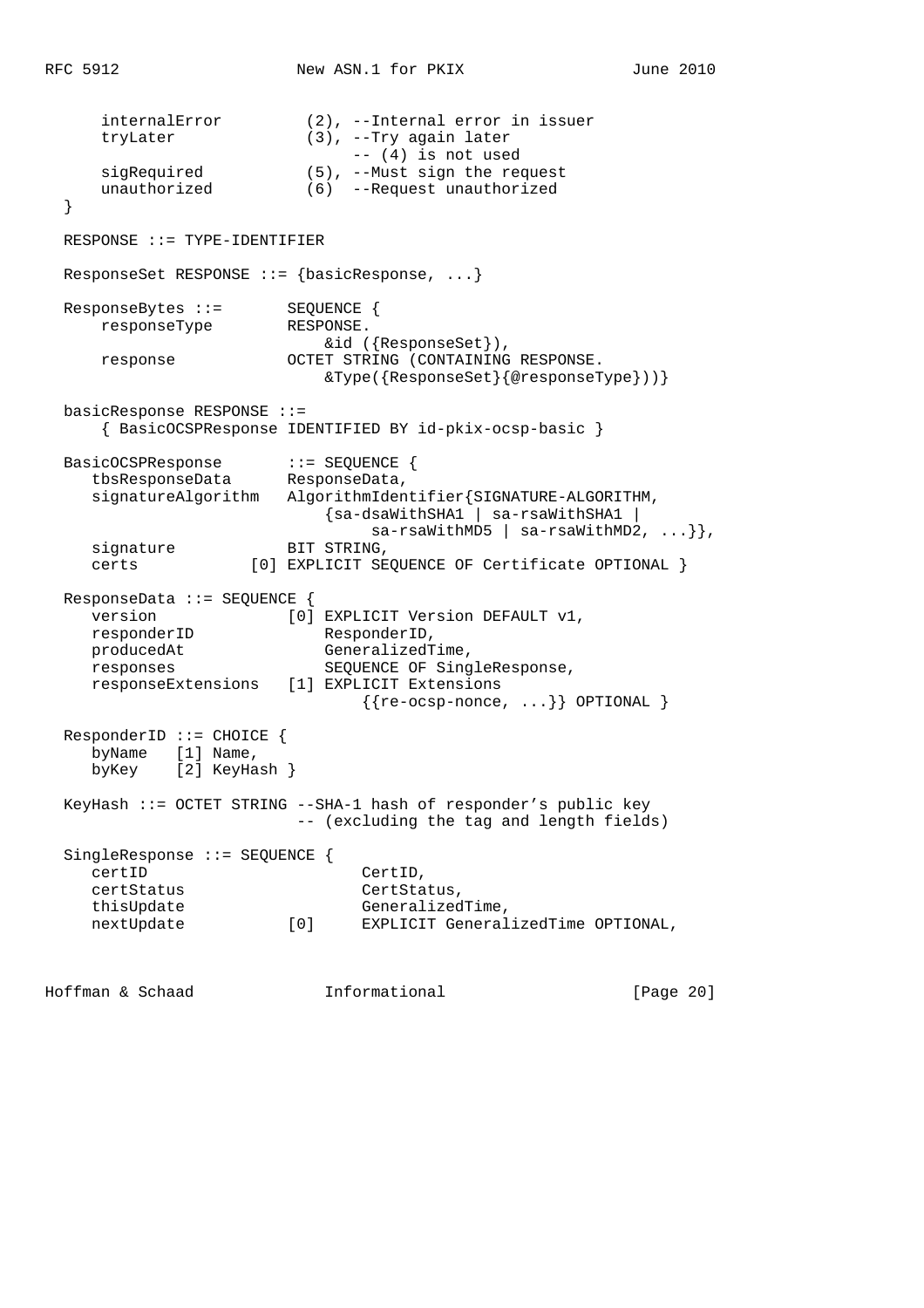singleExtensions [1] EXPLICIT Extensions{{re-ocsp-crl | re-ocsp-archive-cutoff | CrlEntryExtensions, ...} } OPTIONAL } CertStatus ::= CHOICE { good [0] IMPLICIT NULL, revoked [1] IMPLICIT RevokedInfo, unknown  $[2]$  IMPLICIT UnknownInfo } RevokedInfo ::= SEQUENCE { revocationTime GeneralizedTime, revocationReason [0] EXPLICIT CRLReason OPTIONAL } UnknownInfo ::= NULL CRLReason ::= INTEGER ArchiveCutoff ::= GeneralizedTime AcceptableResponses ::= SEQUENCE OF RESPONSE.&id({ResponseSet}) ServiceLocator ::= SEQUENCE { issuer Name, locator AuthorityInfoAccessSyntax } CrlID ::= SEQUENCE { crlUrl [0] EXPLICIT IA5String OPTIONAL, crlNum [1] EXPLICIT INTEGER OPTIONAL, crimum<br>crlTime [2] EXPLICIT GeneralizedTime OPTIONAL } -- Request Extensions re-ocsp-nonce EXTENSION ::= { SYNTAX OCTET STRING IDENTIFIED BY id-pkix-ocsp-nonce } re-ocsp-response EXTENSION ::= { SYNTAX AcceptableResponses IDENTIFIED BY id-pkix-ocsp-response } re-ocsp-service-locator EXTENSION ::= { SYNTAX ServiceLocator IDENTIFIED BY id-pkix-ocsp-service-locator } -- Response Extensions re-ocsp-crl EXTENSION ::= { SYNTAX CrlID IDENTIFIED BY id-pkix-ocsp-crl } re-ocsp-archive-cutoff EXTENSION ::= { SYNTAX ArchiveCutoff IDENTIFIED BY id-pkix-ocsp-archive-cutoff }

Hoffman & Schaad Informational [Page 21]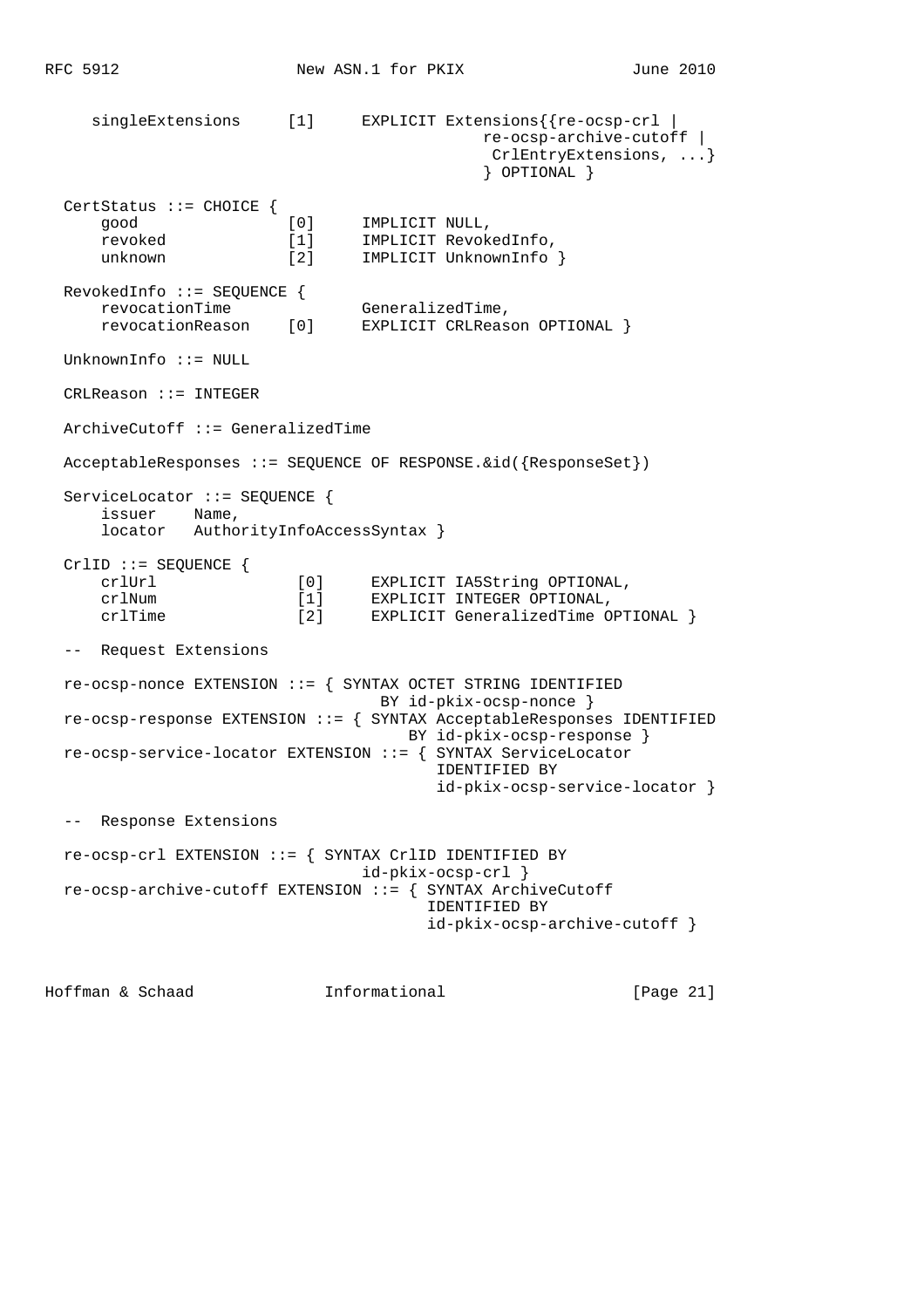-- Object Identifiers id-kp-OCSPSigning OBJECT IDENTIFIER ::= { id-kp 9 } id-pkix-ocsp OBJECT IDENTIFIER ::= id-ad-ocsp id-pkix-ocsp-basic OBJECT IDENTIFIER ::= { id-pkix-ocsp 1 } id-pkix-ocsp-nonce OBJECT IDENTIFIER ::= { id-pkix-ocsp 2 } id-pkix-ocsp-crl OBJECT IDENTIFIER ::= { id-pkix-ocsp 3 } id-pkix-ocsp-response OBJECT IDENTIFIER ::= { id-pkix-ocsp 4 } id-pkix-ocsp-nocheck OBJECT IDENTIFIER ::= { id-pkix-ocsp 5 }  $id-pkix-ocsp-archive-cutoff$  OBJECT IDENTIFIER ::= {  $id-pkix-ocsp 6$  } id-pkix-ocsp-service-locator OBJECT IDENTIFIER ::= { id-pkix-ocsp 7 } END 5. ASN.1 Module for RFC 2986 PKCS-10  ${iso(1)$  identified-organization(3) dod(6) internet(1) security(5)  $mechanisms(5) pkix(7) id-mod(0) id-mod-pkcs10-2009(69)$  DEFINITIONS IMPLICIT TAGS ::= **BEGIN**  IMPORTS AlgorithmIdentifier{}, DIGEST-ALGORITHM, SIGNATURE-ALGORITHM, PUBLIC-KEY FROM AlgorithmInformation-2009  $\{iso(1)$  identified-organization(3) dod(6) internet(1) security(5) mechanisms(5) pkix(7) id-mod(0) id-mod-algorithmInformation-02(58)} ATTRIBUTE, Name FROM PKIX1Explicit-2009 {iso(1) identified-organization(3) dod(6) internet(1) security(5) mechanisms(5)  $pkix(7)$  id-mod(0) id-mod-pkix1-explicit-02(51)}; -- Certificate requests CertificationRequestInfo ::= SEQUENCE { version INTEGER  $\{ v1(0) \} (v1, \ldots)$ , subject Name, subjectPKInfo SubjectPublicKeyInfo{{ PKInfoAlgorithms }}, attributes [0] Attributes{{ CRIAttributes }} } SubjectPublicKeyInfo {PUBLIC-KEY: IOSet} ::= SEQUENCE { algorithm AlgorithmIdentifier {PUBLIC-KEY, {IOSet}}, subjectPublicKey BIT STRING }

Hoffman & Schaad Informational [Page 22]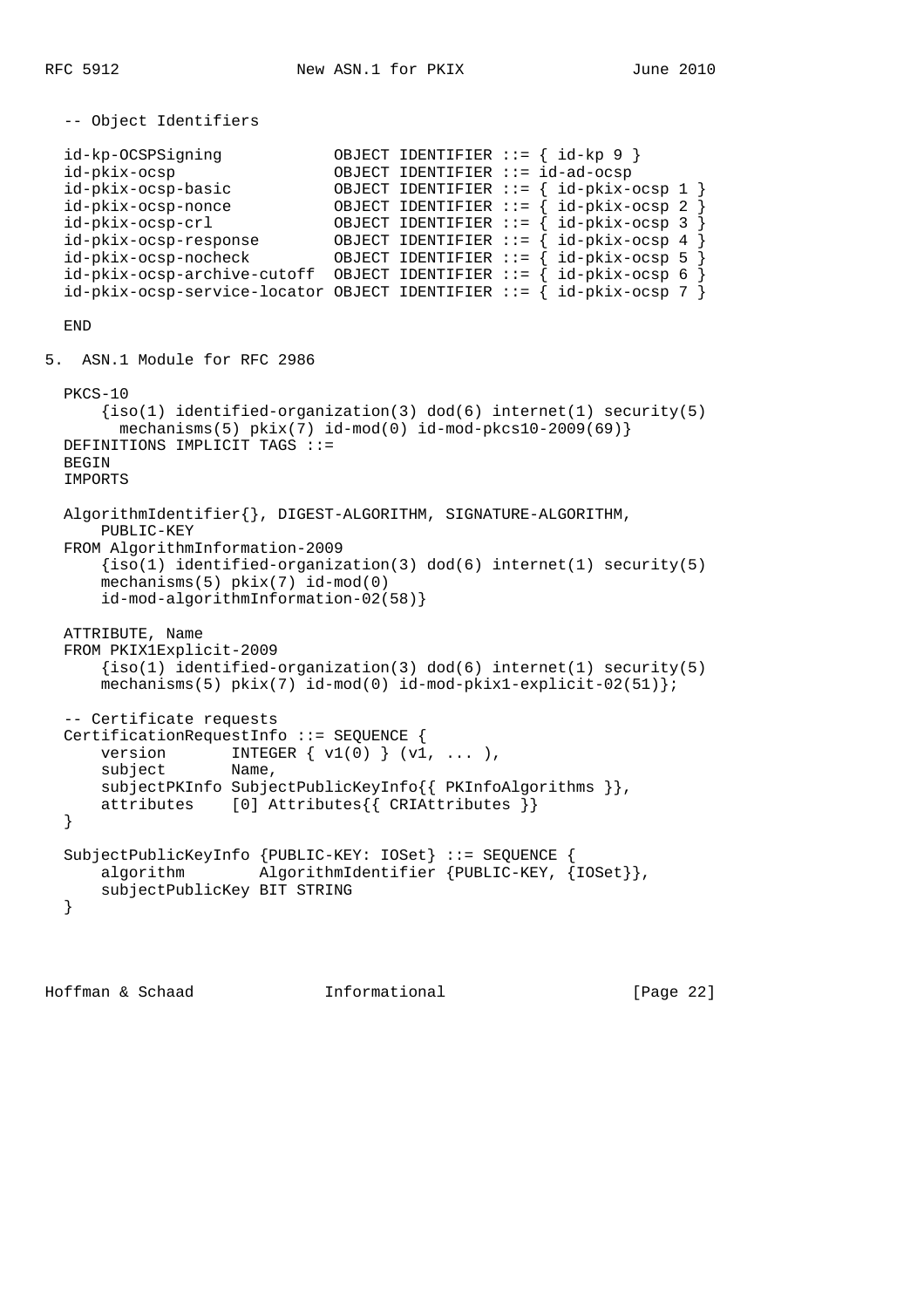```
 PKInfoAlgorithms PUBLIC-KEY ::= {
      ... -- add any locally defined algorithms here -- }
  Attributes { ATTRIBUTE:IOSet } ::= SET OF Attribute{{ IOSet }}
  CRIAttributes ATTRIBUTE ::= {
      ... -- add any locally defined attributes here -- }
  Attribute { ATTRIBUTE:IOSet } ::= SEQUENCE {
      type ATTRIBUTE.&id({IOSet}),
      values SET SIZE(1..MAX) OF ATTRIBUTE.&Type({IOSet}{@type})
   }
  CertificationRequest ::= SEQUENCE {
      certificationRequestInfo CertificationRequestInfo,
      signatureAlgorithm AlgorithmIdentifier{SIGNATURE-ALGORITHM,
                                     { SignatureAlgorithms }},
     signature BIT STRING
   }
  SignatureAlgorithms SIGNATURE-ALGORITHM ::= {
     ... -- add any locally defined algorithms here -- }
  END
6. ASN.1 Module for RFC 3279
   Note that this module also contains information from RFC 5480
   [RFC5480].
   PKIXAlgs-2009 { iso(1) identified-organization(3) dod(6)
     internet(1) security(5) mechanisms(5) pkix(7) id-mod(0)
     id-mod-pkix1-algorithms2008-02(56) }
   DEFINITIONS EXPLICIT TAGS ::=
  BEGIN
   IMPORTS
   PUBLIC-KEY, SIGNATURE-ALGORITHM, DIGEST-ALGORITHM, SMIME-CAPS
   FROM AlgorithmInformation-2009
      \{iso(1) identified-organization(3) dod(6) internet(1) security(5)
       mechanisms(5) pkix(7) id-mod(0)
       id-mod-algorithmInformation-02(58)}
   mda-sha224, mda-sha256, mda-sha384, mda-sha512
   FROM PKIX1-PSS-OAEP-Algorithms-2009
      {iso(1)} identified-organization(3) dod(6) internet(1)
      security(5) mechanisms(5) pkix(7) id-mod(0)
```
Hoffman & Schaad Informational [Page 23]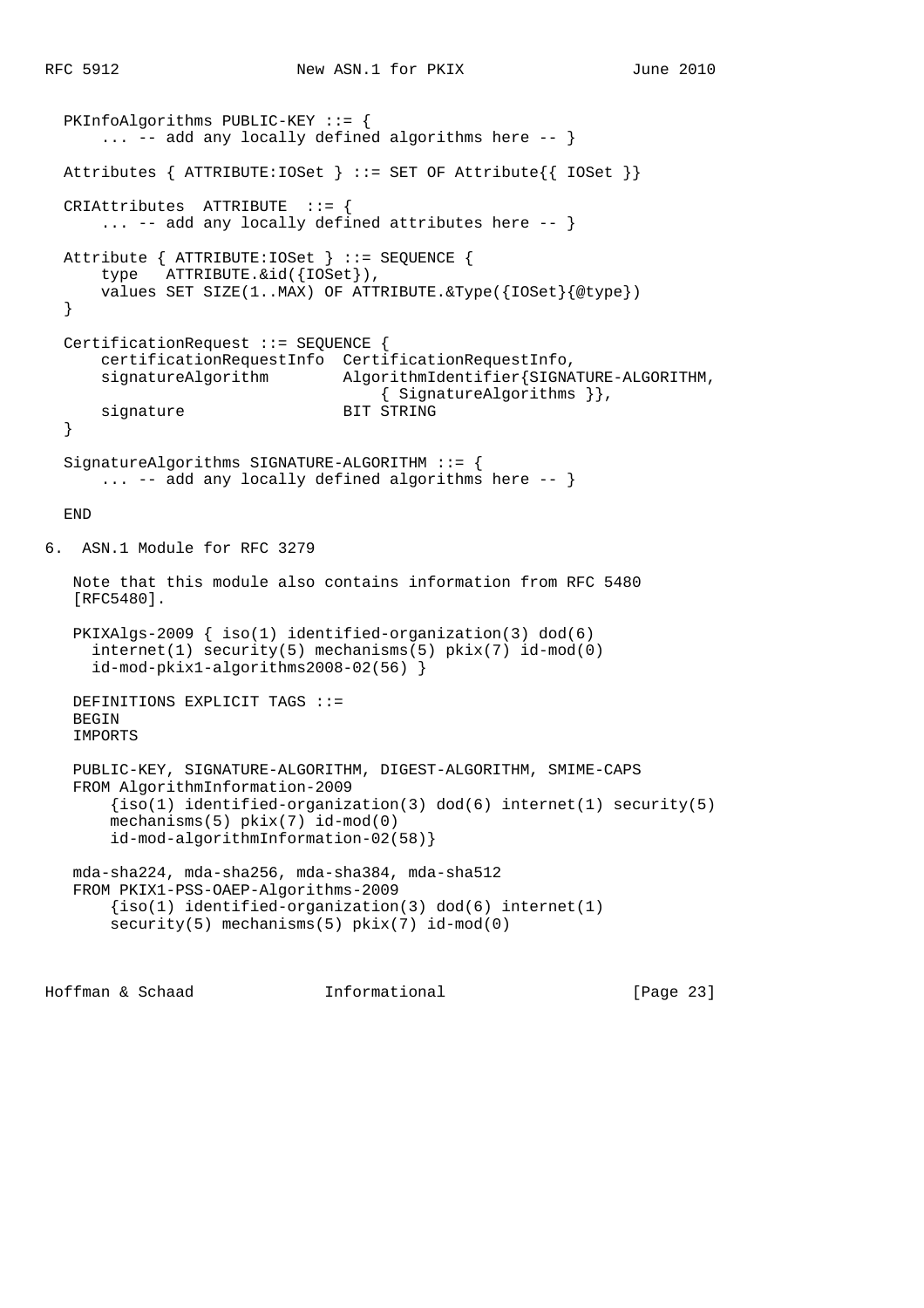id-mod-pkix1-rsa-pkalgs-02(54)} ;

```
- -- Public Key (pk-) Algorithms
   - - PublicKeys PUBLIC-KEY ::= {
    pk-rsa |
    pk-dsa |
   pk-dh |
    pk-kea,
    ...,
    pk-ec |
    pk-ecDH |
    pk-ecMQV
    }
   - -- Signature Algorithms (sa-)
   - - SignatureAlgs SIGNATURE-ALGORITHM ::= {
    sa-rsaWithMD2 |
   sa-rsaWithMD5
   sa-rsaWithSHA1
   sa-dsaWithSHA1
    sa-ecdsaWithSHA1,
    ..., -- Extensible
   sa-dsaWithSHA224
   sa-dsaWithSHA256
   sa-ecdsaWithSHA224
   sa-ecdsaWithSHA256
   sa-ecdsaWithSHA384
    sa-ecdsaWithSHA512
    }
   - -- S/MIME CAPS for algorithms in this document
  -\,- -- For all of the algorithms laid out in this document, the
   -- parameters field for the S/MIME capabilities is defined as
   -- ABSENT as there are no specific values that need to be known
   -- by the receiver for negotiation.
  - SMimeCaps SMIME-CAPS ::= {
sa-rsaWithMD2.&smimeCaps |
```
Hoffman & Schaad **Informational** [Page 24]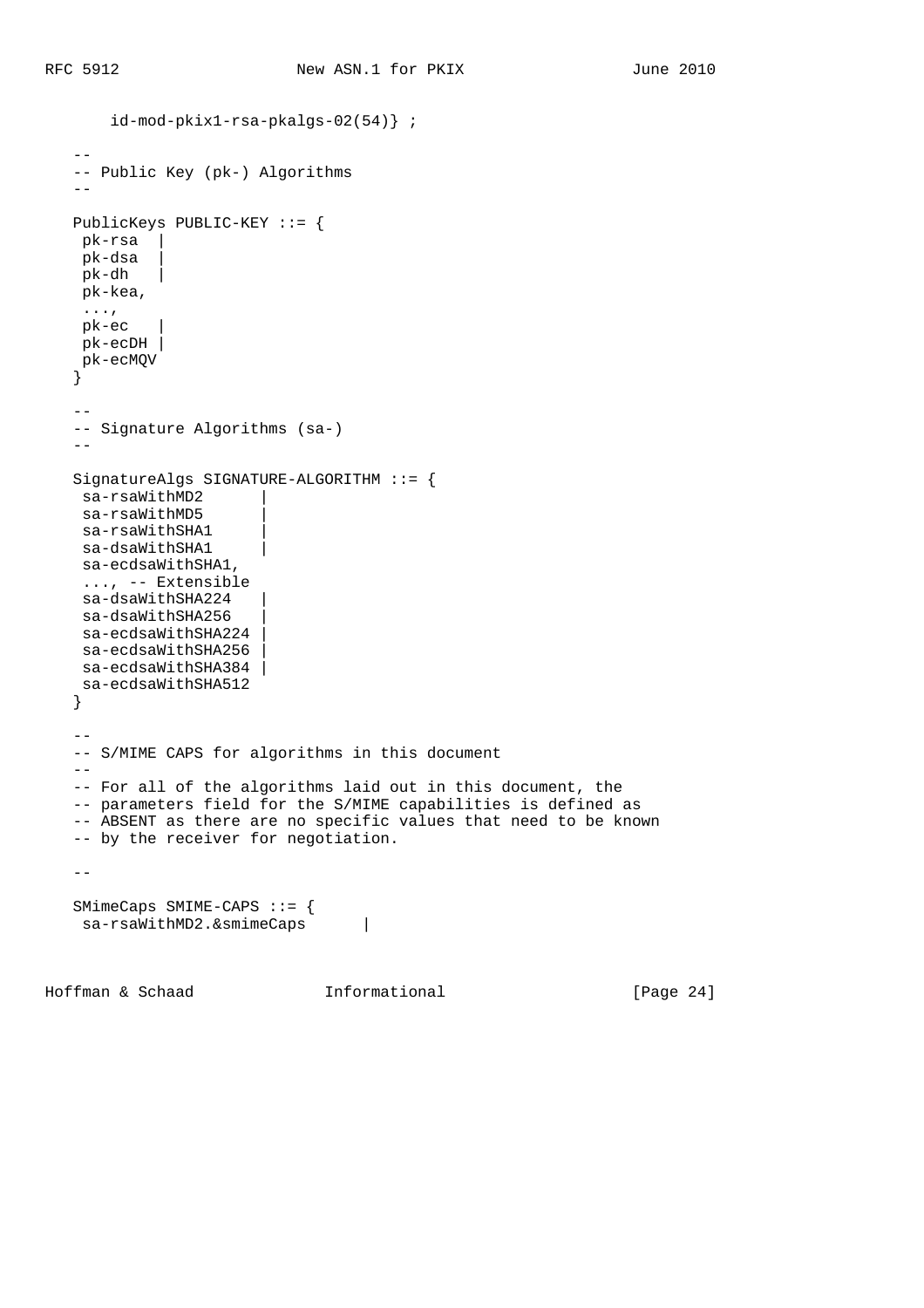```
 sa-rsaWithMD5.&smimeCaps |
    sa-rsaWithSHA1.&smimeCaps |
    sa-dsaWithSHA1.&smimeCaps |
    sa-dsaWithSHA224.&smimeCaps |
    sa-dsaWithSHA256.&smimeCaps |
    sa-ecdsaWithSHA1.&smimeCaps |
    sa-ecdsaWithSHA224.&smimeCaps |
    sa-ecdsaWithSHA256.&smimeCaps |
   sa-ecdsaWithSHA384.&smimeCaps |
    sa-ecdsaWithSHA512.&smimeCaps,
    ... }
   -- RSA PK Algorithm, Parameters, and Keys
   pk-rsa PUBLIC-KEY ::= {
    IDENTIFIER rsaEncryption
    KEY RSAPublicKey
    PARAMS TYPE NULL ARE absent
    -- Private key format not in this module --
    CERT-KEY-USAGE {digitalSignature, nonRepudiation,
    keyEncipherment, dataEncipherment, keyCertSign, cRLSign}
    }
   rsaEncryption OBJECT IDENTIFIER ::= {
   iso(1) member-body(2) us(840) rsadsi(113549) pkcs(1)
    pkcs-1(1) 1 }
   RSAPublicKey ::= SEQUENCE {
 modulus INTEGER, -- n
 publicExponent INTEGER -- e
    }
   -- DSA PK Algorithm, Parameters, and Keys
   pk-dsa PUBLIC-KEY ::= {
    IDENTIFIER id-dsa
    KEY DSAPublicKey
    PARAMS TYPE DSA-Params ARE inheritable
    -- Private key format not in this module --
    CERT-KEY-USAGE { digitalSignature, nonRepudiation, keyCertSign,
                         cRLSign }
    }
   id-dsa OBJECT IDENTIFIER ::= {
   iso(1) member-body(2) us(840) x9-57(10040) x9algorithm(4) 1 }
   DSA-Params ::= SEQUENCE {
    p INTEGER,
```
Hoffman & Schaad Informational [Page 25]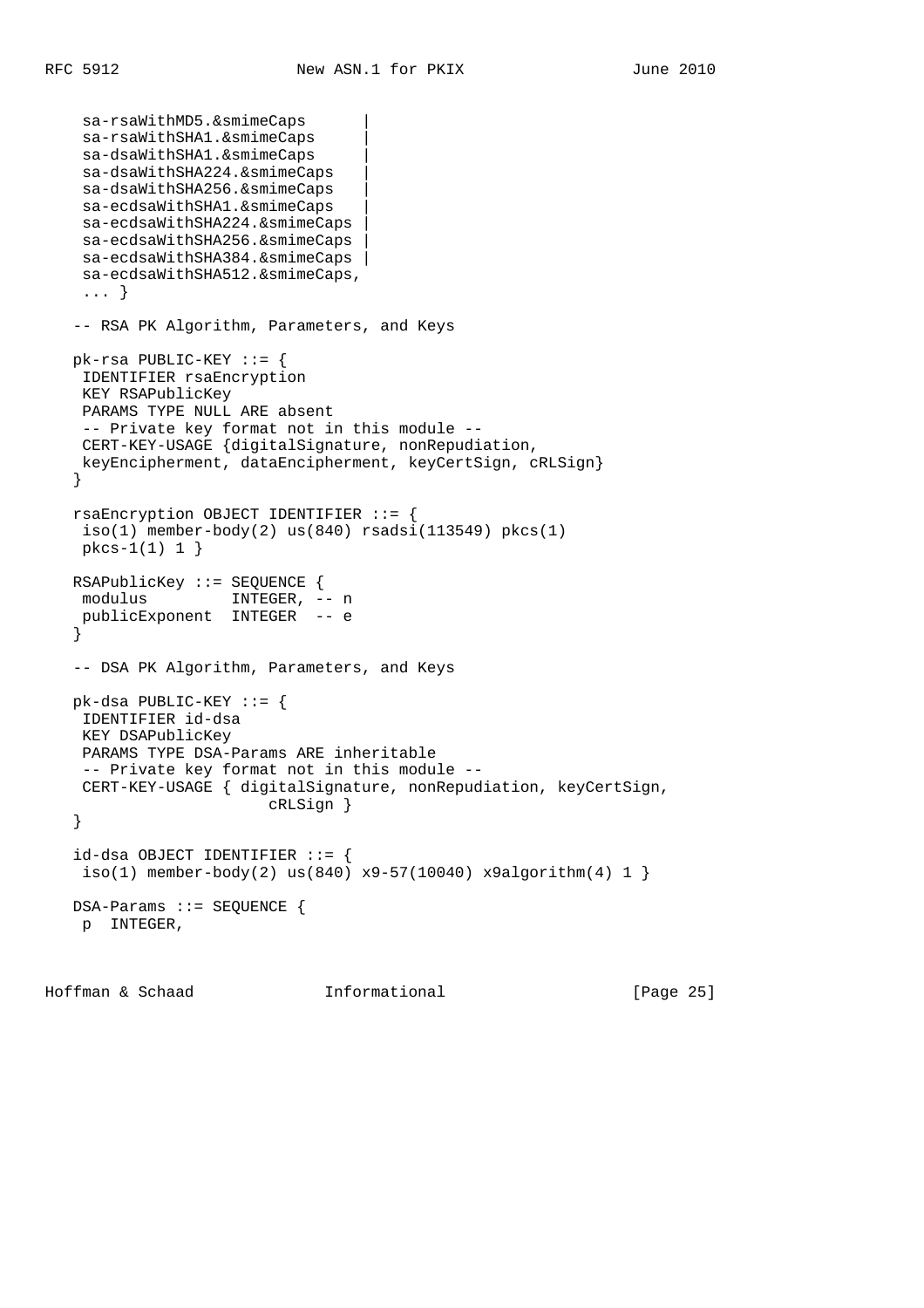```
 q INTEGER,
    g INTEGER
   }
   DSAPublicKey ::= INTEGER -- public key, y
   -- Diffie-Hellman PK Algorithm, Parameters, and Keys
   pk-dh PUBLIC-KEY ::= {
    IDENTIFIER dhpublicnumber
    KEY DHPublicKey
    PARAMS TYPE DomainParameters ARE inheritable
    -- Private key format not in this module --
    CERT-KEY-USAGE {keyAgreement, encipherOnly, decipherOnly }
   }
   dhpublicnumber OBJECT IDENTIFIER ::= {
    iso(1) member-body(2) us(840) ansi-x942(10046)
    number-type(2) 1 }
   DomainParameters ::= SEQUENCE {
    p INTEGER, -- odd prime, p=jq +1
   g MITEGER, -- generator, g
q MITEGER, and the set of p-1
 j INTEGER OPTIONAL, -- subgroup factor, j>= 2
    validationParams ValidationParams OPTIONAL
   }
   ValidationParams ::= SEQUENCE {
   seed BIT STRING,
    pgenCounter INTEGER
   }
  DHPublicKey ::= INTEGER -- public key, y = g^x mod p
   -- KEA PK Algorithm and Parameters
   pk-kea PUBLIC-KEY ::= {
    IDENTIFIER id-keyExchangeAlgorithm
    -- key is not encoded --
    PARAMS TYPE KEA-Params-Id ARE required
    -- Private key format not in this module --
    CERT-KEY-USAGE {keyAgreement, encipherOnly, decipherOnly }
   }
   id-keyExchangeAlgorithm OBJECT IDENTIFIER ::= {
      joint-iso-itu-t(2) country(16) us(840) organization(1)
      gov(101) dod(2) infosec(1) algorithms(1) 22 }
```
Hoffman & Schaad Informational [Page 26]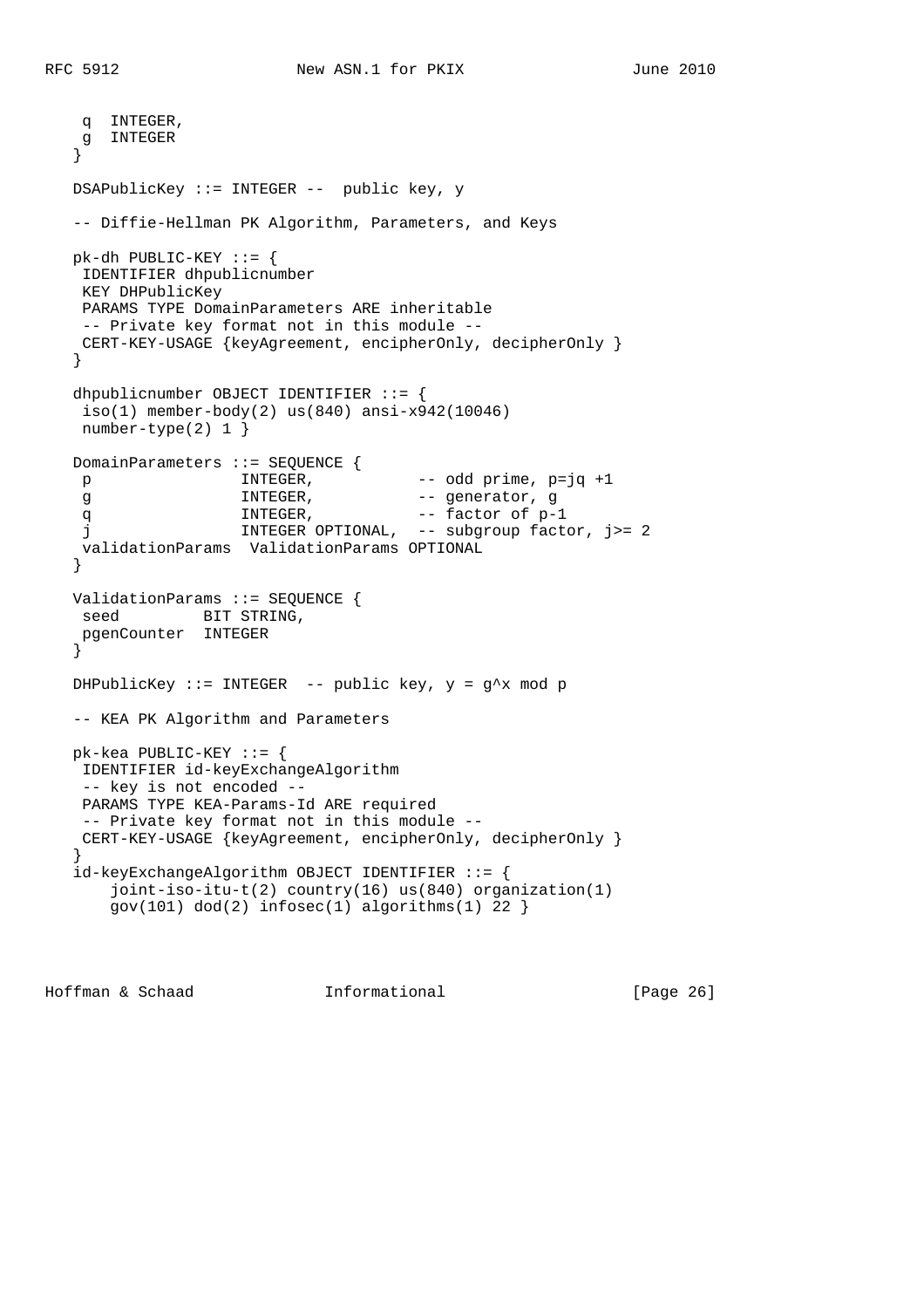```
 KEA-Params-Id ::= OCTET STRING
   -- Elliptic Curve (EC) Signatures: Unrestricted Algorithms
   -- (Section 2.1.1 of RFC 5480)
   --- EC Unrestricted Algorithm ID -- -- this is used for ECDSA
   pk-ec PUBLIC-KEY ::= {
    IDENTIFIER id-ecPublicKey
    KEY ECPoint
    PARAMS TYPE ECParameters ARE required
    -- Private key format not in this module --
    CERT-KEY-USAGE { digitalSignature, nonRepudiation, keyAgreement,
                          keyCertSign, cRLSign }
   }
  ECPoint ::= OCTET STRING -- see RFC 5480 for syntax and restrictions
   id-ecPublicKey OBJECT IDENTIFIER ::= {
   iso(1) member-body(2) us(840) ansi-X9-62(10045) keyType(2) 1 }
    -- Elliptic Curve (EC) Signatures: Restricted Algorithms
    -- (Section 2.1.2 of RFC 5480)
 --
    -- EC Diffie-Hellman Algorithm ID
   pk-ecDH PUBLIC-KEY ::= {
    IDENTIFIER id-ecDH
    KEY ECPoint
    PARAMS TYPE ECParameters ARE required
    -- Private key format not in this module --
    CERT-KEY-USAGE { keyAgreement, encipherOnly, decipherOnly }
    }
   id-ecDH OBJECT IDENTIFIER ::= {
    iso(1) identified-organization(3) certicom(132) schemes(1)
   ecdh(12) }
   -- EC Menezes-Qu-Vanstone Algorithm ID
   pk-ecMQV PUBLIC-KEY ::= {
    IDENTIFIER id-ecMQV
    KEY ECPoint
    PARAMS TYPE ECParameters ARE required
    -- Private key format not in this module --
    CERT-KEY-USAGE { keyAgreement, encipherOnly, decipherOnly }
    }
```
Hoffman & Schaad Informational [Page 27]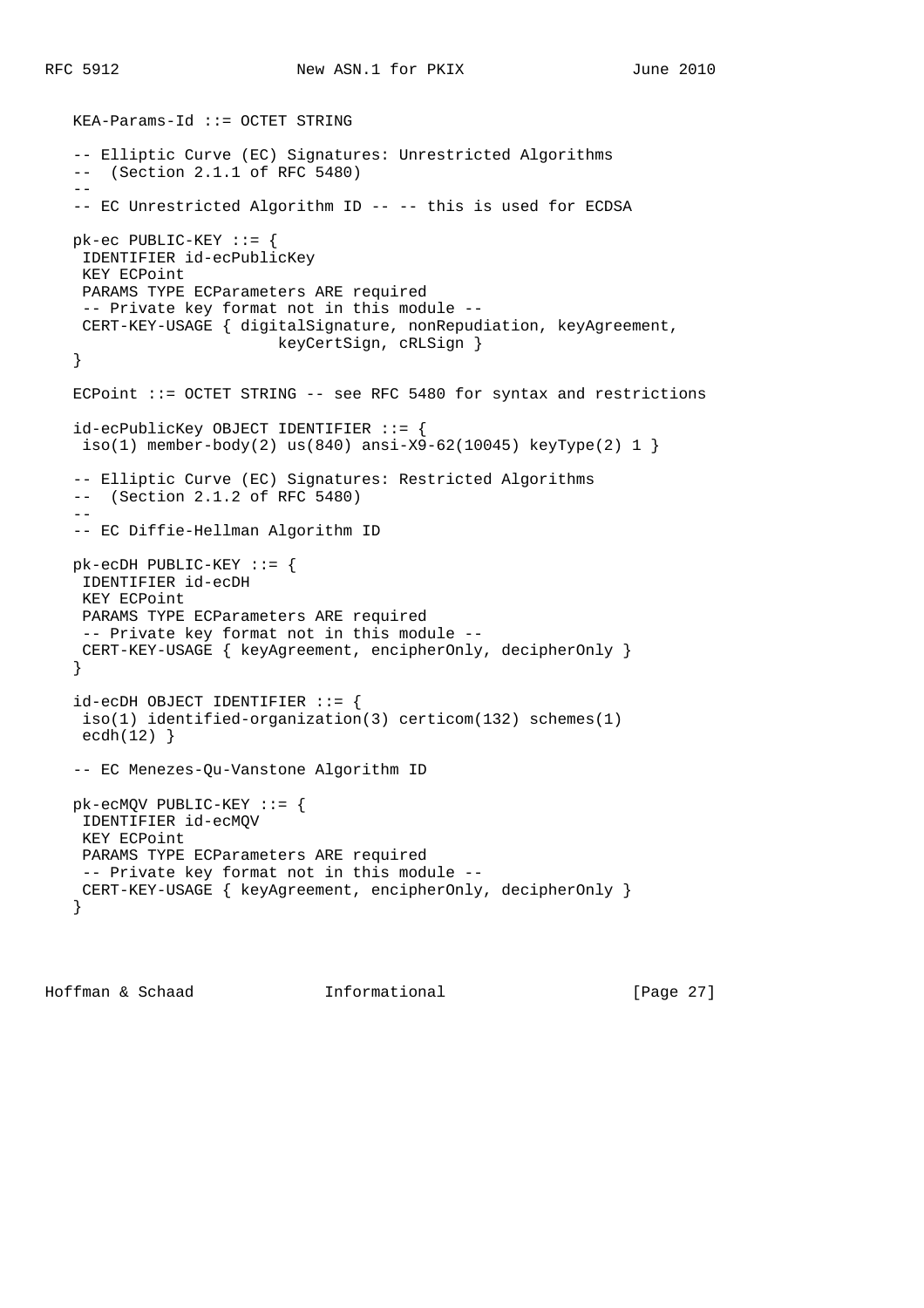```
 id-ecMQV OBJECT IDENTIFIER ::= {
    iso(1) identified-organization(3) certicom(132) schemes(1)
   ecmqv(13) }
   -- Parameters and Keys for both Restricted and Unrestricted EC
   ECParameters ::= CHOICE {
   namedCurve CURVE. & id({NamedCurve})
    -- implicitCurve NULL
      -- implicitCurve MUST NOT be used in PKIX
    -- specifiedCurve SpecifiedCurve
      -- specifiedCurve MUST NOT be used in PKIX
      -- Details for specifiedCurve can be found in [X9.62]
      -- Any future additions to this CHOICE should be coordinated
      -- with ANSI X.9.
   }
   -- If you need to be able to decode ANSI X.9 parameter structures,
   -- uncomment the implicitCurve and specifiedCurve above, and also
   -- uncomment the following:
   --(WITH COMPONENTS {namedCurve PRESENT})
   -- Sec 2.1.1.1 Named Curve
   CURVE ::= CLASS { &id OBJECT IDENTIFIER UNIQUE }
   WITH SYNTAX { ID &id }
   NamedCurve CURVE ::= {
   { ID secp192r1 } | { ID sect163k1 } | { ID sect163r2 } |
 { ID secp224r1 } | { ID sect233k1 } | { ID sect233r1 } |
 { ID secp256r1 } | { ID sect283k1 } | { ID sect283r1 } |
 { ID secp384r1 } | { ID sect409k1 } | { ID sect409r1 } |
 { ID secp521r1 } | { ID sect571k1 } | { ID sect571r1 },
    ... -- Extensible
   }
   -- Note in [X9.62] the curves are referred to as 'ansiX9' as
   -- opposed to 'sec'. For example, secp192r1 is the same curve as
   -- ansix9p192r1.
   -- Note that in [PKI-ALG] the secp192r1 curve was referred to as
   -- prime192v1 and the secp256r1 curve was referred to as
   -- prime256v1.
   -- Note that [FIPS186-3] refers to secp192r1 as P-192,
   -- secp224r1 as P-224, secp256r1 as P-256, secp384r1 as P-384,
   -- and secp521r1 as P-521.
   secp192r1 OBJECT IDENTIFIER ::= {
```
Hoffman & Schaad Informational [Page 28]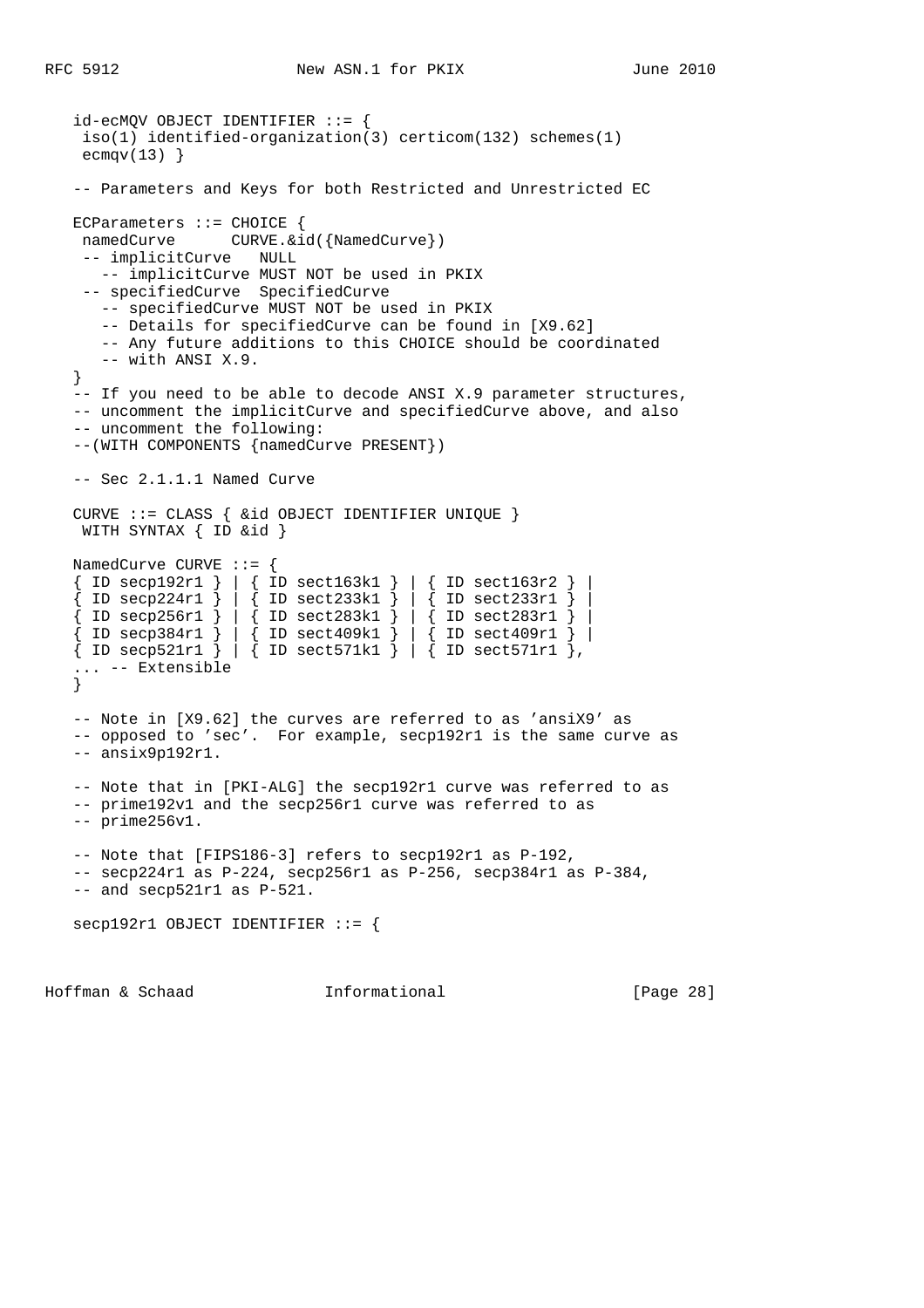```
 iso(1) member-body(2) us(840) ansi-X9-62(10045) curves(3)
 prime(1) 1}
 sect163k1 OBJECT IDENTIFIER ::= {
iso(1) identified-organization(3) certicom(132) curve(0) 1 }
 sect163r2 OBJECT IDENTIFIER ::= {
iso(1) identified-organization(3) certicom(132) curve(0) 15 }
 secp224r1 OBJECT IDENTIFIER ::= {
iso(1) identified-organization(3) certicom(132) curve(0) 33 }
 sect233k1 OBJECT IDENTIFIER ::= {
iso(1) identified-organization(3) certicom(132) curve(0) 26 }
 sect233r1 OBJECT IDENTIFIER ::= {
iso(1) identified-organization(3) certicom(132) curve(0) 27 }
 secp256r1 OBJECT IDENTIFIER ::= {
 iso(1) member-body(2) us(840) ansi-X9-62(10045) curves(3)
prime(1) 7 }
 sect283k1 OBJECT IDENTIFIER ::= {
 iso(1) identified-organization(3) certicom(132) curve(0) 16 }
 sect283r1 OBJECT IDENTIFIER ::= {
iso(1) identified-organization(3) certicom(132) curve(0) 17 }
 secp384r1 OBJECT IDENTIFIER ::= {
iso(1) identified-organization(3) certicom(132) curve(0) 34 }
 sect409k1 OBJECT IDENTIFIER ::= {
 iso(1) identified-organization(3) certicom(132) curve(0) 36 }
 sect409r1 OBJECT IDENTIFIER ::= {
 iso(1) identified-organization(3) certicom(132) curve(0) 37 }
 secp521r1 OBJECT IDENTIFIER ::= {
 iso(1) identified-organization(3) certicom(132) curve(0) 35 }
 sect571k1 OBJECT IDENTIFIER ::= {
 iso(1) identified-organization(3) certicom(132) curve(0) 38 }
 sect571r1 OBJECT IDENTIFIER ::= {
 iso(1) identified-organization(3) certicom(132) curve(0) 39 }
 -- RSA with MD-2
```
Hoffman & Schaad Informational [Page 29]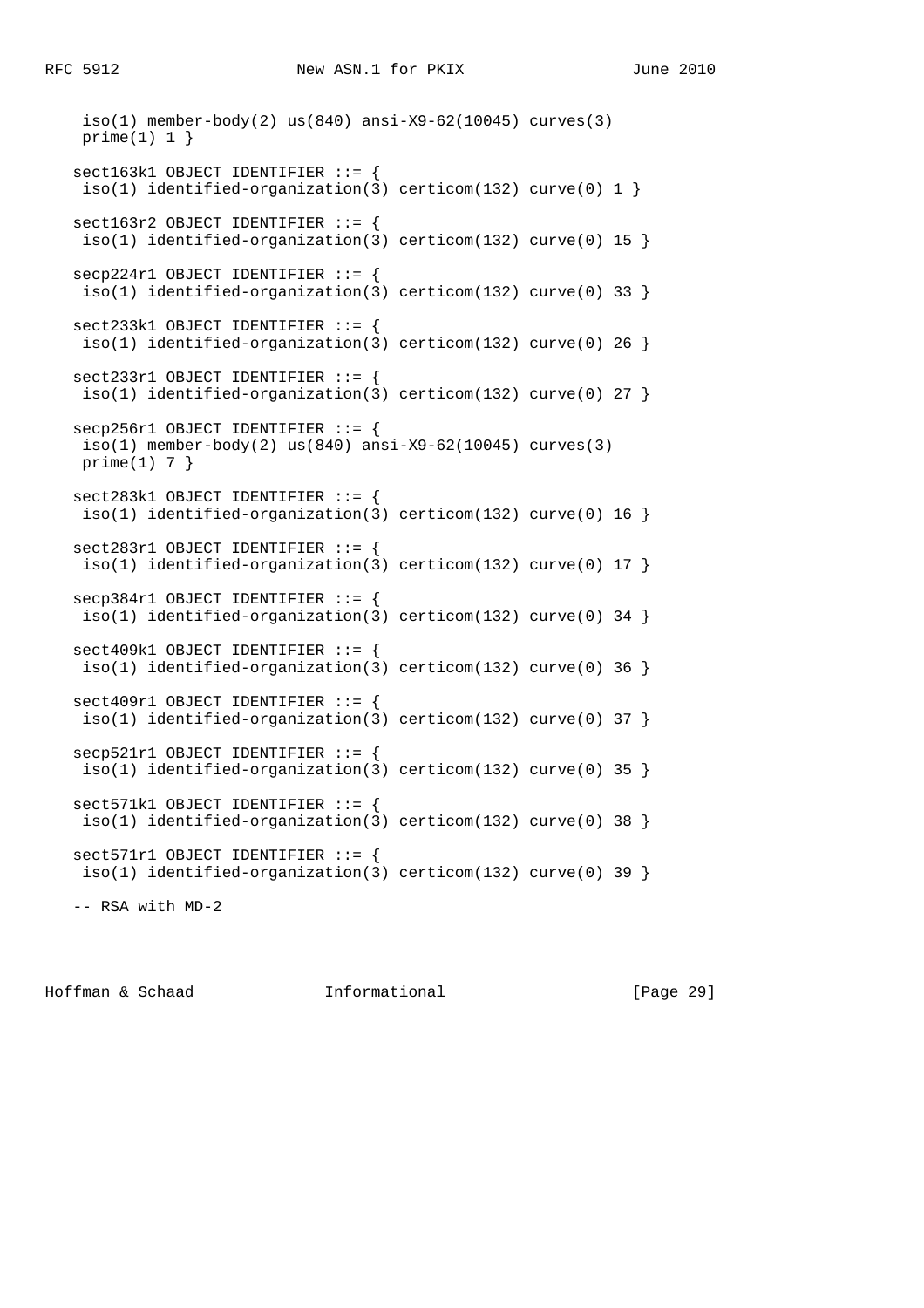```
 sa-rsaWithMD2 SIGNATURE-ALGORITHM ::= {
  IDENTIFIER md2WithRSAEncryption
 PARAMS TYPE NULL ARE required
 HASHES { mda-md2 }
 PUBLIC-KEYS { pk-rsa }
 SMIME-CAPS { IDENTIFIED BY md2WithRSAEncryption }
 }
 md2WithRSAEncryption OBJECT IDENTIFIER ::= {
iso(1) member-body(2) us(840) rsadsi(113549) pkcs(1) pkcs-1(1) 2 }
 -- RSA with MD-5
 sa-rsaWithMD5 SIGNATURE-ALGORITHM ::= {
 IDENTIFIER md5WithRSAEncryption
 PARAMS TYPE NULL ARE required
 HASHES { mda-md5 }
 PUBLIC-KEYS { pk-rsa }
 SMIME-CAPS { IDENTIFIED BY md5WithRSAEncryption }
 }
 md5WithRSAEncryption OBJECT IDENTIFIER ::= {
iso(1) member-body(2) us(840) rsadsi(113549) pkcs(1)
 pkcs-1(1) 4 }
 -- RSA with SHA-1
 sa-rsaWithSHA1 SIGNATURE-ALGORITHM ::= {
 IDENTIFIER sha1WithRSAEncryption
 PARAMS TYPE NULL ARE required
 HASHES { mda-sha1 }
 PUBLIC-KEYS { pk-rsa }
 SMIME-CAPS {IDENTIFIED BY sha1WithRSAEncryption }
 }
 sha1WithRSAEncryption OBJECT IDENTIFIER ::= {
iso(1) member-body(2) us(840) rsadsi(113549) pkcs(1) pkcs-1(1) 5 }
 -- DSA with SHA-1
 sa-dsaWithSHA1 SIGNATURE-ALGORITHM ::= {
 IDENTIFIER dsa-with-sha1
  VALUE DSA-Sig-Value
  PARAMS TYPE NULL ARE absent
  HASHES { mda-sha1 }
  PUBLIC-KEYS { pk-dsa }
```
Hoffman & Schaad Informational [Page 30]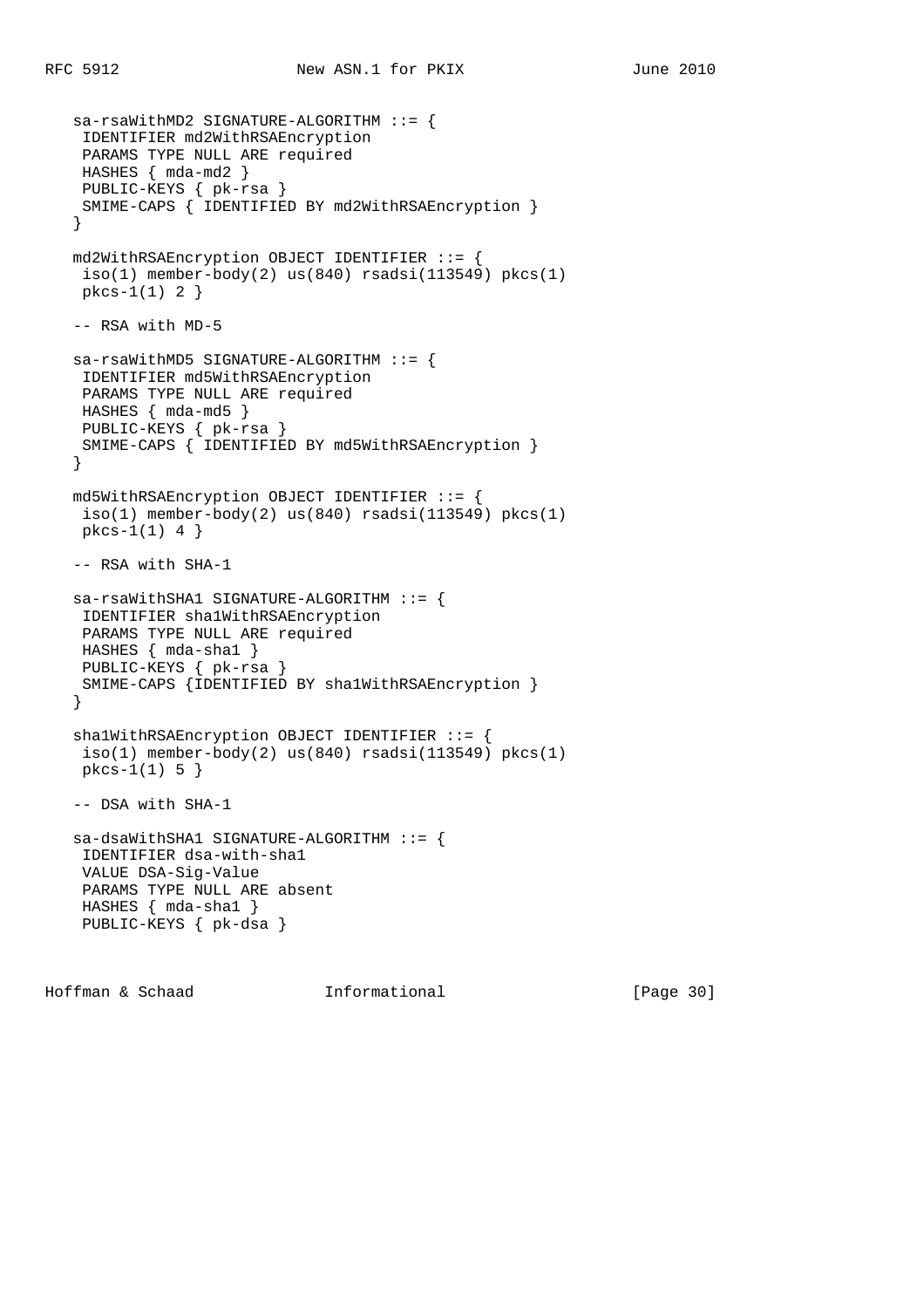```
 SMIME-CAPS { IDENTIFIED BY dsa-with-sha1 }
 }
 dsa-with-sha1 OBJECT IDENTIFIER ::= {
iso(1) member-body(2) us(840) x9-57(10040) x9algorithm(4) 3 }
 -- DSA with SHA-224
 sa-dsaWithSHA224 SIGNATURE-ALGORITHM ::= {
 IDENTIFIER dsa-with-sha224
 VALUE DSA-Sig-Value
 PARAMS TYPE NULL ARE absent
 HASHES { mda-sha224 }
 PUBLIC-KEYS { pk-dsa }
 SMIME-CAPS { IDENTIFIED BY dsa-with-sha224 }
 }
dsa-with-sha224 OBJECT IDENTIFYER ::= joint-iso-ccitt(2) country(16) us(840) organization(1) gov(101)
csor(3) algorithms(4) id-dsa-with-sha2(3) 1 }
 -- DSA with SHA-256
 sa-dsaWithSHA256 SIGNATURE-ALGORITHM ::= {
  IDENTIFIER dsa-with-sha256
  VALUE DSA-Sig-Value
 PARAMS TYPE NULL ARE absent
 HASHES { mda-sha256 }
 PUBLIC-KEYS { pk-dsa }
 SMIME-CAPS { IDENTIFIED BY dsa-with-sha256 }
 }
dsa-with-sha256 OBJECT IDENTIFYER ::= joint-iso-ccitt(2) country(16) us(840) organization(1) gov(101)
csor(3) algorithms(4) id-dsa-with-sha2(3) 2 }
 -- ECDSA with SHA-1
 sa-ecdsaWithSHA1 SIGNATURE-ALGORITHM ::= {
 IDENTIFIER ecdsa-with-SHA1
 VALUE ECDSA-Sig-Value
 PARAMS TYPE NULL ARE absent
 HASHES { mda-sha1 }
 PUBLIC-KEYS { pk-ec }
 SMIME-CAPS {IDENTIFIED BY ecdsa-with-SHA1 }
 }
 ecdsa-with-SHA1 OBJECT IDENTIFIER ::= {
```
Hoffman & Schaad Informational [Page 31]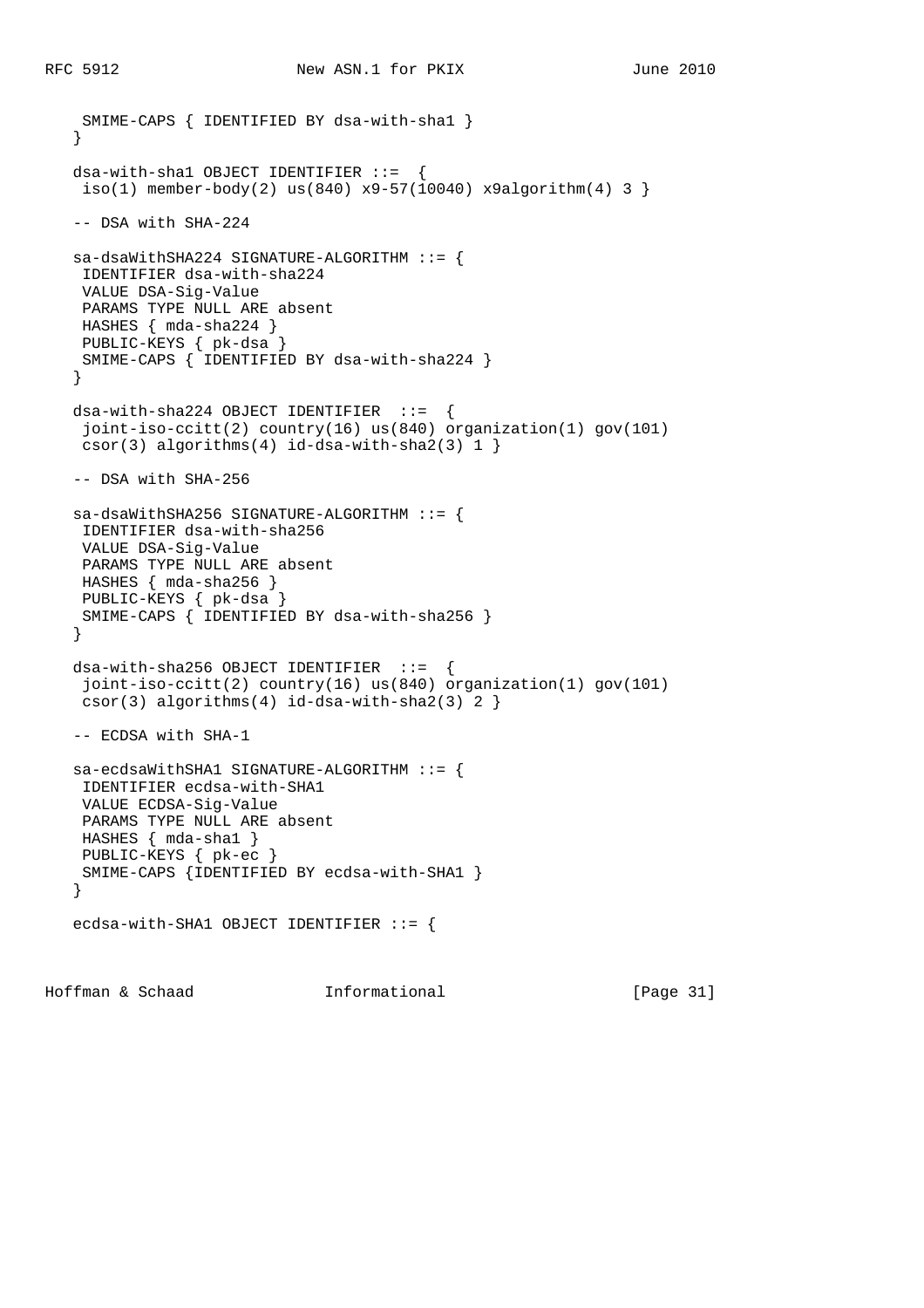```
 iso(1) member-body(2) us(840) ansi-X9-62(10045)
   signatures(4) 1 }
    -- ECDSA with SHA-224
   sa-ecdsaWithSHA224 SIGNATURE-ALGORITHM ::= {
    IDENTIFIER ecdsa-with-SHA224
    VALUE ECDSA-Sig-Value
    PARAMS TYPE NULL ARE absent
    HASHES { mda-sha224 }
    PUBLIC-KEYS { pk-ec }
    SMIME-CAPS { IDENTIFIED BY ecdsa-with-SHA224 }
    }
  ecdsa-with-SHA224 OBJECT IDENTIFIER ::= {
   iso(1) member-body(2) us(840) ansi-X9-62(10045) signatures(4)
    ecdsa-with-SHA2(3) 1 }
   -- ECDSA with SHA-256
   sa-ecdsaWithSHA256 SIGNATURE-ALGORITHM ::= {
    IDENTIFIER ecdsa-with-SHA256
    VALUE ECDSA-Sig-Value
    PARAMS TYPE NULL ARE absent
    HASHES { mda-sha256 }
 PUBLIC-KEYS { pk-ec }
 SMIME-CAPS { IDENTIFIED BY ecdsa-with-SHA256 }
    }
  ecdsa-with-SHA256 OBJECT IDENTIFIER ::= {
   iso(1) member-body(2) us(840) ansi-X9-62(10045) signatures(4)
    ecdsa-with-SHA2(3) 2 }
   -- ECDSA with SHA-384
   sa-ecdsaWithSHA384 SIGNATURE-ALGORITHM ::= {
    IDENTIFIER ecdsa-with-SHA384
    VALUE ECDSA-Sig-Value
    PARAMS TYPE NULL ARE absent
    HASHES { mda-sha384 }
    PUBLIC-KEYS { pk-ec }
    SMIME-CAPS { IDENTIFIED BY ecdsa-with-SHA384 }
    }
  ecdsa-with-SHA384 OBJECT IDENTIFIER ::= {
   iso(1) member-body(2) us(840) ansi-X9-62(10045) signatures(4)
    ecdsa-with-SHA2(3) 3 }
    -- ECDSA with SHA-512
```
Hoffman & Schaad Informational [Page 32]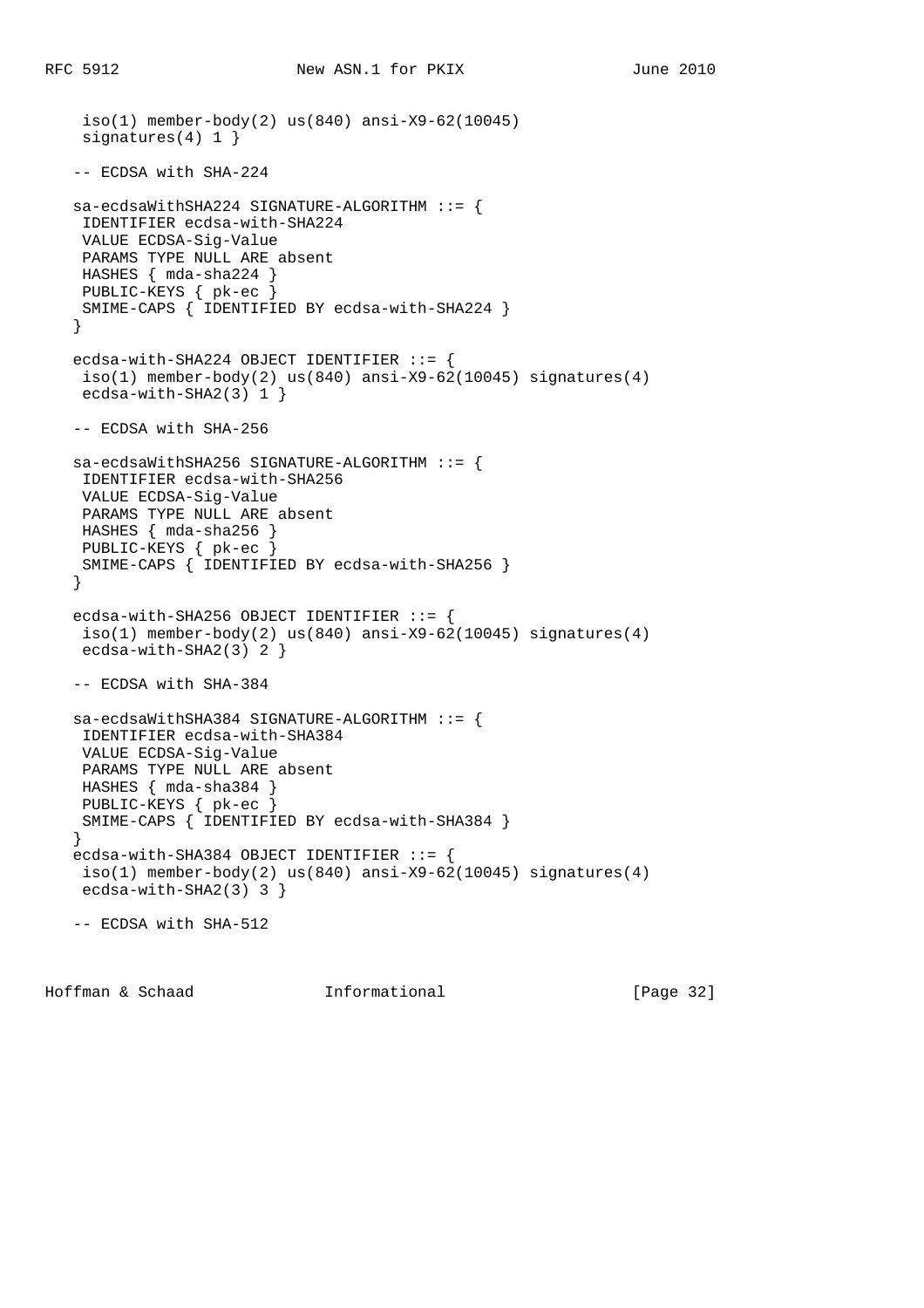```
 sa-ecdsaWithSHA512 SIGNATURE-ALGORITHM ::= {
    IDENTIFIER ecdsa-with-SHA512
    VALUE ECDSA-Sig-Value
    PARAMS TYPE NULL ARE absent
    HASHES { mda-sha512 }
    PUBLIC-KEYS { pk-ec }
    SMIME-CAPS { IDENTIFIED BY ecdsa-with-SHA512 }
    }
  ecdsa-with-SHA512 OBJECT IDENTIFIER ::= {
   iso(1) member-body(2) us(840) ansi-X9-62(10045) signatures(4)
   ecdsa-with-SHA2(3) 4 }
- -- Signature Values
  - - -- DSA
   DSA-Sig-Value ::= SEQUENCE {
    r INTEGER,
    s INTEGER
    }
   -- ECDSA
   ECDSA-Sig-Value ::= SEQUENCE {
    r INTEGER,
    s INTEGER
    }
  - - -- Message Digest Algorithms (mda-)
   - - HashAlgs DIGEST-ALGORITHM ::= {
    mda-md2 |
    mda-md5 |
    mda-sha1,
    ... -- Extensible
    }
   -- MD-2
   mda-md2 DIGEST-ALGORITHM ::= {
    IDENTIFIER id-md2
    PARAMS TYPE NULL ARE preferredAbsent
    }
```
Hoffman & Schaad 1nformational [Page 33]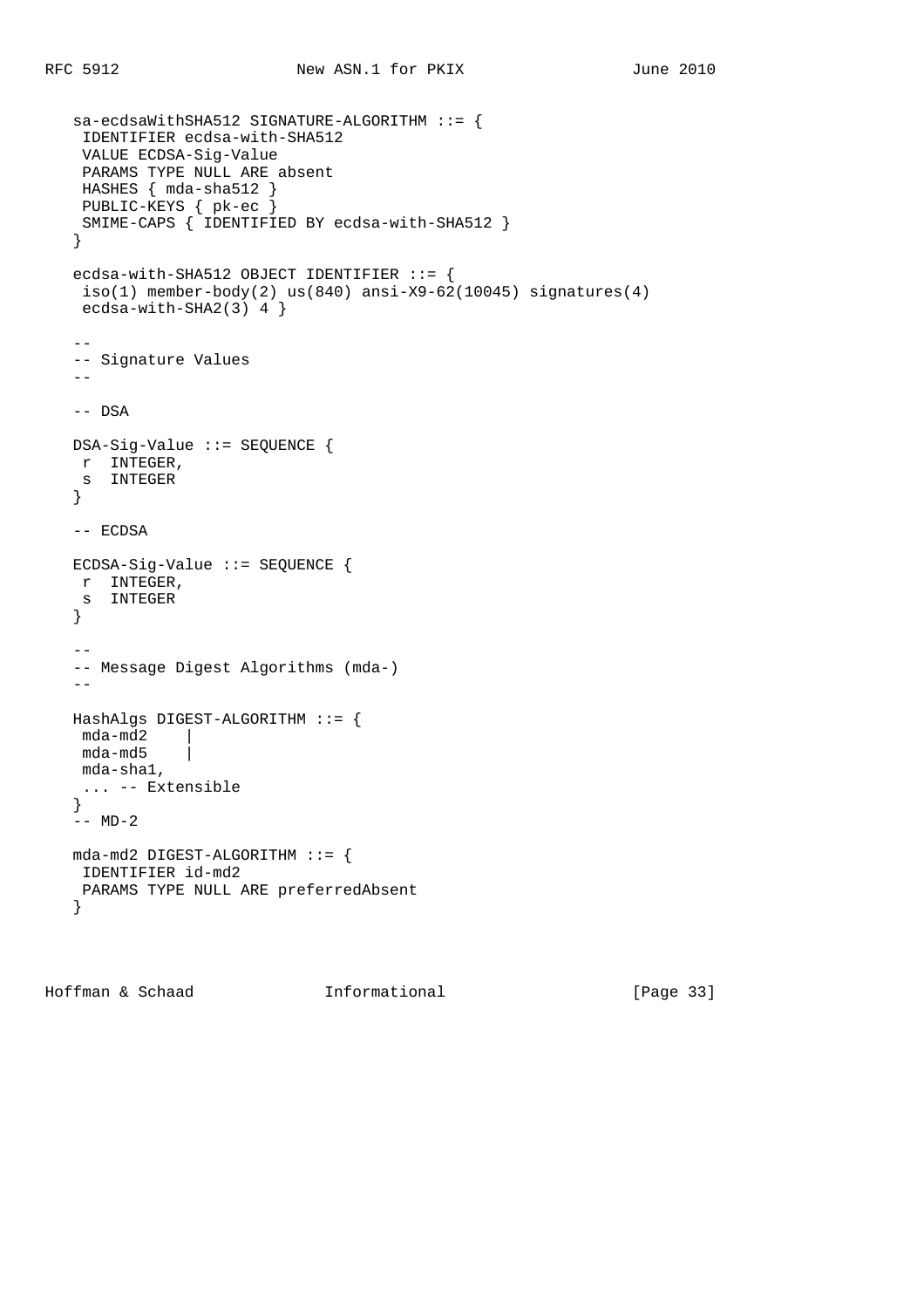```
 id-md2 OBJECT IDENTIFIER ::= {
     iso(1) member-body(2) us(840) rsadsi(113549)
     digestAlgorithm(2) 2 }
    -- MD-5
   mda-md5 DIGEST-ALGORITHM ::= {
    IDENTIFIER id-md5
    PARAMS TYPE NULL ARE preferredAbsent
    }
    id-md5 OBJECT IDENTIFIER ::= {
   iso(1) member-body(2) us(840) rsadsi(113549) digestAlgorithm(2) 5 }
   -- SHA-1
   mda-sha1 DIGEST-ALGORITHM ::= {
    IDENTIFIER id-sha1
    PARAMS TYPE NULL ARE preferredAbsent
    }
   id-sha1 OBJECT IDENTIFIER ::= {
    iso(1) identified-organization(3) oiw(14) secsig(3)
   algorithm(2) 26 }
   END
7. ASN.1 Module for RFC 3852 (Attribute Certificate v1)
  AttributeCertificateVersion1-2009
      {iso(1) member-body(2) us(840) rsadsi(113549) pkcs(1) pkcs-9(9)smime(16) modules(0) id-mod-v1AttrCert-02(49) }
  DEFINITIONS EXPLICIT TAGS ::=
 BEGIN
  IMPORTS
  SIGNATURE-ALGORITHM, ALGORITHM, AlgorithmIdentifier{}
  FROM AlgorithmInformation-2009
      \{iso(1) identified-organization(3) dod(6) internet(1) security(5)
       mechanisms(5) pkix(7) id-mod(0)
       id-mod-algorithmInformation-02(58)}
  AttributeSet{}, Extensions{}, EXTENSION, ATTRIBUTE
  FROM PKIX-CommonTypes-2009
     {s(1) identified-organization(3) dod(6) internet(1) security(5)
      mechanisms(5) pkix(7) id-mod(0) id-mod-pkixCommon-02(57) }
```
Hoffman & Schaad Informational [Page 34]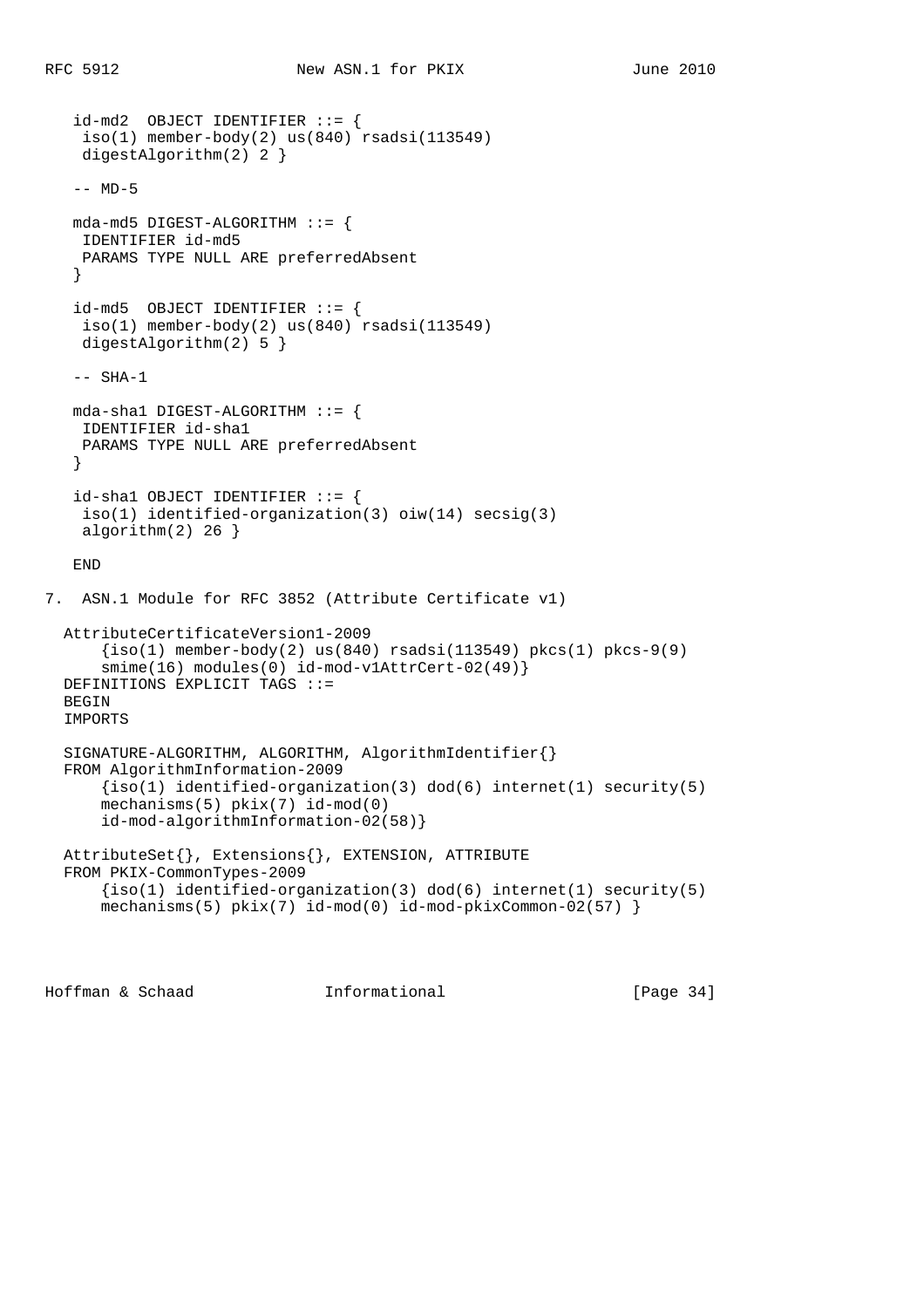```
 CertificateSerialNumber, UniqueIdentifier, SIGNED{}
 FROM PKIX1Explicit-2009
    \{ iso(1) <i>identified-organization(3) <math> dod(6) <i>internet(1) <i>security(5)</i></i>mechanisms(5) pix(7) id-mod(0) id-mod-pkix1-explicit-02(51) }
 GeneralNames
 FROM PKIX1Implicit-2009
    \{ iso(1) identified-organization(3) dod(6) internet(1) security(5)mechanisms(5) pkix(7) id-mod(0) id-mod-pkix1-implicit-02(59) AttCertValidityPeriod, IssuerSerial
 FROM PKIXAttributeCertificate-2009
    \{ iso(1) <i>identified-organization(3) <math> dod(6) <i>internet(1)</i> <i>security(5)</i>mechanisms(5) pix(7) id-mod(0) id-mod-attribute-cert-02(47) } ;
 -- Definition extracted from X.509-1997 [X.509-97], but
 -- different type names are used to avoid collisions.
 AttributeCertificateV1 ::= SIGNED{AttributeCertificateInfoV1}
 AttributeCertificateInfoV1 ::= SEQUENCE {
    version AttCertVersionV1 DEFAULT v1,
    subject CHOICE {
       baseCertificateID [0] IssuerSerial,
       -- associated with a Public Key Certificate
       subjectName [1] GeneralNames },
    -- associated with a name
    issuer GeneralNames,
   signature AlgorithmIdentifier{SIGNATURE-ALGORITHM, {...}},
    serialNumber CertificateSerialNumber,
    attCertValidityPeriod AttCertValidityPeriod,
    attributes SEQUENCE OF AttributeSet{{AttrList}},
    issuerUniqueID UniqueIdentifier OPTIONAL,
    extensions Extensions{{AttributeCertExtensionsV1}} OPTIONAL }
AttCertVersionV1 ::= INTEGER \{ v1(0) \} AttrList ATTRIBUTE ::= {...}
 AttributeCertExtensionsV1 EXTENSION ::= {...}
```
END

Hoffman & Schaad Informational [Page 35]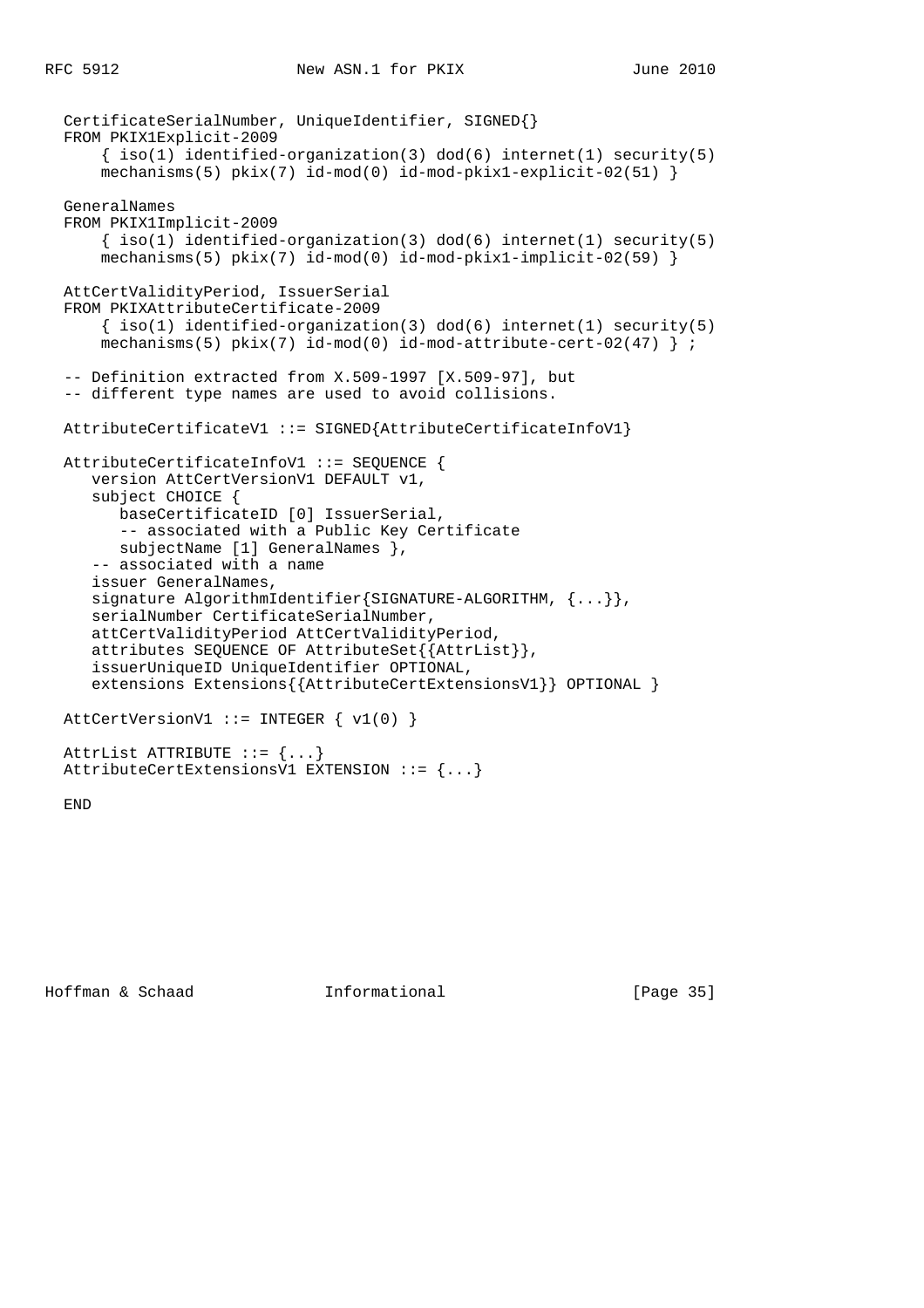```
8. ASN.1 Module for RFC 4055
   PKIX1-PSS-OAEP-Algorithms-2009
       \{iso(1) identified-organization(3) dod(6) internet(1) security(5)
       mechanisms(5) pkix(7) id-mod(0) id-mod-pkix1-rsa-pkalgs-02(54)}
   DEFINITIONS EXPLICIT TAGS ::=
  BEGIN
   IMPORTS
   AlgorithmIdentifier{}, ALGORITHM, DIGEST-ALGORITHM, KEY-TRANSPORT,
       SIGNATURE-ALGORITHM, PUBLIC-KEY, SMIME-CAPS
   FROM AlgorithmInformation-2009
      {s(1) identified-organization(3) dod(6) internet(1) security(5)
       mechanisms(5) pkix(7) id-mod(0)
        id-mod-algorithmInformation-02(58)}
    id-sha1, mda-sha1, pk-rsa, RSAPublicKey
   FROM PKIXAlgs-2009
       {iso(1) identified-organization(3) dod(6) internet(1) security(5)
       mechanisms(5) pkix(7) id-mod(0)
       id-mod-pkix1-algorithms2008-02(56)};
    -- ============================
    -- Object Set exports
    -- ============================
- -- Define top-level symbols with all of the objects defined for
    -- export to other modules. These objects would be included as part
    -- of an Object Set to restrict the set of legal values.
   - PublicKeys PUBLIC-KEY ::= { pk-rsaSSA-PSS | pk-rsaES-OAEP, ... }
  SignatureAlgs SIGNATURE-ALGORITHM ::= { sa-rsaSSA-PSS, ...}
   KeyTransportAlgs KEY-TRANSPORT ::= { kta-rsaES-OAEP, ... }
   HashAlgs DIGEST-ALGORITHM ::= { mda-sha224 | mda-sha256 | mda-sha384
                                      | mda-sha512, ... }
   SMimeCaps SMIME-CAPS ::= {
       sa-rsaSSA-PSS.&smimeCaps |
       kta-rsaES-OAEP.&smimeCaps,
       ...
    }
    -- =============================
    -- Algorithm Objects
    -- =============================
 --
    -- Public key object for PSS signatures
```
Hoffman & Schaad Informational [Page 36]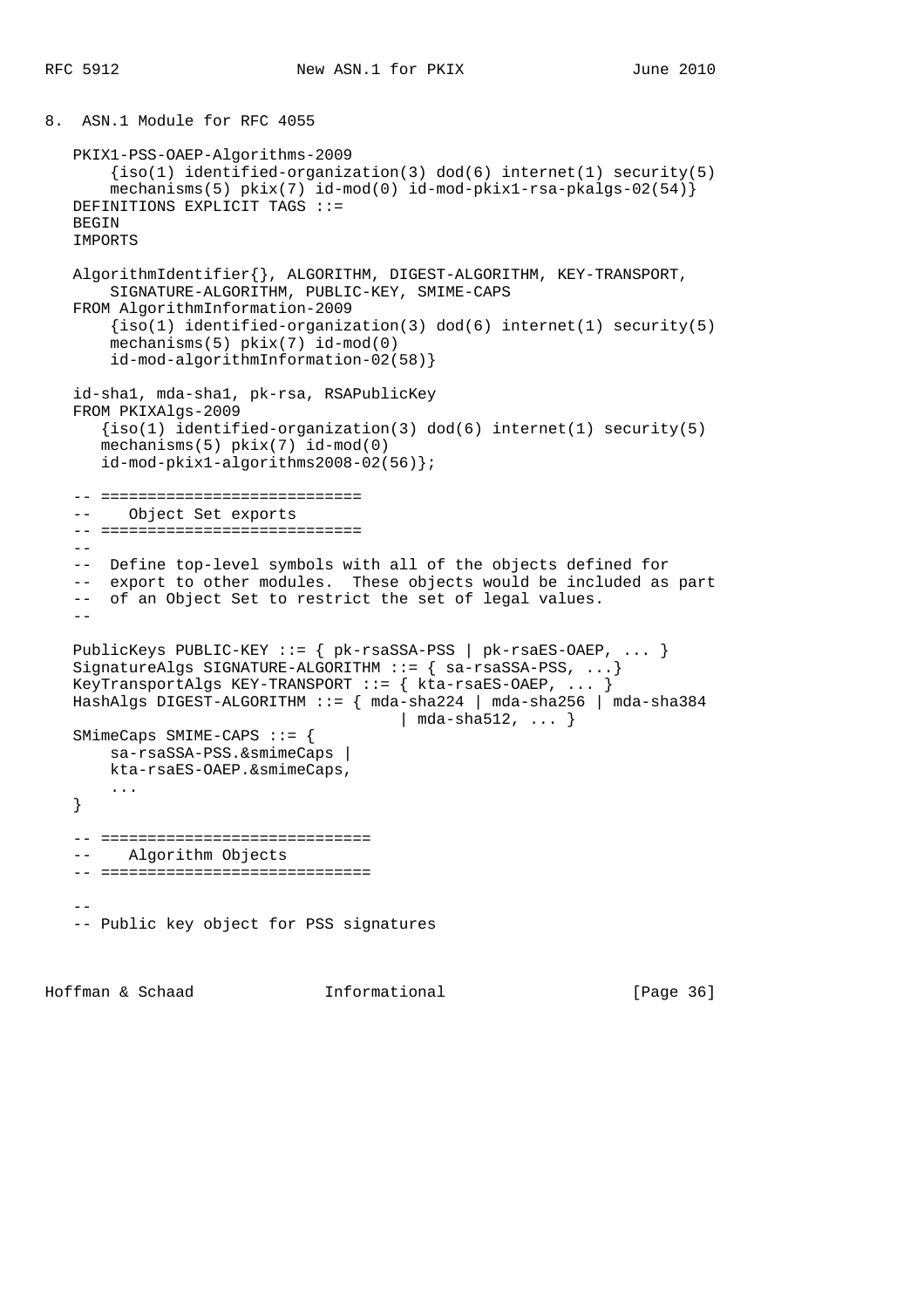--

```
 pk-rsaSSA-PSS PUBLIC-KEY ::= {
       IDENTIFIER id-RSASSA-PSS
       KEY RSAPublicKey
       PARAMS TYPE RSASSA-PSS-params ARE optional
        -- Private key format not in this module --
       CERT-KEY-USAGE { nonRepudiation, digitalSignature,
                            keyCertSign, cRLSign }
   }
  - -- Signature algorithm definition for PSS signatures
- sa-rsaSSA-PSS SIGNATURE-ALGORITHM ::= {
       IDENTIFIER id-RSASSA-PSS
       PARAMS TYPE RSASSA-PSS-params ARE required
       HASHES { mda-sha1 | mda-sha224 | mda-sha256 | mda-sha384
                    | mda-sha512 }
       PUBLIC-KEYS { pk-rsa | pk-rsaSSA-PSS }
       SMIME-CAPS { IDENTIFIED BY id-RSASSA-PSS }
   }
 --
   -- Signature algorithm definitions for PKCS v1.5 signatures
   - sa-sha224WithRSAEncryption SIGNATURE-ALGORITHM ::= {
       IDENTIFIER sha224WithRSAEncryption
       PARAMS TYPE NULL ARE required
       HASHES { mda-sha224 }
       PUBLIC-KEYS { pk-rsa }
       SMIME-CAPS { IDENTIFIED BY sha224WithRSAEncryption }
   }
   sha224WithRSAEncryption OBJECT IDENTIFIER ::= { pkcs-1 14 }
   sa-sha256WithRSAEncryption SIGNATURE-ALGORITHM ::= {
       IDENTIFIER sha256WithRSAEncryption
       PARAMS TYPE NULL ARE required
       HASHES { mda-sha256 }
       PUBLIC-KEYS { pk-rsa }
       SMIME-CAPS { IDENTIFIED BY sha256WithRSAEncryption }
   }
  sha256WithRSAEncryption OBJECT IDENTIFIER ::= { pkcs-1 11 }
   sa-sha384WithRSAEncryption SIGNATURE-ALGORITHM ::= {
       IDENTIFIER sha384WithRSAEncryption
```
Hoffman & Schaad **Informational** [Page 37]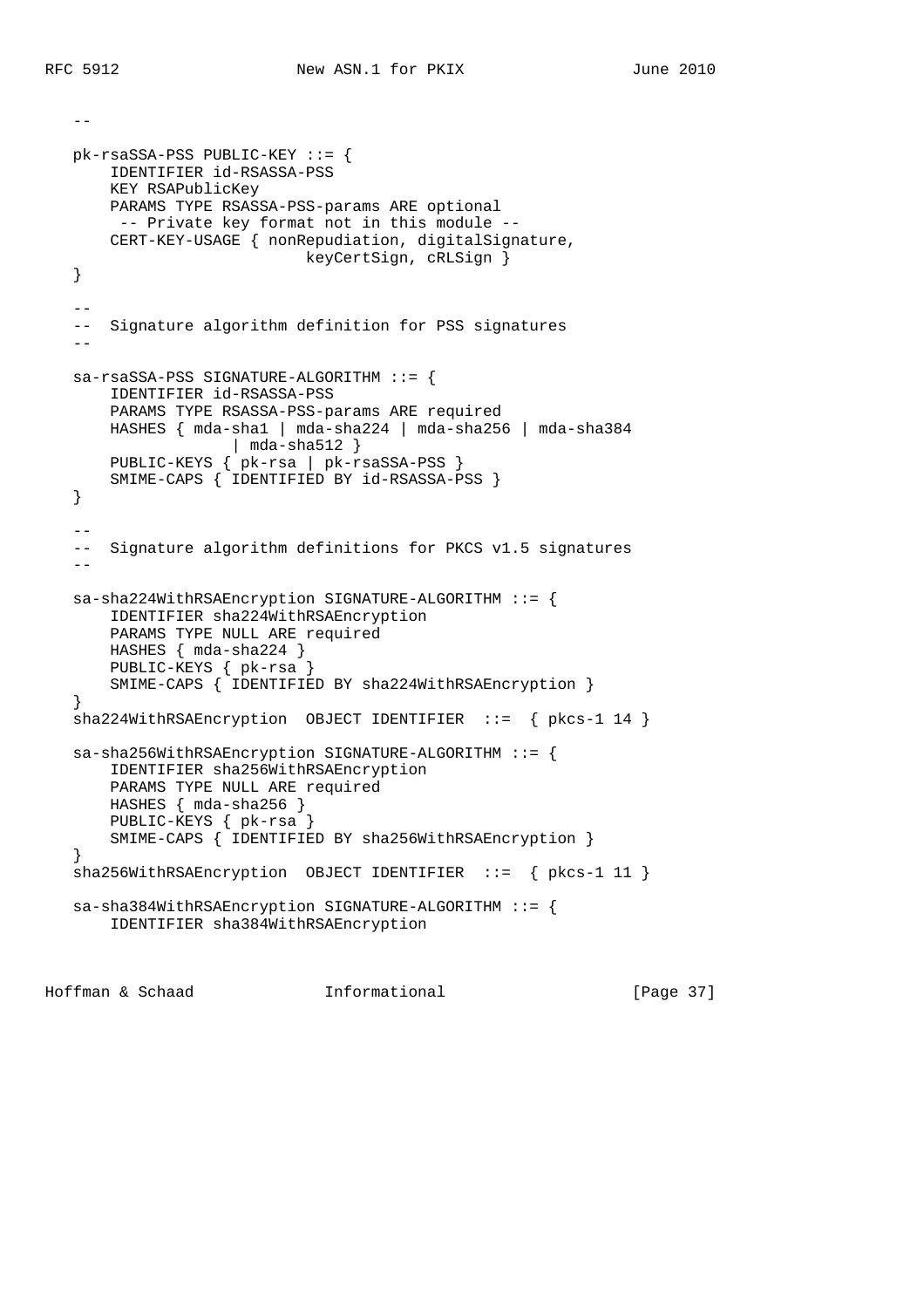```
 PARAMS TYPE NULL ARE required
       HASHES { mda-sha384 }
       PUBLIC-KEYS { pk-rsa }
       SMIME-CAPS { IDENTIFIED BY sha384WithRSAEncryption }
   }
   sha384WithRSAEncryption OBJECT IDENTIFIER ::= { pkcs-1 12 }
   sa-sha512WithRSAEncryption SIGNATURE-ALGORITHM ::= {
       IDENTIFIER sha512WithRSAEncryption
       PARAMS TYPE NULL ARE required
       HASHES { mda-sha512 }
       PUBLIC-KEYS { pk-rsa }
       SMIME-CAPS { IDENTIFIED BY sha512WithRSAEncryption }
   }
   sha512WithRSAEncryption OBJECT IDENTIFIER ::= { pkcs-1 13 }
  - - -- Public key definition for OAEP encryption
 --
   pk-rsaES-OAEP PUBLIC-KEY ::= {
       IDENTIFIER id-RSAES-OAEP
       KEY RSAPublicKey
       PARAMS TYPE RSAES-OAEP-params ARE optional
       -- Private key format not in this module --
       CERT-KEY-USAGE {keyEncipherment, dataEncipherment}
   }
- -- Key transport key lock definition for OAEP encryption
   --
   kta-rsaES-OAEP KEY-TRANSPORT ::= {
       IDENTIFIER id-RSAES-OAEP
       PARAMS TYPE RSAES-OAEP-params ARE required
       PUBLIC-KEYS { pk-rsa | pk-rsaES-OAEP }
       SMIME-CAPS { TYPE RSAES-OAEP-params IDENTIFIED BY id-RSAES-OAEP}
   }
   -- ============================
   -- Basic object identifiers
   -- ============================
   pkcs-1 OBJECT IDENTIFIER ::=
       { iso(1) member-body(2) us(840) rsadsi(113549) pkcs(1) 1 }
   -- When rsaEncryption is used in an AlgorithmIdentifier, the
   -- parameters MUST be present and MUST be NULL.
```
Hoffman & Schaad **Informational** [Page 38]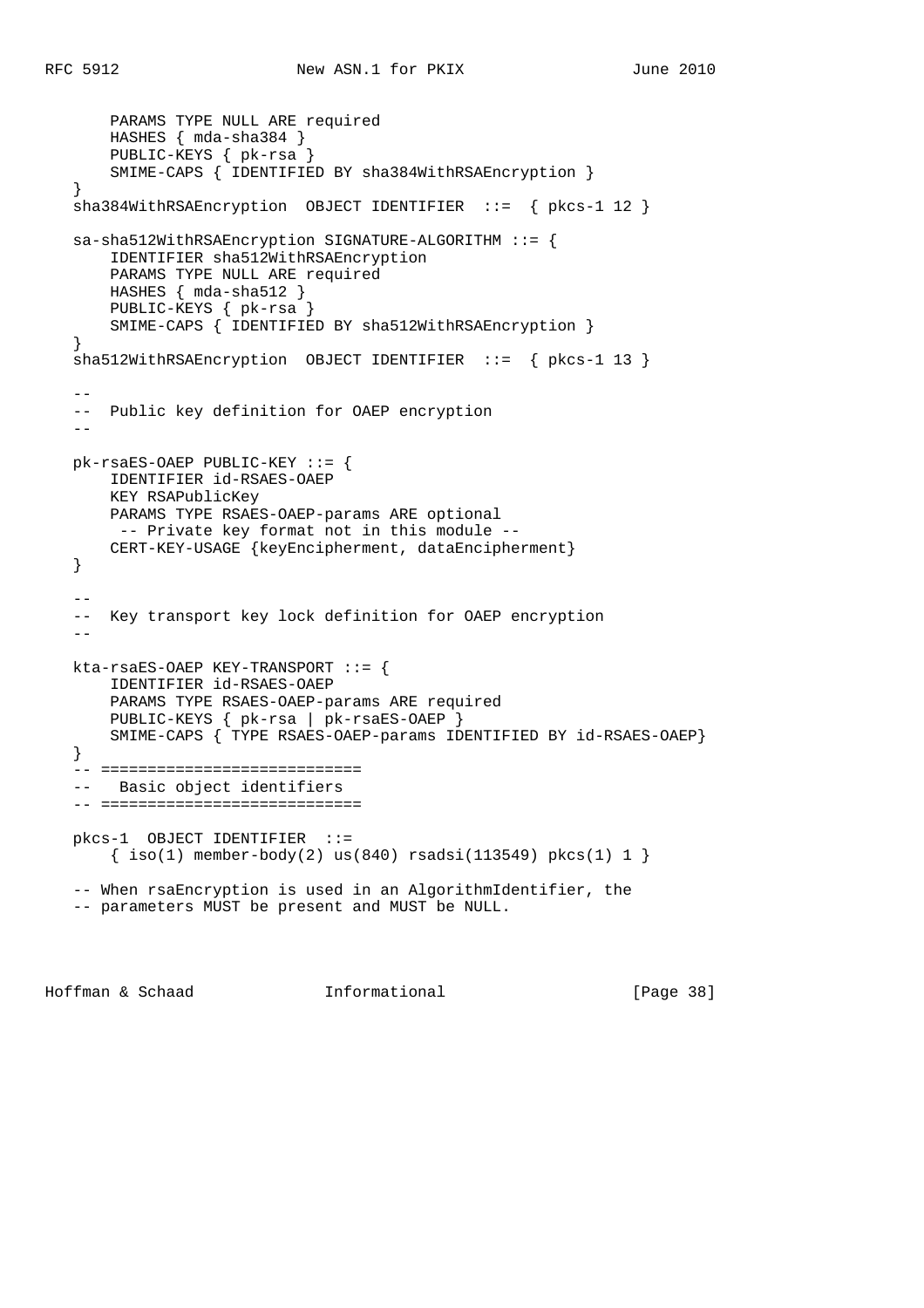-- rsaEncryption OBJECT IDENTIFIER ::= { pkcs-1 1 } -- When id-RSAES-OAEP is used in an AlgorithmIdentifier, -- and the parameters field is present, it MUST be -- RSAES-OAEP-params. id-RSAES-OAEP OBJECT IDENTIFIER ::= { pkcs-1 7 } -- When id-mgf1 is used in an AlgorithmIdentifier, the parameters -- MUST be present and MUST be a HashAlgorithm.  $id-mqf1$  OBJECT IDENTIFIER ::= {  $pkcs-1 8$  } -- When id-pSpecified is used in an AlgorithmIdentifier, the -- parameters MUST be an OCTET STRING. id-pSpecified OBJECT IDENTIFIER ::= { pkcs-1 9 } -- When id-RSASSA-PSS is used in an AlgorithmIdentifier, and the -- parameters field is present, it MUST be RSASSA-PSS-params.  $id-RSASSA-PSS$  OBJECT IDENTIFIER  $::=$  {  $pkcs-1$  10 } -- When the following OIDs are used in an AlgorithmIdentifier, the -- parameters SHOULD be absent, but if the parameters are present, -- they MUST be NULL. -- -- id-sha1 is imported from RFC 3279. Additionally, the v1.5 -- signature algorithms (i.e., rsaWithSHA256) are now solely placed -- in that module.  $$  id-sha224 OBJECT IDENTIFIER ::=  $\{\$  joint-iso-itu-t(2) country(16) us(840) organization(1) gov(101) csor(3) nistAlgorithms(4) hashalgs(2) 4 } mda-sha224 DIGEST-ALGORITHM ::= { IDENTIFIER id-sha224 PARAMS TYPE NULL ARE preferredAbsent } id-sha256 OBJECT IDENTIFIER ::= { joint-iso-itu-t(2) country(16) us(840) organization(1) gov(101) csor(3) nistAlgorithms(4) hashalgs(2) 1 } mda-sha256 DIGEST-ALGORITHM ::= { IDENTIFIER id-sha256

Hoffman & Schaad Informational [Page 39]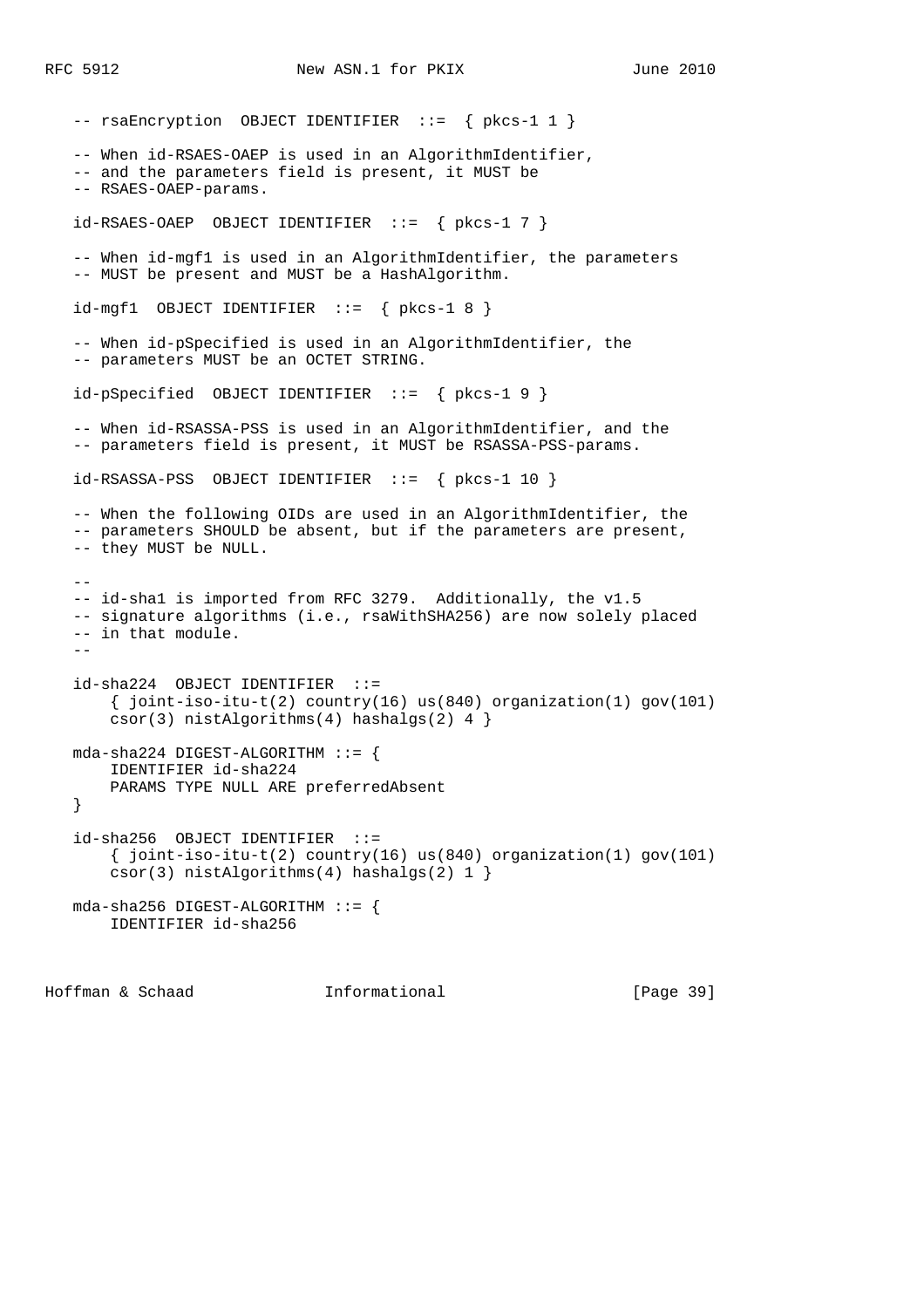```
 PARAMS TYPE NULL ARE preferredAbsent
 }
  id-sha384 OBJECT IDENTIFIER ::=\{ joint-iso-itu-t(2) country(16) us(840) organization(1) gov(101)
        csor(3) nistAlgorithms(4) hashalgs(2) 2 }
   mda-sha384 DIGEST-ALGORITHM ::= {
       IDENTIFIER id-sha384
       PARAMS TYPE NULL ARE preferredAbsent
    }
   id-sha512 OBJECT IDENTIFIER ::=
      \{\text{joint-iso-itu-t}(2) \text{ country}(16) \text{ us}(840) \text{ organization}(1) \text{ qov}(101)\} csor(3) nistAlgorithms(4) hashalgs(2) 3 }
   mda-sha512 DIGEST-ALGORITHM ::= {
       IDENTIFIER id-sha512
       PARAMS TYPE NULL ARE preferredAbsent
    }
    -- =============
      Constants
    -- =============
   EncodingParameters ::= OCTET STRING(SIZE(0..MAX))
   nullOctetString EncodingParameters ::= ''H
   nullParameters NULL ::= NULL
   -- =========================
   -- Algorithm Identifiers
   -- =========================
   HashAlgorithm ::= AlgorithmIdentifier{DIGEST-ALGORITHM,
                             {HashAlgorithms}}
   HashAlgorithms DIGEST-ALGORITHM ::= {
        { IDENTIFIER id-sha1 PARAMS TYPE NULL ARE preferredPresent } |
        { IDENTIFIER id-sha224 PARAMS TYPE NULL ARE preferredPresent } |
        { IDENTIFIER id-sha256 PARAMS TYPE NULL ARE preferredPresent } |
        { IDENTIFIER id-sha384 PARAMS TYPE NULL ARE preferredPresent } |
        { IDENTIFIER id-sha512 PARAMS TYPE NULL ARE preferredPresent }
    }
   sha1Identifier HashAlgorithm ::= {
      algorithm id-sha1,
       parameters NULL : NULL
    }
```
Hoffman & Schaad Informational [Page 40]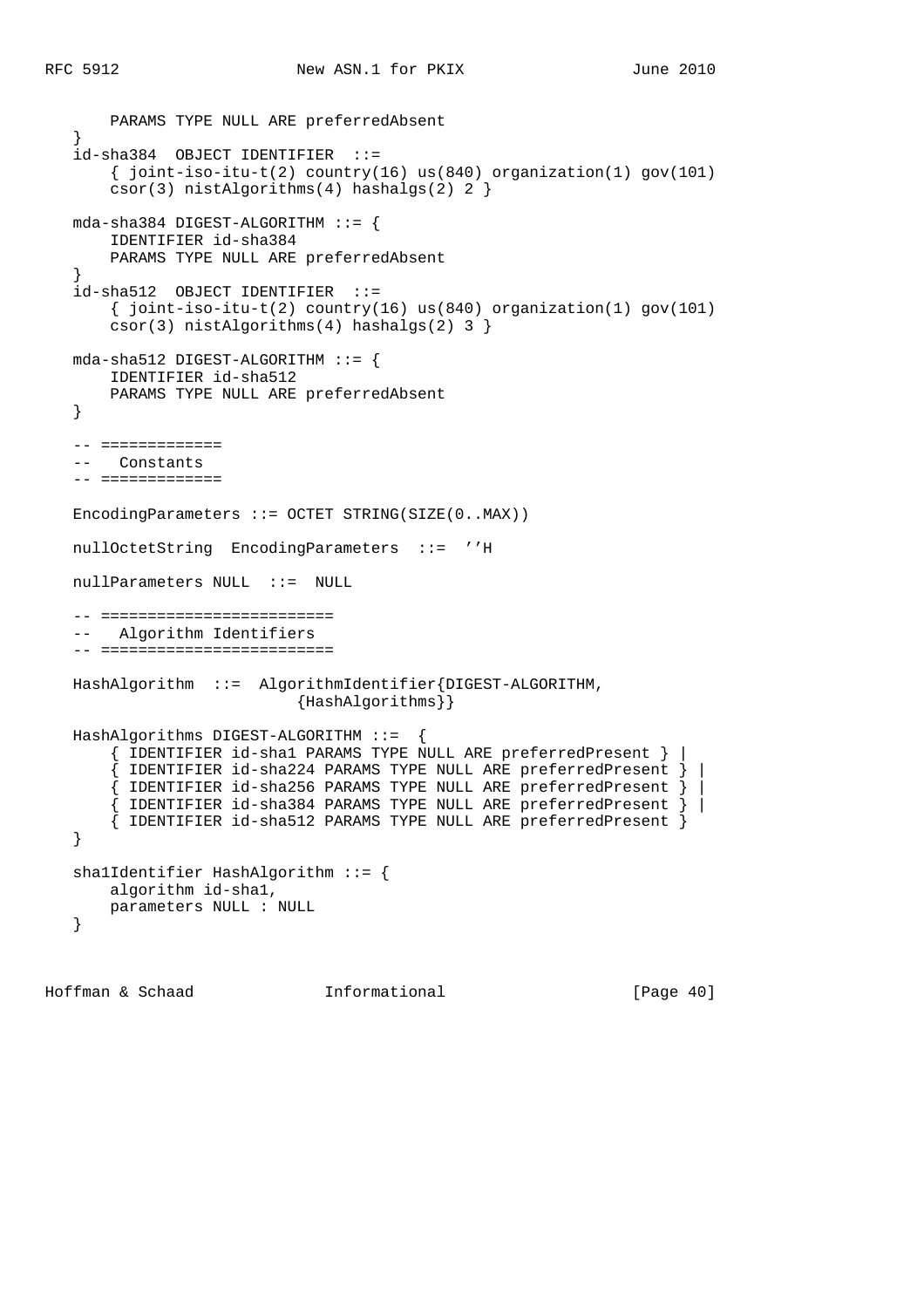```
 --
  -- We have a default algorithm - create the value here
 --
   MaskGenAlgorithm ::= AlgorithmIdentifier{ALGORITHM,
                            {PKCS1MGFAlgorithms}}
   mgf1SHA1 MaskGenAlgorithm ::= {
      algorithm id-mgf1,
       parameters HashAlgorithm : sha1Identifier
   }
  - - -- Define the set of mask generation functions
  - -- If the identifier is id-mgf1, any of the listed hash
  -- algorithms may be used.
  - PKCS1MGFAlgorithms ALGORITHM ::= {
       { IDENTIFIER id-mgf1 PARAMS TYPE HashAlgorithm ARE required },
       ...
   }
 --
   -- Define the set of known source algorithms for PSS
  - PSourceAlgorithm ::= AlgorithmIdentifier{ALGORITHM,
                                                  {PSS-SourceAlgorithms}}
   PSS-SourceAlgorithms ALGORITHM ::= {
        { IDENTIFIER id-pSpecified PARAMS TYPE EncodingParameters
             ARE required },
       ...
   }
   pSpecifiedEmpty PSourceAlgorithm ::= {
       algorithm id-pSpecified,
       parameters EncodingParameters : nullOctetString
   }
   -- ===================
   -- Main structures
   -- ===================
   -- AlgorithmIdentifier parameters for id-RSASSA-PSS.
   -- Note that the tags in this Sequence are explicit.
   -- Note: The hash algorithm in hashAlgorithm and in
```
Hoffman & Schaad Informational [Page 41]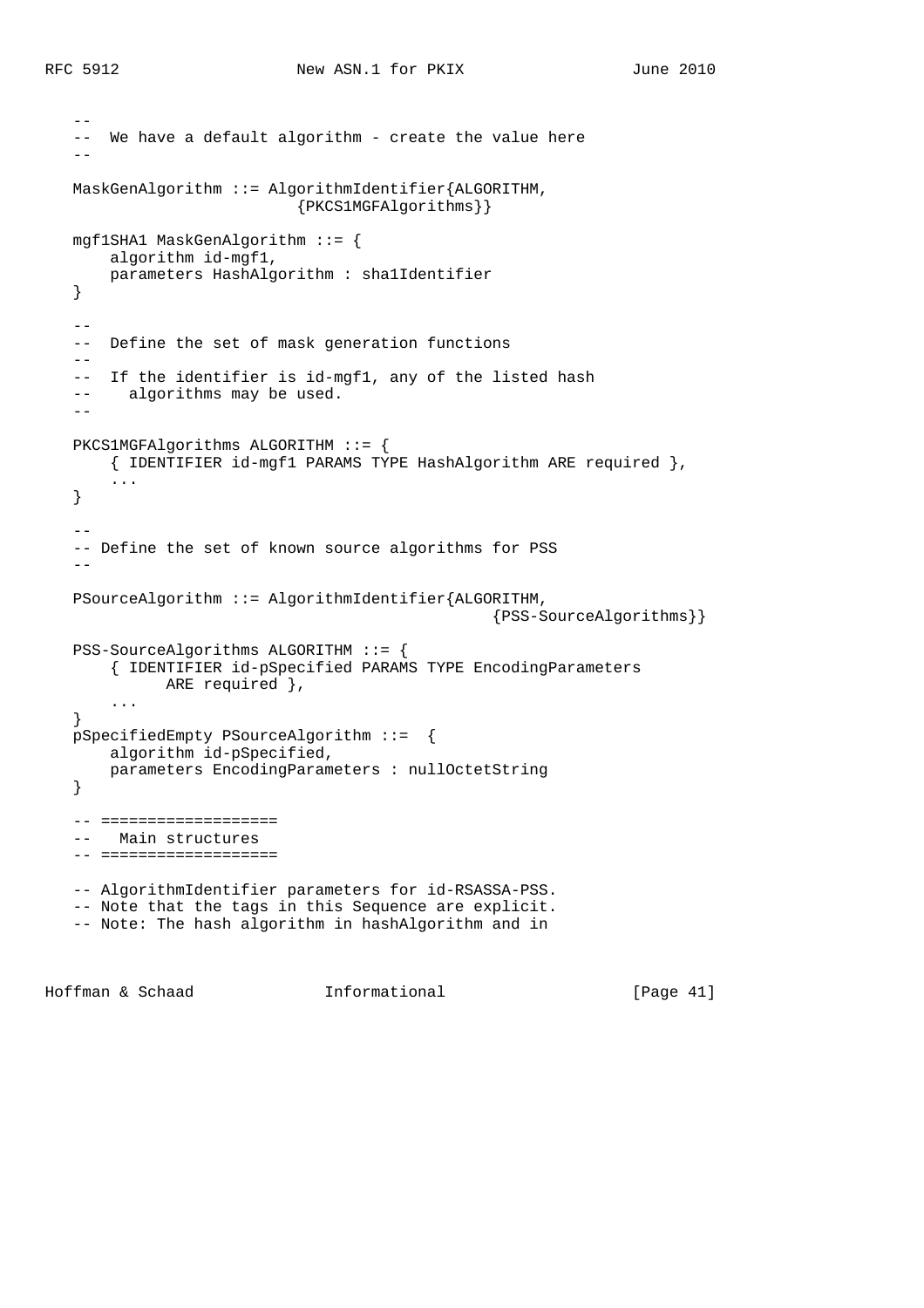```
 -- maskGenAlgorithm should be the same.
   RSASSA-PSS-params ::= SEQUENCE {
       hashAlgorithm [0] HashAlgorithm DEFAULT sha1Identifier,
       maskGenAlgorithm [1] MaskGenAlgorithm DEFAULT mgf1SHA1,
      saltLength [2] INTEGER DEFAULT 20,
       trailerField [3] INTEGER DEFAULT 1
    }
    -- AlgorithmIdentifier parameters for id-RSAES-OAEP.
    -- Note that the tags in this Sequence are explicit.
    -- Note: The hash algorithm in hashFunc and in
    -- maskGenFunc should be the same.
   RSAES-OAEP-params ::= SEQUENCE {
       hashFunc [0] HashAlgorithm DEFAULT sha1Identifier,
       maskGenFunc [1] MaskGenAlgorithm DEFAULT mgf1SHA1,
       pSourceFunc [2] PSourceAlgorithm DEFAULT
                                  pSpecifiedEmpty
    }
   END
9. ASN.1 Module for RFC 4210
 PKIXCMP-2009
     \{ iso(1) <i>identified-organization(3) <math> dod(6) <i>internet(1) <i>security(5)</i></i>mechanisms(5) pkix(7) id-mod(0) id-mod-cmp2000-02(50) DEFINITIONS EXPLICIT TAGS ::=
BEGIN
 IMPORTS
 AttributeSet{}, Extensions{}, EXTENSION, ATTRIBUTE
 FROM PKIX-CommonTypes-2009
     \{iso(1) identified-organization(3) dod(6) internet(1) security(5)
     mechanisms(5) pkix(7) id-mod(0) id-mod-pkixCommon-02(57)}
 AlgorithmIdentifier{}, SIGNATURE-ALGORITHM, ALGORITHM,
     DIGEST-ALGORITHM, MAC-ALGORITHM
 FROM AlgorithmInformation-2009
     \{iso(1) identified-organization(3) dod(6) internet(1) security(5)
     mechanisms(5) pkix(7) id-mod(0)
     id-mod-algorithmInformation-02(58)}
 Certificate, CertificateList
 FROM PKIX1Explicit-2009
     \{iso(1) identified-organization(3) dod(6) internet(1) security(5)
     mechanisms(5) pkix(7) id-mod(0) id-mod-pkix1-explicit-02(51)}
```
Hoffman & Schaad Informational [Page 42]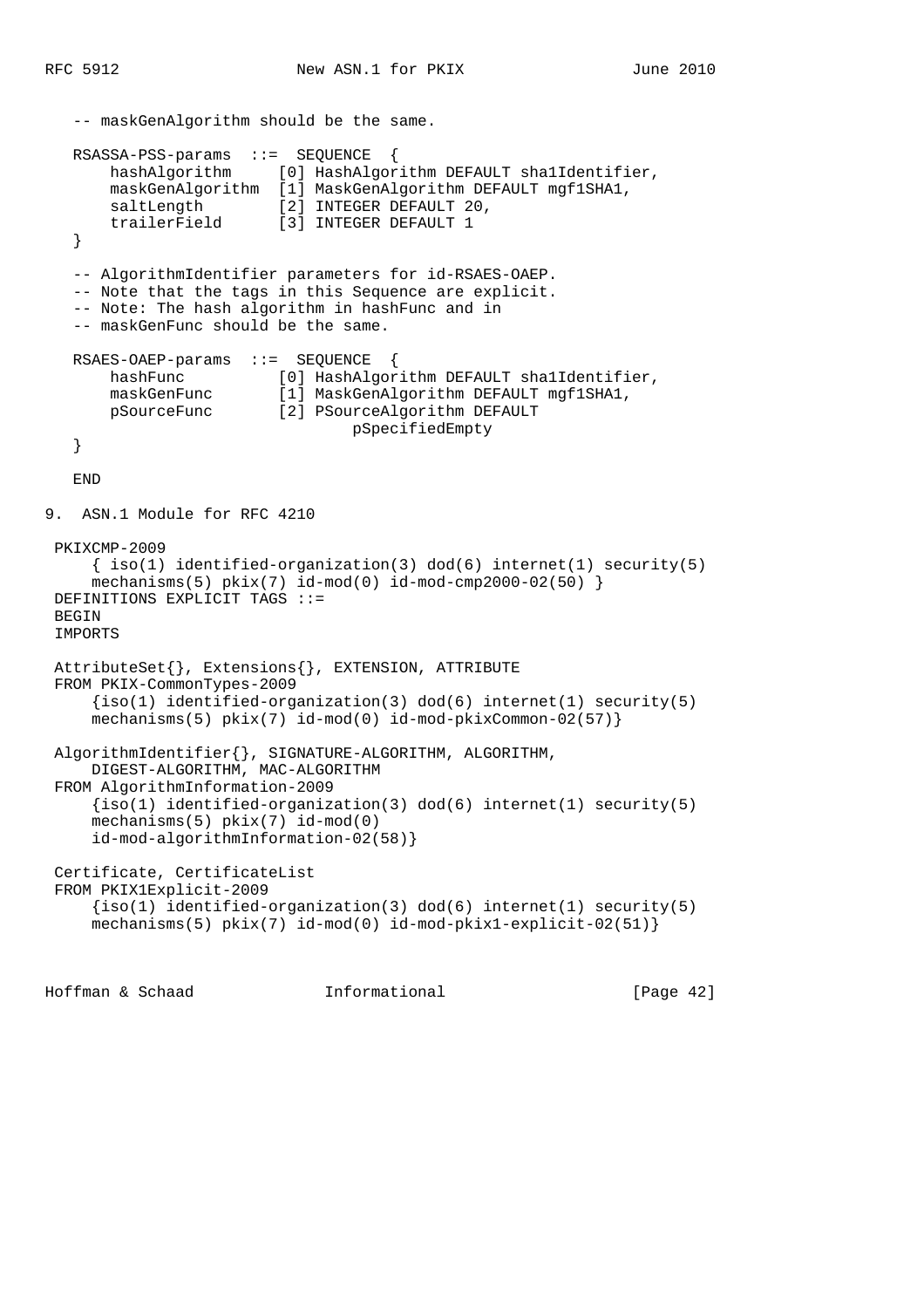```
 GeneralName, KeyIdentifier
 FROM PKIX1Implicit-2009
    \{iso(1) identified-organization(3) dod(6) internet(1) security(5)
     mechanisms(5) pkix(7) id-mod(0) id-mod-pkix1-implicit-02(59)}
 CertTemplate, PKIPublicationInfo, EncryptedValue, CertId,
    CertReqMessages
 FROM PKIXCRMF-2009
    \{ iso(1) identified-organization(3) dod(6) internet(1) security(5)mechanisms(5) pkix(7) id-mod(0) id-mod-crmf2005-02(55) }
 -- see also the behavioral clarifications to CRMF codified in
 -- Appendix C of this specification
 CertificationRequest
 FROM PKCS-10
      \{iso(1) identified-organization(3) dod(6) internet(1) security(5)
       mechanisms(5) pkix(7) id-mod(0) id-mod-pkcs10-2009(69)}
 -- (specified in RFC 2986 with 1993 ASN.1 syntax and IMPLICIT
 -- tags). Alternatively, implementers may directly include
 -- the [PKCS10] syntax in this module
 ;
 -- the rest of the module contains locally defined OIDs and
 -- constructs
 CMPCertificate ::= CHOICE { x509v3PKCert Certificate, ... }
 -- This syntax, while bits-on-the-wire compatible with the
 -- standard X.509 definition of "Certificate", allows the
 -- possibility of future certificate types (such as X.509
 -- attribute certificates, WAP WTLS certificates, or other kinds
 -- of certificates) within this certificate management protocol,
 -- should a need ever arise to support such generality. Those
 -- implementations that do not foresee a need to ever support
 -- other certificate types MAY, if they wish, comment out the
 -- above structure and "uncomment" the following one prior to
 -- compiling this ASN.1 module. (Note that interoperability
 -- with implementations that don't do this will be unaffected by
 -- this change.)
 -- CMPCertificate ::= Certificate
 PKIMessage ::= SEQUENCE {
   header PKIHeader,
    body PKIBody,
    protection [0] PKIProtection OPTIONAL,
     extraCerts [1] SEQUENCE SIZE (1..MAX) OF CMPCertificate
                  OPTIONAL }
```
Hoffman & Schaad Informational [Page 43]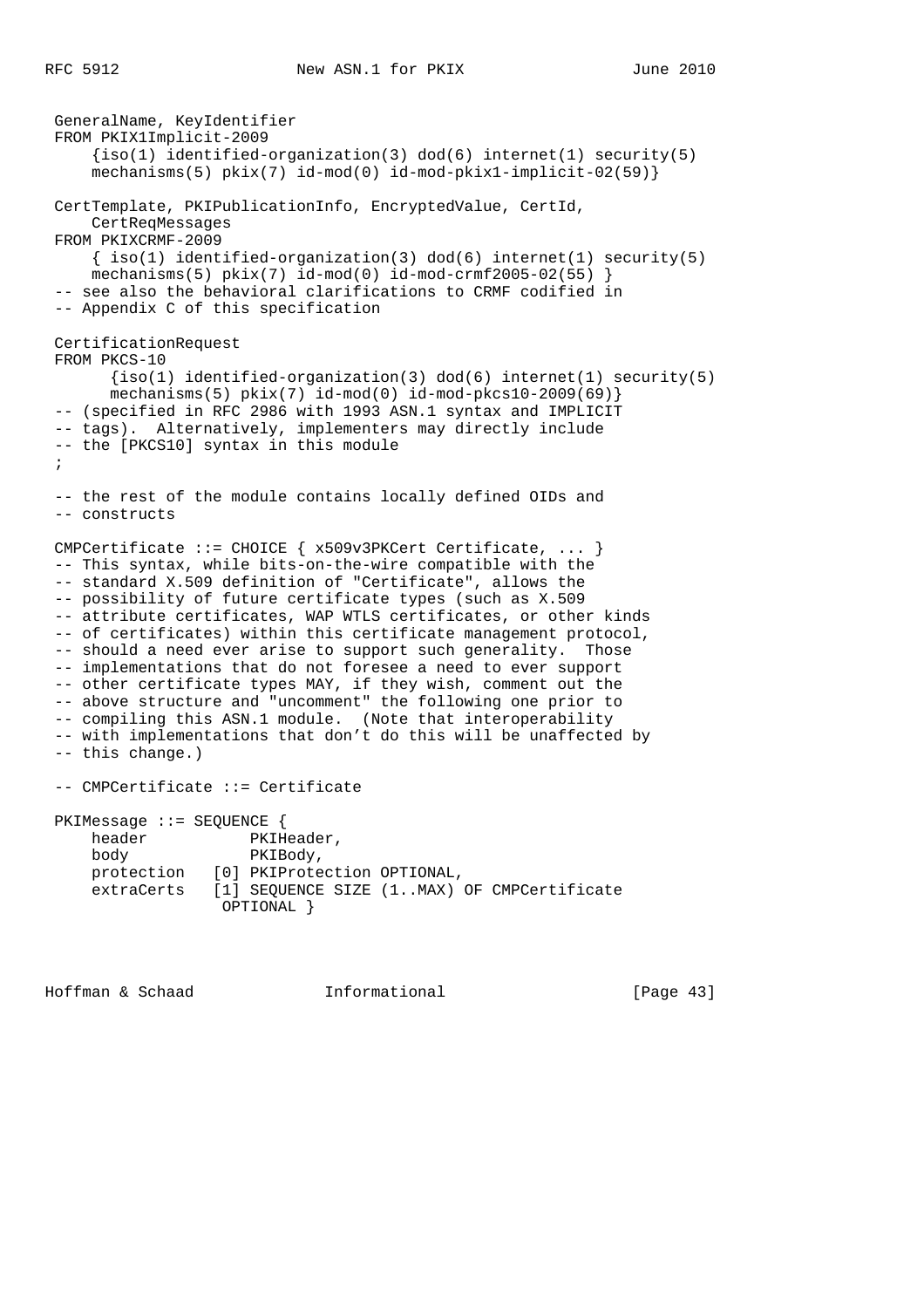PKIMessages ::= SEQUENCE SIZE (1..MAX) OF PKIMessage PKIHeader ::= SEQUENCE { pvno INTEGER { cmp1999(1), cmp2000(2) }, sender GeneralName, -- identifies the sender recipient GeneralName, -- identifies the intended recipient messageTime [0] GeneralizedTime OPTIONAL, -- time of production of this message (used when sender -- believes that the transport will be "suitable"; i.e., -- that the time will still be meaningful upon receipt) protectionAlg [1] AlgorithmIdentifier{ALGORITHM, {...}} OPTIONAL, -- algorithm used for calculation of protection bits senderKID [2] KeyIdentifier OPTIONAL, recipKID [3] KeyIdentifier OPTIONAL, -- to identify specific keys used for protection transactionID [4] OCTET STRING OPTIONAL, -- identifies the transaction; i.e., this will be the same in -- corresponding request, response, certConf, and PKIConf -- messages senderNonce [5] OCTET STRING OPTIONAL, recipNonce [6] OCTET STRING OPTIONAL, -- nonces used to provide replay protection, senderNonce -- is inserted by the creator of this message; recipNonce -- is a nonce previously inserted in a related message by -- the intended recipient of this message freeText [7] PKIFreeText OPTIONAL, -- this may be used to indicate context-specific instructions -- (this field is intended for human consumption) generalInfo [8] SEQUENCE SIZE (1..MAX) OF InfoTypeAndValue OPTIONAL -- this may be used to convey context-specific information -- (this field not primarily intended for human consumption) } PKIFreeText ::= SEQUENCE SIZE (1..MAX) OF UTF8String -- text encoded as UTF-8 String [RFC3629] (note: each -- UTF8String MAY include an [RFC3066] language tag -- to indicate the language of the contained text; -- see [RFC2482] for details) PKIBody ::= CHOICE { -- message-specific body elements ir [0] CertReqMessages, --Initialization Request ip [1] CertRepMessage, the --Initialization Response cr [2] CertReqMessages, --Certification Request

Hoffman & Schaad Informational [Page 44]

cp [3] CertRepMessage,  $--Certification$  Response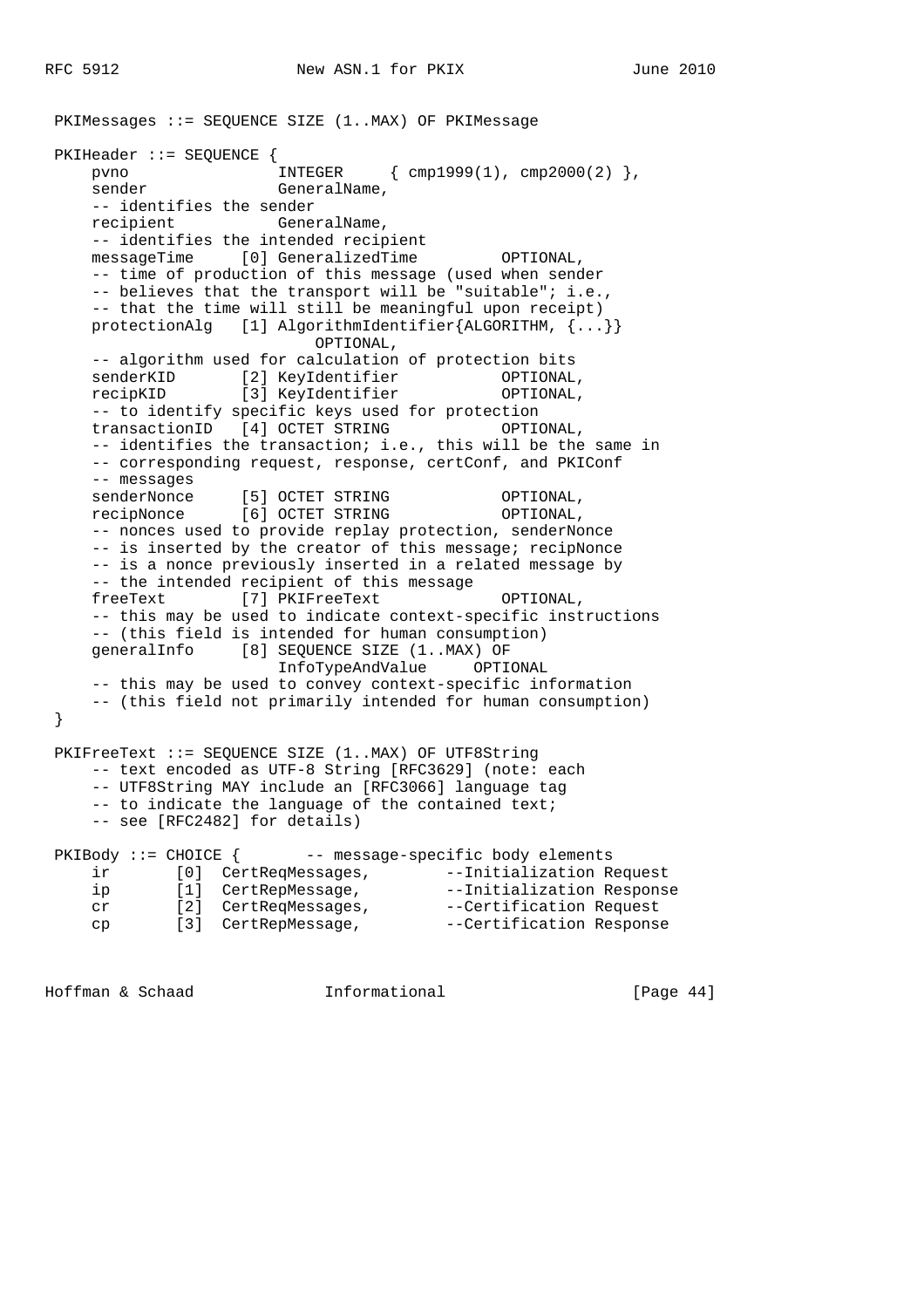|                                                                                           | p10cr                                                                                                | [4] | CertificationRequest,             | --imported from [PKCS10] |  |  |
|-------------------------------------------------------------------------------------------|------------------------------------------------------------------------------------------------------|-----|-----------------------------------|--------------------------|--|--|
|                                                                                           | popdecc                                                                                              | [5] | POPODecKeyChallContent,           | --pop Challenge          |  |  |
|                                                                                           | popdecr                                                                                              | [6] | POPODecKeyRespContent,            | --pop Response           |  |  |
|                                                                                           | kur                                                                                                  | [7] | CertReqMessages,                  | --Key Update Request     |  |  |
|                                                                                           | kup                                                                                                  | [8] | CertRepMessage,                   | --Key Update Response    |  |  |
|                                                                                           | krr                                                                                                  | [9] | CertReqMessages,                  | --Key Recovery Request   |  |  |
|                                                                                           | krp                                                                                                  |     | [10] KeyRecRepContent,            | --Key Recovery Response  |  |  |
|                                                                                           | rr                                                                                                   |     | [11] RevReqContent,               | --Revocation Request     |  |  |
|                                                                                           | rp                                                                                                   |     | [12] RevRepContent,               | --Revocation Response    |  |  |
|                                                                                           | <b>CCY</b>                                                                                           |     | [13] CertReqMessages,             | --Cross-Cert. Request    |  |  |
|                                                                                           | ccp                                                                                                  |     | [14] CertRepMessage,              | --Cross-Cert. Response   |  |  |
|                                                                                           | ckuann                                                                                               |     | [15] CAKeyUpdAnnContent,          | --CA Key Update Ann.     |  |  |
|                                                                                           | cann                                                                                                 |     | [16] CertAnnContent,              | --Certificate Ann.       |  |  |
|                                                                                           | rann                                                                                                 |     | [17] RevAnnContent,               | --Revocation Ann.        |  |  |
|                                                                                           | crlann                                                                                               |     | [18] CRLAnnContent,               | --CRL Announcement       |  |  |
|                                                                                           | pkiconf                                                                                              |     | [19] PKIConfirmContent,           | --Confirmation           |  |  |
|                                                                                           | nested                                                                                               |     | [20] NestedMessageContent,        | --Nested Message         |  |  |
|                                                                                           | genm                                                                                                 |     | [21] GenMsgContent,               | --General Message        |  |  |
|                                                                                           | qenp                                                                                                 |     | [22] GenRepContent,               | --General Response       |  |  |
|                                                                                           | error                                                                                                |     | [23] ErrorMsgContent,             | --Error Message          |  |  |
|                                                                                           |                                                                                                      |     | certConf [24] CertConfirmContent, | --Certificate confirm    |  |  |
|                                                                                           |                                                                                                      |     | pollReq [25] PollReqContent,      | --Polling request        |  |  |
|                                                                                           | pollRep                                                                                              |     | [26] PollRepContent               | --Polling response       |  |  |
| }                                                                                         |                                                                                                      |     |                                   |                          |  |  |
| PKIProtection ::= BIT STRING                                                              |                                                                                                      |     |                                   |                          |  |  |
|                                                                                           | ProtectedPart ::= SEQUENCE $\{$                                                                      |     |                                   |                          |  |  |
|                                                                                           | header<br>PKIHeader,                                                                                 |     |                                   |                          |  |  |
|                                                                                           | body                                                                                                 |     | $PKIBody$ }                       |                          |  |  |
| $id$ -PasswordBasedMac OBJECT IDENTIFIER ::= $\{ \text{iso}(1) \text{ member-body}(2) \}$ |                                                                                                      |     |                                   |                          |  |  |
| $usa(840) nt(113533) nsn(7) algorithms(66) 13$<br>PBMParameter ::= SEQUENCE {             |                                                                                                      |     |                                   |                          |  |  |
| OCTET STRING,<br>salt                                                                     |                                                                                                      |     |                                   |                          |  |  |
|                                                                                           | -- note: implementations MAY wish to limit acceptable sizes                                          |     |                                   |                          |  |  |
|                                                                                           | -- of this string to values appropriate for their environment                                        |     |                                   |                          |  |  |
|                                                                                           | -- in order to reduce the risk of denial-of-service attacks                                          |     |                                   |                          |  |  |
|                                                                                           | AlgorithmIdentifier{DIGEST-ALGORITHM, ${}$ },<br>owf                                                 |     |                                   |                          |  |  |
|                                                                                           | -- AlgId for a One-Way Function (SHA-1 recommended)                                                  |     |                                   |                          |  |  |
|                                                                                           | iterationCount                                                                                       |     |                                   |                          |  |  |
|                                                                                           | INTEGER,                                                                                             |     |                                   |                          |  |  |
|                                                                                           | -- number of times the OWF is applied<br>-- note: implementations MAY wish to limit acceptable sizes |     |                                   |                          |  |  |
|                                                                                           | -- of this integer to values appropriate for their environment                                       |     |                                   |                          |  |  |
|                                                                                           | -- in order to reduce the risk of denial-of-service attacks                                          |     |                                   |                          |  |  |
|                                                                                           | AlgorithmIdentifier{MAC-ALGORITHM, ${}$ }                                                            |     |                                   |                          |  |  |
|                                                                                           | mac<br>-- the MAC AlgId (e.g., DES-MAC, Triple-DES-MAC [PKCS11],                                     |     |                                   |                          |  |  |
|                                                                                           |                                                                                                      |     |                                   |                          |  |  |
|                                                                                           | -- or HMAC [RFC2104, RFC2202])                                                                       |     |                                   |                          |  |  |

Hoffman & Schaad 1nformational [Page 45]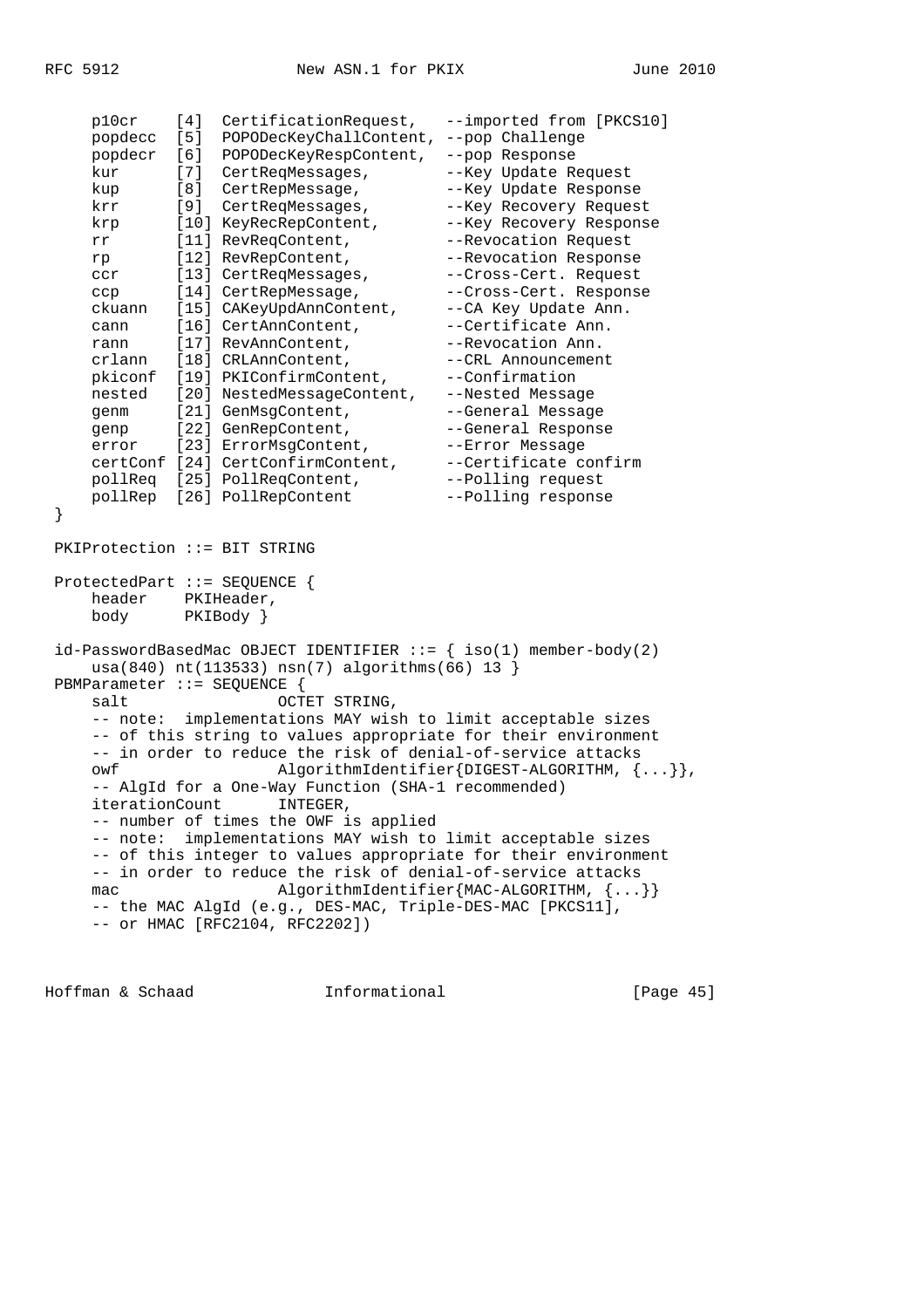}

```
id-DHBasedMac OBJECT IDENTIFIER ::= { iso(1) member-body(2)
    usa(840) nt(113533) nsn(7) algorithms(66) 30 }
 DHBMParameter ::= SEQUENCE {
    owf AlgorithmIdentifier{DIGEST-ALGORITHM, {...}},
    -- AlgId for a One-Way Function (SHA-1 recommended)
   mac \text{AlgorithmIdentifier}\{\text{MAC}-\text{ALGORITHM}, \{... \}\}\-- the MAC AlgId (e.g., DES-MAC, Triple-DES-MAC [PKCS11],
     -- or HMAC [RFC2104, RFC2202])
 }
 PKIStatus ::= INTEGER {
    accepted (0),
    -- you got exactly what you asked for
    grantedWithMods (1),
    -- you got something like what you asked for; the
    -- requester is responsible for ascertaining the differences
    rejection (2),
   -- you don't get it, more information elsewhere in the message waiting (3),
   waiting
   -- the request body part has not yet been processed; expect to
     -- hear more later (note: proper handling of this status
     -- response MAY use the polling req/rep PKIMessages specified
     -- in Section 5.3.22; alternatively, polling in the underlying
    -- transport layer MAY have some utility in this regard)
    revocationWarning (4),
    -- this message contains a warning that a revocation is
    -- imminent
    revocationNotification (5),
    -- notification that a revocation has occurred
    keyUpdateWarning (6)
    -- update already done for the oldCertId specified in
    -- CertReqMsg
 }
 PKIFailureInfo ::= BIT STRING {
 -- since we can fail in more than one way!
 -- More codes may be added in the future if/when required.
   badAlg (0),
    -- unrecognized or unsupported Algorithm Identifier
    badMessageCheck (1),
    -- integrity check failed (e.g., signature did not verify)
   badRequest (2),
    -- transaction not permitted or supported
   badTime (3),
    -- messageTime was not sufficiently close to the system time,
     -- as defined by local policy
```
Hoffman & Schaad Informational [Page 46]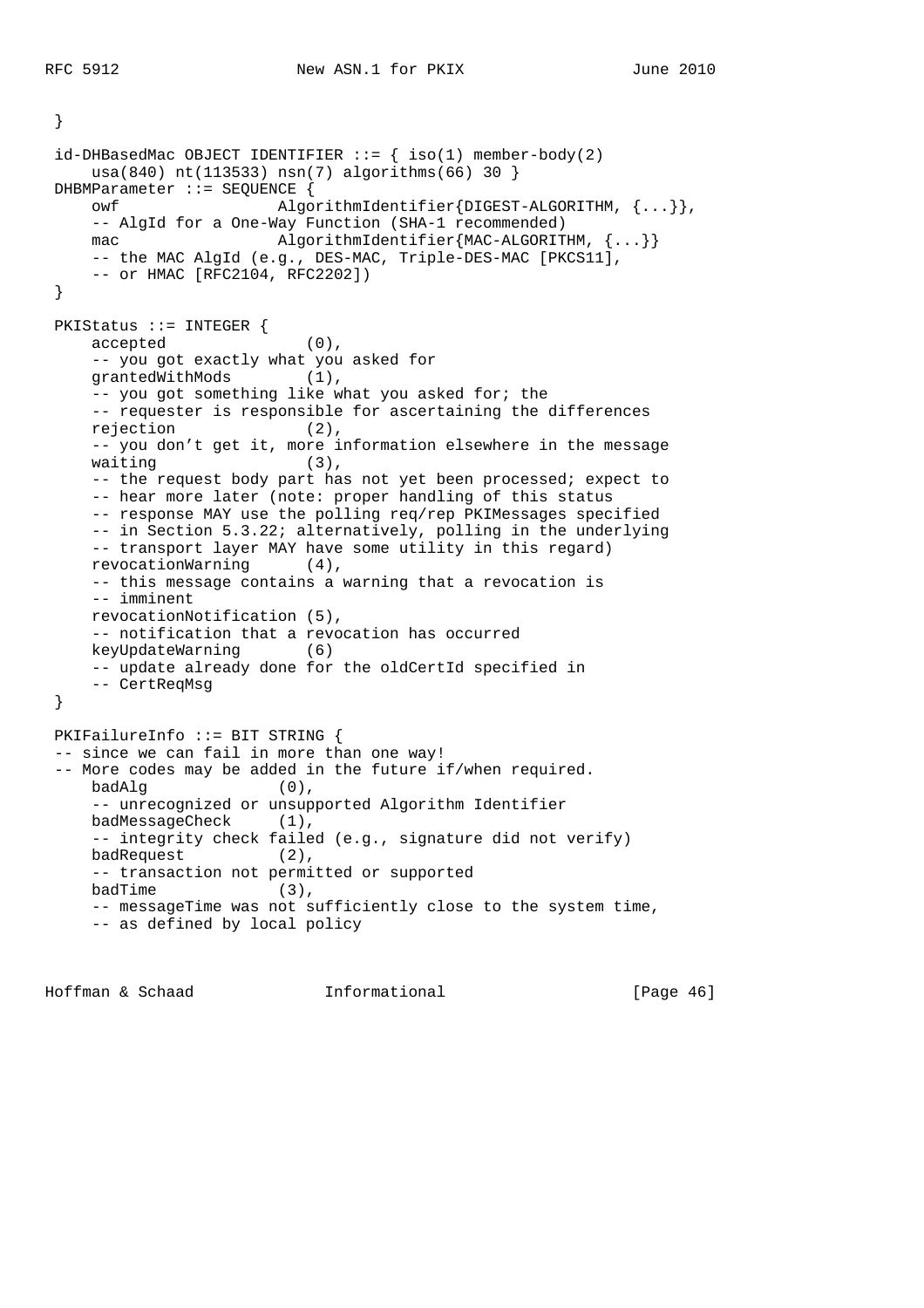badCertId (4), -- no certificate could be found matching the provided criteria badDataFormat (5), -- the data submitted has the wrong format wrongAuthority (6), -- the authority indicated in the request is different from the -- one creating the response token incorrectData (7), -- the requester's data is incorrect (for notary services) missingTimeStamp (8), -- when the timestamp is missing but should be there -- (by policy) badPOP (9), -- the proof-of-possession failed certRevoked (10), -- the certificate has already been revoked certConfirmed (11), -- the certificate has already been confirmed wrongIntegrity (12), -- invalid integrity, password based instead of signature or -- vice versa badRecipientNonce (13), -- invalid recipient nonce, either missing or wrong value timeNotAvailable (14), -- the TSA's time source is not available unacceptedPolicy (15), -- the requested TSA policy is not supported by the TSA unacceptedExtension (16), -- the requested extension is not supported by the TSA addInfoNotAvailable (17), -- the additional information requested could not be -- understood or is not available badSenderNonce (18), -- invalid sender nonce, either missing or wrong size badCertTemplate (19), -- invalid cert. template or missing mandatory information signerNotTrusted (20), -- signer of the message unknown or not trusted transactionIdInUse (21), -- the transaction identifier is already in use unsupportedVersion (22), -- the version of the message is not supported notAuthorized (23), -- the sender was not authorized to make the preceding -- request or perform the preceding action systemUnavail (24), -- the request cannot be handled due to system unavailability systemFailure (25),

Hoffman & Schaad Informational [Page 47]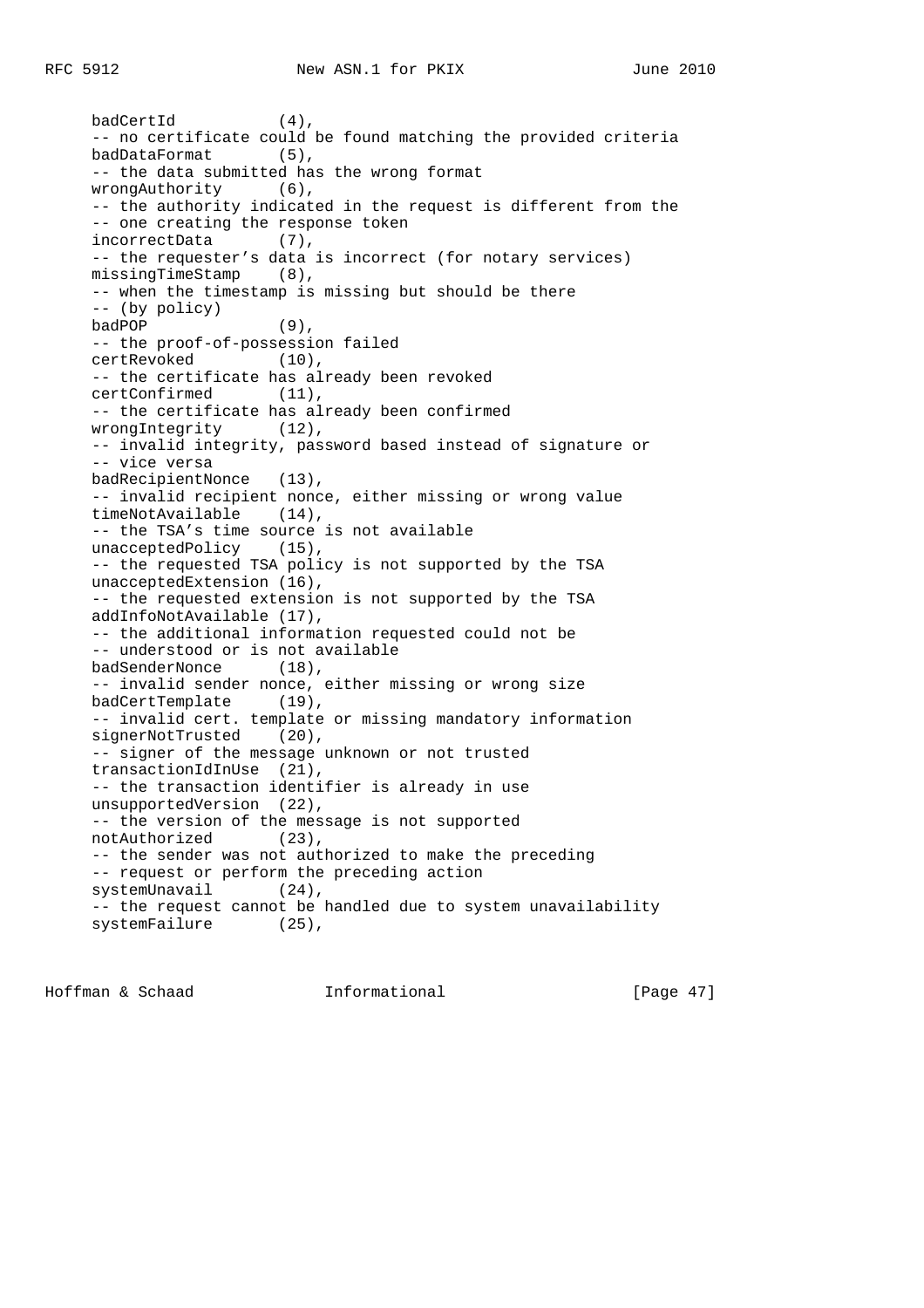```
 -- the request cannot be handled due to system failure
     duplicateCertReq (26)
     -- certificate cannot be issued because a duplicate
     -- certificate already exists
 }
 PKIStatusInfo ::= SEQUENCE {
     status PKIStatus,
     statusString PKIFreeText OPTIONAL,
     failInfo PKIFailureInfo OPTIONAL }
 OOBCert ::= CMPCertificate
 OOBCertHash ::= SEQUENCE {
    hashAlg [0] AlgorithmIdentifier{DIGEST-ALGORITHM, {...}}
                        OPTIONAL,
 certId [1] CertId OPTIONAL,
 hashVal BIT STRING
     -- hashVal is calculated over the DER encoding of the
     -- self-signed certificate with the identifier certID.
 }
 POPODecKeyChallContent ::= SEQUENCE OF Challenge
 -- One Challenge per encryption key certification request (in the
 -- same order as these requests appear in CertReqMessages).
 Challenge ::= SEQUENCE {
     owf AlgorithmIdentifier{DIGEST-ALGORITHM, {...}}
                           OPTIONAL,
     -- MUST be present in the first Challenge; MAY be omitted in
     -- any subsequent Challenge in POPODecKeyChallContent (if
     -- omitted, then the owf used in the immediately preceding
     -- Challenge is to be used).
    witness OCTET STRING,
     -- the result of applying the one-way function (owf) to a
     -- randomly-generated INTEGER, A. [Note that a different
     -- INTEGER MUST be used for each Challenge.]
     challenge OCTET STRING
     -- the encryption (under the public key for which the cert.
     -- request is being made) of Rand, where Rand is specified as
     -- Rand ::= SEQUENCE {
    -- int INTEGER,
    -- - the randomly-generated INTEGER A (above)
     -- sender GeneralName
    -- - - the sender's name (as included in PKIHeader)
     -- }
 }
```
Hoffman & Schaad Informational [Page 48]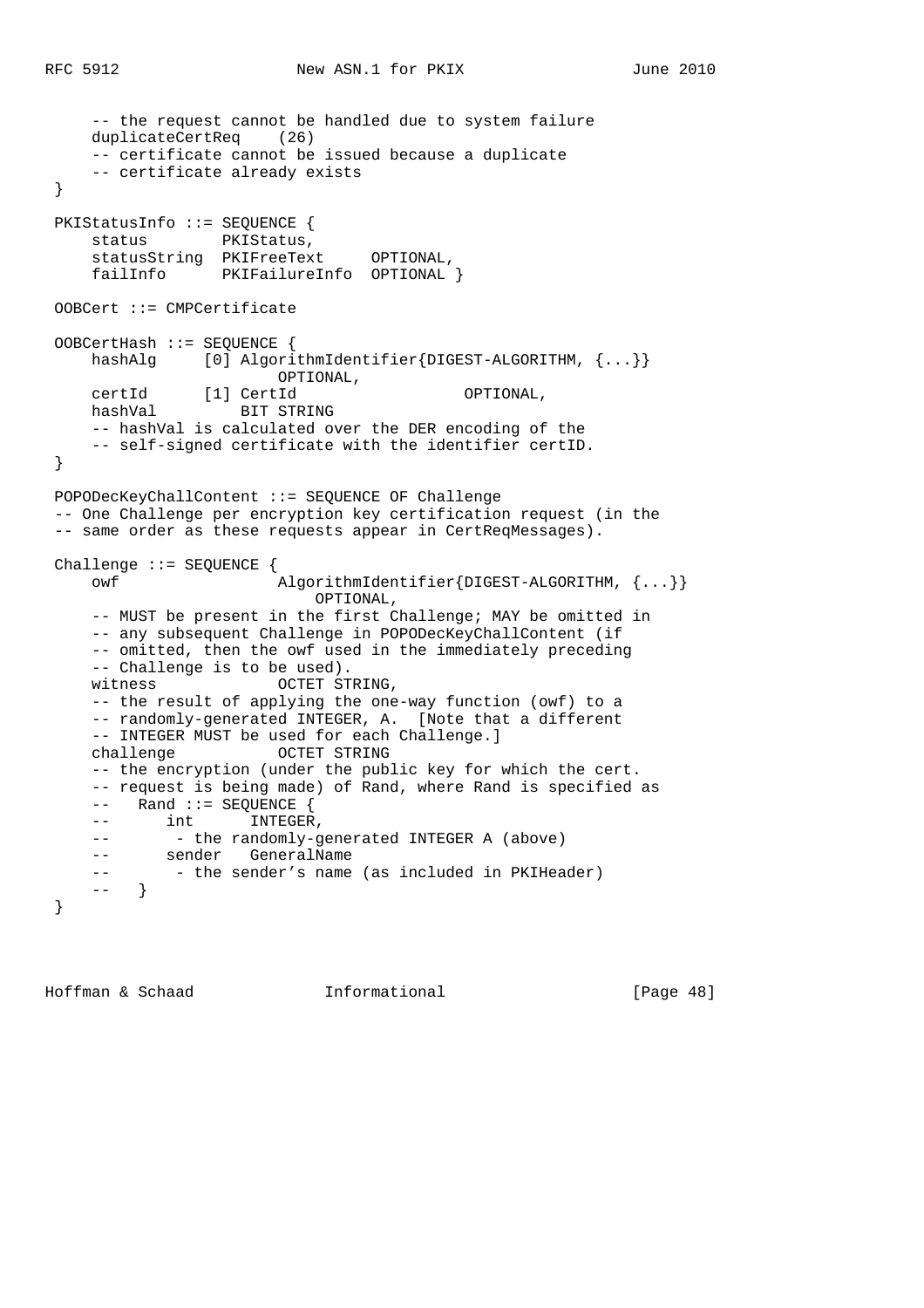```
 POPODecKeyRespContent ::= SEQUENCE OF INTEGER
 -- One INTEGER per encryption key certification request (in the
 -- same order as these requests appear in CertReqMessages). The
 -- retrieved INTEGER A (above) is returned to the sender of the
 -- corresponding Challenge.
 CertRepMessage ::= SEQUENCE {
     caPubs [1] SEQUENCE SIZE (1..MAX) OF CMPCertificate
                  OPTIONAL,
     response SEQUENCE OF CertResponse }
 CertResponse ::= SEQUENCE {
     certReqId INTEGER,
     -- to match this response with the corresponding request (a value
     -- of -1 is to be used if certReqId is not specified in the
     -- corresponding request)
    status PKIStatusInfo,
 certifiedKeyPair CertifiedKeyPair OPTIONAL,
 rspInfo OCTET STRING OPTIONAL
     -- analogous to the id-regInfo-utf8Pairs string defined
     -- for regInfo in CertReqMsg [RFC4211]
 }
 CertifiedKeyPair ::= SEQUENCE {
    certOrEncCert CertOrEncCert,<br>privateKey [0] EncryptedValue
                  [0] EncryptedValue OPTIONAL,
    -- see [RFC4211] for comment on encoding
     publicationInfo [1] PKIPublicationInfo OPTIONAL }
 CertOrEncCert ::= CHOICE {
     certificate [0] CMPCertificate,
    encryptedCert [1] EncryptedValue }
 KeyRecRepContent ::= SEQUENCE {
    status PKIStatusInfo,
     newSigCert [0] CMPCertificate OPTIONAL,
     caCerts [1] SEQUENCE SIZE (1..MAX) OF
                                     CMPCertificate OPTIONAL,
     keyPairHist [2] SEQUENCE SIZE (1..MAX) OF
                                    CertifiedKeyPair OPTIONAL }
 RevReqContent ::= SEQUENCE OF RevDetails
 RevDetails ::= SEQUENCE {
     certDetails CertTemplate,
     -- allows requester to specify as much as they can about
     -- the cert. for which revocation is requested
     -- (e.g., for cases in which serialNumber is not available)
     crlEntryDetails Extensions{{...}} OPTIONAL
```
Hoffman & Schaad Informational [Page 49]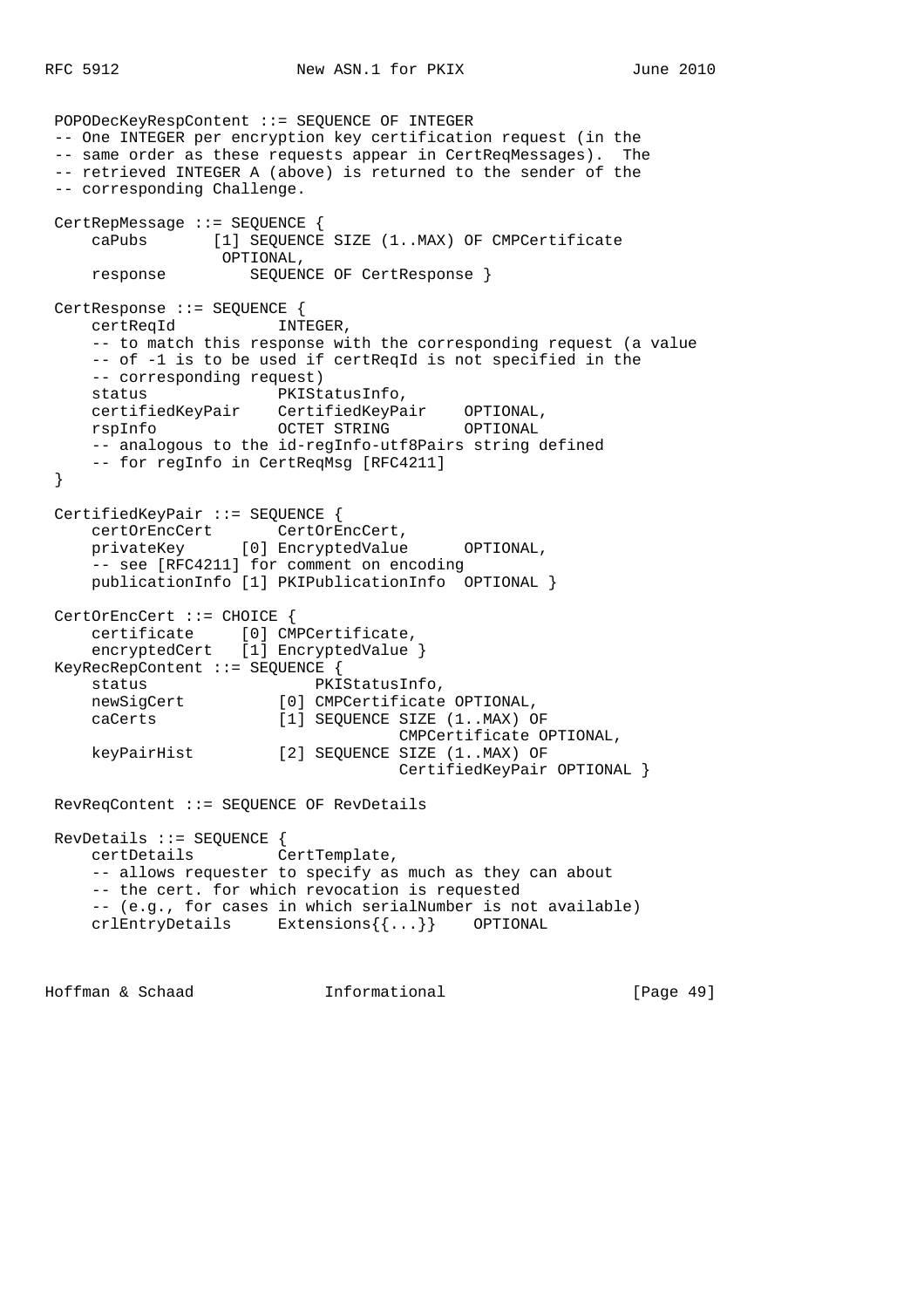```
 -- requested crlEntryExtensions
 }
 RevRepContent ::= SEQUENCE {
     status SEQUENCE SIZE (1..MAX) OF PKIStatusInfo,
     -- in same order as was sent in RevReqContent
     revCerts [0] SEQUENCE SIZE (1..MAX) OF CertId OPTIONAL,
     -- IDs for which revocation was requested
     -- (same order as status)
     crls [1] SEQUENCE SIZE (1..MAX) OF CertificateList OPTIONAL
     -- the resulting CRLs (there may be more than one)
 }
 CAKeyUpdAnnContent ::= SEQUENCE {
     oldWithNew CMPCertificate, -- old pub signed with new priv
     newWithOld CMPCertificate, -- new pub signed with old priv
     newWithNew CMPCertificate -- new pub signed with new priv
 }
 CertAnnContent ::= CMPCertificate
 RevAnnContent ::= SEQUENCE {
    status PKIStatus,
 certId CertId,
 willBeRevokedAt GeneralizedTime,
badSinceDate GeneralizedTime,
 crlDetails Extensions{{...}} OPTIONAL
     -- extra CRL details (e.g., crl number, reason, location, etc.)
 }
 CRLAnnContent ::= SEQUENCE OF CertificateList
 PKIConfirmContent ::= NULL
 NestedMessageContent ::= PKIMessages
 INFO-TYPE-AND-VALUE ::= TYPE-IDENTIFIER
 InfoTypeAndValue ::= SEQUENCE {
     infoType INFO-TYPE-AND-VALUE.
                    &id({SupportedInfoSet}),
     infoValue INFO-TYPE-AND-VALUE.
                    &Type({SupportedInfoSet}{@infoType}) }
 SupportedInfoSet INFO-TYPE-AND-VALUE ::= { ... }
 -- Example InfoTypeAndValue contents include, but are not limited
 -- to, the following (uncomment in this ASN.1 module and use as
 -- appropriate for a given environment):
```
Hoffman & Schaad Informational [Page 50]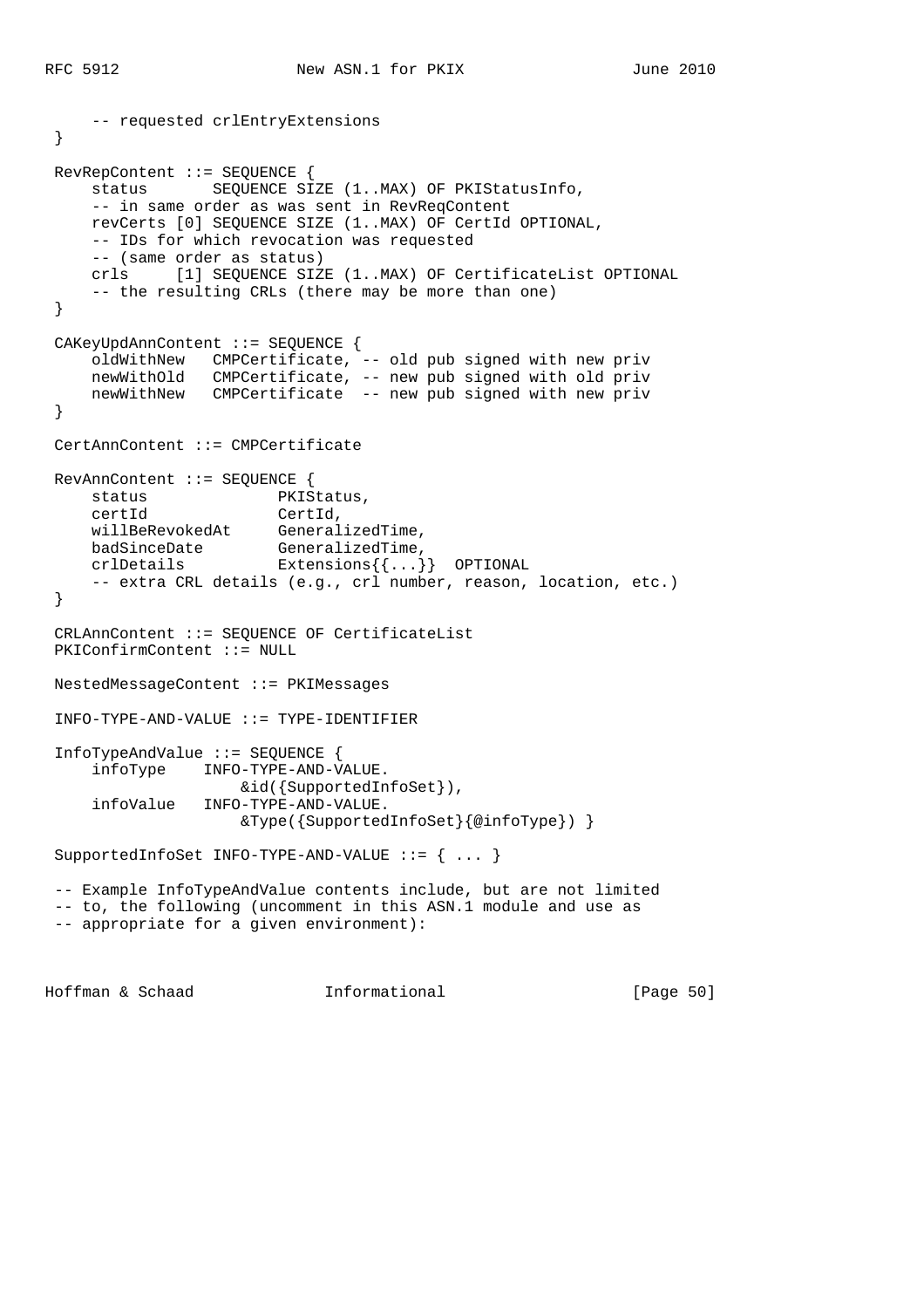-- -- id-it-caProtEncCert OBJECT IDENTIFIER ::= {id-it 1} -- CAProtEncCertValue ::= CMPCertificate -- id-it-signKeyPairTypes OBJECT IDENTIFIER ::= {id-it 2} -- SignKeyPairTypesValue ::= SEQUENCE OF -- AlgorithmIdentifier{{...}} -- id-it-encKeyPairTypes OBJECT IDENTIFIER ::= {id-it 3} -- EncKeyPairTypesValue ::= SEQUENCE OF -- AlgorithmIdentifier{{...}} -- id-it-preferredSymmAlg OBJECT IDENTIFIER ::= {id-it 4} -- PreferredSymmAlgValue ::= AlgorithmIdentifier{{...}} -- id-it-caKeyUpdateInfo OBJECT IDENTIFIER ::= {id-it 5} -- CAKeyUpdateInfoValue ::= CAKeyUpdAnnContent -- id-it-currentCRL OBJECT IDENTIFIER ::= {id-it 6} -- CurrentCRLValue ::= CertificateList -- id-it-unsupportedOIDs OBJECT IDENTIFIER ::= {id-it 7} -- UnsupportedOIDsValue ::= SEQUENCE OF OBJECT IDENTIFIER -- id-it-keyPairParamReq OBJECT IDENTIFIER ::= {id-it 10} -- KeyPairParamReqValue ::= OBJECT IDENTIFIER -- id-it-keyPairParamRep OBJECT IDENTIFIER ::= {id-it 11} -- KeyPairParamRepValue ::= AlgorithmIdentifer -- id-it-revPassphrase OBJECT IDENTIFIER ::= {id-it 12} -- RevPassphraseValue ::= EncryptedValue -- id-it-implicitConfirm OBJECT IDENTIFIER ::= {id-it 13} -- ImplicitConfirmValue ::= NULL -- id-it-confirmWaitTime OBJECT IDENTIFIER ::= {id-it 14} -- ConfirmWaitTimeValue ::= GeneralizedTime -- id-it-origPKIMessage OBJECT IDENTIFIER ::= {id-it 15} -- OrigPKIMessageValue ::= PKIMessages -- id-it-suppLangTags OBJECT IDENTIFIER ::= {id-it 16} -- SuppLangTagsValue ::= SEQUENCE OF UTF8String  $-$  -- where  $-$  -- id-pkix OBJECT IDENTIFIER ::= { -- iso(1) identified-organization(3) -- dod(6) internet(1) security(5) mechanisms(5) pkix(7)} -- and -- id-it OBJECT IDENTIFIER ::= {id-pkix 4}  $- - -$  -- This construct MAY also be used to define new PKIX Certificate -- Management Protocol request and response messages, or general- -- purpose (e.g., announcement) messages for future needs or for -- specific environments. GenMsgContent ::= SEQUENCE OF InfoTypeAndValue

Hoffman & Schaad Informational [Page 51]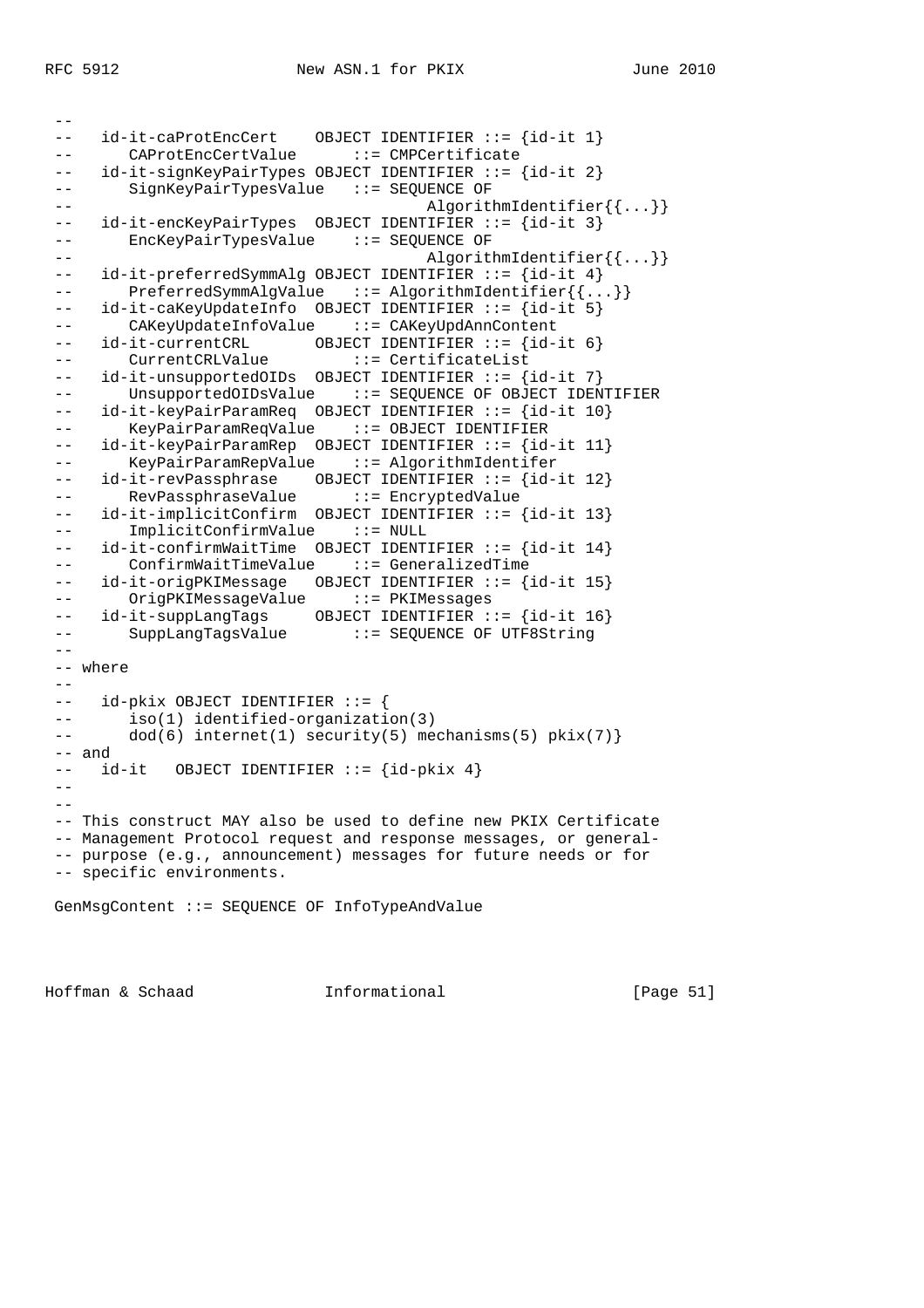```
 -- May be sent by EE, RA, or CA (depending on message content).
 -- The OPTIONAL infoValue parameter of InfoTypeAndValue will
-- typically be omitted for some of the examples given above.
 -- The receiver is free to ignore any contained OBJECT IDs that it
 -- does not recognize. If sent from EE to CA, the empty set
 -- indicates that the CA may send
 -- any/all information that it wishes.
 GenRepContent ::= SEQUENCE OF InfoTypeAndValue
 -- Receiver MAY ignore any contained OIDs that it does not
 -- recognize.
 ErrorMsgContent ::= SEQUENCE {
    pKIStatusInfo PKIStatusInfo,
     errorCode INTEGER OPTIONAL,
     -- implementation-specific error codes
     errorDetails PKIFreeText OPTIONAL
     -- implementation-specific error details
 }
 CertConfirmContent ::= SEQUENCE OF CertStatus
 CertStatus ::= SEQUENCE {
     certHash OCTET STRING,
     -- the hash of the certificate, using the same hash algorithm
     -- as is used to create and verify the certificate signature
     certReqId INTEGER,
     -- to match this confirmation with the corresponding req/rep
     statusInfo PKIStatusInfo OPTIONAL }
 PollReqContent ::= SEQUENCE OF SEQUENCE {
    certReqId INTEGER }
 PollRepContent ::= SEQUENCE OF SEQUENCE {
 certReqId INTEGER,
 checkAfter INTEGER, -- time in seconds
    reason PKIFreeText OPTIONAL }
```
END

Hoffman & Schaad Informational [Page 52]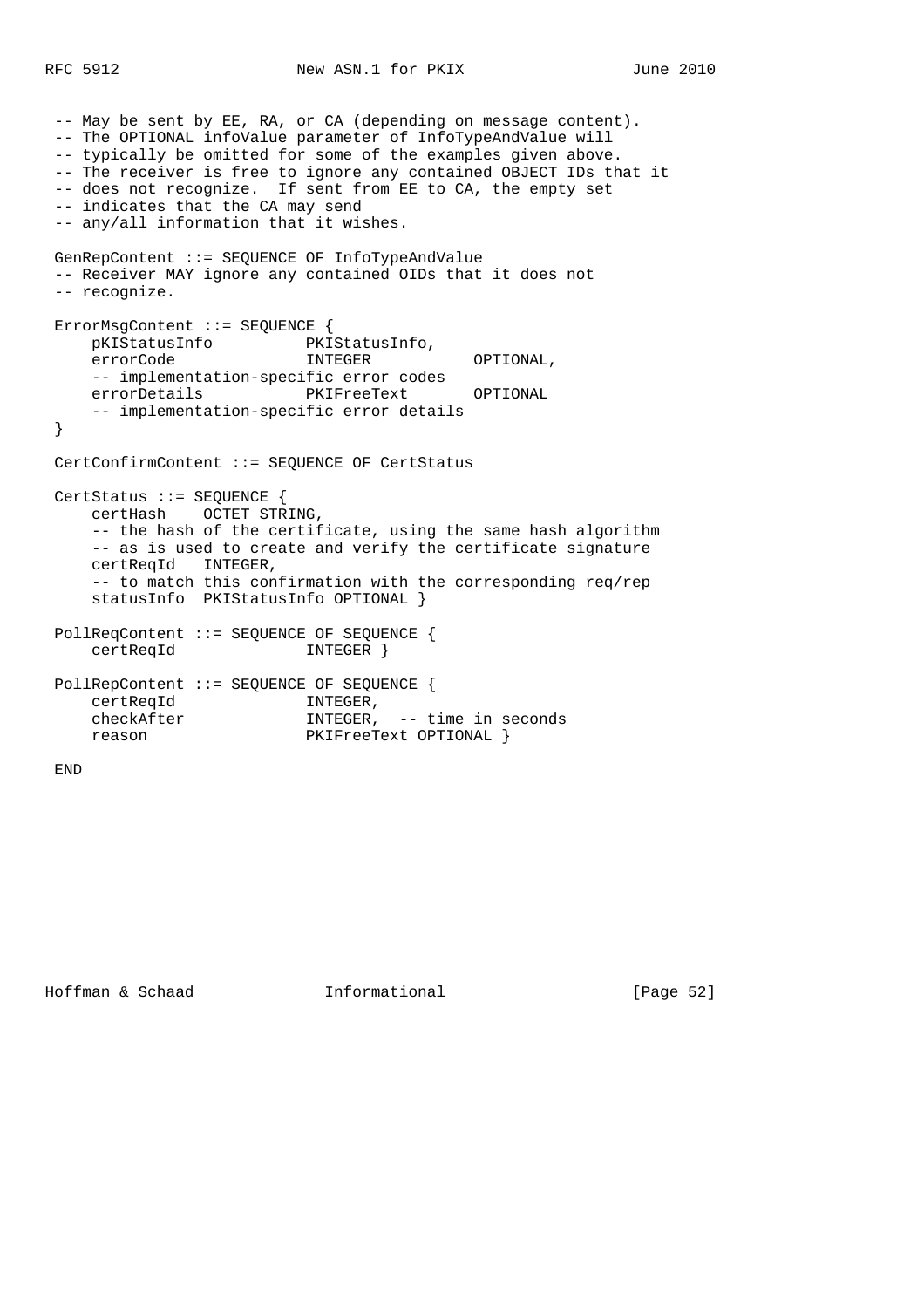```
10. ASN.1 Module for RFC 4211
   PKIXCRMF-2009
      \{iso(1) identified-organization(3) dod(6) internet(1) security(5)
      mechanisms(5) pkix(7) id-mod(0) id-mod-crmf2005-02(55) DEFINITIONS IMPLICIT TAGS ::=
  BEGIN
   IMPORTS
   AttributeSet{}, Extensions{}, EXTENSION, ATTRIBUTE,
       SingleAttribute{}
   FROM PKIX-CommonTypes-2009
      \{iso(1) \text{ identified-organization}(3) \text{ dod}(6) \text{ internet}(1)security(5) mechanisms(5) pkix(7) id-mod(0)
       id-mod-pkixCommon-02(57) }
   AlgorithmIdentifier{}, SIGNATURE-ALGORITHM, ALGORITHM,
       DIGEST-ALGORITHM, MAC-ALGORITHM, PUBLIC-KEY
   FROM AlgorithmInformation-2009
      \{iso(1) identified-organization(3) dod(6) internet(1) security(5)
       mechanisms(5) pkix(7) id-mod(0)
       id-mod-algorithmInformation-02(58)}
   Version, Name, Time, SubjectPublicKeyInfo, UniqueIdentifier, id-pkix,
       SignatureAlgorithms
   FROM PKIX1Explicit-2009
      \{iso(1) identified-organization(3) dod(6) internet(1) security(5)
      mechanisms(5) pkix(7) id-mod(0) id-mod-pkix1-explicit-02(51)}
   GeneralName, CertExtensions
   FROM PKIX1Implicit-2009
      \{iso(1) identified-organization(3) dod(6) internet(1) security(5)
       mechanisms(5) pkix(7) id-mod(0) id-mod-pkix1-implicit-02(59)}
   EnvelopedData, CONTENT-TYPE
   FROM CryptographicMessageSyntax-2009
      \{ iso(1) member-body(2) us(840) rsadsi(113549) pkcs(1) pkcs-9(9)
       smime(16) modules(0) id-mod-cms-2004-02(41)}
   maca-hMAC-SHA1
   FROM CryptographicMessageSyntaxAlgorithms-2009
      \{\text{iso}(1) \text{ member-body}(2) \text{ us}(840) \text{ rsadsi}(113549) \text{ pkcs}(1) \text{ pkcs-9}(9) smime(16) modules(0) id-mod-cmsalg-2001-02(37) }
   mda-sha1
   FROM PKIXAlgs-2009
       { iso(1) identified-organization(3) dod(6)
       internet(1) security(5) mechanisms(5) pkix(7) id-mod(0)
       id-mod-pkix1-algorithms2008-02(56) } ;
```
Hoffman & Schaad Informational [Page 53]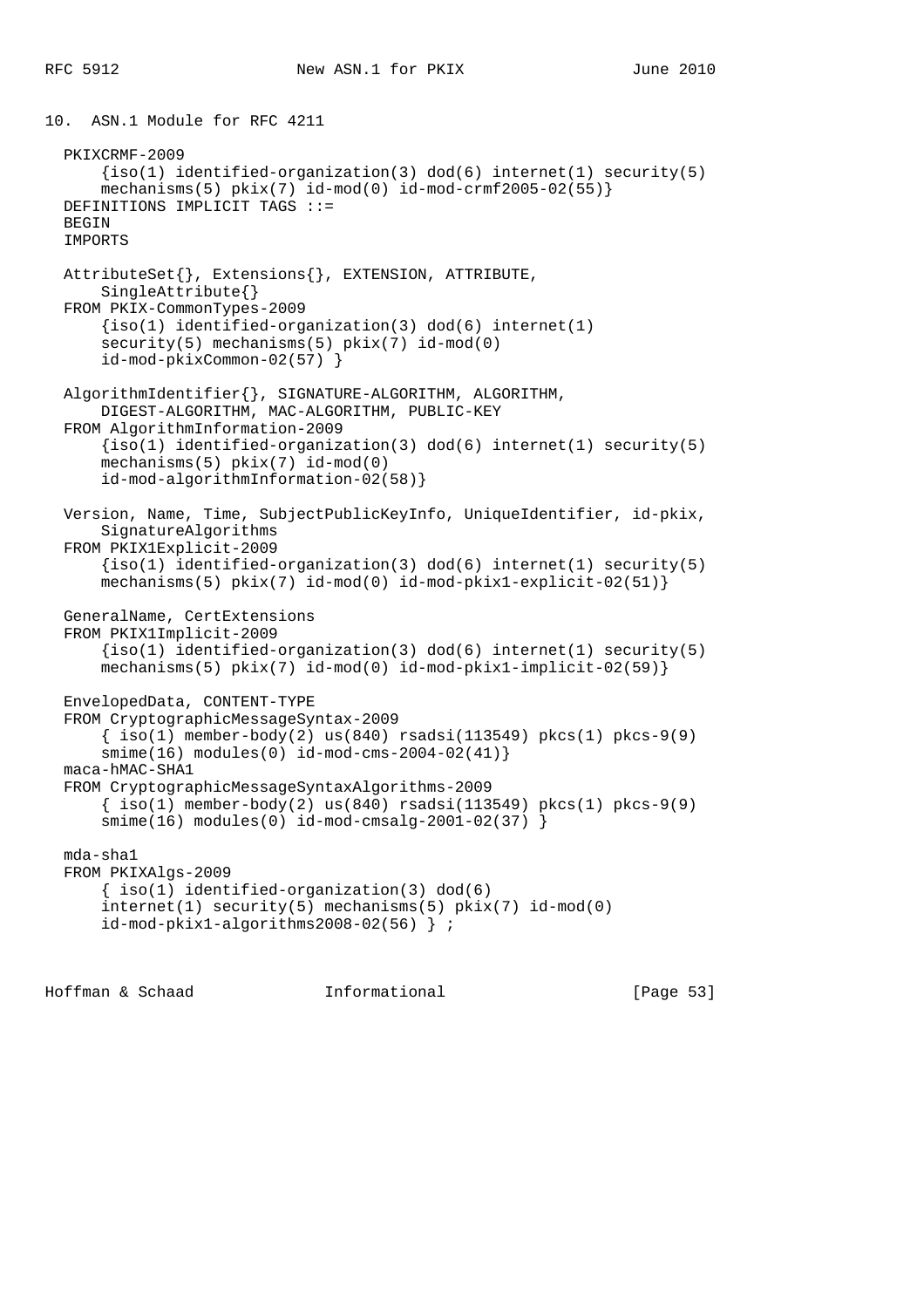-- arc for Internet X.509 PKI protocols and their components  $id$ -pkip OBJECT IDENTIFIER ::= {  $id$ -pkix 5 } id-smime OBJECT IDENTIFIER  $::=$  { iso(1) member-body(2) us(840) rsadsi(113549) pkcs(1) pkcs9(9) 16 }  $id-ct$  OBJECT IDENTIFIER ::= {  $id$ -smime 1 } -- content types -- Core definitions for this module CertReqMessages ::= SEQUENCE SIZE (1..MAX) OF CertReqMsg CertReqMsg ::= SEQUENCE { certReq CertRequest, popo ProofOfPossession OPTIONAL, -- content depends upon key type regInfo SEQUENCE SIZE(1..MAX) OF SingleAttribute{{RegInfoSet}} OPTIONAL } CertRequest ::= SEQUENCE { certReqId INTEGER, -- ID for matching request and reply certTemplate CertTemplate, -- Selected fields of cert to be issued controls Controls OPTIONAL } -- Attributes affecting issuance CertTemplate ::= SEQUENCE { version [0] Version **OPTIONAL**, serialNumber [1] INTEGER OPTIONAL, signingAlg [2] AlgorithmIdentifier{SIGNATURE-ALGORITHM, {SignatureAlgorithms}} OPTIONAL, issuer [3] Name **OPTIONAL**, validity [4] OptionalValidity OPTIONAL, subject [5] Name **OPTIONAL**, publicKey [6] SubjectPublicKeyInfo OPTIONAL, issuerUID [7] UniqueIdentifier OPTIONAL, subjectUID [8] UniqueIdentifier OPTIONAL, extensions [9] Extensions{{CertExtensions}} OPTIONAL } OptionalValidity ::= SEQUENCE { notBefore [0] Time OPTIONAL, notAfter [1] Time OPTIONAL } -- at least one MUST be present Controls ::= SEQUENCE SIZE(1..MAX) OF SingleAttribute {{RegControlSet}}

Hoffman & Schaad Informational [Page 54]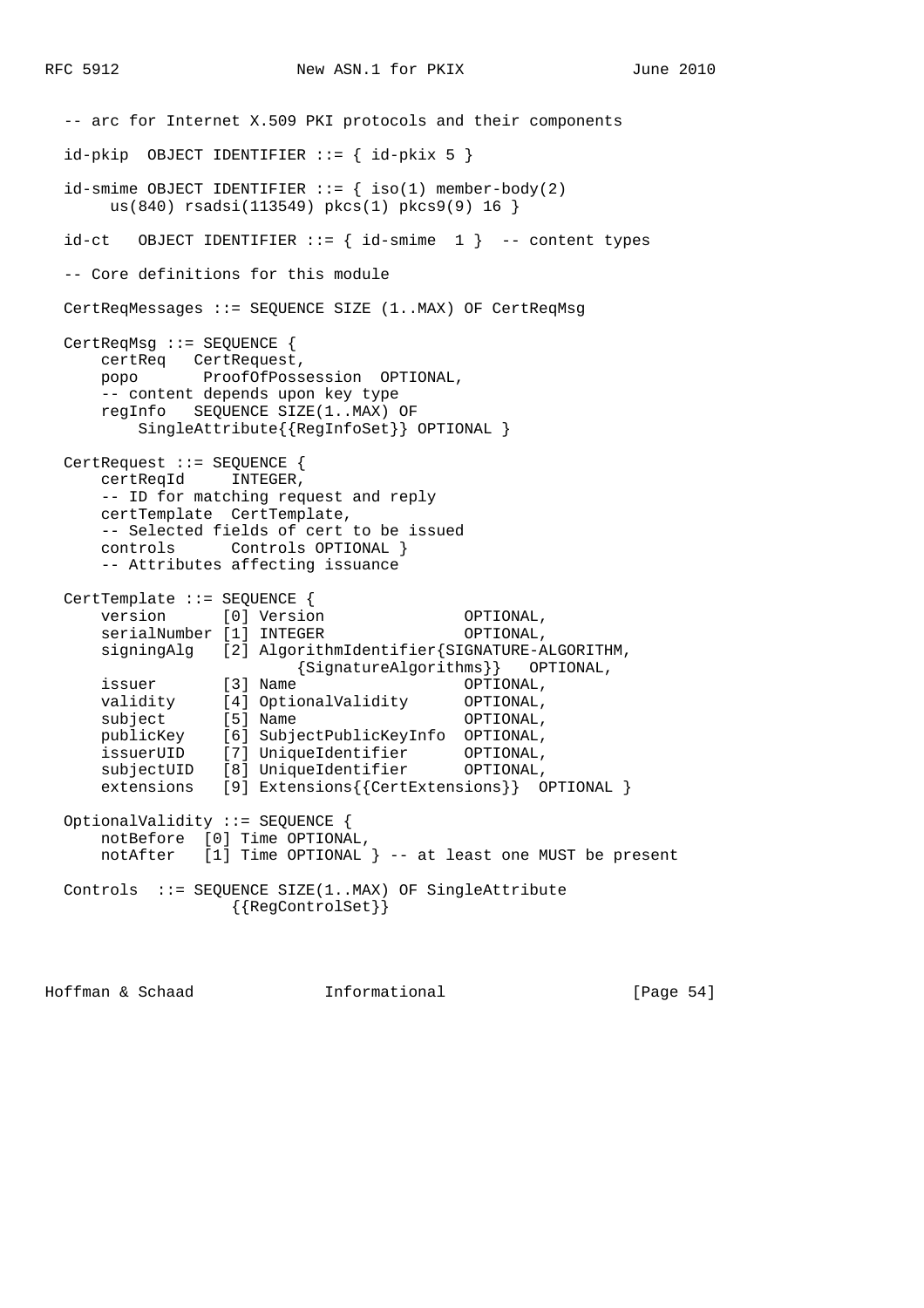```
 ProofOfPossession ::= CHOICE {
      raVerified [0] NULL,
      -- used if the RA has already verified that the requester is in
      -- possession of the private key
     signature [1] POPOSigningKey,
      keyEncipherment [2] POPOPrivKey,
     keyAgreement [3] POPOPrivKey }
  POPOSigningKey ::= SEQUENCE {
      poposkInput [0] POPOSigningKeyInput OPTIONAL,
      algorithmIdentifier AlgorithmIdentifier{SIGNATURE-ALGORITHM,
                               {SignatureAlgorithms}},
     signature BIT STRING }
      -- The signature (using "algorithmIdentifier") is on the
     -- DER-encoded value of poposkInput. NOTE: If the CertReqMsg
      -- certReq CertTemplate contains the subject and publicKey values,
      -- then poposkInput MUST be omitted and the signature MUST be
     -- computed over the DER-encoded value of CertReqMsg certReq. If
      -- the CertReqMsg certReq CertTemplate does not contain both the
      -- public key and subject values (i.e., if it contains only one
      -- of these, or neither), then poposkInput MUST be present and
      -- MUST be signed.
  POPOSigningKeyInput ::= SEQUENCE {
      authInfo CHOICE {
      sender [0] GeneralName,
       -- used only if an authenticated identity has been
       -- established for the sender (e.g., a DN from a
       -- previously-issued and currently-valid certificate)
      publicKeyMAC PKMACValue },
       -- used if no authenticated GeneralName currently exists for
       -- the sender; publicKeyMAC contains a password-based MAC
       -- on the DER-encoded value of publicKey
      publicKey SubjectPublicKeyInfo } -- from CertTemplate
  PKMACValue ::= SEQUENCE {
      algId AlgorithmIdentifier{MAC-ALGORITHM,
                 {Password-MACAlgorithms}},
      value BIT STRING }
 - -- Define the currently only acceptable MAC algorithm to be used
  -- for the PKMACValue structure
-id-PasswordBasedMac OBJECT IDENTIFIER ::= { iso(1) member-body(2)
      usa(840) nt(113533) nsn(7) algorithms(66) 13 }
```
Hoffman & Schaad Informational [Page 55]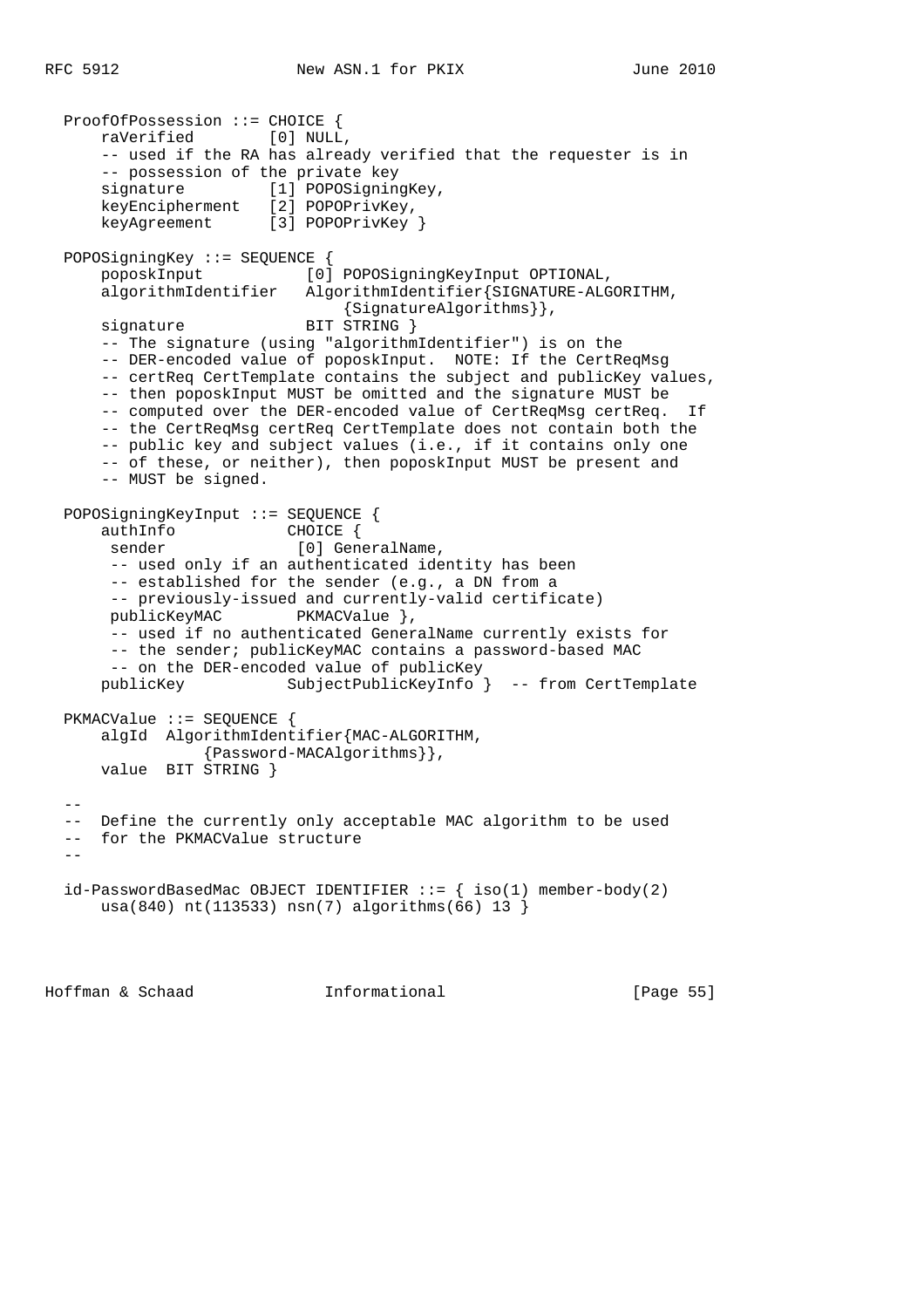```
 Password-MACAlgorithms MAC-ALGORITHM ::= {
      {IDENTIFIER id-PasswordBasedMac
       PARAMS TYPE PBMParameter ARE required
       IS-KEYED-MAC TRUE
      }, ...
  }
  PBMParameter ::= SEQUENCE {
    salt OCTET STRING,
     owf AlgorithmIdentifier{DIGEST-ALGORITHM,
                          {DigestAlgorithms}},
     -- AlgId for a One-Way Function (SHA-1 recommended)
     iterationCount INTEGER,
     -- number of times the OWF is applied
    mac \triangle AlgorithmIdentifier{MAC-ALGORITHM,
                             {MACAlgorithms}}
     -- the MAC AlgId (e.g., DES-MAC, Triple-DES-MAC, or HMAC
  }
  DigestAlgorithms DIGEST-ALGORITHM ::= {
     mda-sha1, ...
  }
  MACAlgorithms MAC-ALGORITHM ::= {
      -- The modules containing the ASN.1 for the DES and 3DES MAC
      -- algorithms have not been updated at the time that this is
     -- being published. Users of this module should define the
      -- appropriate MAC-ALGORITHM objects and uncomment the
      -- following lines if they support these MAC algorithms.
      -- maca-des-mac | maca-3des-mac --
      maca-hMAC-SHA1,
      ...
  }
  POPOPrivKey ::= CHOICE {
     thisMessage [0] BIT STRING, -- Deprecated
      -- possession is proven in this message (which contains
      -- the private key itself (encrypted for the CA))
      subsequentMessage [1] SubsequentMessage,
     -- possession will be proven in a subsequent message dhMAC [2] BIT STRING, -- Depreca
     dhMAC [2] BIT STRING, -- Deprecated agreeMAC [3] PKMACValue,
 agreeMAC [3] PKMACValue,
 encryptedKey [4] EnvelopedData }
      -- for keyAgreement (only), possession is proven in this message
      -- (which contains a MAC (over the DER-encoded value of the
      -- certReq parameter in CertReqMsg, which MUST include both
      -- subject and publicKey) based on a key derived from the end
      -- entity's private DH key and the CA's public DH key);
```
Hoffman & Schaad Informational [Page 56]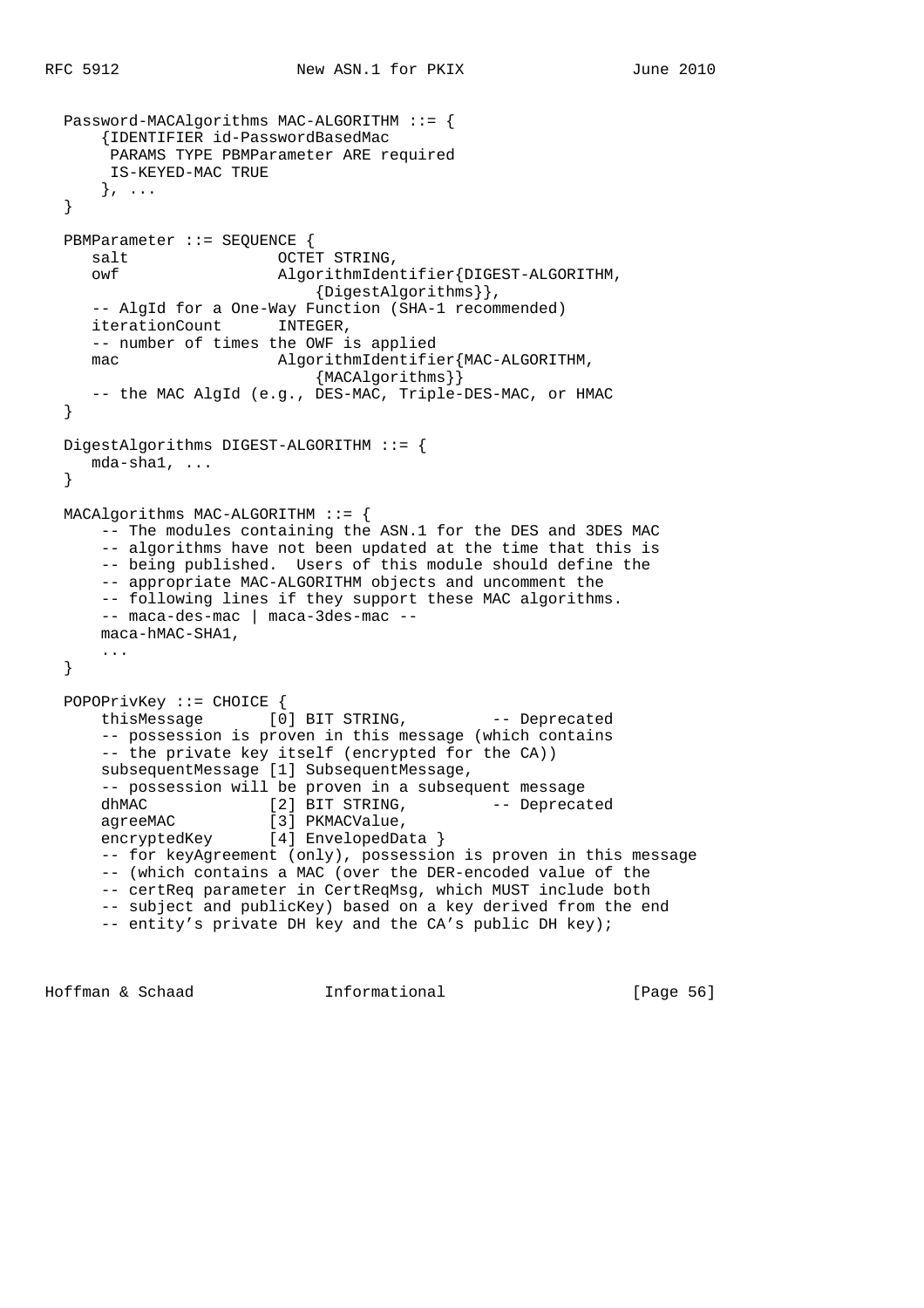```
 SubsequentMessage ::= INTEGER {
      encrCert (0),
      -- requests that resulting certificate be encrypted for the
      -- end entity (following which, POP will be proven in a
      -- confirmation message)
      challengeResp (1) }
      -- requests that CA engage in challenge-response exchange with
      -- end entity in order to prove private key possession
- -- id-ct-encKeyWithID content type used as the content type for the
  -- EnvelopedData in POPOPrivKey.
  -- It contains both a private key and an identifier for key escrow
  -- agents to check against recovery requestors.
 - ct-encKeyWithID CONTENT-TYPE ::=
      { EncKeyWithID IDENTIFIED BY id-ct-encKeyWithID }
  id-ct-encKeyWithID OBJECT IDENTIFIER ::= {id-ct 21}
  EncKeyWithID ::= SEQUENCE {
      privateKey PrivateKeyInfo,
      identifier CHOICE {
         string UTF8String,
         string<br>generalName GeneralName
      } OPTIONAL
  }
  PrivateKeyInfo ::= SEQUENCE {
    version INTEGER,
     privateKeyAlgorithm AlgorithmIdentifier{PUBLIC-KEY, {...}},
    privateKey OCTET STRING,
              -- Structure of public key is in PUBLIC-KEY.&PrivateKey
     attributes [0] IMPLICIT Attributes OPTIONAL
  }
  Attributes ::= SET OF AttributeSet{{PrivateKeyAttributes}}
  PrivateKeyAttributes ATTRIBUTE ::= {...}
- -- 6. Registration Controls in CRMF
  --
  id-regCtrl OBJECT IDENTIFIER ::= { id-pkip 1 }
  RegControlSet ATTRIBUTE ::= {
      regCtrl-regToken | regCtrl-authenticator |
```
Hoffman & Schaad Informational [Page 57]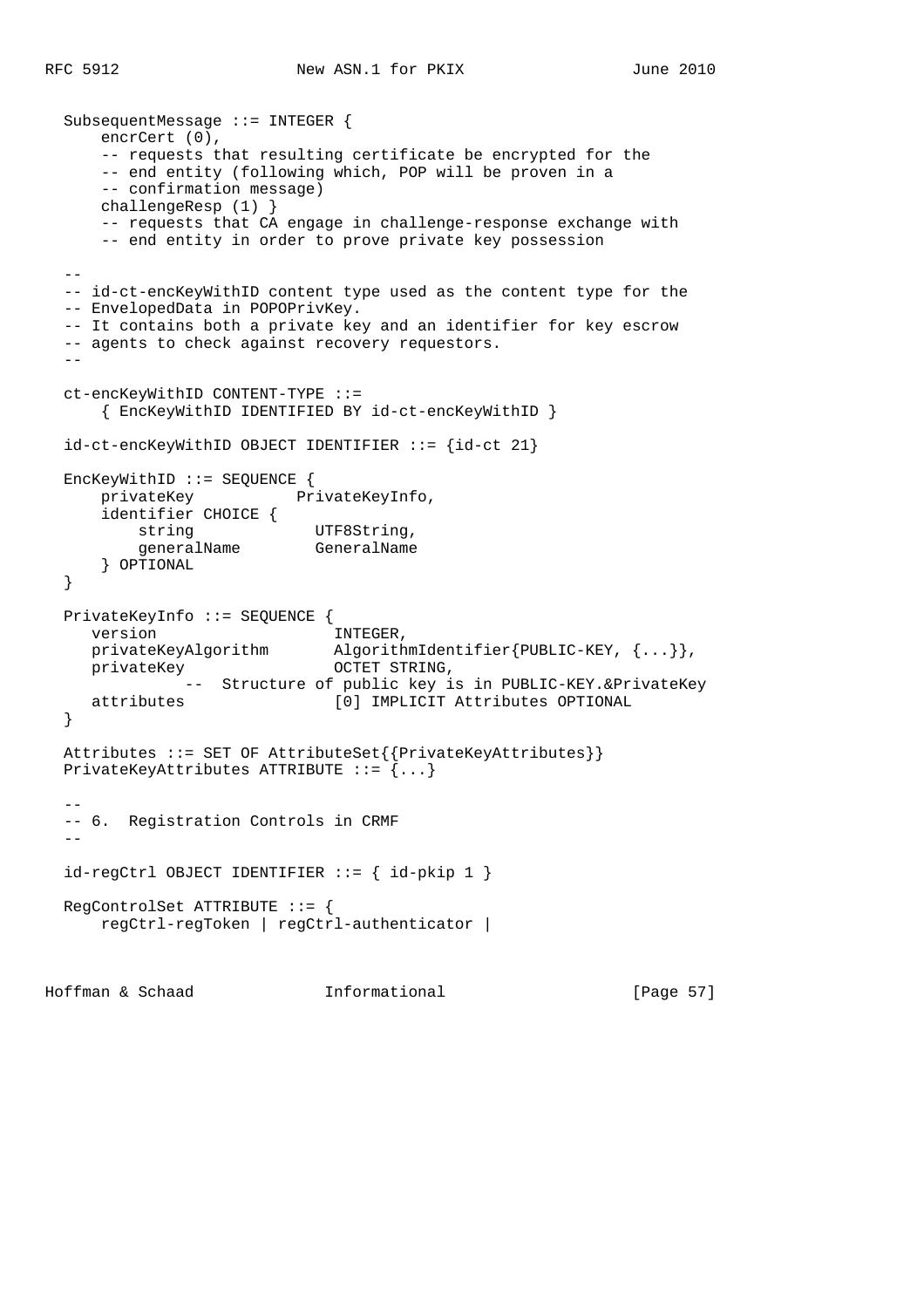```
 regCtrl-pkiPublicationInfo | regCtrl-pkiArchiveOptions |
      regCtrl-oldCertID | regCtrl-protocolEncrKey, ... }
- -- 6.1. Registration Token Control
- regCtrl-regToken ATTRIBUTE ::=
      { TYPE RegToken IDENTIFIED BY id-regCtrl-regToken }
  id-regCtrl-regToken OBJECT IDENTIFIER ::= { id-regCtrl 1 }
  RegToken ::= UTF8String
 - -- 6.2. Authenticator Control
- regCtrl-authenticator ATTRIBUTE ::=
      { TYPE Authenticator IDENTIFIED BY id-regCtrl-authenticator }
 id-regCtrl-authenticator OBJECT IDENTIFIER ::= { id-regCtrl 2 }
  Authenticator ::= UTF8String
- -- 6.3. Publication Information Control
 - regCtrl-pkiPublicationInfo ATTRIBUTE ::=
      { TYPE PKIPublicationInfo IDENTIFIED BY
          id-regCtrl-pkiPublicationInfo }
  id-regCtrl-pkiPublicationInfo OBJECT IDENTIFIER ::= { id-regCtrl 3 }
  PKIPublicationInfo ::= SEQUENCE {
      action INTEGER {
                     dontPublish (0),
                     pleasePublish (1) },
      pubInfos SEQUENCE SIZE (1..MAX) OF SinglePubInfo OPTIONAL }
      -- pubInfos MUST NOT be present if action is "dontPublish"
      -- (if action is "pleasePublish" and pubInfos is omitted,
      -- "dontCare" is assumed)
  SinglePubInfo ::= SEQUENCE {
      pubMethod INTEGER {
          dontCare (0),
         x500 (1),
```
Hoffman & Schaad Informational [Page 58]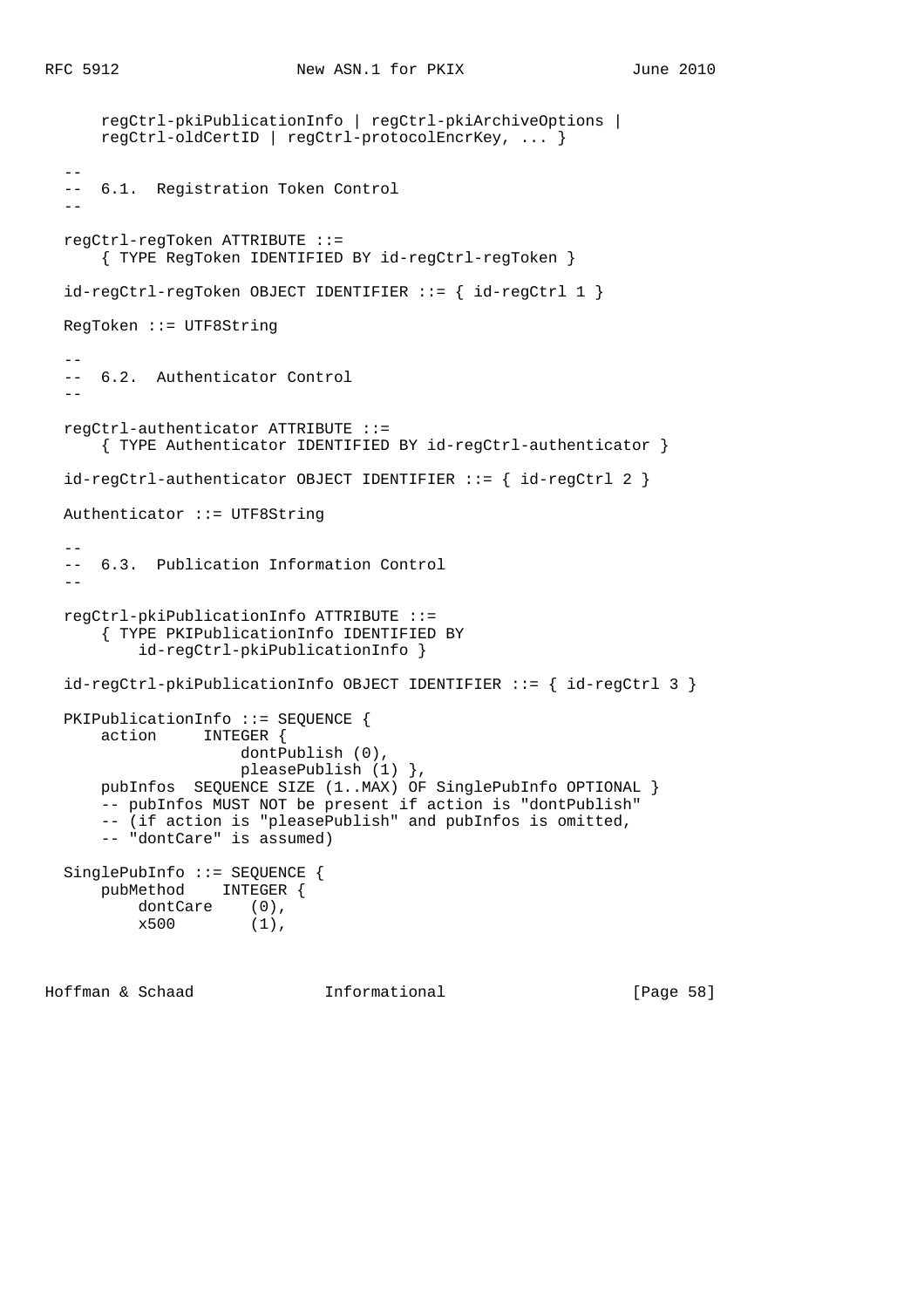```
web (2),
 ldap (3) },
      pubLocation GeneralName OPTIONAL }
- -- 6.4. Archive Options Control
- regCtrl-pkiArchiveOptions ATTRIBUTE ::=
      { TYPE PKIArchiveOptions IDENTIFIED BY
          id-regCtrl-pkiArchiveOptions }
  id-regCtrl-pkiArchiveOptions OBJECT IDENTIFIER ::= { id-regCtrl 4 }
  PKIArchiveOptions ::= CHOICE {
     encryptedPrivKey [0] EncryptedKey,
      -- the actual value of the private key
      keyGenParameters [1] KeyGenParameters,
      -- parameters that allow the private key to be re-generated
      archiveRemGenPrivKey [2] BOOLEAN }
      -- set to TRUE if sender wishes receiver to archive the private
     -- key of a key pair that the receiver generates in response to
      -- this request; set to FALSE if no archive is desired.
  EncryptedKey ::= CHOICE {
 encryptedValue EncryptedValue, -- Deprecated
 envelopedData [0] EnvelopedData }
      -- The encrypted private key MUST be placed in the envelopedData
      -- encryptedContentInfo encryptedContent OCTET STRING.
  --
  -- We skipped doing the full constraints here since this structure
  -- has been deprecated in favor of EnvelopedData
- EncryptedValue ::= SEQUENCE {
      intendedAlg [0] AlgorithmIdentifier{ALGORITHM, {...}} OPTIONAL,
      -- the intended algorithm for which the value will be used
      symmAlg [1] AlgorithmIdentifier{ALGORITHM, {...}} OPTIONAL,
      -- the symmetric algorithm used to encrypt the value
     encSymmKey [2] BIT STRING OPTIONAL,
      -- the (encrypted) symmetric key used to encrypt the value
      keyAlg [3] AlgorithmIdentifier{ALGORITHM, {...}} OPTIONAL,
      -- algorithm used to encrypt the symmetric key
     valueHint [4] OCTET STRING OPTIONAL,
      -- a brief description or identifier of the encValue content
      -- (may be meaningful only to the sending entity, and used only
      -- if EncryptedValue might be re-examined by the sending entity
```
Hoffman & Schaad Informational [Page 59]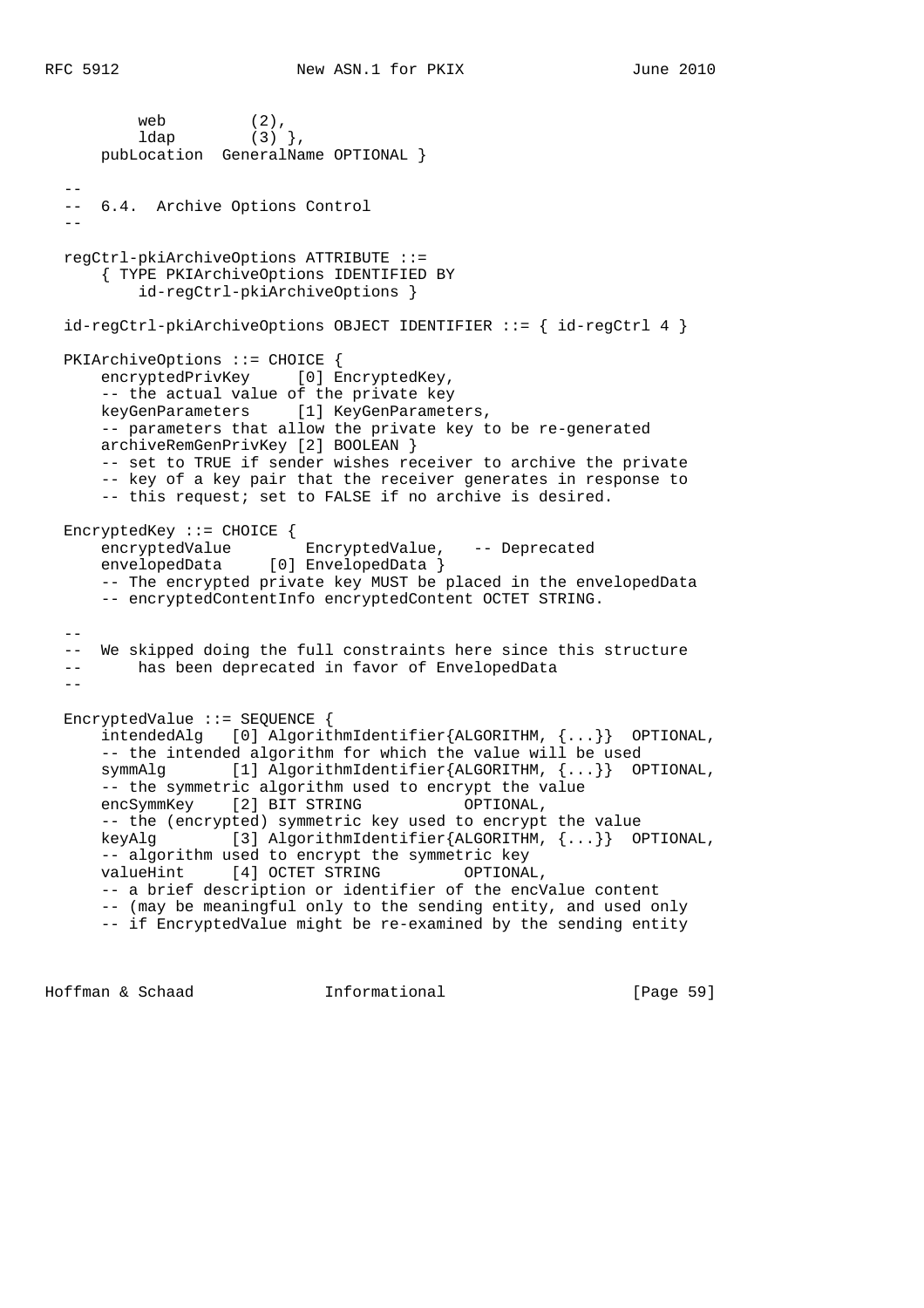```
 -- in the future)
     encValue BIT STRING }
      -- the encrypted value itself
  -- When EncryptedValue is used to carry a private key (as opposed to
  -- a certificate), implementations MUST support the encValue field
  -- containing an encrypted PrivateKeyInfo as defined in [PKCS11],
  -- section 12.11. If encValue contains some other format/encoding
  -- for the private key, the first octet of valueHint MAY be used
  -- to indicate the format/encoding (but note that the possible values
  -- of this octet are not specified at this time). In all cases, the
  -- intendedAlg field MUST be used to indicate at least the OID of
  -- the intended algorithm of the private key, unless this information
  -- is known a priori to both sender and receiver by some other means.
  KeyGenParameters ::= OCTET STRING
 - - -- 6.5. OldCert ID Control
- regCtrl-oldCertID ATTRIBUTE ::=
      { TYPE OldCertId IDENTIFIED BY id-regCtrl-oldCertID }
  id-regCtrl-oldCertID OBJECT IDENTIFIER ::= { id-regCtrl 5 }
  OldCertId ::= CertId
  CertId ::= SEQUENCE {
issuer GeneralName,
 serialNumber INTEGER }
- -- 6.6. Protocol Encryption Key Control
- regCtrl-protocolEncrKey ATTRIBUTE ::=
     { TYPE ProtocolEncrKey IDENTIFIED BY id-regCtrl-protocolEncrKey }
 id-regCtrl-protocolEncYKey OBJECT IDENTIFIER ::= { id-regCtrl 6 }
  ProtocolEncrKey ::= SubjectPublicKeyInfo
 - -- 7. Registration Info in CRMF
  --
 id-regInfo OBJECT IDENTIFYER ::= { id-pkip 2 } RegInfoSet ATTRIBUTE ::=
```
Hoffman & Schaad Informational [Page 60]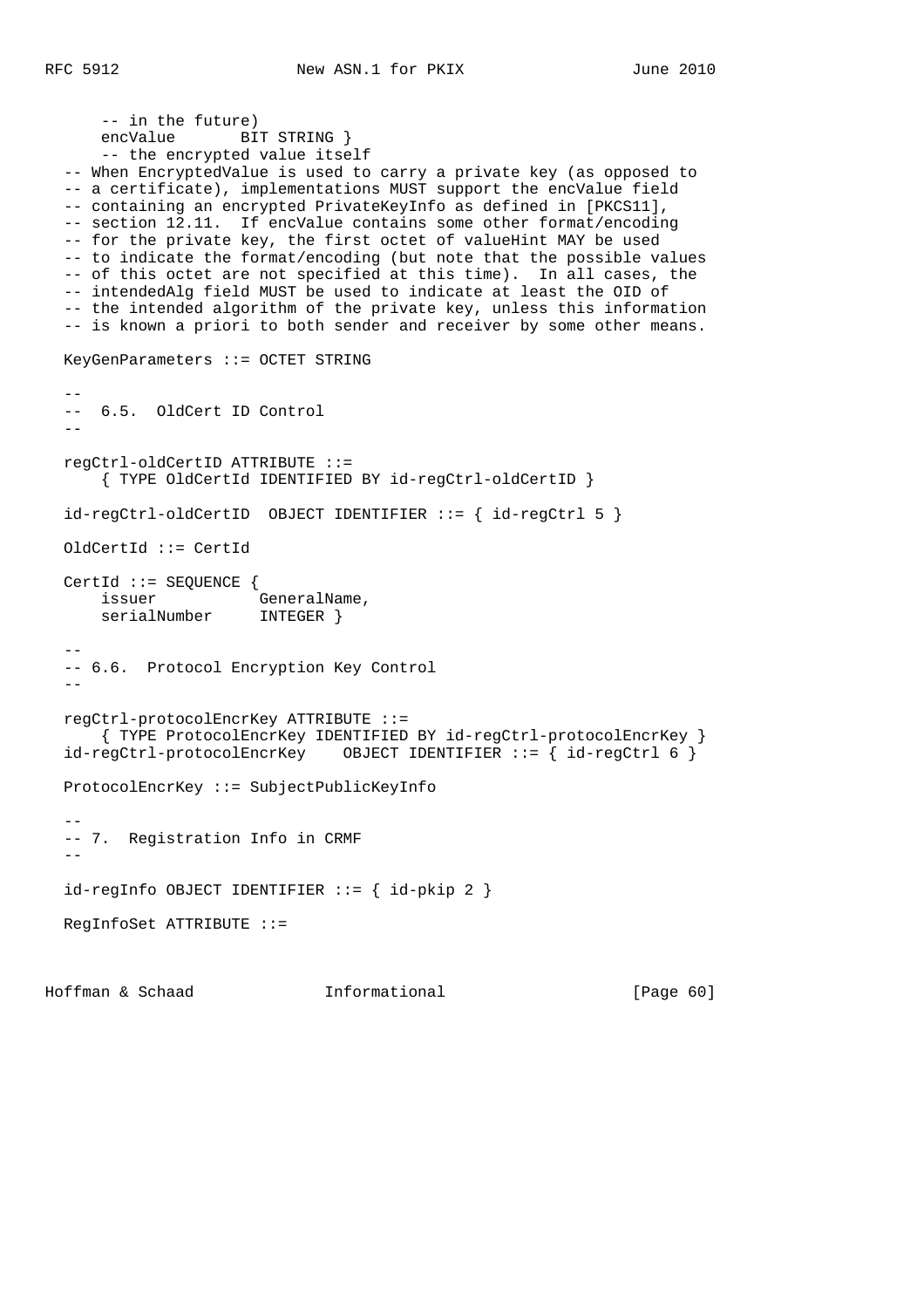```
 { regInfo-utf8Pairs | regInfo-certReq }
- -- 7.1. utf8Pairs RegInfo Control
- regInfo-utf8Pairs ATTRIBUTE ::=
       { TYPE UTF8Pairs IDENTIFIED BY id-regInfo-utf8Pairs }
  id-regInfo-utf8Pairs OBJECT IDENTIFIER ::= { id-regInfo 1 }
   --with syntax
  UTF8Pairs ::= UTF8String
- -- 7.2. certReq RegInfo Control
- regInfo-certReq ATTRIBUTE ::=
       { TYPE CertReq IDENTIFIED BY id-regInfo-certReq }
  id-regInfo-certReq OBJECT IDENTIFIER ::= { id-regInfo 2 }
   --with syntax
  CertReq ::= CertRequest
  END
11. ASN.1 Module for RFC 5055
  SCVP-2009
     \{ iso(1) <i>identified-organization(3) <math> dod(6) <i>internet(1) <i>security(5)</i></i>mechanisms(5) pkix(7) id-mod(0) id-mod-scvp-02(52) DEFINITIONS IMPLICIT TAGS ::=
  BEGIN
  IMPORTS
  Extensions{}, EXTENSION, ATTRIBUTE
  FROM PKIX-CommonTypes-2009
      \{iso(1) identified-organization(3) dod(6) internet(1) security(5)
       mechanisms(5) pkix(7) id-mod(0) id-mod-pkixCommon-02(57) }
  AlgorithmIdentifier{}, SIGNATURE-ALGORITHM, PUBLIC-KEY, KEY-AGREE,
      DIGEST-ALGORITHM, KEY-DERIVATION, MAC-ALGORITHM
  FROM AlgorithmInformation-2009
      {s(1) identified-organization(3) dod(6) internet(1) security(5)
       mechanisms(5) pkix(7) id-mod(0)
       id-mod-algorithmInformation-02(58)}
  Certificate, CertificateList, CertificateSerialNumber,
```
Hoffman & Schaad Informational [Page 61]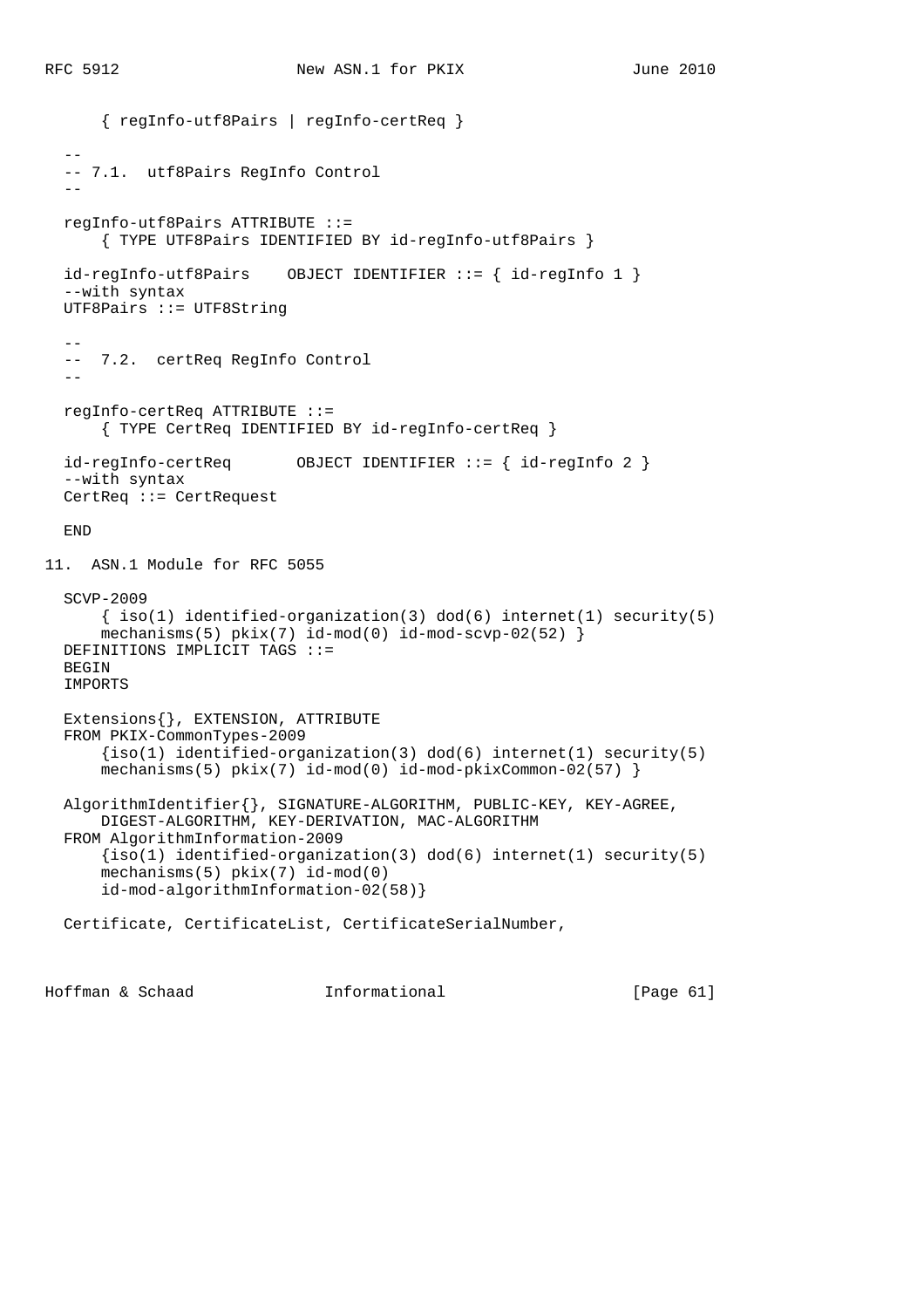```
 SignatureAlgorithms, SubjectPublicKeyInfo
 FROM PKIX1Explicit-2009
    \{ iso(1) <i>identified-organization(3) <math> dod(6) <i>internet(1) <i>security(5)</i></i>mechanisms(5) pix(7) id-mod(0) id-mod-pkix1-explicit-02(51) }
 GeneralNames, GeneralName, KeyUsage, KeyPurposeId
 FROM PKIX1Implicit-2009
    \{ iso(1) identified-organization(3) dod(6) internet(1) security(5)mechanisms(5) pkix(7) id-mod(0) id-mod-pkix1-implicit-02(59) AttributeCertificate
 FROM PKIXAttributeCertificate-2009
    \{ iso(1) <i>identified-organization(3) <math> dod(6) <i>internet(1)</i> <i>security(5)</i>mechanisms(5) pix(7) id-mod(0) id-mod-attribute-cert-02(47) }
 OCSPResponse
 FROM OCSP-2009
    \{ iso(1) <i>identified-organization(3) <math> dod(6) <i>internet(1) <i>security(5)</i></i>mechanisms(5) pkix(7) id-mod(0) id-mod-ocsp-02(48) ContentInfo, CONTENT-TYPE
 FROM CryptographicMessageSyntax-2009
    \{\text{iso}(1) \text{ member-body}(2) \text{ us}(840) \text{ rsadsi}(113549) \text{ pkcs}(1) \text{ pkcs-9}(9) smime(16) modules(0) id-mod-cms-2004-02(41) }
 mda-sha1
 FROM PKIXAlgs-2009
     { iso(1) identified-organization(3) dod(6)
     internet(1) security(5) mechanisms(5) pkix(7) id-mod(0)
     id-mod-pkix1-algorithms2008-02(56) } ;
 ContentTypes CONTENT-TYPE ::= {ct-scvp-certValRequest |
     ct-scvp-certValResponse | ct-scvp-valPolRequest |
     ct-scvp-valPolResponse, ... }
 id-ct OBJECT IDENTIFIER ::=
    \{ iso(1) member-body(2) us(840) rsadsi(113549) pkcs(1) pkcs9(9)
     id-smime(16) 1 }
 ct-scvp-certValRequest CONTENT-TYPE ::=
     { CVRequest IDENTIFIED BY id-ct-scvp-certValRequest }
 id-ct-scvp-certValRequest OBJECT IDENTIFIER ::= { id-ct 10 }
 -- SCVP Certificate Validation Request
 CVRequest ::= SEQUENCE {
    cvRequestVersion INTEGER DEFAULT 1,
```
Hoffman & Schaad Informational [Page 62]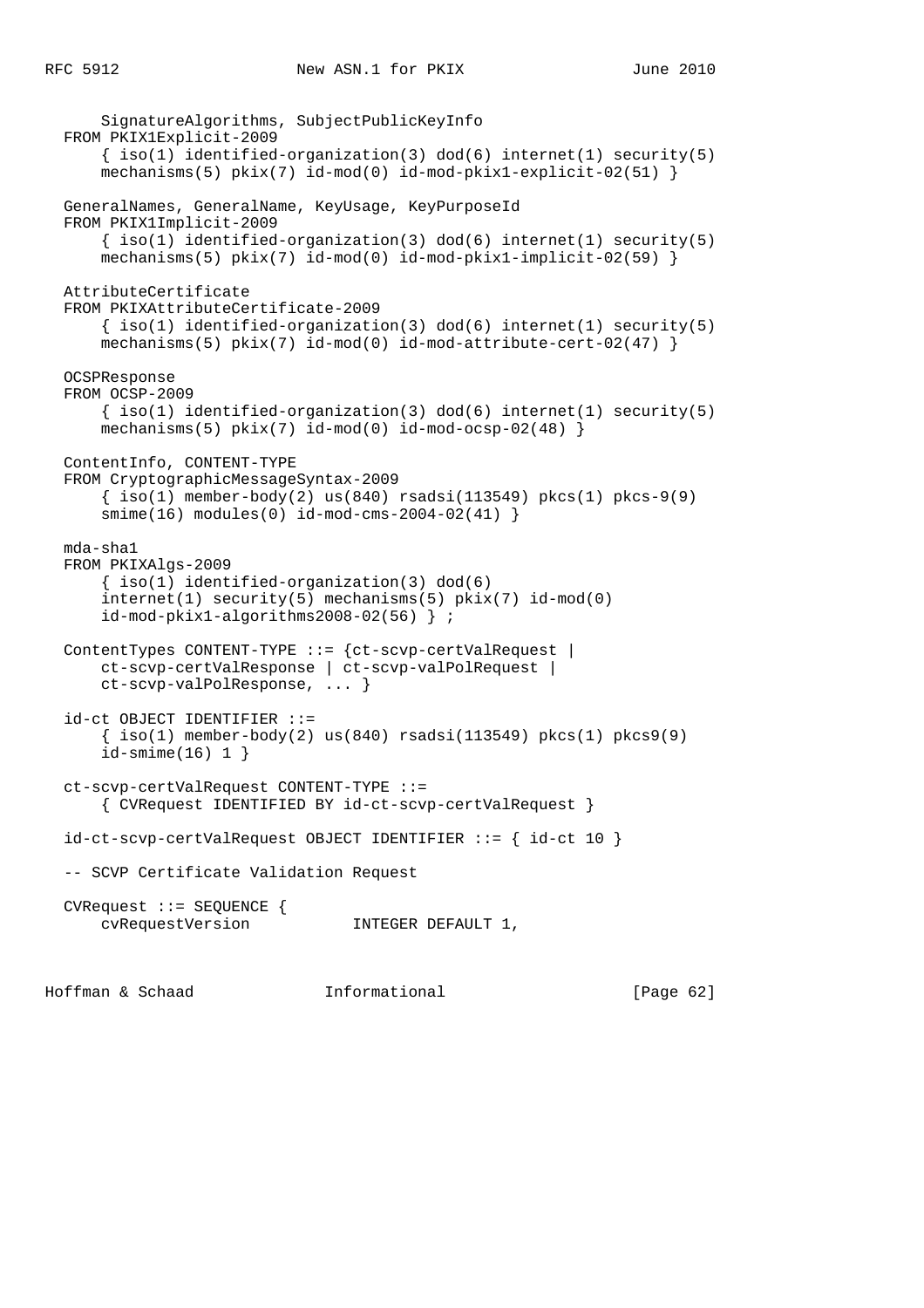query  $Query$ , requestorRef [0] GeneralNames OPTIONAL, requestNonce [1] OCTET STRING OPTIONAL, requestorName [2] GeneralName OPTIONAL, responderName [3] GeneralName OPTIONAL, requestExtensions [4] Extensions{{RequestExtensions}} OPTIONAL, signatureAlg [5] AlgorithmIdentifier {SIGNATURE-ALGORITHM, {SignatureAlgorithms}} OPTIONAL, hashAlg [6] OBJECT IDENTIFIER OPTIONAL, requestorText [7] UTF8String (SIZE (1..256)) OPTIONAL } -- Set of signature algorithms is coming from RFC 5280 -- SignatureAlgorithms SIGNATURE-ALGORITHM ::= {...} -- Add supported request extensions here; all new items should -- be added after the extension marker RequestExtensions EXTENSION ::= {...} Query ::= SEQUENCE { queriedCerts CertReferences, checks **CertChecks**, wantBack [1] WantBack OPTIONAL, validationPolicy ValidationPolicy, responseFlags ResponseFlags OPTIONAL, serverContextInfo [2] OCTET STRING OPTIONAL, validationTime [3] GeneralizedTime OPTIONAL, intermediateCerts [4] CertBundle OPTIONAL, revInfos [5] RevocationInfos OPTIONAL, producedAt [6] GeneralizedTime OPTIONAL, queryExtensions [7] Extensions{{QueryExtensions}} OPTIONAL } -- Add supported query extensions here; all new items should be added -- after the extension marker QueryExtensions EXTENSION ::= {...} CertReferences ::= CHOICE { pkcRefs [0] SEQUENCE SIZE (1..MAX) OF PKCReference,<br>acRefs [1] SEQUENCE SIZE (1..MAX) OF ACReference [1] SEQUENCE SIZE (1..MAX) OF ACReference } CertReference::= CHOICE {

Hoffman & Schaad Informational [Page 63]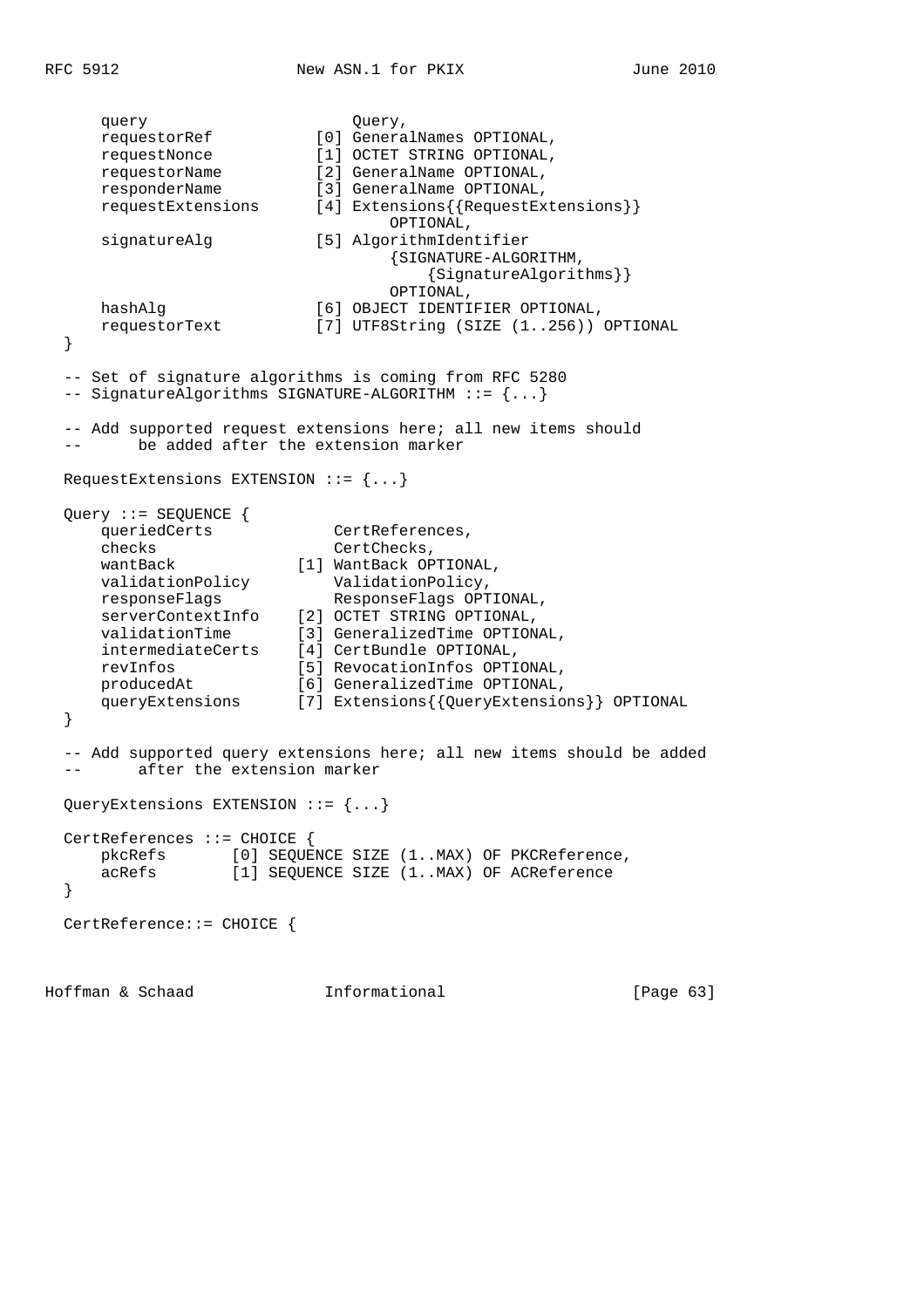```
pkc PKCReference,
     ac ACReference
  }
  PKCReference ::= CHOICE {
 cert [0] Certificate,
 pkcRef [1] SCVPCertID
  }
  ACReference ::= CHOICE {
 attrCert [2] AttributeCertificate,
 acRef [3] SCVPCertID
  }
  HashAlgorithm ::= AlgorithmIdentifier{DIGEST-ALGORITHM,
                    \{mda-sha1, \ldots\}\} SCVPCertID ::= SEQUENCE {
 certHash OCTET STRING,
 issuerSerial SCVPIssuerSerial,
 hashAlgorithm HashAlgorithm
                    DEFAULT { algorithm mda-shal. &id }
  }
  SCVPIssuerSerial ::= SEQUENCE {
issuer GeneralNames,
 serialNumber CertificateSerialNumber
  }
  ValidationPolicy ::= SEQUENCE {
validationPolRef ValidationPolRef,
 validationAlg [0] ValidationAlg OPTIONAL,
 userPolicySet [1] SEQUENCE SIZE (1..MAX) OF OBJECT
 IDENTIFIER OPTIONAL,
     inhibitPolicyMapping [2] BOOLEAN OPTIONAL,
     requireExplicitPolicy [3] BOOLEAN OPTIONAL,
 inhibitAnyPolicy [4] BOOLEAN OPTIONAL,
 trustAnchors [5] TrustAnchors OPTIONAL,
 keyUsages [6] SEQUENCE OF KeyUsage OPTIONAL,
 extendedKeyUsages [7] SEQUENCE OF KeyPurposeId OPTIONAL,
 specifiedKeyUsages [8] SEQUENCE OF KeyPurposeId OPTIONAL
  }
  CertChecks ::= SEQUENCE SIZE (1..MAX) OF
     OBJECT IDENTIFIER (CertCheckSet | ACertCheckSet, ... )
  WantBack ::= SEQUENCE SIZE (1..MAX) OF
     WANT-BACK.&id ({AllWantBacks})
```
Hoffman & Schaad Informational [Page 64]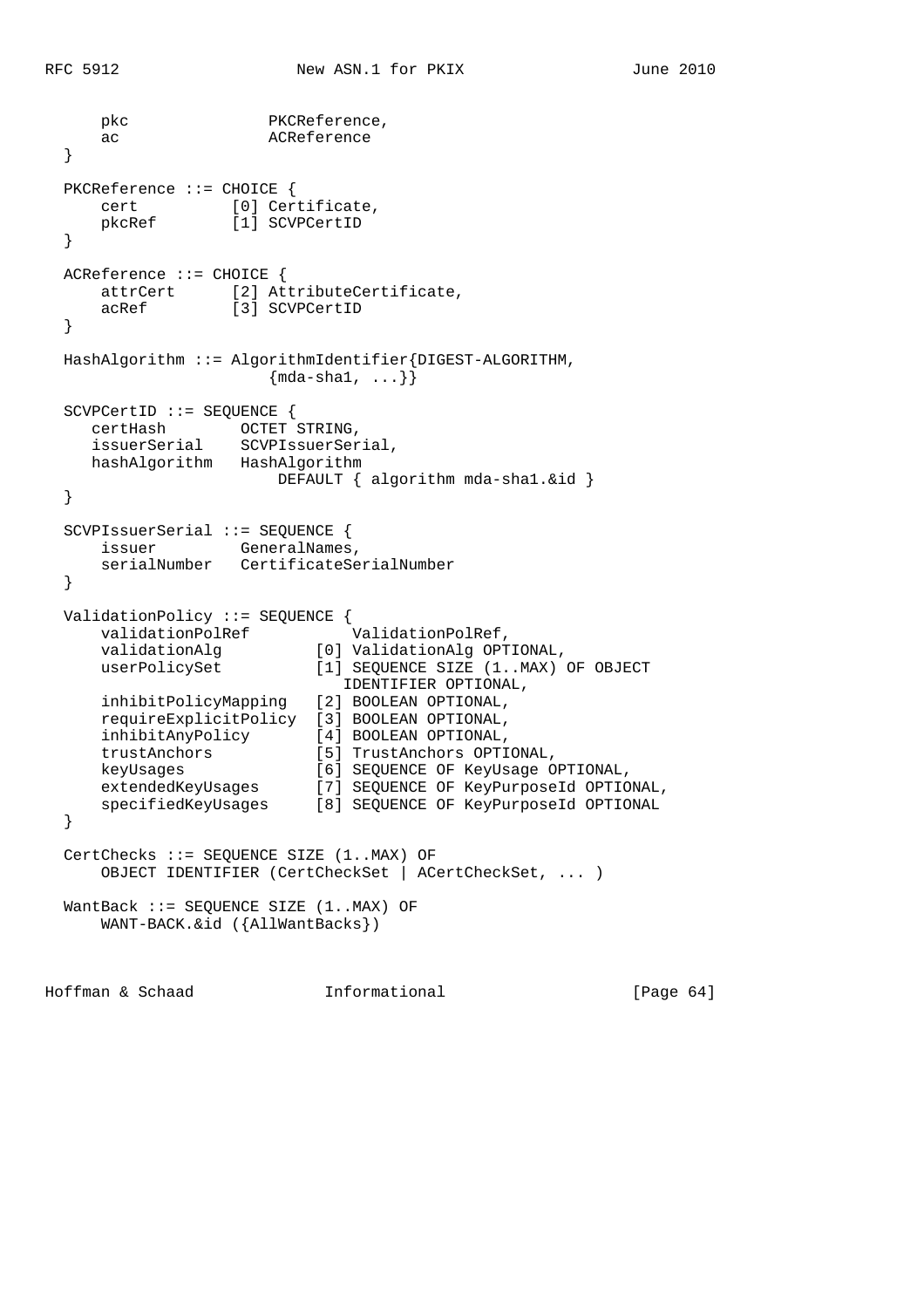```
 POLICY ::= ATTRIBUTE
  ValidationPolRefSet POLICY ::= {
      svp-defaultValPolicy, ...
   }
  ValidationPolRef ::= SEQUENCE {
    valPolId POLICY.&id,
     valPolParams POLICY.&Type OPTIONAL
   }
  ValidationAlgSet POLICY ::= {
          svp-basicValAlg, ...
   }
  ValidationAlg ::= SEQUENCE {
valAlgId
Book POLICY.&id,
 parameters POLICY.&Type OPTIONAL
   }
  NameValidationAlgSet POLICY ::= {
      svp-nameValAlg, ...
   }
  NameValidationAlgParams ::= SEQUENCE {
 nameCompAlgId OBJECT IDENTIFIER (NameCompAlgSet, ... ),
 validationNames GeneralNames
   }
  TrustAnchors ::= SEQUENCE SIZE (1..MAX) OF PKCReference
  KeyAgreePublicKey ::= SEQUENCE {
      algorithm AlgorithmIdentifier{KEY-AGREE,
                              {SupportedKeyAgreePublicKeys}},
     publicKey BIT STRING,<br>macAlgorithm AlgorithmId
                       Algorithm Identifier{MAC-ALGORITHM,
                             {SupportedMACAlgorithms}},
      kDF AlgorithmIdentifier{KEY-DERIVATION,
                             {SupportedKeyDerivationFunctions}}
                             OPTIONAL
   }
   SupportedKeyAgreePublicKeys KEY-AGREE ::= {...}
  SupportedMACAlgorithms MAC-ALGORITHM ::= {...}
  SupportedKeyDerivationFunctions KEY-DERIVATION ::= {...}
 ResponseFlags ::= SEQUENCE {<br>fullRequestInResponse
                              [0] BOOLEAN DEFAULT FALSE,
      responseValidationPolByRef [1] BOOLEAN DEFAULT TRUE,
Hoffman & Schaad Informational [Page 65]
```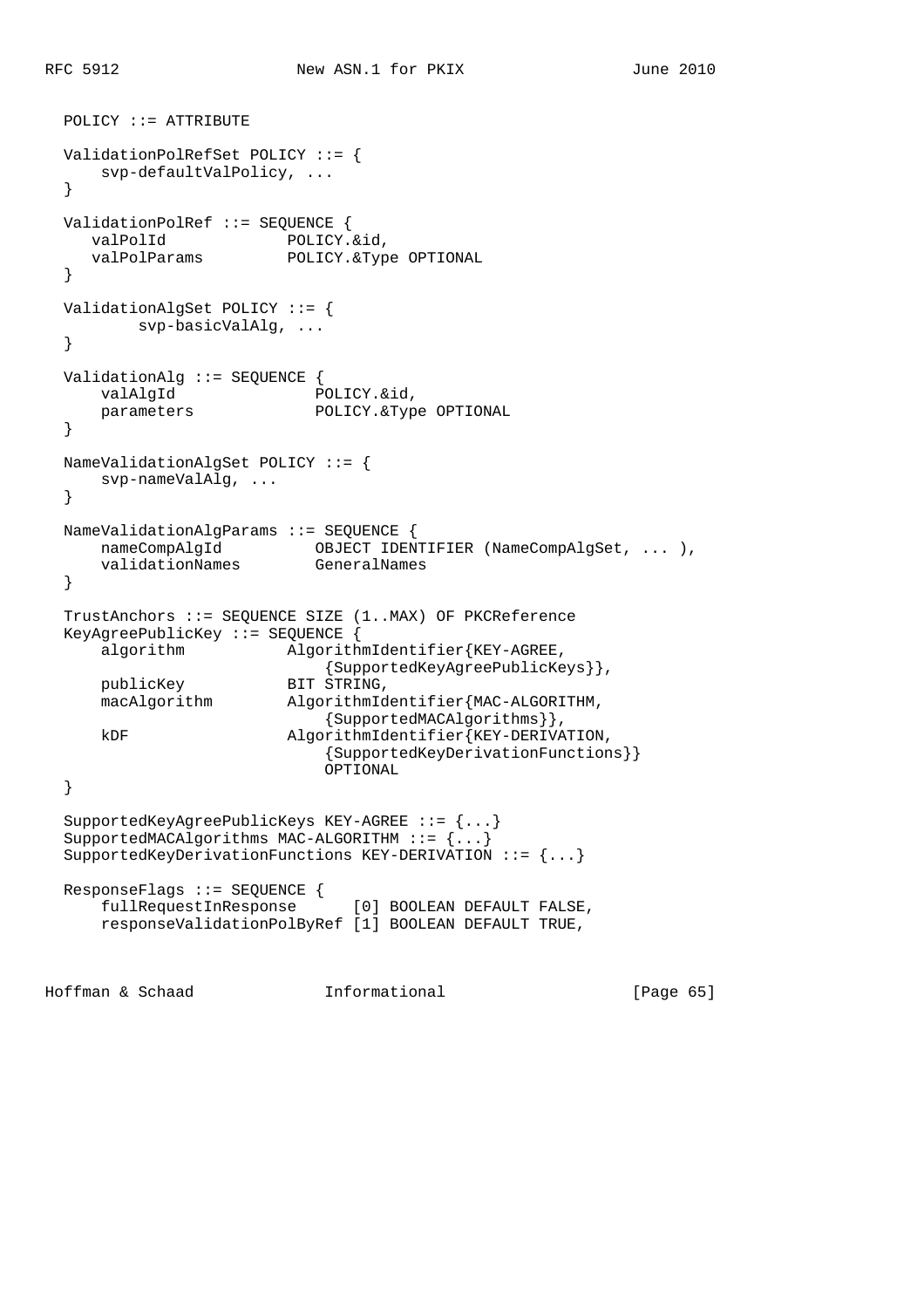```
protectResponse [2] BOOLEAN DEFAULT TRUE,
     cachedResponse [3] BOOLEAN DEFAULT TRUE
  }
  CertBundle ::= SEQUENCE SIZE (1..MAX) OF Certificate
  RevocationInfos ::= SEQUENCE SIZE (1..MAX) OF RevocationInfo
  RevocationInfo ::= CHOICE {
    crl [0] CertificateList,
    delta-crl [1] CertificateList,
     ocsp [2] OCSPResponse,
     other [3] OtherRevInfo
  }
  REV-INFO ::= TYPE-IDENTIFIER
  OtherRevInfo ::= SEQUENCE {
    riType REV-INFO.&id,
     riValue REV-INFO.&Type
  }
  -- SCVP Certificate Validation Response
  ct-scvp-certValResponse CONTENT-TYPE ::=
     { CVResponse IDENTIFIED BY id-ct-scvp-certValResponse }
  id-ct-scvp-certValResponse OBJECT IDENTIFIER ::= { id-ct 11 }
  CVResponse ::= SEQUENCE {
 cvResponseVersion INTEGER,
serverConfigurationID INTEGER,
producedAt GeneralizedTime,
    producedAt GeneralizedTime<br>
responseStatus ResponseStatus,
     respValidationPolicy [0] RespValidationPolicy OPTIONAL,
 requestRef [1] RequestReference OPTIONAL,
 requestorRef [2] GeneralNames OPTIONAL,
 requestorName [3] GeneralNames OPTIONAL,
 replyObjects [4] ReplyObjects OPTIONAL,
 respNonce [5] OCTET STRING OPTIONAL,
 serverContextInfo [6] OCTET STRING OPTIONAL,
 cvResponseExtensions [7] Extensions{{CVResponseExtensions}}
 OPTIONAL,
     requestorText [8] UTF8String (SIZE (1..256)) OPTIONAL
  }
  -- This document defines no extensions
  CVResponseExtensions EXTENSION ::= {...}
```
Hoffman & Schaad Informational [Page 66]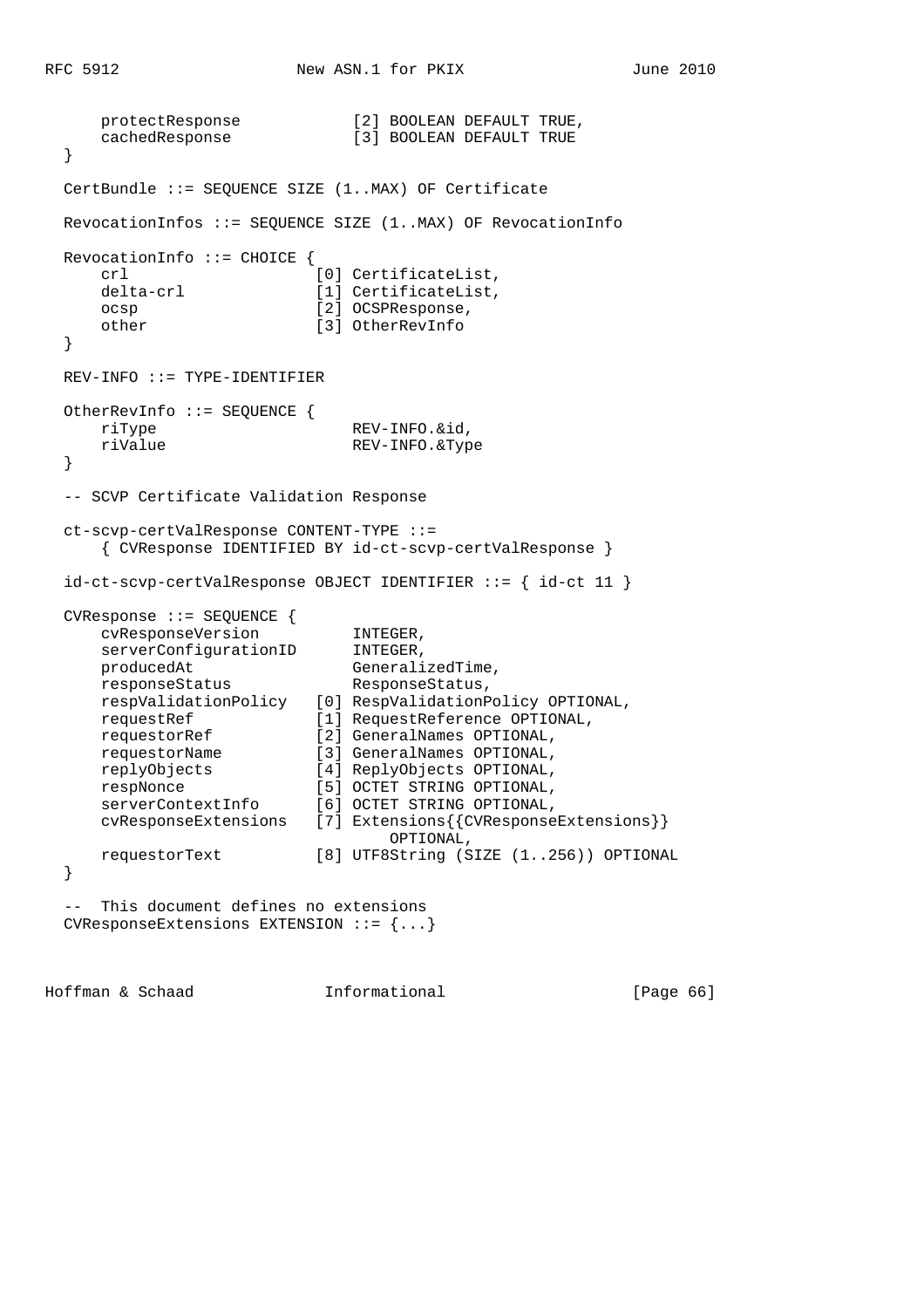| ResponseStatus ::= SEQUENCE                                                       |                                                |  |  |  |              |
|-----------------------------------------------------------------------------------|------------------------------------------------|--|--|--|--------------|
| statusCode                                                                        | CVStatusCode DEFAULT<br>okay,                  |  |  |  |              |
| errorMessage                                                                      | UTF8String OPTIONAL                            |  |  |  |              |
| }                                                                                 |                                                |  |  |  |              |
| $CVStatusCode :: = ENUMERATED$ {                                                  |                                                |  |  |  |              |
|                                                                                   | $(0)$ ,                                        |  |  |  |              |
| okay                                                                              |                                                |  |  |  |              |
| skipUnrecognizedItems                                                             | $(1)$ ,                                        |  |  |  |              |
| tooBusy                                                                           | $(10)$ ,                                       |  |  |  |              |
| invalidRequest                                                                    | $(11)$ ,                                       |  |  |  |              |
| internalError                                                                     | $(12)$ ,                                       |  |  |  |              |
| badStructure                                                                      | $(20)$ ,                                       |  |  |  |              |
| unsupportedVersion                                                                | $(21)$ ,                                       |  |  |  |              |
| abortUnrecognizedItems                                                            | $(22)$ ,                                       |  |  |  |              |
| unrecognizedSigKey                                                                | $(23)$ ,                                       |  |  |  |              |
| badSignatureOrMAC                                                                 | $(24)$ ,                                       |  |  |  |              |
| unableToDecode                                                                    | $(25)$ ,                                       |  |  |  |              |
| notAuthorized                                                                     | $(26)$ ,                                       |  |  |  |              |
| unsupportedChecks                                                                 | $(27)$ ,                                       |  |  |  |              |
| unsupportedWantBacks                                                              | $(28)$ ,                                       |  |  |  |              |
| unsupportedSignatureOrMAC                                                         | $(29)$ ,                                       |  |  |  |              |
| invalidSignatureOrMAC<br>$(30)$ ,                                                 |                                                |  |  |  |              |
| protectedResponseUnsupported<br>$(31)$ ,<br>unrecognizedResponderName<br>$(32)$ , |                                                |  |  |  |              |
|                                                                                   |                                                |  |  |  | relayingLoop |
| unrecognizedValPol                                                                | $(50)$ ,                                       |  |  |  |              |
| unrecognizedValAlg                                                                | $(51)$ ,                                       |  |  |  |              |
| fullRequestInResponseUnsupported                                                  | $(52)$ ,                                       |  |  |  |              |
| fullPolResponseUnsupported                                                        | $(53)$ ,                                       |  |  |  |              |
| inhibitPolicyMappingUnsupported                                                   | $(54)$ ,                                       |  |  |  |              |
| requireExplicitPolicyUnsupported                                                  | $(55)$ ,                                       |  |  |  |              |
| inhibitAnyPolicyUnsupported                                                       | $(56)$ ,                                       |  |  |  |              |
| validationTimeUnsupported                                                         | $(57)$ ,                                       |  |  |  |              |
| unrecognizedCritQueryExt                                                          | $(63)$ ,                                       |  |  |  |              |
| unrecognizedCritRequestExt                                                        | $(64)$ ,                                       |  |  |  |              |
| .                                                                                 |                                                |  |  |  |              |
| }                                                                                 |                                                |  |  |  |              |
|                                                                                   |                                                |  |  |  |              |
| RespValidationPolicy ::= ValidationPolicy                                         |                                                |  |  |  |              |
|                                                                                   |                                                |  |  |  |              |
| RequestReference ::= CHOICE                                                       |                                                |  |  |  |              |
| requestHash                                                                       | [0] HashValue, -- hash of CVRequest            |  |  |  |              |
| fullRequest<br>$[1]$ CVRequest }                                                  |                                                |  |  |  |              |
|                                                                                   |                                                |  |  |  |              |
| HashValue $::=$ SEQUENCE {                                                        |                                                |  |  |  |              |
| algorithm                                                                         | HashAlgorithm                                  |  |  |  |              |
|                                                                                   | DEFAULT $\{$ algorithm mda-shal. $\&$ id $\},$ |  |  |  |              |
| value                                                                             | OCTET STRING }                                 |  |  |  |              |
|                                                                                   |                                                |  |  |  |              |
|                                                                                   |                                                |  |  |  |              |

Hoffman & Schaad **Informational Informational** [Page 67]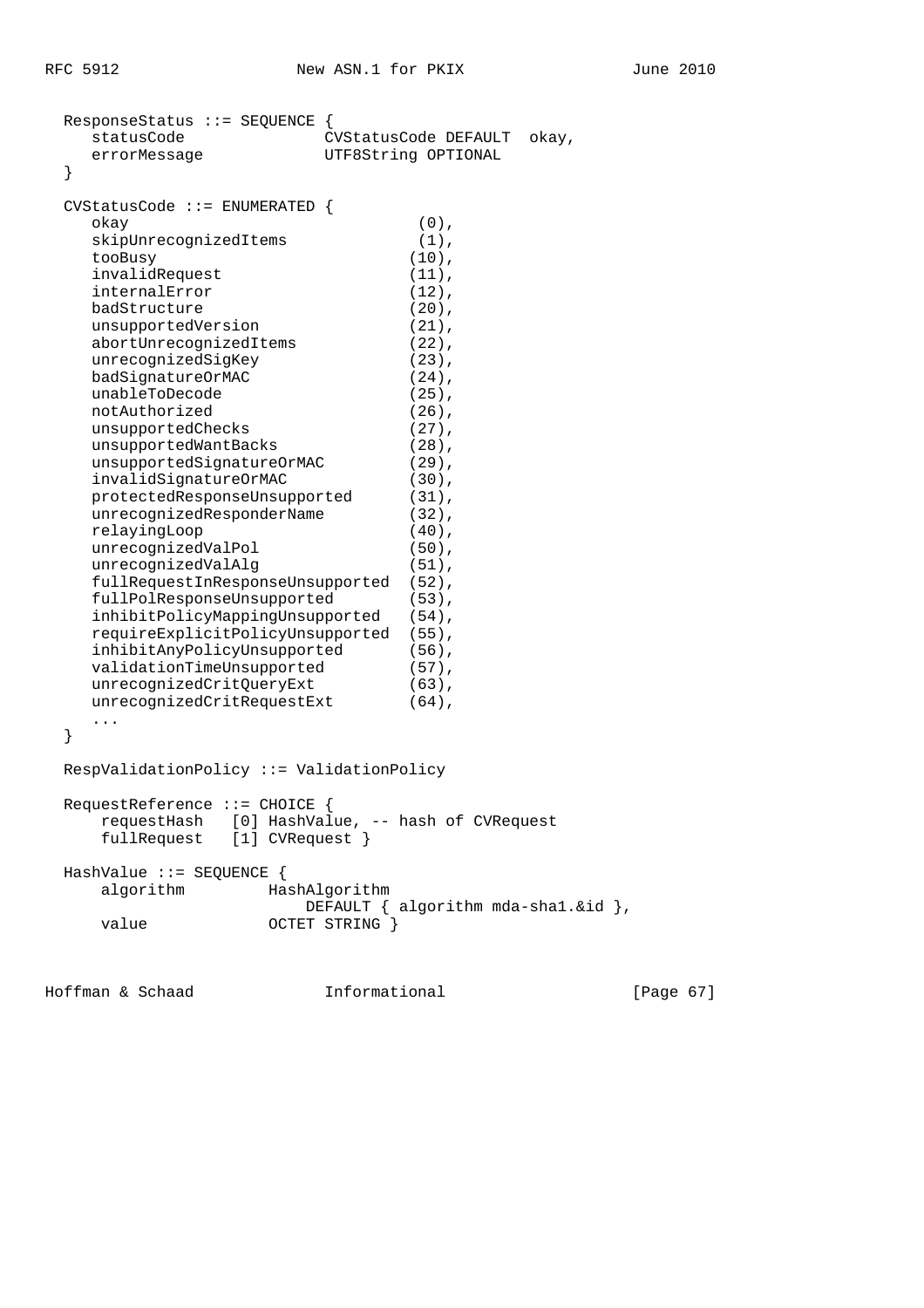```
 ReplyObjects ::= SEQUENCE SIZE (1..MAX) OF CertReply
  CertReply ::= SEQUENCE {
    cert CertReference,
     replyStatus ReplyStatus DEFAULT success,
    replyValTime GeneralizedTime,
    replyChecks ReplyChecks,
replyWantBacks ReplyWantBacks,
 validationErrors [0] SEQUENCE SIZE (1..MAX) OF
         OBJECT IDENTIFIER ( BasicValidationErrorSet |
                         NameValidationErrorSet,
    ... ) OPTIONAL,<br>nextUpdate [1] GeneralizedT
                        [1] GeneralizedTime OPTIONAL,
     certReplyExtensions [2] Extensions{{...}} OPTIONAL
  }
  ReplyStatus ::= ENUMERATED {
    success (0),
    malformedPKC (1),
    malformedAC (2),
    unavailableValidationTime (3),
     referenceCertHashFail (4),
     certPathConstructFail (5),
     certPathNotValid (6),
 certPathNotValidNow (7),
 wantBackUnsatisfied (8)
  }
  ReplyChecks ::= SEQUENCE OF ReplyCheck
  ReplyCheck ::= SEQUENCE {
     check OBJECT IDENTIFIER (CertCheckSet | ACertCheckSet, ... ),
      status INTEGER DEFAULT 0
  }
  ReplyWantBacks ::= SEQUENCE OF ReplyWantBack
  ReplyWantBack::= SEQUENCE {
     wb WANT-BACK.&id({AllWantBacks}),
     value OCTET STRING
               (CONTAINING WANT-BACK.&Type({AllWantBacks}{@wb}))
  }
  WANT-BACK ::= TYPE-IDENTIFIER
  AllWantBacks WANT-BACK ::= {
    WantBackSet | ACertWantBackSet | AnyWantBackSet, ...
  }
```
Hoffman & Schaad Informational [Page 68]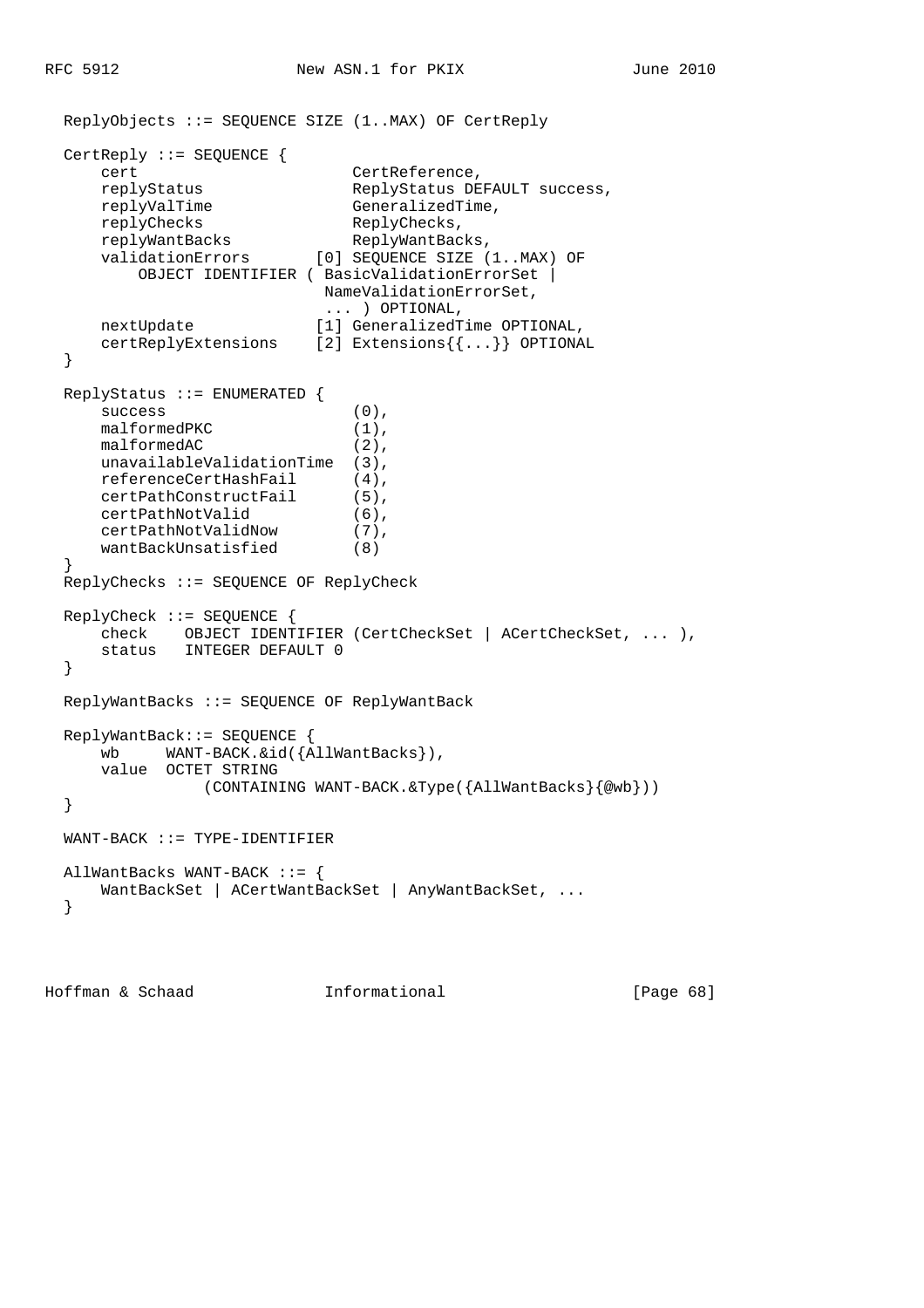```
 CertBundles ::= SEQUENCE SIZE (1..MAX) OF CertBundle
  RevInfoWantBack ::= SEQUENCE {
    revocationInfo RevocationInfos,
      extraCerts CertBundle OPTIONAL
  }
  SCVPResponses ::= SEQUENCE OF ContentInfo
  -- SCVP Validation Policies Request
  ct-scvp-valPolRequest CONTENT-TYPE ::=
      { ValPolRequest IDENTIFIED BY id-ct-scvp-valPolRequest }
  id-ct-scvp-valPolRequest OBJECT IDENTIFIER ::= { id-ct 12 }
  ValPolRequest ::= SEQUENCE {
     vpRequestVersion INTEGER DEFAULT 1,
      requestNonce OCTET STRING
  }
  -- SCVP Validation Policies Response
  ct-scvp-valPolResponse CONTENT-TYPE ::=
      { ValPolResponse IDENTIFIED BY id-ct-scvp-valPolResponse }
  id-ct-scvp-valPolResponse OBJECT IDENTIFIER ::= { id-ct 13 }
  ValPolResponse ::= SEQUENCE {
 vpResponseVersion INTEGER,
 maxCVRequestVersion INTEGER,
 maxVPRequestVersion INTEGER,
     serverConfigurationID INTEGER,
     thisUpdate GeneralizedTime,<br>nextUpdate GeneralizedTime OPTIONAL,
nextUpdate GeneralizedTime OPTIONAL,
supportedChecks CertChecks,
 supportedWantBacks WantBack,
 validationPolicies SEQUENCE OF OBJECT IDENTIFIER,
 validationAlgs SEQUENCE OF OBJECT IDENTIFIER,
 authPolicies SEQUENCE OF AuthPolicy,
 responseTypes ResponseTypes,
 defaultPolicyValues RespValidationPolicy,
 revocationInfoTypes RevocationInfoTypes,
 signatureGeneration SEQUENCE OF AlgorithmIdentifier
 {SIGNATURE-ALGORITHM,
                                 {SignatureAlgorithms}},
      signatureVerification SEQUENCE OF AlgorithmIdentifier
                              {SIGNATURE-ALGORITHM,
                                  {SignatureAlgorithms}},
```
Hoffman & Schaad Informational [Page 69]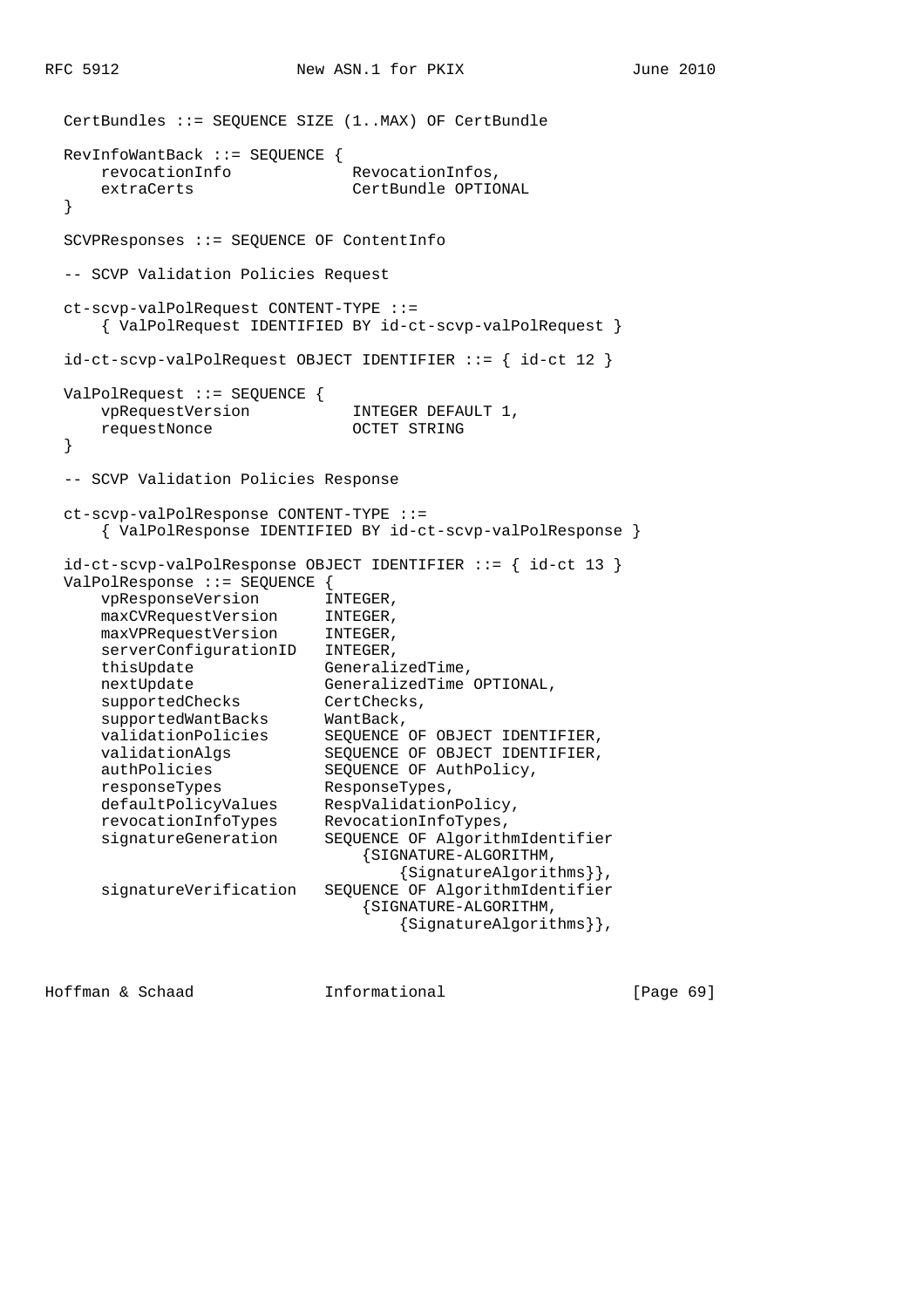```
hashAlgorithms SEQUENCE SIZE (1..MAX) OF
     OBJECT IDENTIFIER,<br>SEQUENCE OF KeyAgreeP
                            SEQUENCE OF KeyAgreePublicKey
                              OPTIONAL,
     clockSkew                 INTEGER DEFAULT 10,<br>requestNonce                   OCTET STRING OPTION
                           OCTET STRING OPTIONAL
  }
  ResponseTypes ::= ENUMERATED {
 cached-only (0),
 non-cached-only (1),
      cached-and-non-cached (2)
  }
  RevocationInfoTypes ::= BIT STRING {
fullCRLs (0),
 deltaCRLs (1),
      indirectCRLs (2),
      oCSPResponses (3)
  }
  AuthPolicy ::= OBJECT IDENTIFIER
  -- SCVP Check Identifiers
  id-stc OBJECT IDENTIFIER ::=
     \{ iso(1) <i>identified-organization(3) <math> dod(6) <i>internet(1) <i>security(5)</i></i>mechanisms(5) pkix(7) 17 }
  CertCheckSet OBJECT IDENTIFIER ::= {
      id-stc-build-pkc-path | id-stc-build-valid-pkc-path |
      id-stc-build-status-checked-pkc-path, ... }
  id-stc-build-pkc-path OBJECT IDENTIFIER ::= { id-stc 1 }
 id-stc-build-valid-pkc-path OBJECT IDENTIFIER ::= { id-stc 2 }
  id-stc-build-status-checked-pkc-path
                             OBJECT IDENTIFIER ::= { id-stc 3 }
  ACertCheckSet OBJECT IDENTIFIER ::= {
      id-stc-build-aa-path | id-stc-build-valid-aa-path |
      id-stc-build-status-checked-aa-path |
      id-stc-status-check-ac-and-build-status-checked-aa-path
  }
 id-stc-build-aa-path OBJECT IDENTIFIER ::= { id-stc 4 }
 id-stc-build-valid-aa-path OBJECT IDENTIFIER ::= { id-stc 5 }
  id-stc-build-status-checked-aa-path
                             OBJECT IDENTIFIER ::= { id-stc 6 }
```
Hoffman & Schaad Informational [Page 70]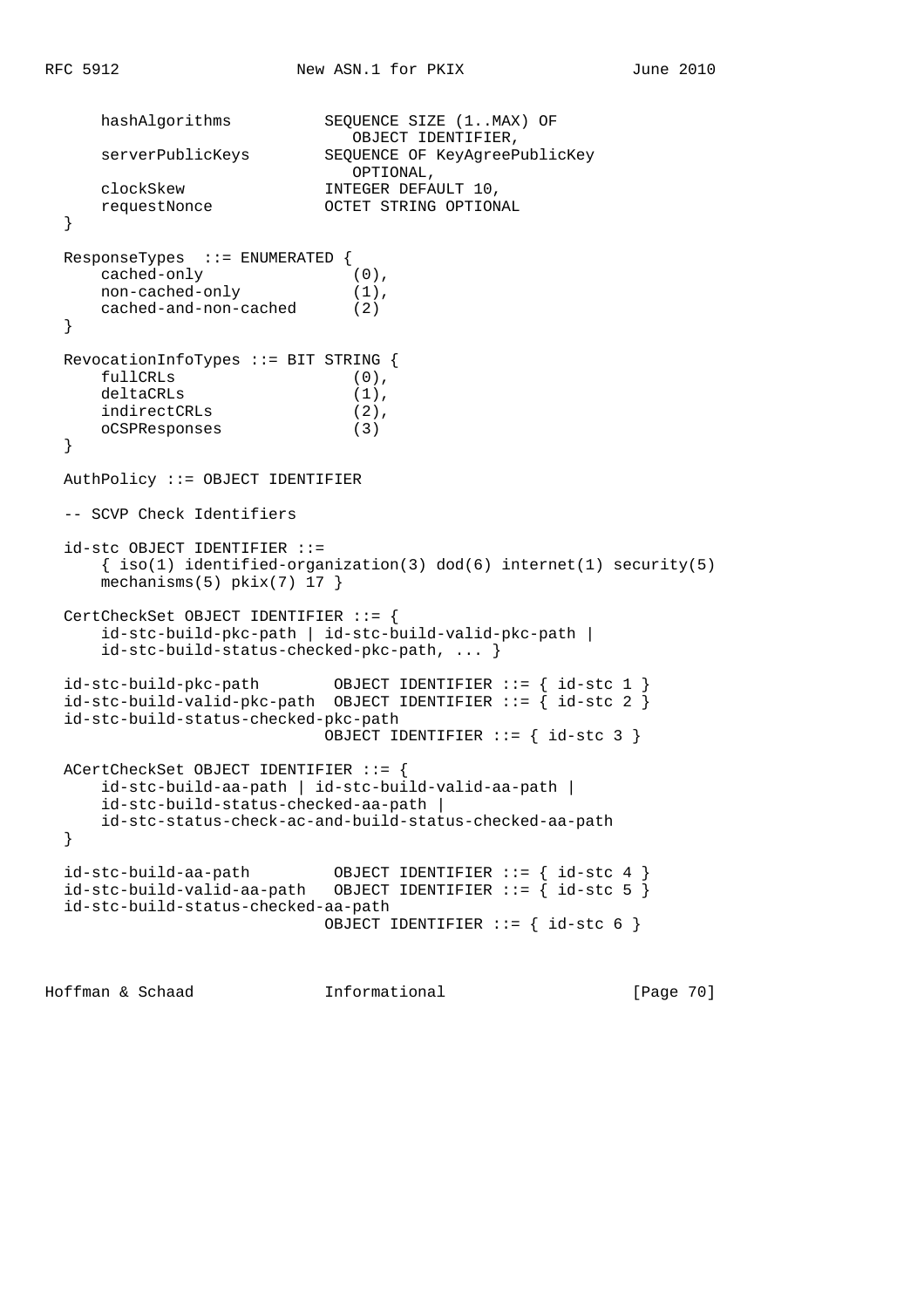```
 id-stc-status-check-ac-and-build-status-checked-aa-path
                            OBJECT IDENTIFIER ::= { id-stc 7 }
 -- SCVP WantBack Identifiers
 id-swb OBJECT IDENTIFIER ::=
    \{ iso(1) <i>identified-organization(3) <math> dod(6) <i>internet(1) <i>security(5)</i></i> mechanisms(5) pkix(7) 18 }
 WantBackSet WANT-BACK ::= {
     swb-pkc-cert | swb-pkc-best-cert-path |
     swb-pkc-revocation-info | swb-pkc-public-key-info |
     swb-pkc-all-cert-paths | swb-pkc-ee-revocation-info |
     swb-pkc-CAs-revocation-info
 }
 ACertWantBackSet WANT-BACK ::= {
    swb-ac-cert | swb-aa-cert-path |
     swb-aa-revocation-info | swb-ac-revocation-info
 }
 AnyWantBackSet WANT-BACK ::= { swb-relayed-responses }
 swb-pkc-best-cert-path WANT-BACK ::=
 { CertBundle IDENTIFIED BY id-swb-pkc-best-cert-path }
                               OBJECT IDENTIFIER := \{ id\text{-}swb 1 \} swb-pkc-revocation-info WANT-BACK ::=
     { RevInfoWantBack IDENTIFIED BY id-swb-pkc-revocation-info }
 id-swb-pkc-revocation-info OBJECT IDENTIFIER ::= { id-swb 2 }
 swb-pkc-public-key-info WANT-BACK ::=
     { SubjectPublicKeyInfo IDENTIFIED BY id-swb-pkc-public-key-info }
 id-swb-pkc-public-key-info OBJECT IDENTIFIER ::= { id-swb 4 }
 swb-aa-cert-path WANT-BACK ::=
     {CertBundle IDENTIFIED BY id-swb-aa-cert-path }
id-swb-aa-cert-path OBJECT IDENTIFIER ::= id-swb 5  swb-aa-revocation-info WANT-BACK ::=
    { RevInfoWantBack IDENTIFIED BY id-swb-aa-revocation-info }
 id-swb-aa-revocation-info OBJECT IDENTIFIER ::= { id-swb 6 }
 swb-ac-revocation-info WANT-BACK ::=
    { RevInfoWantBack IDENTIFIED BY id-swb-ac-revocation-info }
 id-swb-ac-revocation-info OBJECT IDENTIFIER ::= { id-swb 7 }
 swb-relayed-responses WANT-BACK ::=
     {SCVPResponses IDENTIFIED BY id-swb-relayed-responses }
```
Hoffman & Schaad Informational [Page 71]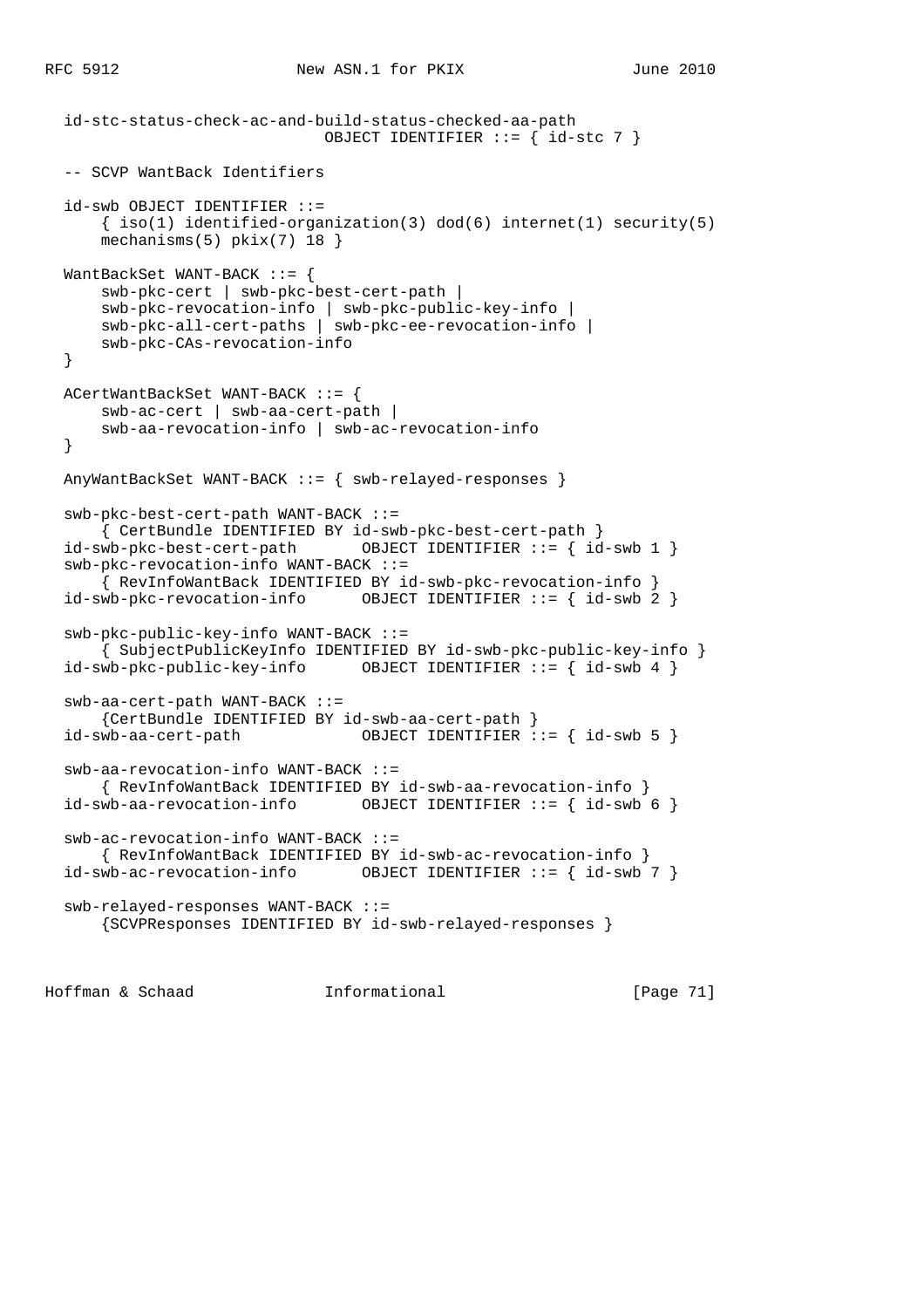```
 id-swb-relayed-responses OBJECT IDENTIFIER ::= { id-swb 9 }
 swb-pkc-all-cert-paths WANT-BACK ::=
     {CertBundles IDENTIFIED BY id-swb-pkc-all-cert-paths }
 id-swb-pkc-all-cert-paths OBJECT IDENTIFIER ::= { id-swb 12}
 swb-pkc-ee-revocation-info WANT-BACK ::=
    { RevInfoWantBack IDENTIFIED BY id-swb-pkc-ee-revocation-info }
 id-swb-pkc-ee-revocation-info OBJECT IDENTIFIER ::= { id-swb 13}
 swb-pkc-CAs-revocation-info WANT-BACK ::=
     { RevInfoWantBack IDENTIFIED BY id-swb-pkc-CAs-revocation-info }
id-swb-pkc-CAs-revocation-info OBJECT IDENTIFIER  ::= \{ id-swb 14\} swb-pkc-cert WANT-BACK ::=
    { Certificate IDENTIFIED BY id-swb-pkc-cert }
id-swb-pkc-cert OBJECT IDENTIFIER ::= { id-swb 10}
 swb-ac-cert WANT-BACK ::=
     { AttributeCertificate IDENTIFIED BY id-swb-ac-cert }
id-swb-ac-cert OBJECT IDENTIFIER ::= { id-swb 11}
 -- SCVP Validation Policy and Algorithm Identifiers
 id-svp OBJECT IDENTIFIER ::=
    \{ iso(1) <i>identified-organization(3) <math> dod(6) <i>internet(1)</i> <i>security(5)</i> mechanisms(5) pkix(7) 19 }
 svp-defaultValPolicy POLICY ::=
     { IDENTIFIED BY id-svp-defaultValPolicy }
 id-svp-defaultValPolicy OBJECT IDENTIFIER ::= { id-svp 1 }
 -- SCVP Basic Validation Algorithm Identifier
 svp-basicValAlg POLICY ::= {IDENTIFIED BY id-svp-basicValAlg }
 id-svp-basicValAlg OBJECT IDENTIFIER ::= { id-svp 3 }
 -- SCVP Basic Validation Algorithm Errors
 id-bvae OBJECT IDENTIFIER ::= id-svp-basicValAlg
 BasicValidationErrorSet OBJECT IDENTIFIER ::= {
     id-bvae-expired | id-bvae-not-yet-valid |
     id-bvae-wrongTrustAnchor | id-bvae-noValidCertPath |
     id-bvae-revoked | id-bvae-invalidKeyPurpose |
     id-bvae-invalidKeyUsage | id-bvae-invalidCertPolicy
```
Hoffman & Schaad Informational [Page 72]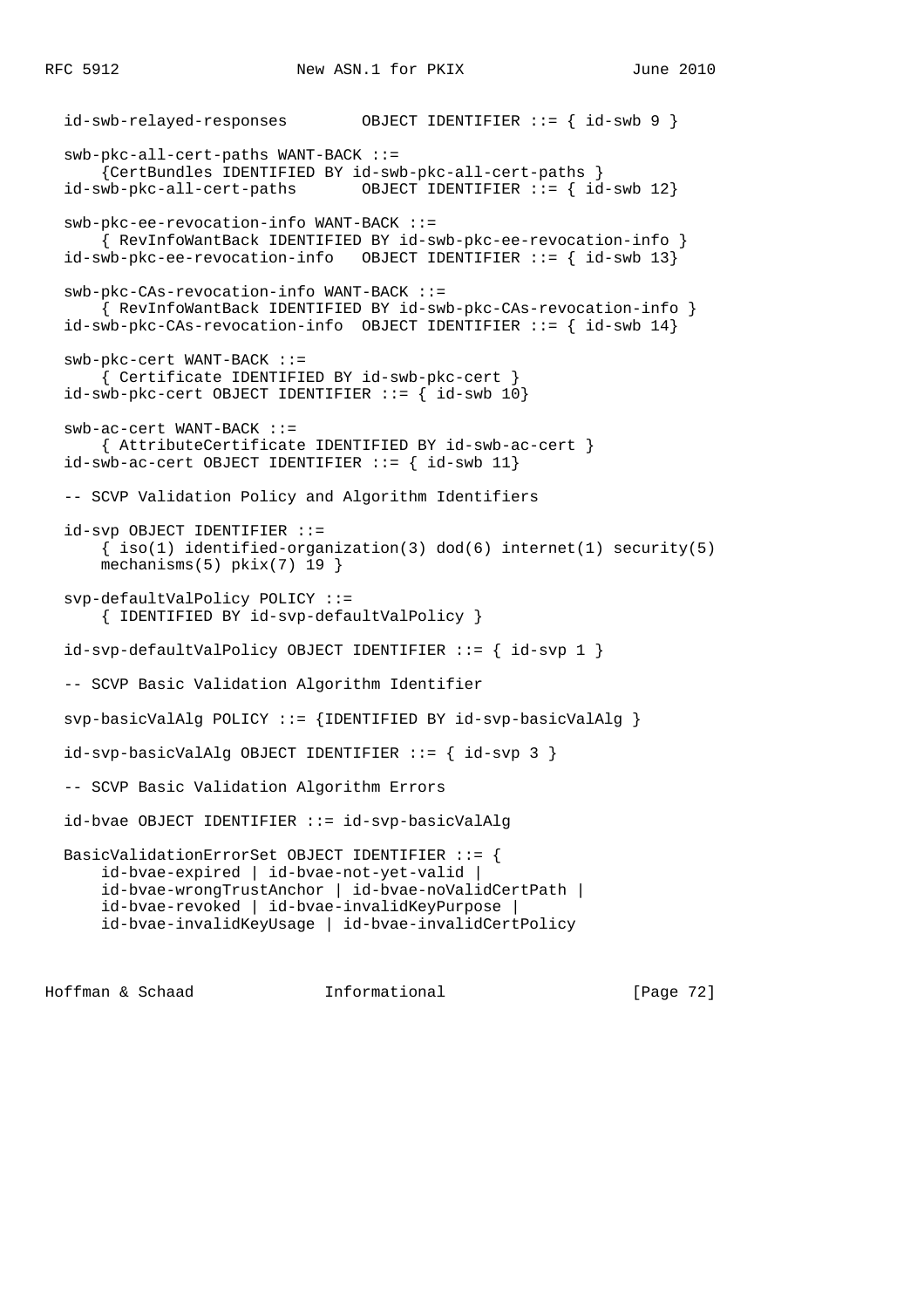}

 id-bvae-expired OBJECT IDENTIFIER ::= { id-bvae 1 } id-bvae-not-yet-valid OBJECT IDENTIFIER ::= { id-bvae 2 } id-bvae-wrongTrustAnchor OBJECT IDENTIFIER ::= { id-bvae 3 } id-bvae-noValidCertPath OBJECT IDENTIFIER ::= { id-bvae 4 } id-bvae-revoked OBJECT IDENTIFIER ::= { id-bvae 5 } id-bvae-invalidKeyPurpose OBJECT IDENTIFIER ::= { id-bvae 9 } id-bvae-invalidKeyUsage OBJECT IDENTIFIER ::= { id-bvae 10 } id-bvae-invalidCertPolicy OBJECT IDENTIFIER ::= { id-bvae 11 } -- SCVP Name Validation Algorithm Identifier svp-nameValAlg POLICY ::= {TYPE NameValidationAlgParams IDENTIFIED BY id-svp-nameValAlg } id-svp-nameValAlg OBJECT IDENTIFIER ::= { id-svp 2 } -- SCVP Name Validation Algorithm DN comparison algorithm NameCompAlgSet OBJECT IDENTIFIER ::= { id-nva-dnCompAlg } id-nva-dnCompAlg OBJECT IDENTIFIER ::= { id-svp 4 } -- SCVP Name Validation Algorithm Errors id-nvae OBJECT IDENTIFIER ::= id-svp-nameValAlg NameValidationErrorSet OBJECT IDENTIFIER ::= { id-nvae-name-mismatch | id-nvae-no-name | id-nvae-unknown-alg | id-nvae-bad-name | id-nvae-bad-name-type | id-nvae-mixed-names } id-nvae-name-mismatch OBJECT IDENTIFIER ::= { id-nvae 1 } id-nvae-no-name OBJECT IDENTIFIER ::= { id-nvae 2 } id-nvae-unknown-alg OBJECT IDENTIFIER ::= { id-nvae 3 } id-nvae-bad-name OBJECT IDENTIFIER ::= { id-nvae 4 } id-nvae-bad-name-type OBJECT IDENTIFIER ::= { id-nvae 5 }  $id-nvae-mixed-names$  OBJECT IDENTIFIER ::= {  $id-nvae 6$  } -- SCVP Extended Key Usage Key Purpose Identifiers id-kp OBJECT IDENTIFIER ::= { iso(1) identified-organization(3) dod(6) internet(1) security(5) mechanisms(5) pkix(7) 3 } SvcpExtKeyUsageSet OBJECT IDENTIFIER ::= {

Hoffman & Schaad Informational [Page 73]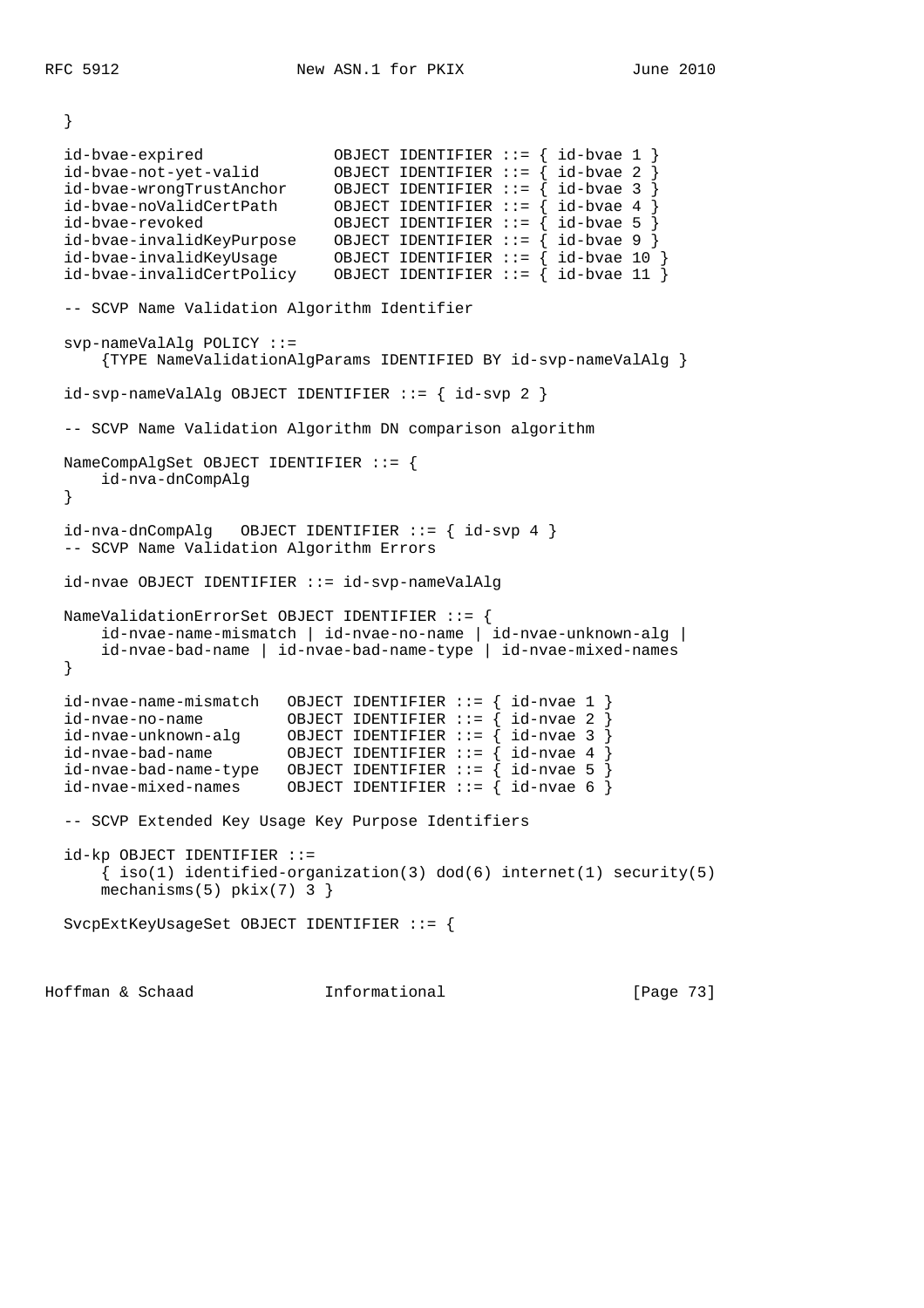```
 id-kp-scvpServer | id-kp-scvpClient
   }
   id-kp-scvpServer OBJECT IDENTIFIER ::= { id-kp 15 }
  id-kp-scvpClient OBJECT IDENTIFIER ::= { id-kp 16 }
  END
12. ASN.1 Module for RFC 5272
  EnrollmentMessageSyntax-2009
      {iso(1) identified-organization(3) dod(6) internet(1)}security(5) mechanisms(5) pkix(7) id-mod(0) id-mod-cmc2002-02(53)}
  DEFINITIONS IMPLICIT TAGS ::=
  BEGIN
  EXPORTS ALL;
  IMPORTS
  AttributeSet{}, Extension{}, EXTENSION, ATTRIBUTE
  FROM PKIX-CommonTypes-2009
      \{iso(1) identified-organization(3) dod(6) internet(1) security(5)
       mechanisms(5) pkix(7) id-mod(0) id-mod-pkixCommon-02(57)}
  AlgorithmIdentifier{}, DIGEST-ALGORITHM, KEY-WRAP, KEY-DERIVATION,
       MAC-ALGORITHM, SIGNATURE-ALGORITHM, PUBLIC-KEY
  FROM AlgorithmInformation-2009
      \{iso(1) identified-organization(3) dod(6) internet(1) security(5)
       mechanisms(5) pkix(7) id-mod(0)
       id-mod-algorithmInformation-02(58)}
  CertificateSerialNumber, GeneralName, CRLReason, ReasonFlags,
       CertExtensions
  FROM PKIX1Implicit-2009
      \{iso(1) identified-organization(3) dod(6) internet(1) security(5)
       mechanisms(5) pkix(7) id-mod(0) id-mod-pkix1-implicit-02(59)}
  Name, id-pkix, PublicKeyAlgorithms, SignatureAlgorithms
  FROM PKIX1Explicit-2009
       {iso(1) identified-organization(3) dod(6) internet(1) security(5)
       mechanisms(5) pkix(7) id-mod(0) id-mod-pkix1-explicit-02(51)}
  ContentInfo, IssuerAndSerialNumber, CONTENT-TYPE
  FROM CryptographicMessageSyntax-2009
       { iso(1) member-body(2) us(840) rsadsi(113549) pkcs(1) pkcs-9(9)
       smime(16) modules(0) id-mod-cms-2004-02(41)}
  CertReqMsg, PKIPublicationInfo, CertTemplate
  FROM PKIXCRMF-2009
```
Hoffman & Schaad Informational [Page 74]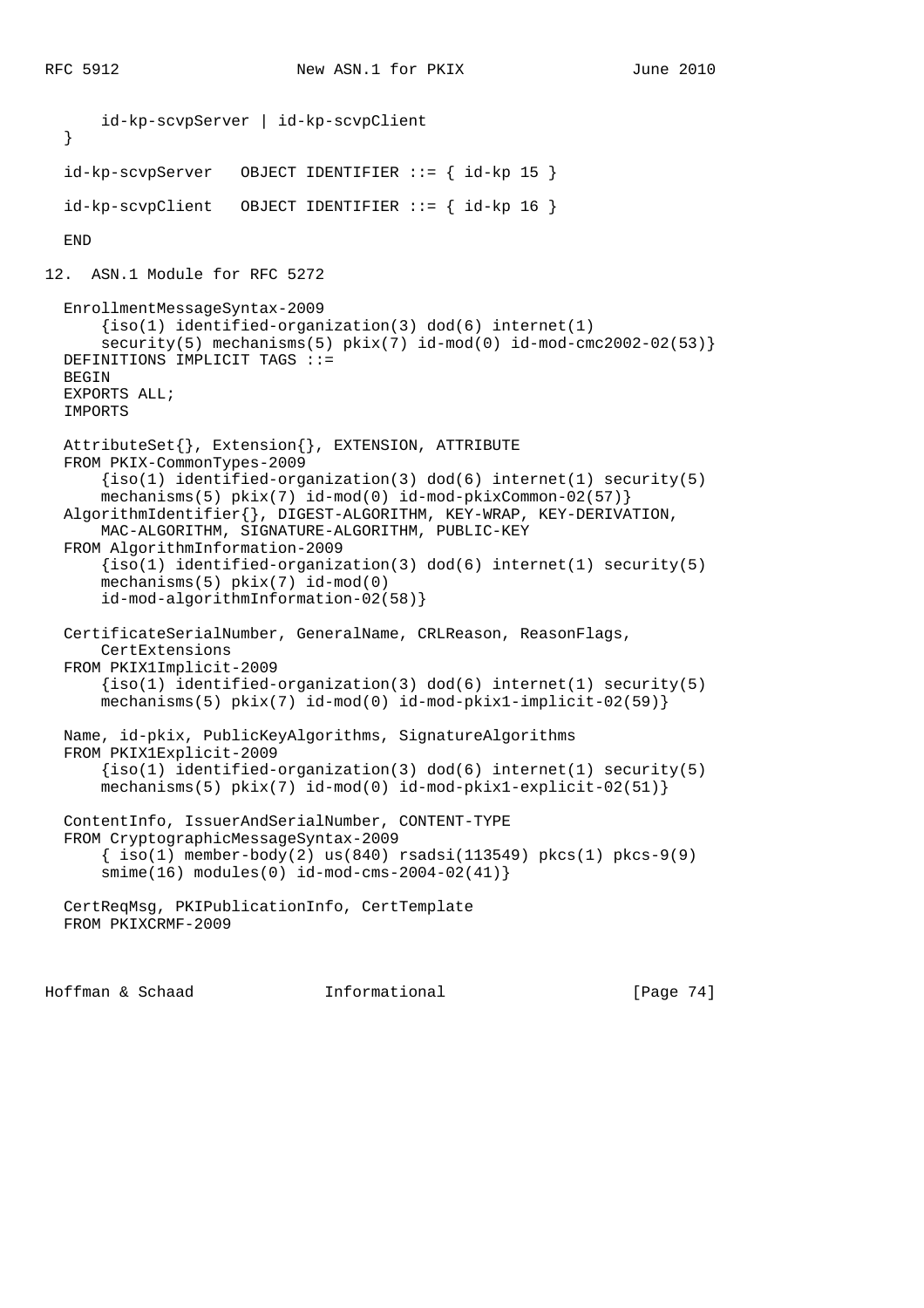```
\{iso(1) identified-organization(3) dod(6) internet(1) security(5)
     mechanisms(5) pkix(7) id-mod(0) id-mod-crmf2005-02(55)}
  mda-sha1
  FROM PKIXAlgs-2009
        { iso(1) identified-organization(3) dod(6)
        internet(1) security(5) mechanisms(5) pkix(7) id-mod(0)
       id-mod-pkix1-algorithms2008-02(56)}
  kda-PBKDF2, maca-hMAC-SHA1
  FROM CryptographicMessageSyntaxAlgorithms-2009
      \{\text{iso}(1) \text{ member-body}(2) \text{us}(840) \text{ rsadsi}(113549) \text{ pkcs}(1) \text{ pkcs-9}(9) smime(16) modules(0) id-mod-cmsalg-2001-02(37) }
  mda-sha256
  FROM PKIX1-PSS-OAEP-Algorithms-2009
       \{ iso(1) <i>identified-organization(3) <math> dod(6)</math> internet(1) security(5) mechanisms(5) pkix(7) id-mod(0)
          id-mod-pkix1-rsa-pkalgs-02(54) } ;
   -- CMS Content types defined in this document
  CMC-ContentTypes CONTENT-TYPE ::= { ct-PKIData | ct-PKIResponse, ... }
   -- Signature Algorithms defined in this document
  SignatureAlgs SIGNATURE-ALGORITHM ::= { sa-noSignature }
   -- CMS Unsigned Attributes
  CMC-UnsignedAtts ATTRIBUTE ::= { aa-cmc-unsignedData }
   --
   --
 id-cmc OBJECT IDENTIFIER  ::= \{id-pkix 7\} -- CMC controls
  id-cct OBJECT IDENTIFIER ::= {id-pkix 12} -- CMC content types
  -- This is the content type for a request message in the protocol
  ct-PKIData CONTENT-TYPE ::=
       { PKIData IDENTIFIED BY id-cct-PKIData }
 id-cct-PKIData OBJECT IDENTIFYER ::= { id-cct 2 } PKIData ::= SEQUENCE {
 controlSequence SEQUENCE SIZE(0..MAX) OF TaggedAttribute,
 reqSequence SEQUENCE SIZE(0..MAX) OF TaggedRequest,
 cmsSequence SEQUENCE SIZE(0..MAX) OF TaggedContentInfo,
      otherMsgSequence SEQUENCE SIZE(0..MAX) OF OtherMsg
```
Hoffman & Schaad Informational [Page 75]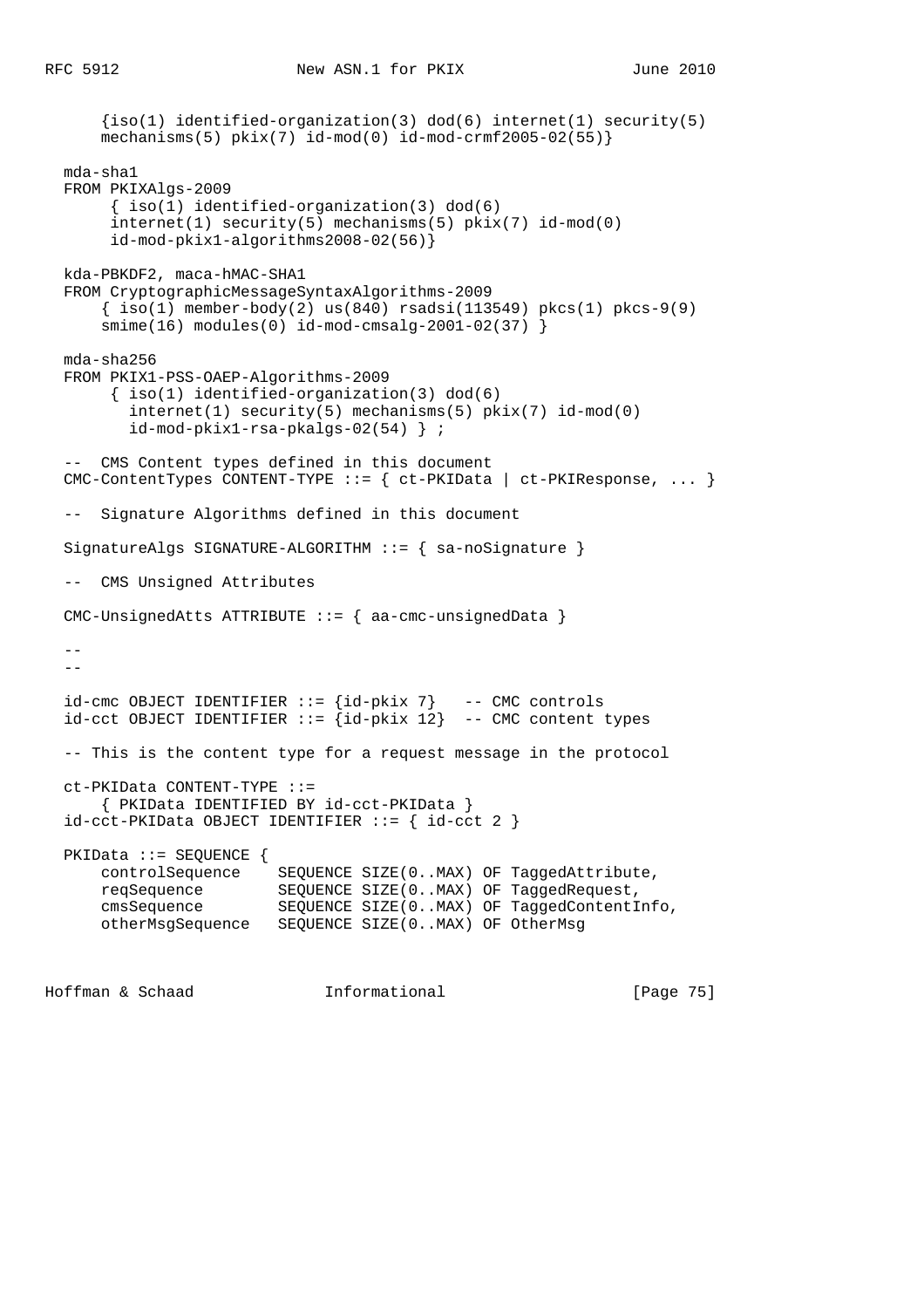}

```
 BodyPartID ::= INTEGER(0..4294967295)
   TaggedAttribute ::= SEQUENCE {
     bodyPartID BodyPartID,
      attrType CMC-CONTROL.&id({Cmc-Control-Set}),
      attrValues SET OF CMC-CONTROL.
                           &Type({Cmc-Control-Set}{@attrType})
   }
   Cmc-Control-Set CMC-CONTROL ::= {
      cmc-identityProof | cmc-dataReturn | cmc-regInfo |
      cmc-responseInfo | cmc-queryPending | cmc-popLinkRandom |
      cmc-popLinkWitness | cmc-identification | cmc-transactionId |
      cmc-senderNonce | cmc-recipientNonce | cmc-statusInfo |
      cmc-addExtensions | cmc-encryptedPOP | cmc-decryptedPOP |
      cmc-lraPOPWitness | cmc-getCert | cmc-getCRL |
      cmc-revokeRequest | cmc-confirmCertAcceptance |
      cmc-statusInfoV2 | cmc-trustedAnchors | cmc-authData |
      cmc-batchRequests | cmc-batchResponses | cmc-publishCert |
 cmc-modCertTemplate | cmc-controlProcessed |
 cmc-identityProofV2 | cmc-popLinkWitnessV2, ... }
  OTHER-REQUEST ::= TYPE-IDENTIFIER
   -- We do not define any other requests in this document;
   -- examples might be attribute certification requests
  OtherRequests OTHER-REQUEST ::= {...}
  TaggedRequest ::= CHOICE {
     tcr [0] TaggedCertificationRequest,
     crm [1] CertReqMsq,
      orm [2] SEQUENCE {
        bodyPartID BodyPartID,
         requestMessageType OTHER-REQUEST.&id({OtherRequests}),
          requestMessageValue OTHER-REQUEST.&Type({OtherRequests}
                                  {@.requestMessageType})
      }
   }
  TaggedCertificationRequest ::= SEQUENCE {
     bodyPartID BodyPartID,
      certificationRequest CertificationRequest
   }
 AttributeList ATTRIBUTE ::= {at-extension-req, ...}
Hoffman & Schaad Informational [Page 76]
```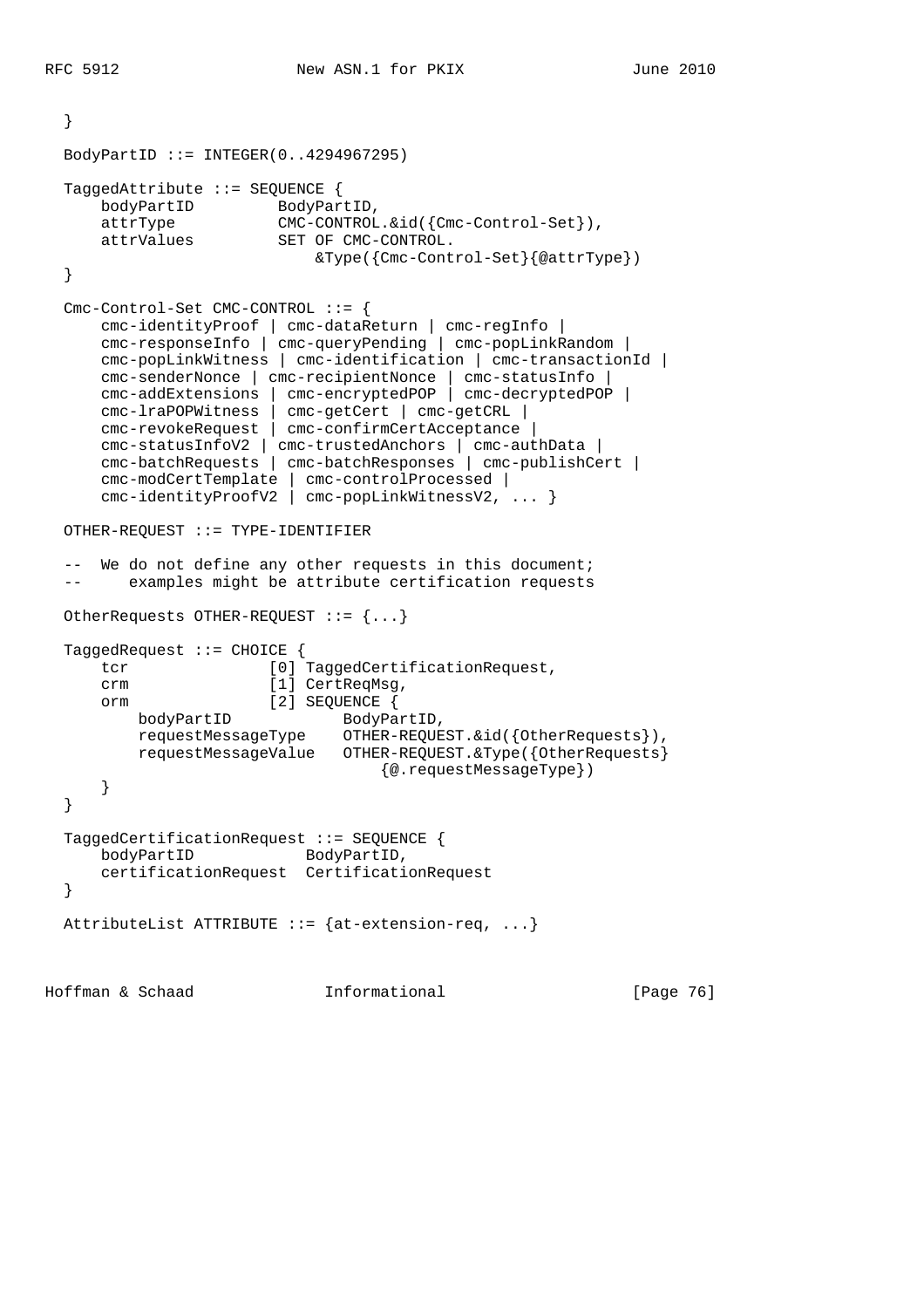```
 CertificationRequest ::= SEQUENCE {
     certificationRequestInfo SEQUENCE {
       version INTEGER,
       subject Name,
        subjectPublicKeyInfo SEQUENCE {
          algorithm AlgorithmIdentifier{PUBLIC-KEY,
                                  {PublicKeyAlgorithms}},<br>BIT STRING
          subjectPublicKey
         },
        attributes [0] IMPLICIT SET OF
                                    AttributeSet{{AttributeList}}
      },
      signatureAlgorithm AlgorithmIdentifier
                                 {SIGNATURE-ALGORITHM,
                            {SignatureAlgorithms}},<br>BIT STRING
     signature
  }
  TaggedContentInfo ::= SEQUENCE {
bodyPartID BodyPartID,
 contentInfo ContentInfo
  }
  OTHER-MSG ::= TYPE-IDENTIFIER
  -- No other messages currently defined
  OtherMsgSet OTHER-MSG ::= {...}
  OtherMsg ::= SEQUENCE {
     bodyPartID BodyPartID,
 otherMsgType OTHER-MSG.&id({OtherMsgSet}),
 otherMsgValue OTHER-MSG.&Type({OtherMsgSet}{@otherMsgType}) }
  -- This defines the response message in the protocol
  ct-PKIResponse CONTENT-TYPE ::=
      { PKIResponse IDENTIFIED BY id-cct-PKIResponse }
  id-cct-PKIResponse OBJECT IDENTIFIER ::= { id-cct 3 }
  ResponseBody ::= PKIResponse
  PKIResponse ::= SEQUENCE {
     controlSequence SEQUENCE SIZE(0..MAX) OF TaggedAttribute,
 cmsSequence SEQUENCE SIZE(0..MAX) OF TaggedContentInfo,
 otherMsgSequence SEQUENCE SIZE(0..MAX) OF OtherMsg
  }
```
Hoffman & Schaad Informational [Page 77]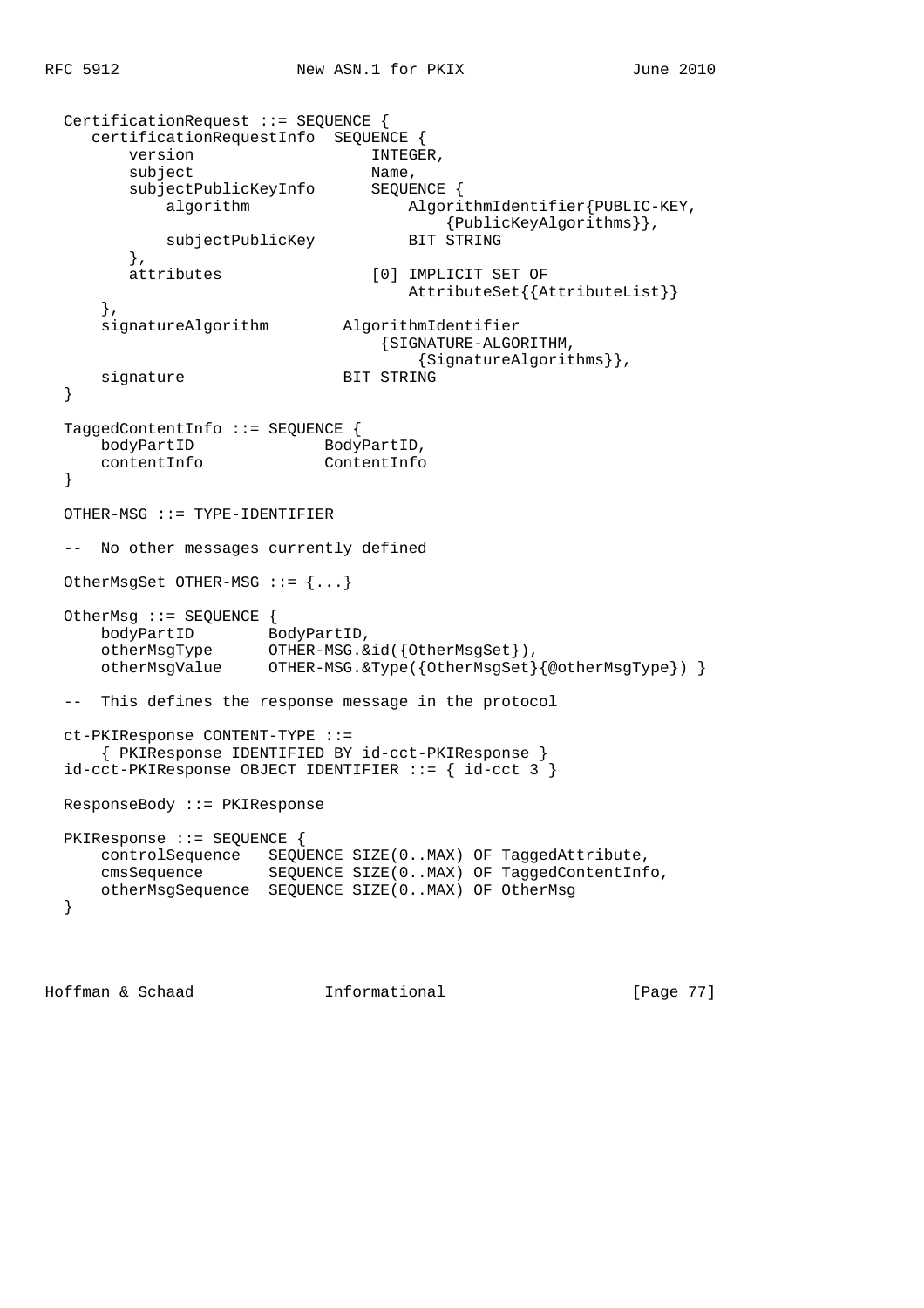CMC-CONTROL ::= TYPE-IDENTIFIER -- The following controls have the type OCTET STRING cmc-identityProof CMC-CONTROL ::= { OCTET STRING IDENTIFIED BY id-cmc-identityProof } id-cmc-identityProof OBJECT IDENTIFIER ::= {id-cmc 3} cmc-dataReturn CMC-CONTROL ::= { OCTET STRING IDENTIFIED BY id-cmc-dataReturn } id-cmc-dataReturn OBJECT IDENTIFIER  $::= \{id$ -cmc 4 $\}$  cmc-regInfo CMC-CONTROL ::= { OCTET STRING IDENTIFIED BY id-cmc-regInfo } id-cmc-regInfo OBJECT IDENTIFIER ::= {id-cmc 18} cmc-responseInfo CMC-CONTROL ::= { OCTET STRING IDENTIFIED BY id-cmc-responseInfo } id-cmc-responseInfo OBJECT IDENTIFIER ::= {id-cmc 19} cmc-queryPending CMC-CONTROL ::= { OCTET STRING IDENTIFIED BY id-cmc-queryPending }  $id$ -cmc-queryPending OBJECT IDENTIFIER ::=  $id$ -cmc 21} cmc-popLinkRandom CMC-CONTROL ::= { OCTET STRING IDENTIFIED BY id-cmc-popLinkRandom } id-cmc-popLinkRandom OBJECT IDENTIFIER ::= {id-cmc 22} cmc-popLinkWitness CMC-CONTROL ::= { OCTET STRING IDENTIFIED BY id-cmc-popLinkWitness } id-cmc-popLinkWitness OBJECT IDENTIFIER ::= {id-cmc 23} -- The following controls have the type UTF8String cmc-identification CMC-CONTROL ::= { UTF8String IDENTIFIED BY id-cmc-identification } id-cmc-identification OBJECT IDENTIFIER ::= {id-cmc 2} -- The following controls have the type INTEGER cmc-transactionId CMC-CONTROL ::= { INTEGER IDENTIFIED BY id-cmc-transactionId } id-cmc-transactionId OBJECT IDENTIFIER ::= {id-cmc 5} -- The following controls have the type OCTET STRING cmc-senderNonce CMC-CONTROL ::= { OCTET STRING IDENTIFIED BY id-cmc-senderNonce }

Hoffman & Schaad Informational [Page 78]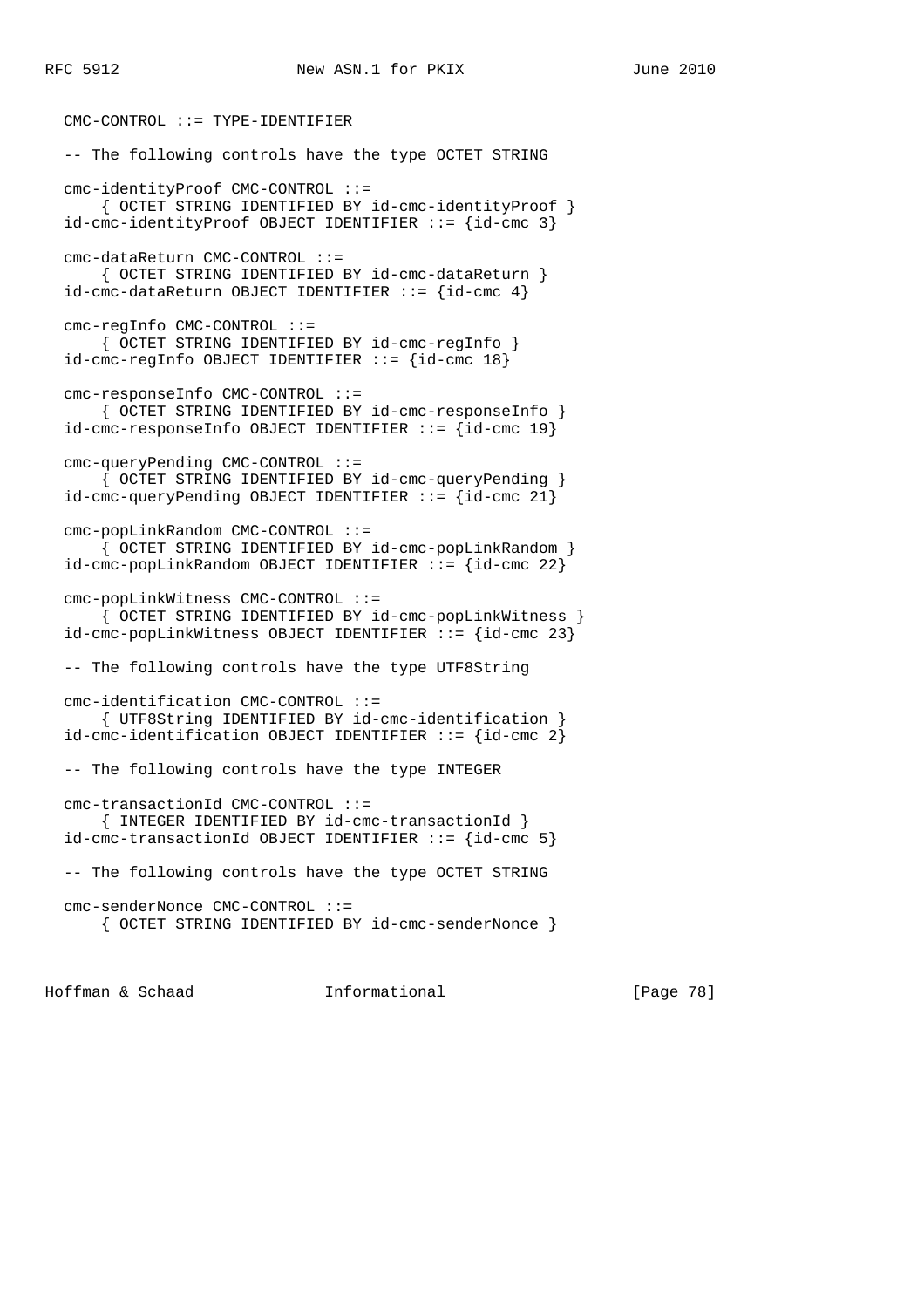```
 id-cmc-senderNonce OBJECT IDENTIFIER ::= {id-cmc 6}
  cmc-recipientNonce CMC-CONTROL ::=
     { OCTET STRING IDENTIFIED BY id-cmc-recipientNonce }
  id-cmc-recipientNonce OBJECT IDENTIFIER ::= {id-cmc 7}
  -- Used to return status in a response
  cmc-statusInfo CMC-CONTROL ::=
     { CMCStatusInfo IDENTIFIED BY id-cmc-statusInfo }
 id-cmc-statusInfo OBJECT IDENTIFIER ::= \{id-cmc 1\} CMCStatusInfo ::= SEQUENCE {
 cMCStatus CMCStatus,
 bodyList SEQUENCE SIZE (1..MAX) OF BodyPartID,
     statusString UTF8String OPTIONAL,
 otherInfo CHOICE {
 failInfo CMCFailInfo,
 pendInfo PendInfo
      } OPTIONAL
  }
  PendInfo ::= SEQUENCE {
 pendToken OCTET STRING,
 pendTime GeneralizedTime
  }
  CMCStatus ::= INTEGER {
success (0),
failed (2),
pending (3),
 noSupport (4),
     confirmRequired (5),
 popRequired (6),
 partial (7)
  }
  -- Note:
  -- The spelling of unsupportedExt is corrected in this version.
  -- In RFC 2797, it was unsuportedExt.
  CMCFailInfo ::= INTEGER {
     badAlg (0),
     badMessageCheck (1),
     badRequest (2),
badTime (3),
badCertId (4),
     unsuportedExt (5),
Hoffman & Schaad Informational [Page 79]
```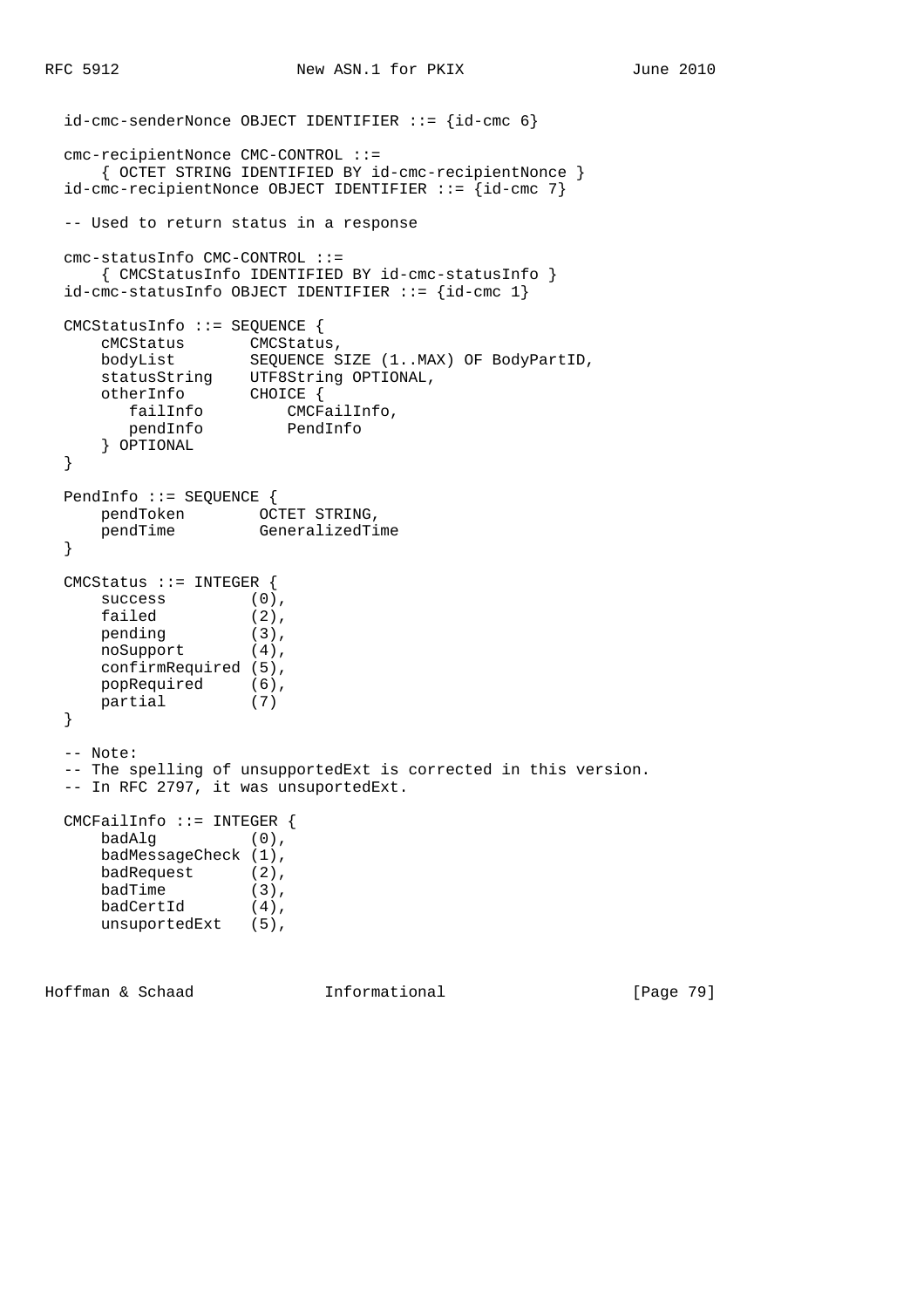```
mustArchiveKeys (6),<br>badIdentity (7),
     badIdentity
 popRequired (8),
 popFailed (9),
 noKeyReuse (10),
      internalCAError (11),
      tryLater (12),
      authDataFail (13)
   }
   -- Used for RAs to add extensions to certification requests
  cmc-addExtensions CMC-CONTROL ::=
      { AddExtensions IDENTIFIED BY id-cmc-addExtensions }
   id-cmc-addExtensions OBJECT IDENTIFIER ::= {id-cmc 8}
  AddExtensions ::= SEQUENCE {
      pkiDataReference BodyPartID,
      certReferences SEQUENCE OF BodyPartID,
     extensions SEQUENCE OF Extension{{CertExtensions}}
   }
   cmc-encryptedPOP CMC-CONTROL ::=
       { EncryptedPOP IDENTIFIED BY id-cmc-encryptedPOP }
   cmc-decryptedPOP CMC-CONTROL ::=
       { DecryptedPOP IDENTIFIED BY id-cmc-decryptedPOP }
   id-cmc-encryptedPOP OBJECT IDENTIFIER ::= {id-cmc 9}
  id-cmc-decryptedPOP OBJECT IDENTIFIER ::= {id-cmc 10}
  EncryptedPOP ::= SEQUENCE {
      request TaggedRequest,
      cms ContentInfo,
 thePOPAlgID AlgorithmIdentifier{MAC-ALGORITHM, {POPAlgs}},
 witnessAlgID AlgorithmIdentifier{DIGEST-ALGORITHM,
                         {WitnessAlgs}},
      witness OCTET STRING
   }
 POPAlgs MAC-ALGORITHM ::= {maca-hMAC-SHA1, ...}WitnessAlgs DIGEST-ALGORITHM ::= {mda-shal, ...}
  DecryptedPOP ::= SEQUENCE {
      bodyPartID BodyPartID,
     thePOPAlgID AlgorithmIdentifier{MAC-ALGORITHM, {POPAlgs}},<br>thePOP OCTET STRING
                    OCTET STRING
   }
  cmc-lraPOPWitness CMC-CONTROL ::=
Hoffman & Schaad 1nformational [Page 80]
```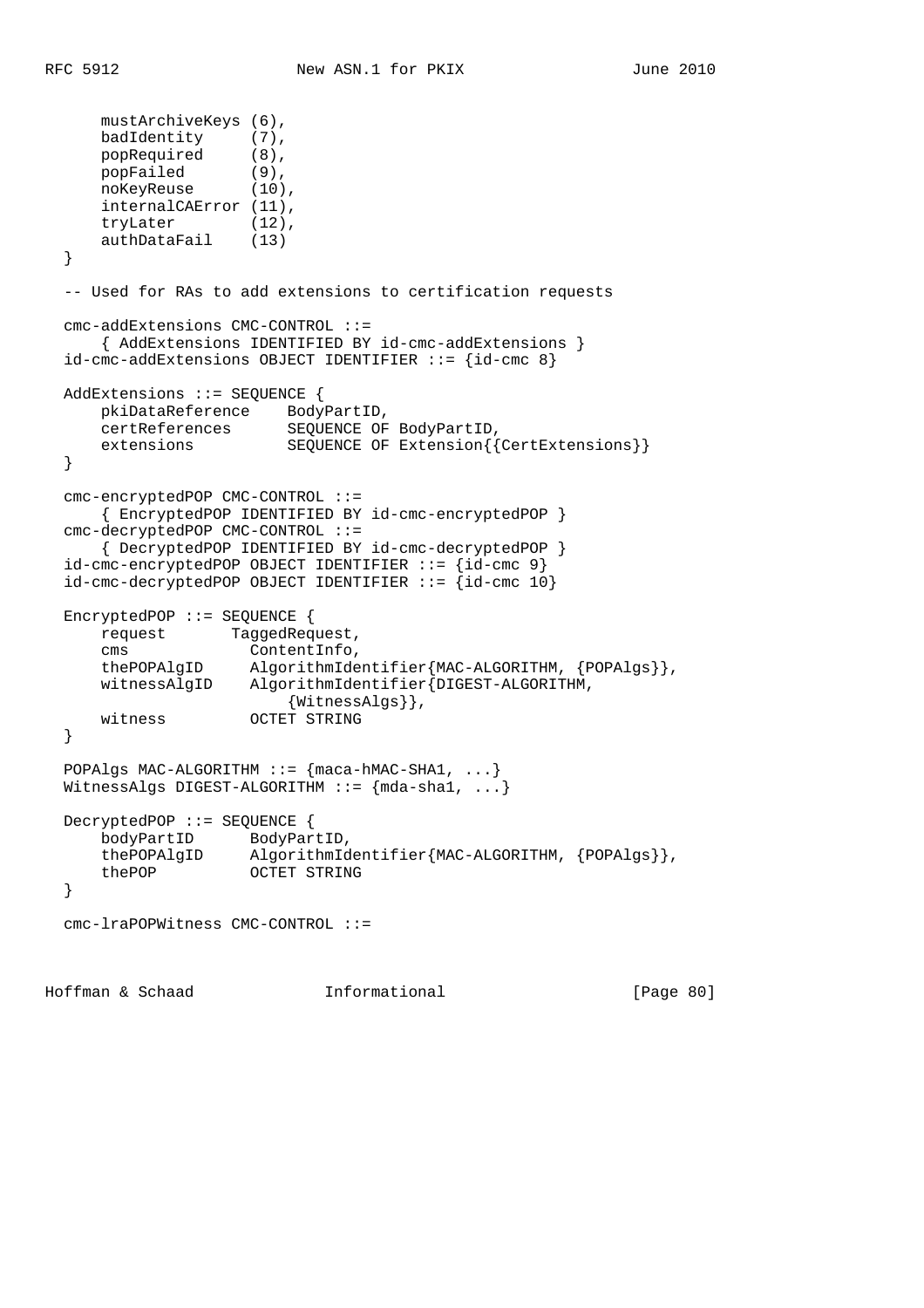{ LraPopWitness IDENTIFIED BY id-cmc-lraPOPWitness } id-cmc-lraPOPWitness OBJECT IDENTIFIER ::= {id-cmc 11} LraPopWitness ::= SEQUENCE { pkiDataBodyid BodyPartID, **bodyIds** SEQUENCE OF BodyPartID }  $$  cmc-getCert CMC-CONTROL ::= { GetCert IDENTIFIED BY id-cmc-getCert }  $id$ -cmc-getCert OBJECT IDENTIFIER ::=  $id$ -cmc 15} GetCert ::= SEQUENCE { issuerName GeneralName, serialNumber INTEGER } cmc-getCRL CMC-CONTROL ::= { GetCRL IDENTIFIED BY id-cmc-getCRL } id-cmc-getCRL OBJECT IDENTIFIER ::= {id-cmc 16} GetCRL ::= SEQUENCE { issuerName Name, cRLName GeneralName OPTIONAL, time GeneralizedTime OPTIONAL, reasons ReasonFlags OPTIONAL } cmc-revokeRequest CMC-CONTROL ::= { RevokeRequest IDENTIFIED BY id-cmc-revokeRequest} id-cmc-revokeRequest OBJECT IDENTIFIER ::= {id-cmc 17} RevokeRequest ::= SEQUENCE { issuerName Name, serialNumber **INTEGER**, reason CRLReason, invalidityDate GeneralizedTime OPTIONAL, passphrase **OCTET STRING OPTIONAL**, comment UTF8String OPTIONAL } cmc-confirmCertAcceptance CMC-CONTROL ::= { CMCCertId IDENTIFIED BY id-cmc-confirmCertAcceptance }  $id$ -cmc-confirmCertAcceptance OBJECT IDENTIFIER ::= { $id$ -cmc 24} CMCCertId ::= IssuerAndSerialNumber -- The following is used to request v3 extensions be added to a certificate

Hoffman & Schaad Informational [Page 81]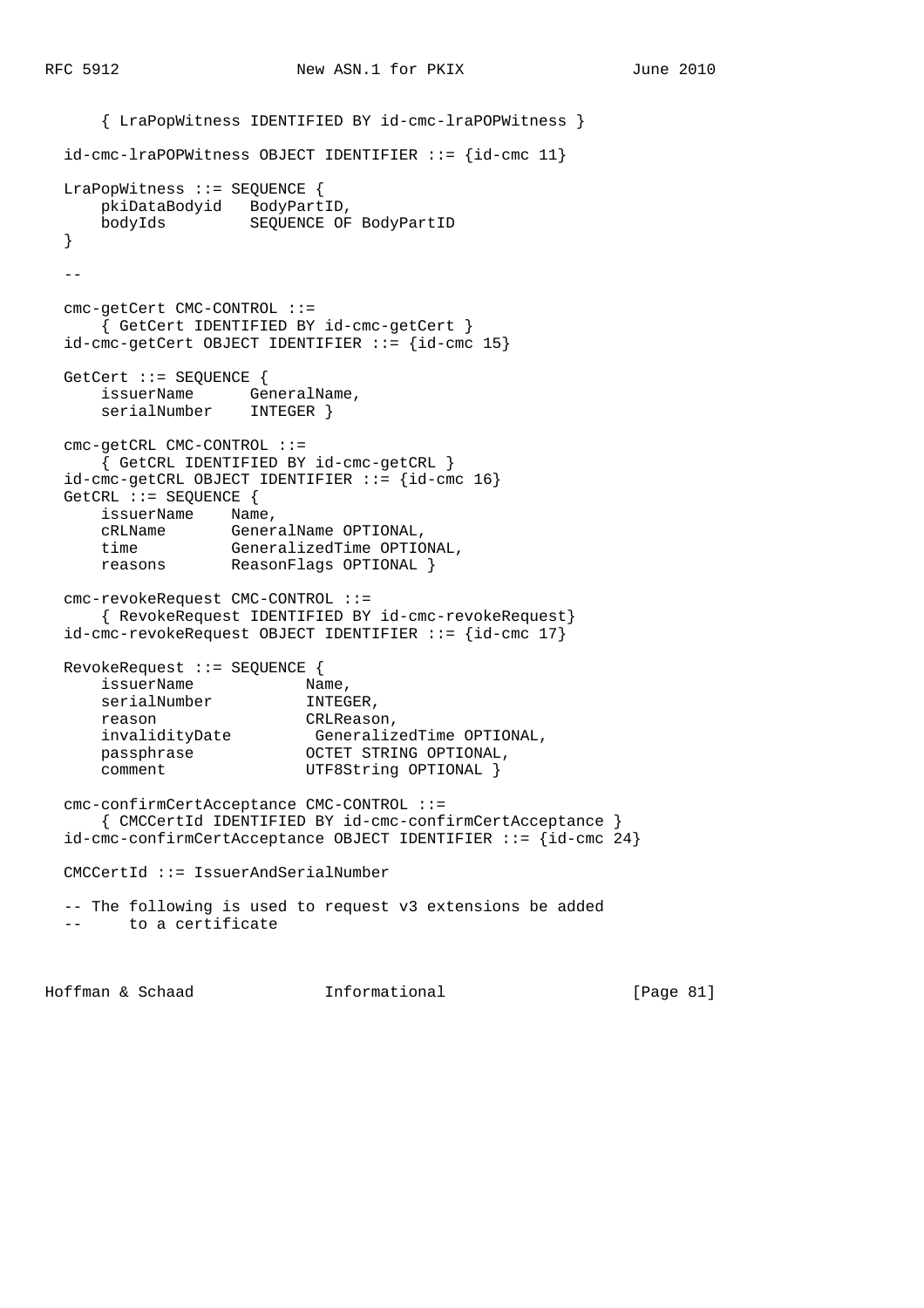```
 at-extension-req ATTRIBUTE ::=
    { TYPE ExtensionReq IDENTIFIED BY id-ExtensionReq }
 id-ExtensionReq OBJECT IDENTIFIER ::= {iso(1) member-body(2) us(840)
    rsadsi(113549) pkcs(1) pkcs-9(9) 14}
 ExtensionReq ::= SEQUENCE SIZE (1..MAX) OF
     Extension{{CertExtensions}}
 -- The following allows Diffie-Hellman Certification Request
 -- Messages to be well-formed
 sa-noSignature SIGNATURE-ALGORITHM ::= {
    IDENTIFIER id-alg-noSignature
    VALUE NoSignatureValue
    PARAMS TYPE NULL ARE required
    HASHES { mda-sha1 }
 }
id-alg-noSignature OBJECT IDENTIFIER ::= id-pkix id-alg(6) 2}
 NoSignatureValue ::= OCTET STRING
 -- Unauthenticated attribute to carry removable data.
id-aa OBJECT IDENTIFIER ::= { iso(1) member-body(2) us(840)
     rsadsi(113549) pkcs(1) pkcs-9(9) smime(16) id-aa(2)}
 aa-cmc-unsignedData ATTRIBUTE ::=
     { TYPE CMCUnsignedData IDENTIFIED BY id-aa-cmc-unsignedData }
 id-aa-cmc-unsignedData OBJECT IDENTIFIER ::= {id-aa 34}
 CMCUnsignedData ::= SEQUENCE {
    bodyPartPath BodyPartPath,
    identifier TYPE-IDENTIFIER.&id,
    content TYPE-IDENTIFIER.&Type
 }
 -- Replaces CMC Status Info
- cmc-statusInfoV2 CMC-CONTROL ::=
    { CMCStatusInfoV2 IDENTIFIED BY id-cmc-statusInfoV2 }
id-cmc-statusInfoV2 OBJECT IDENTIFIER ::= {id-cmc 25}
 EXTENDED-FAILURE-INFO ::= TYPE-IDENTIFIER
 ExtendedFailures EXTENDED-FAILURE-INFO ::= {...}
 CMCStatusInfoV2 ::= SEQUENCE {
   cMCStatus CMCStatus,
```
Hoffman & Schaad Informational [Page 82]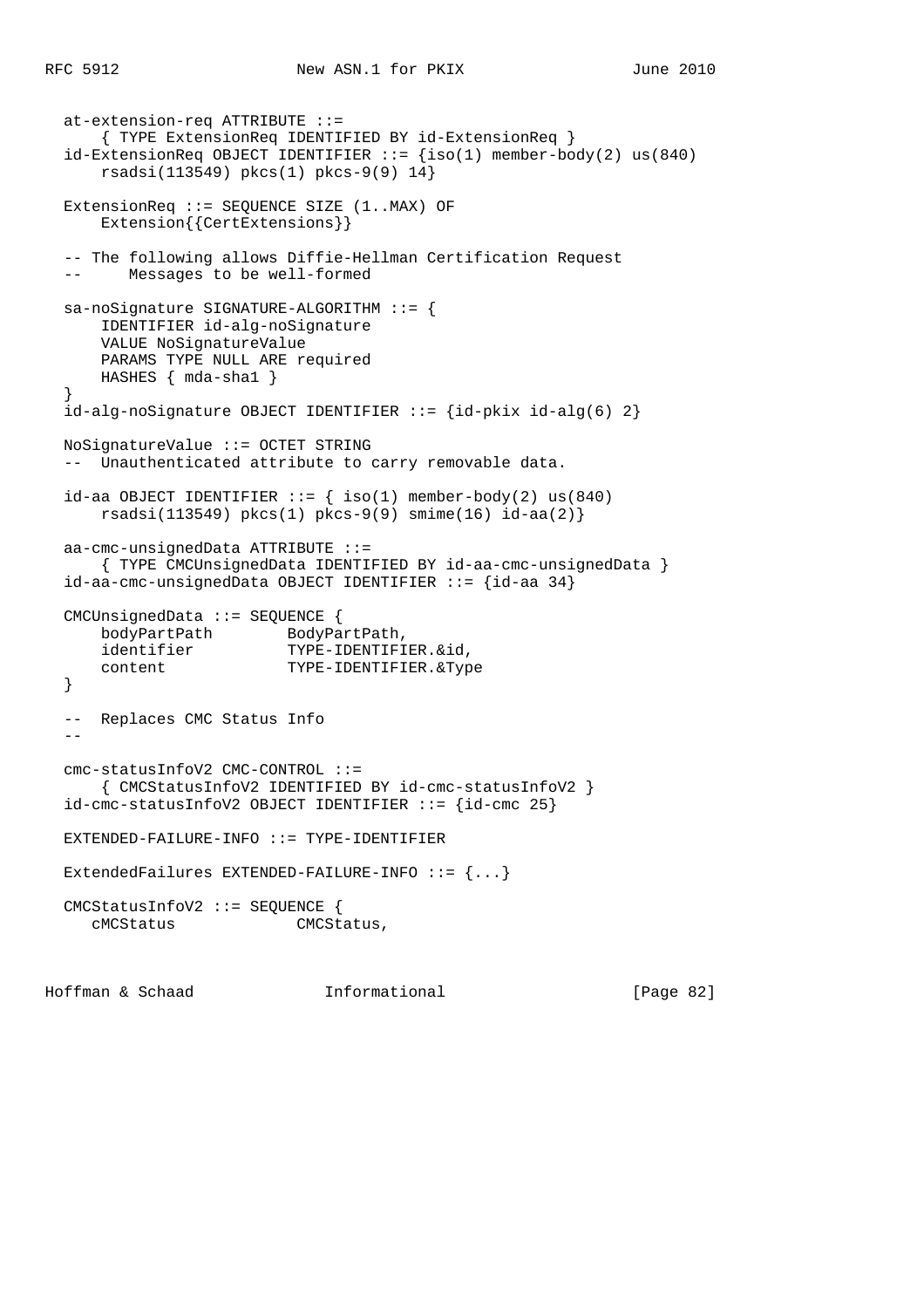```
bodyList SEQUENCE SIZE (1..MAX) OF
                                 BodyPartReference,
statusString UTF8String OPTIONAL,
 otherInfo CHOICE {
       failInfo CMCFailInfo,<br>pendInfo PendInfo,
pendInfo PendInfo,
 extendedFailInfo [1] SEQUENCE {
           failInfoOID TYPE-IDENTIFIER.&id
                                   ({ExtendedFailures}),
           failInfoValue TYPE-IDENTIFIER.&Type
                                   ({ExtendedFailures}
                                        {@.failInfoOID})
         }
      } OPTIONAL
  }
  BodyPartReference ::= CHOICE {
bodyPartID BodyPartID,
 bodyPartPath BodyPartPath
  }
  BodyPartPath ::= SEQUENCE SIZE (1..MAX) OF BodyPartID
  -- Allow for distribution of trust anchors
 - cmc-trustedAnchors CMC-CONTROL ::=
      { PublishTrustAnchors IDENTIFIED BY id-cmc-trustedAnchors }
  id-cmc-trustedAnchors OBJECT IDENTIFIER ::= {id-cmc 26}
  PublishTrustAnchors ::= SEQUENCE {
     seqNumber INTEGER,
      hashAlgorithm AlgorithmIdentifier{DIGEST-ALGORITHM,
                    {HashAlgorithms}},
      anchorHashes SEQUENCE OF OCTET STRING
  }
  HashAlgorithms DIGEST-ALGORITHM ::= {
     mda-sha1 | mda-sha256, ...
  }
  cmc-authData CMC-CONTROL ::=
     { AuthPublish IDENTIFIED BY id-cmc-authData }
 id-cmc-authData OBJECT IDENTIFIER ::= \{id-cmc 27\} AuthPublish ::= BodyPartID
  -- These two items use BodyPartList
```
Hoffman & Schaad Informational [Page 83]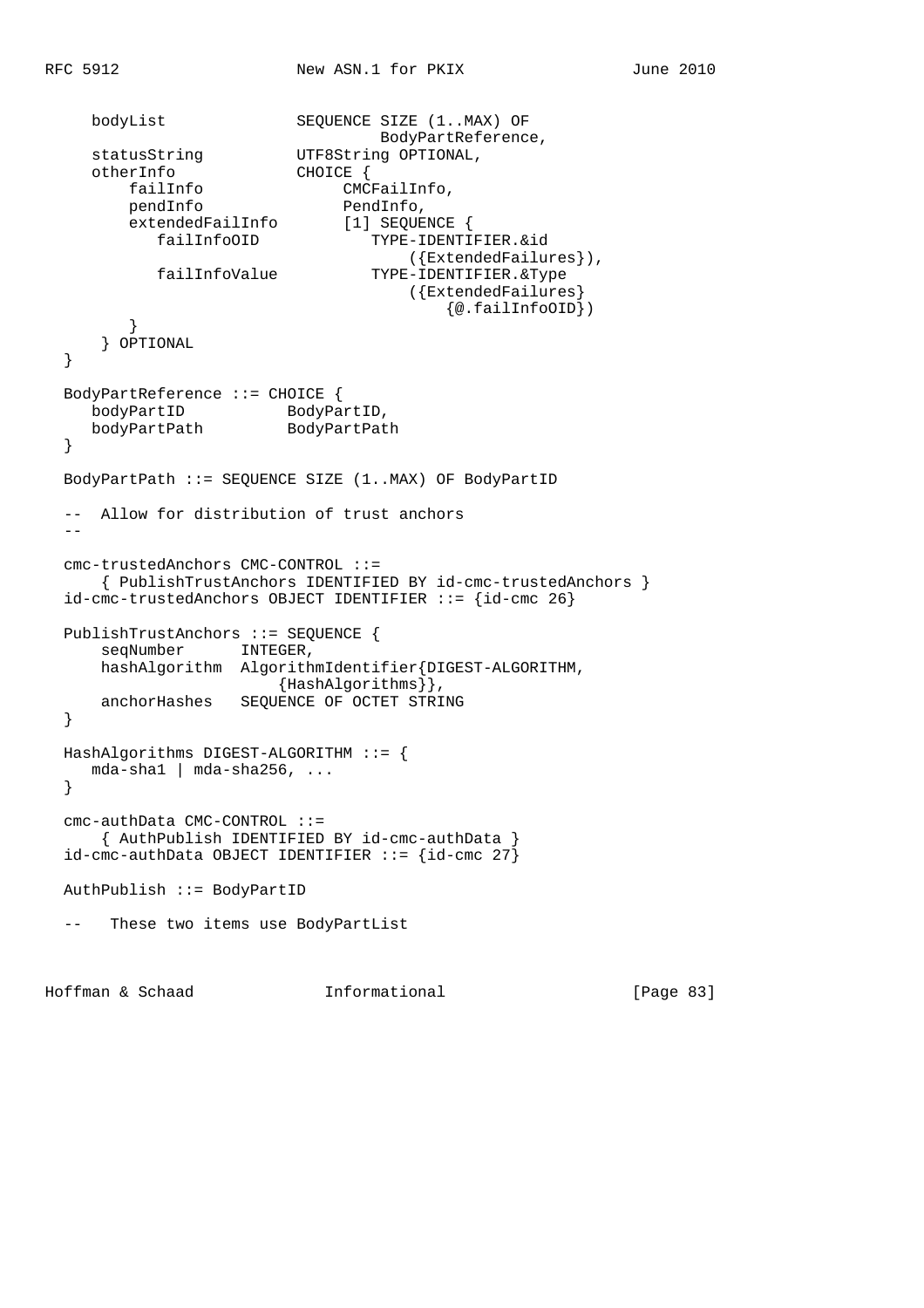```
 cmc-batchRequests CMC-CONTROL ::=
      { BodyPartList IDENTIFIED BY id-cmc-batchRequests }
 id-cmc-batchRequests OBJECT IDENTIFIER ::= {id-cmc 28}
  cmc-batchResponses CMC-CONTROL ::=
      { BodyPartList IDENTIFIED BY id-cmc-batchResponses }
  id-cmc-batchResponses OBJECT IDENTIFIER ::= {id-cmc 29}
  BodyPartList ::= SEQUENCE SIZE (1..MAX) OF BodyPartID
  cmc-publishCert CMC-CONTROL ::=
      { CMCPublicationInfo IDENTIFIED BY id-cmc-publishCert }
  id-cmc-publishCert OBJECT IDENTIFIER ::= {id-cmc 30}
  CMCPublicationInfo ::= SEQUENCE {
      hashAlg AlgorithmIdentifier{DIGEST-ALGORITHM,
                         {HashAlgorithms}},
     certHashes SEQUENCE OF OCTET STRING,<br>pubInfo PKIPublicationInfo
                   PKIPublicationInfo
  }
  cmc-modCertTemplate CMC-CONTROL ::=
      { ModCertTemplate IDENTIFIED BY id-cmc-modCertTemplate }
  id-cmc-modCertTemplate OBJECT IDENTIFIER ::= {id-cmc 31}
  ModCertTemplate ::= SEQUENCE {
pkiDataReference BodyPartPath,
certReferences BodyPartList,
     certReferences BodyPartList,<br>
replace BOOLEAN DEFAULT TRUE,
      certTemplate CertTemplate
  }
  -- Inform follow-on servers that one or more controls have
  -- already been processed
  cmc-controlProcessed CMC-CONTROL ::=
      { ControlsProcessed IDENTIFIED BY id-cmc-controlProcessed }
  id-cmc-controlProcessed OBJECT IDENTIFIER ::= {id-cmc 32}
  ControlsProcessed ::= SEQUENCE {
      bodyList SEQUENCE SIZE(1..MAX) OF BodyPartReference
  }
  -- Identity Proof control w/ algorithm agility
  cmc-identityProofV2 CMC-CONTROL ::=
      { IdentityProofV2 IDENTIFIED BY id-cmc-identityProofV2 }
  id-cmc-identityProofV2 OBJECT IDENTIFIER ::= { id-cmc 33 }
```
Hoffman & Schaad Informational [Page 84]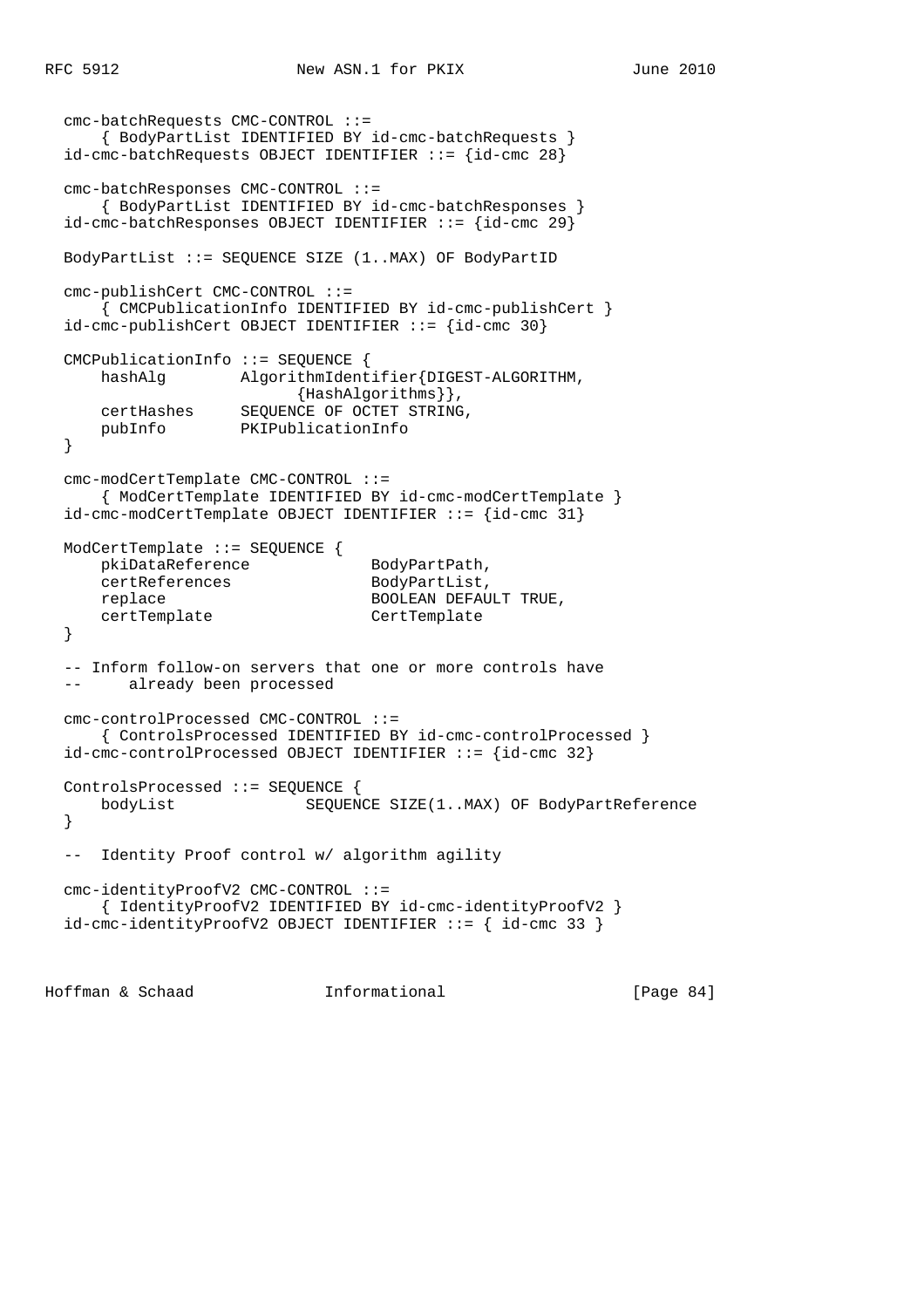```
 IdentityProofV2 ::= SEQUENCE {
       proofAlgID AlgorithmIdentifier{DIGEST-ALGORITHM,
                            {WitnessAlgs}},
      macAlgId \bigcap_{\text{AlgorithmIdentifier}} \{ \text{MAC-ALGORITHM, } \{ \text{POPAlgs} \} \} witness OCTET STRING
   }
   cmc-popLinkWitnessV2 CMC-CONTROL ::=
       { PopLinkWitnessV2 IDENTIFIED BY id-cmc-popLinkWitnessV2 }
  id-cmc-popLinkWithessV2 OBJECT IDENTIFIER ::= { id-cmc 34 }
  PopLinkWitnessV2 ::= SEQUENCE {
       keyGenAlgorithm AlgorithmIdentifier{KEY-DERIVATION,
                             {KeyDevAlgs}},
       macAlgorithm AlgorithmIdentifier{MAC-ALGORITHM, {POPAlgs}},
      witness OCTET STRING
   }
 KeyDevAlgs KEY-DERIVATION ::= {\{kda-PBKDF2, ... \}} END
13. ASN.1 Module for RFC 5755
   PKIXAttributeCertificate-2009
       \{iso(1) identified-organization(3) dod(6) internet(1) security(5)
       mechanisms(5) pkix(7) id-mod(0) id-mod-attribute-cert-02(47)}
   DEFINITIONS IMPLICIT TAGS ::=
  BEGIN
  IMPORTS
   AttributeSet{}, Extensions{}, SecurityCategory{},
            EXTENSION, ATTRIBUTE, SECURITY-CATEGORY
   FROM PKIX-CommonTypes-2009
       \{iso(1) identified-organization(3) dod(6) internet(1) security(5)
       mechanisms(5) pkix(7) id-mod(0) id-mod-pkixCommon-02(57) }
   AlgorithmIdentifier{}, SIGNATURE-ALGORITHM, DIGEST-ALGORITHM
   FROM AlgorithmInformation-2009
       \{iso(1) identified-organization(3) dod(6) internet(1) security(5)
       mechanisms(5) pkix(7) id-mod(0)
       id-mod-algorithmInformation-02(58)}
       -- IMPORTed module OIDs MAY change if [PKIXPROF] changes
       -- PKIX Certificate Extensions
   CertificateSerialNumber, UniqueIdentifier, id-pkix, id-pe, id-kp,
        id-ad, id-at, SIGNED{}, SignatureAlgorithms
```
Hoffman & Schaad Informational [Page 85]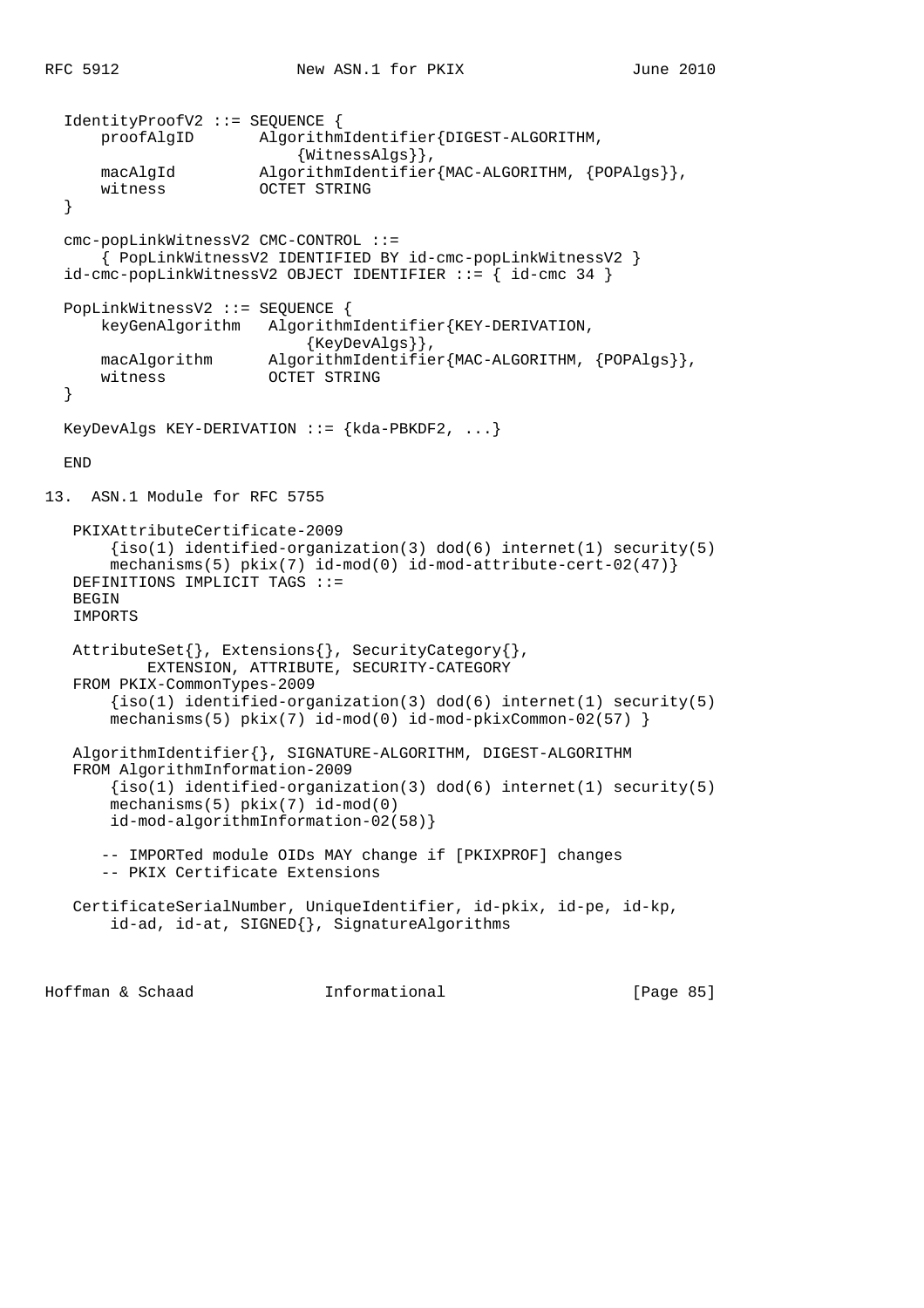FROM PKIX1Explicit-2009  $\{iso(1)$  identified-organization(3) dod(6) internet(1) security(5) mechanisms(5)  $pkix(7)$  id-mod(0) id-mod-pkix1-explicit-02(51)} GeneralName, GeneralNames, id-ce, ext-AuthorityKeyIdentifier, ext-AuthorityInfoAccess, ext-CRLDistributionPoints FROM PKIX1Implicit-2009  ${iso(1) identified-organization(3) dod(6) internet(1) security(5)}$  $mechanisms(5)  $pkix(7) *id-mod(0) id-mod-pkix1-implicit-02(59)*$$  ContentInfo FROM CryptographicMessageSyntax-2009  $\{ iso(1) member-body(2) us(840) rsadsi(113549)$  $pkcs(1) pkcs-9(9) simime(16) modules(0) id-mod-cms-2004-02(41)$  -- Define the set of extensions that can appear. -- Some of these are imported from PKIX Cert AttributeCertExtensions EXTENSION ::= { ext-auditIdentity | ext-targetInformation | ext-AuthorityKeyIdentifier | ext-AuthorityInfoAccess | ext-CRLDistributionPoints | ext-noRevAvail | ext-ac-proxying | ext-aaControls, ... } ext-auditIdentity EXTENSION ::= { SYNTAX OCTET STRING IDENTIFIED BY id-pe-ac-auditIdentity} ext-targetInformation EXTENSION ::= { SYNTAX Targets IDENTIFIED BY id-ce-targetInformation } ext-noRevAvail EXTENSION ::= { SYNTAX NULL IDENTIFIED BY id-ce-noRevAvail} ext-ac-proxying EXTENSION ::= { SYNTAX ProxyInfo IDENTIFIED BY id-pe-ac-proxying} ext-aaControls EXTENSION ::= { SYNTAX AAControls IDENTIFIED BY id-pe-aaControls} -- Define the set of attributes used here AttributesDefined ATTRIBUTE ::= { at-authenticationInfo | at-accesIdentity | at-chargingIdentity | at-group | at-role | at-clearance | at-encAttrs, ...} at-authenticationInfo ATTRIBUTE ::= { TYPE SvceAuthInfo IDENTIFIED BY id-aca-authenticationInfo} at-accesIdentity ATTRIBUTE ::= { TYPE SvceAuthInfo

Hoffman & Schaad Informational [Page 86]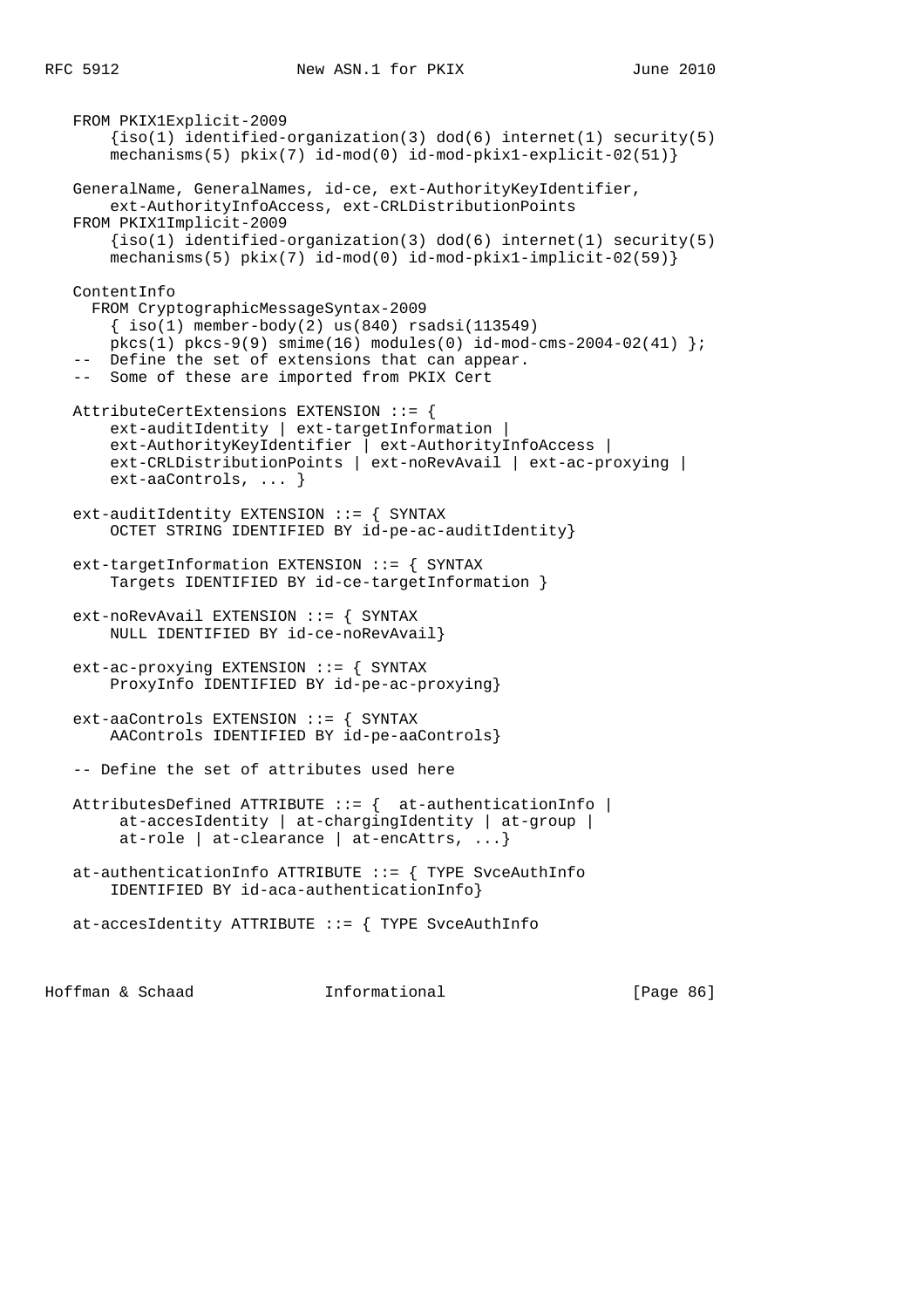```
 IDENTIFIED BY id-aca-accessIdentity}
   at-chargingIdentity ATTRIBUTE ::= { TYPE IetfAttrSyntax
       IDENTIFIED BY id-aca-chargingIdentity}
  at-group ATTRIBUTE ::= { TYPE IetfAttrSyntax
       IDENTIFIED BY id-aca-group}
   at-role ATTRIBUTE ::= { TYPE RoleSyntax
      IDENTIFIED BY id-at-role}
   at-clearance ATTRIBUTE ::= { TYPE Clearance
      IDENTIFIED BY id-at-clearance}
   at-clearance-RFC3281 ATTRIBUTE ::= {TYPE Clearance-rfc3281
       IDENTIFIED BY id-at-clearance-rfc3281 }
   at-encAttrs ATTRIBUTE ::= { TYPE ContentInfo
      IDENTIFIED BY id-aca-encAttrs}
  - - -- OIDs used by Attribute Certificate Extensions
 --
 id-pe-ac-auditIdentity OBJECT IDENTIFIER ::= { id-pe 4 }
 id-pe-aaControls OBJECT IDENTIFIER ::= { id-pe 6 }
 id-pe-ac-proxying OBJECT IDENTIFIER ::= { id-pe 10 }
 id-ce-targetInformation OBJECT IDENTIFIER ::= { id-ce 55 }
 id-ce-noRevAvail OBJECT IDENTIFIER ::= { id-ce 56 }
 --
   -- OIDs used by Attribute Certificate Attributes
  - - id-aca OBJECT IDENTIFIER ::= { id-pkix 10 }
 id-aca-authenticationInfo OBJECT IDENTIFIER ::= { id-aca 1 }
 id-aca-accessIdentity OBJECT IDENTIFIER ::= { id-aca 2 }
 id-aca-chargingIdentity OBJECT IDENTIFIER ::= { id-aca 3 }
 id-aca-group OBJECT IDENTIFIER ::= { id-aca 4 }
   -- { id-aca 5 } is reserved
   id-aca-encAttrs OBJECT IDENTIFIER ::= { id-aca 6 }
   id-at-role OBJECT IDENTIFIER ::= { id-at 72}
   id-at-clearance OBJECT IDENTIFIER ::= {
        joint-iso-ccitt(2) ds(5) attributeType(4) clearance (55) }
   -- Uncomment the following declaration and comment the above line if
```
-- using the id-at-clearance attribute as defined in [RFC3281]

Hoffman & Schaad Informational [Page 87]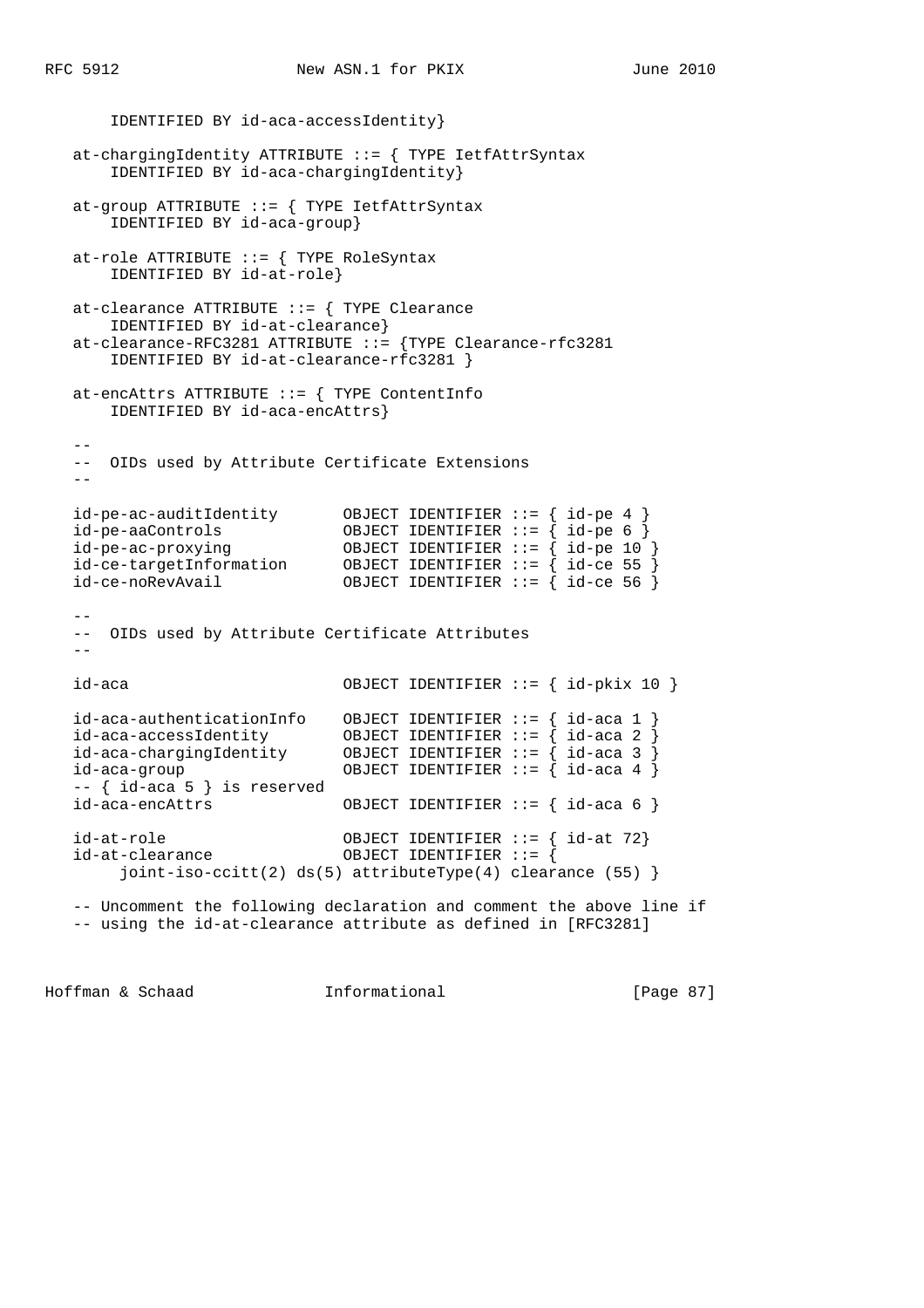```
 -- id-at-clearance ::= id-at-clearance-3281
   id-at-clearance-rfc3281 OBJECT IDENTIFIER ::= {
       joint-iso-ccitt(2) ds(5) module(1) selected-attribute-types(5)
       clearance (55) }
 --
   -- The syntax of an Attribute Certificate
 --
   AttributeCertificate ::= SIGNED{AttributeCertificateInfo}
   AttributeCertificateInfo ::= SEQUENCE {
       version AttCertVersion, -- version is v2
       holder Holder,
       issuer AttCertIssuer,
       signature AlgorithmIdentifier{SIGNATURE-ALGORITHM,
                        {SignatureAlgorithms}},
      serialNumber CertificateSerialNumber,
       attrCertValidityPeriod AttCertValidityPeriod,
       attributes SEQUENCE OF
                         AttributeSet{{AttributesDefined}},
       issuerUniqueID UniqueIdentifier OPTIONAL,
       extensions Extensions{{AttributeCertExtensions}} OPTIONAL
   }
  AttCertVersion ::= INTEGER \{ v2(1) \} Holder ::= SEQUENCE {
       baseCertificateID [0] IssuerSerial OPTIONAL,
                -- the issuer and serial number of
                -- the holder's Public Key Certificate
      entityName [1] GeneralNames OPTIONAL,
                -- the name of the claimant or role
       objectDigestInfo [2] ObjectDigestInfo OPTIONAL
                -- used to directly authenticate the
                -- holder, for example, an executable
   }
   ObjectDigestInfo ::= SEQUENCE {
       digestedObjectType ENUMERATED {
publicKey (0),
publicKeyCert (1),
           publicKeyCert (1),<br>otherObjectTypes (2) },
               -- otherObjectTypes MUST NOT
               -- be used in this profile
 otherObjectTypeID OBJECT IDENTIFIER OPTIONAL,
 digestAlgorithm AlgorithmIdentifier{DIGEST-ALGORITHM, {...}},
```
Hoffman & Schaad Informational [Page 88]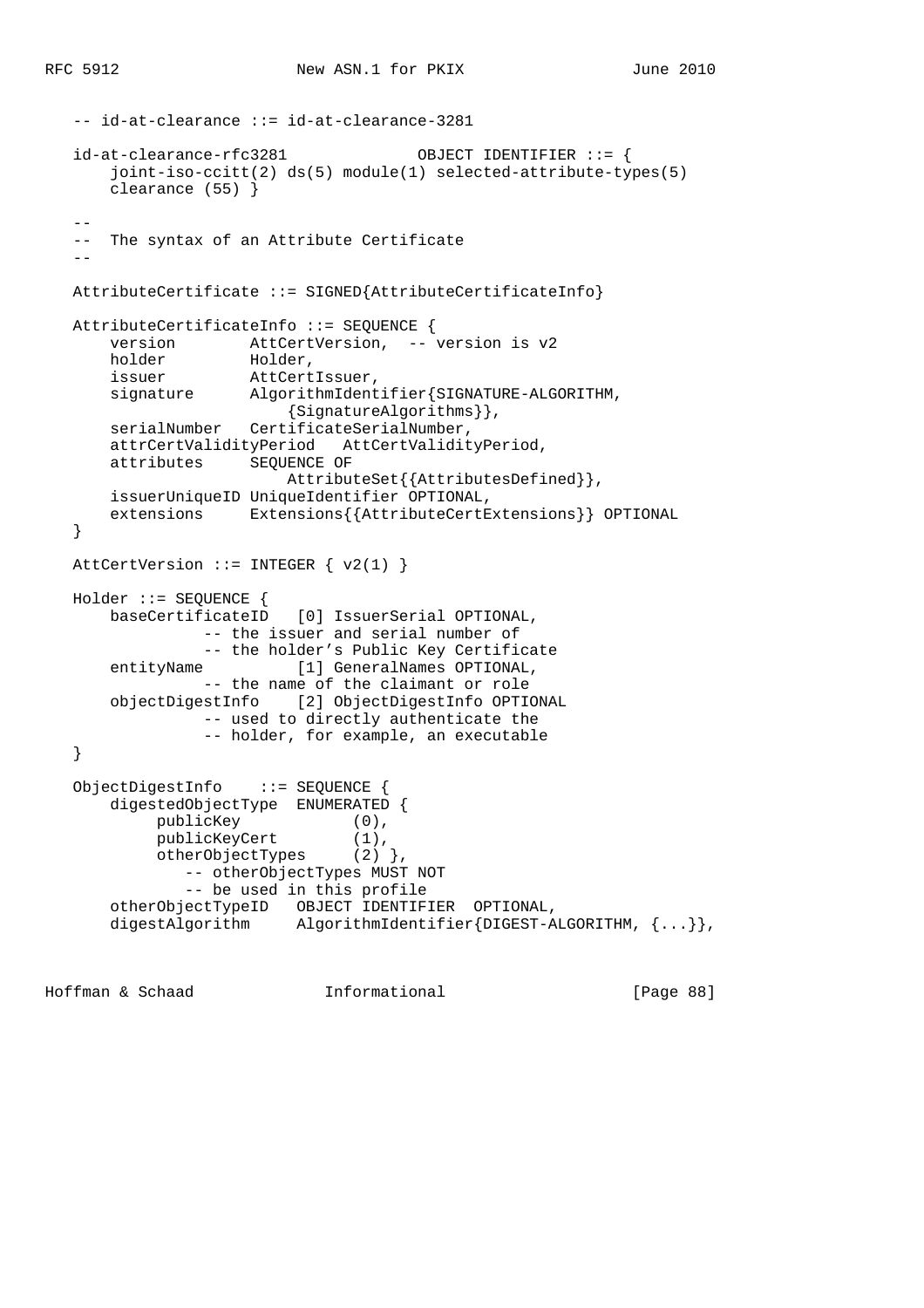```
 objectDigest BIT STRING
   }
   AttCertIssuer ::= CHOICE {
 v1Form GeneralNames, -- MUST NOT be used in this
 -- profile
      v2Form [0] V2Form -- v2 only
   }
   V2Form ::= SEQUENCE {
 issuerName GeneralNames OPTIONAL,
 baseCertificateID [0] IssuerSerial OPTIONAL,
 objectDigestInfo [1] ObjectDigestInfo OPTIONAL
         -- issuerName MUST be present in this profile
         -- baseCertificateID and objectDigestInfo MUST
         -- NOT be present in this profile
   }
   IssuerSerial ::= SEQUENCE {
     issuer GeneralNames,<br>serial CertificateSe
serial CertificateSerialNumber,
 issuerUID UniqueIdentifier OPTIONAL
   }
   AttCertValidityPeriod ::= SEQUENCE {
 notBeforeTime GeneralizedTime,
 notAfterTime GeneralizedTime
   }
 --
   -- Syntax used by Attribute Certificate Extensions
  - - Targets ::= SEQUENCE OF Target
  Target ::= CHOICE {
      targetName [0] GeneralName,
      targetGroup [1] GeneralName,
      targetCert [2] TargetCert
   }
  TargetCert ::= SEQUENCE {
      targetCertificate IssuerSerial,
 targetName GeneralName OPTIONAL,
 certDigestInfo ObjectDigestInfo OPTIONAL
   }
   AAControls ::= SEQUENCE {
```
Hoffman & Schaad Informational [Page 89]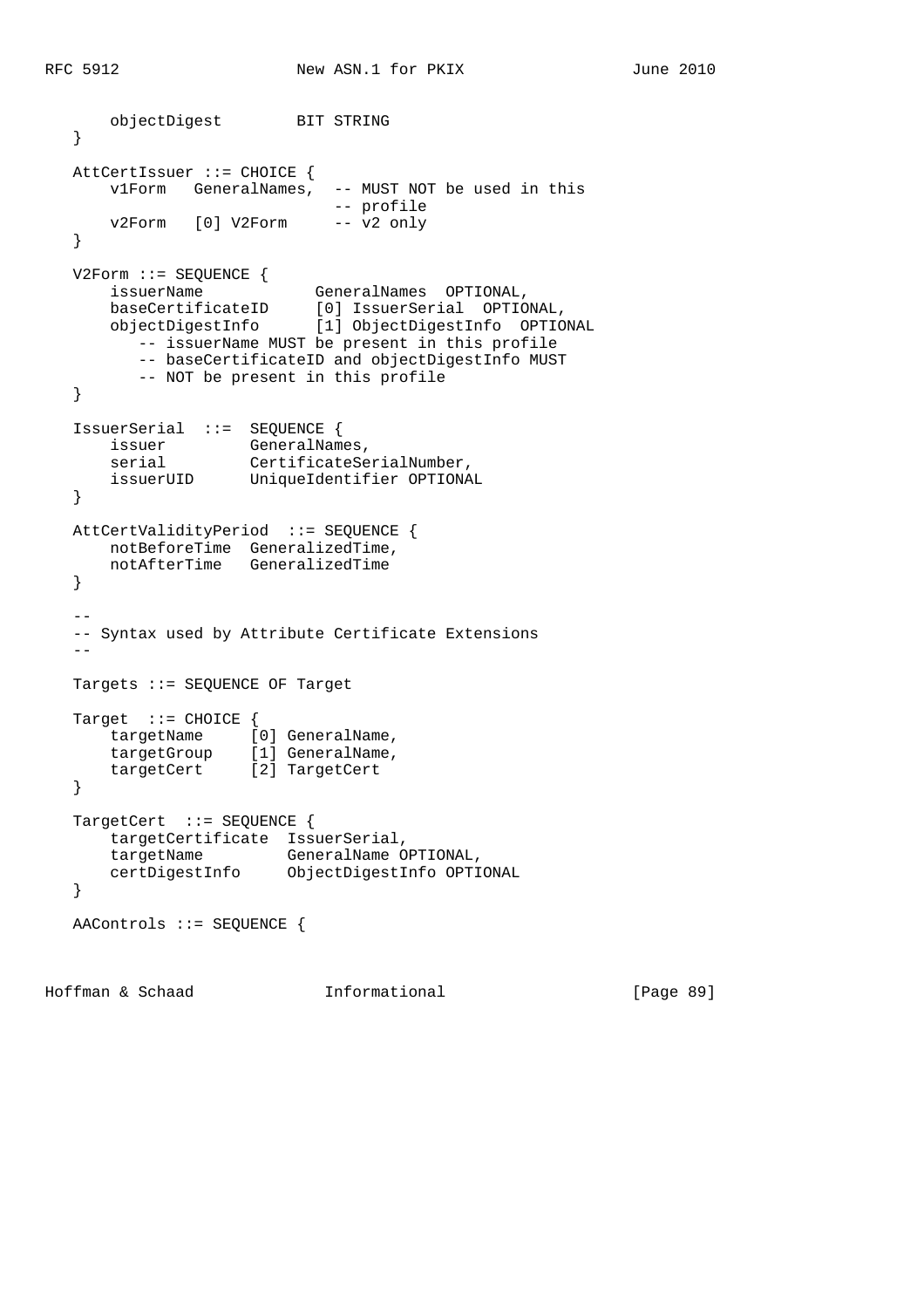```
 pathLenConstraint INTEGER (0..MAX) OPTIONAL,
 permittedAttrs [0] AttrSpec OPTIONAL,
 excludedAttrs [1] AttrSpec OPTIONAL,
      permitUnSpecified BOOLEAN DEFAULT TRUE
   }
   AttrSpec::= SEQUENCE OF OBJECT IDENTIFIER
   ProxyInfo ::= SEQUENCE OF Targets
 --
   -- Syntax used by Attribute Certificate Attributes
 --
   IetfAttrSyntax ::= SEQUENCE {
     policyAuthority[0] GeneralNames OPTIONAL,
     values SEQUENCE OF CHOICE {
octets OCTET STRING,
oid OBJECT IDENTIFIER,
 string UTF8String
     }
   }
 SvceAuthInfo ::= SEQUENCE {
service GeneralName,
ident GeneralName,
 authInfo OCTET STRING OPTIONAL
   }
   RoleSyntax ::= SEQUENCE {
 roleAuthority [0] GeneralNames OPTIONAL,
 roleName [1] GeneralName
   }
   Clearance ::= SEQUENCE {
 policyId OBJECT IDENTIFIER,
 classList ClassList DEFAULT {unclassified},
      securityCategories SET OF SecurityCategory
                           {{SupportedSecurityCategories}} OPTIONAL
   }
   -- Uncomment the following lines to support deprecated clearance
   -- syntax and comment out previous Clearance.
   -- Clearance ::= Clearance-rfc3281
   Clearance-rfc3281 ::= SEQUENCE {
 policyId [0] OBJECT IDENTIFIER,
 classList [1] ClassList DEFAULT {unclassified},
Hoffman & Schaad Informational [Page 90]
```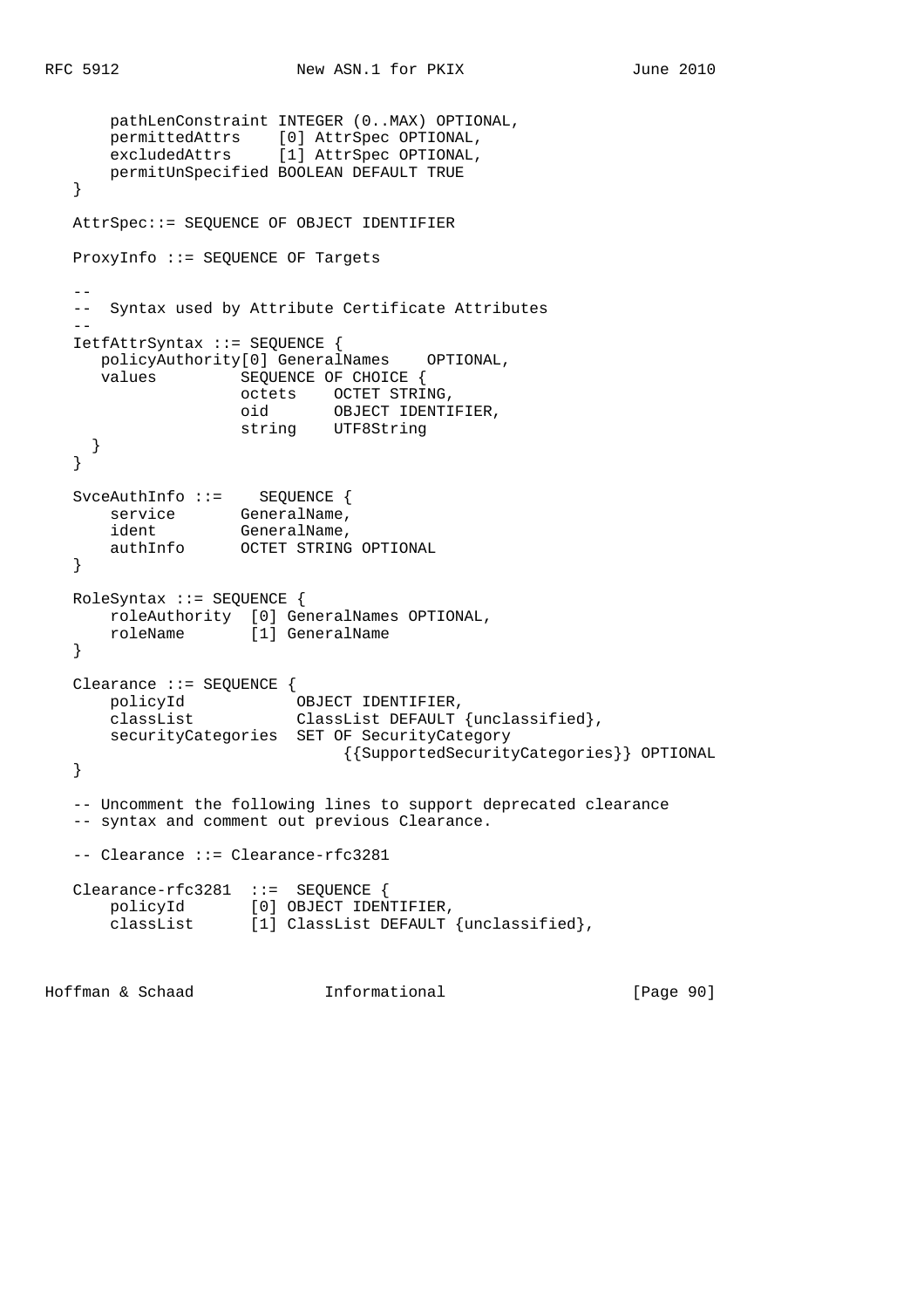```
 securityCategories [2] SET OF SecurityCategory-rfc3281
                              {{SupportedSecurityCategories}} OPTIONAL
    }
   ClassList ::= BIT STRING {
      unmarked (0),
       unclassified (1),
       restricted (2),
       confidential (3),
      secret (4),
       topSecret (5)
    }
   SupportedSecurityCategories SECURITY-CATEGORY ::= { ... }
   SecurityCategory-rfc3281{SECURITY-CATEGORY:Supported} ::= SEQUENCE {
       type [0] IMPLICIT SECURITY-CATEGORY.
               &id({Supported}),
       value [1] EXPLICIT SECURITY-CATEGORY.
               &Type({Supported}{@type})
    }
   ACClearAttrs ::= SEQUENCE {
       acIssuer GeneralName,
       acSerial INTEGER,
       attrs SEQUENCE OF AttributeSet{{AttributesDefined}}
    }
   END
14. ASN.1 Module for RFC 5280, Explicit and Implicit
   Note that many of the changes in this module are similar or the same
   as the changes made in more recent versions of X.509 itself.
  PKIX1Explicit-2009
      \{iso(1) identified-organization(3) dod(6) internet(1)
     security(5) mechanisms(5) pix(7) id-mod(0)
      id-mod-pkix1-explicit-02(51)}
  DEFINITIONS EXPLICIT TAGS ::=
 BEGIN
  IMPORTS
  Extensions{}, EXTENSION, ATTRIBUTE, SingleAttribute{}
  FROM PKIX-CommonTypes-2009
     {s(1) identified-organization(3) dod(6) internet(1) security(5)
     mechanisms(5) pkix(7) id-mod(0) id-mod-pkixCommon-02(57)}
```
Hoffman & Schaad Informational [Page 91]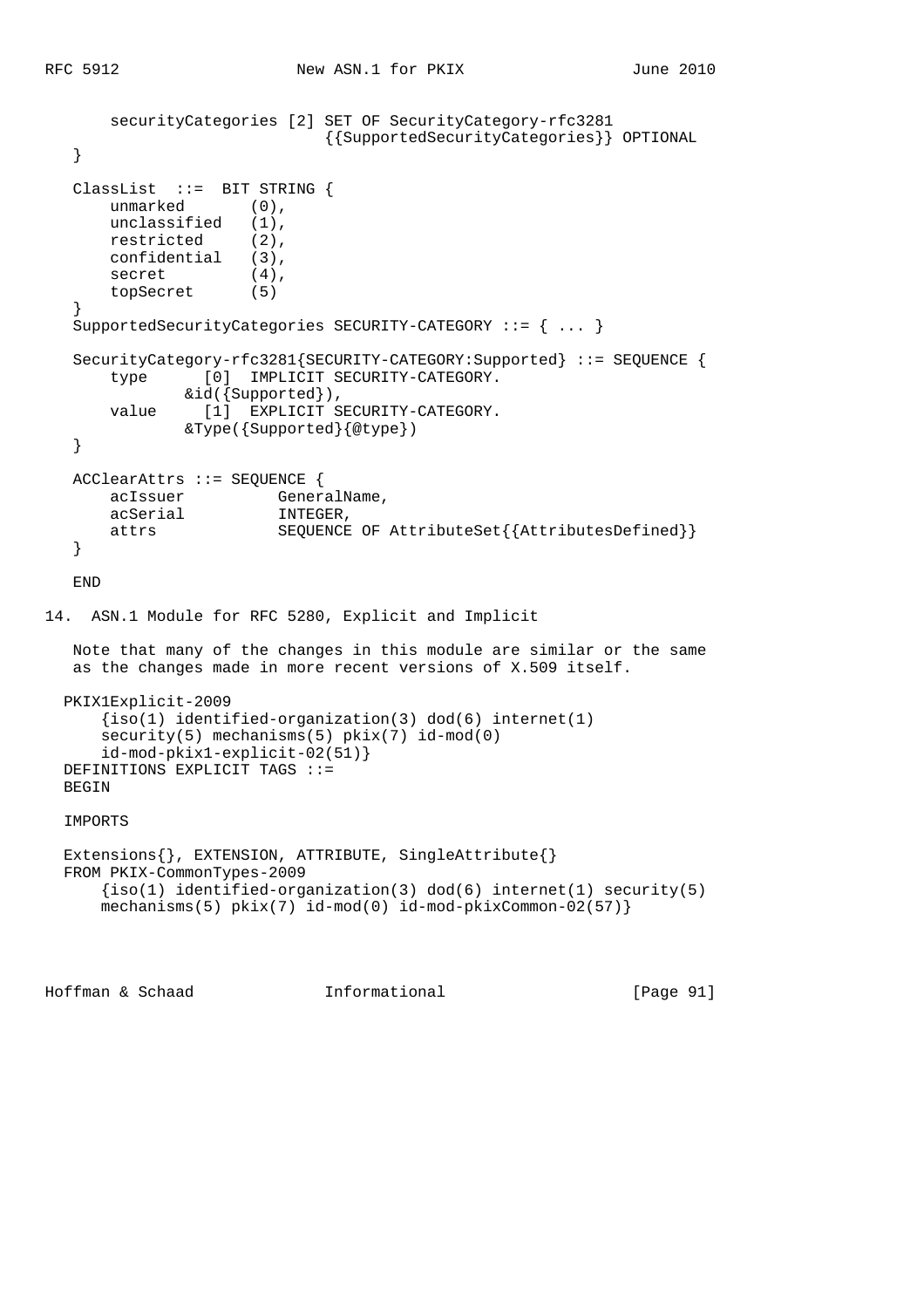```
 AlgorithmIdentifier{}, PUBLIC-KEY, SIGNATURE-ALGORITHM
 FROM AlgorithmInformation-2009
    \{iso(1) identified-organization(3) dod(6) internet(1) security(5)
     mechanisms(5) pkix(7) id-mod(0)
     id-mod-algorithmInformation-02(58)}
 CertExtensions, CrlExtensions, CrlEntryExtensions
 FROM PKIX1Implicit-2009
    \{iso(1)\} identified-organization(3) dod(6) internet(1) security(5)
     mechanisms(5) pkix(7) id-mod(0) id-mod-pkix1-implicit-02(59)}
 SignatureAlgs, PublicKeys
 FROM PKIXAlgs-2009
     {iso(1) identified-organization(3) dod(6)
    internet(1) security(5) mechanisms(5) pkix(7) id-mod(0) 56}
 SignatureAlgs, PublicKeys
 FROM PKIX1-PSS-OAEP-Algorithms-2009
    {iso(1) identified-organization(3) dod(6)
     internet(1) security(5) mechanisms(5) pkix(7) id-mod(0)
     id-mod-pkix1-rsa-pkalgs-02(54)}
 ORAddress
 FROM PKIX-X400Address-2009
    \{iso(1) identified-organization(3) dod(6) internet(1) security(5)
    mechanisms(5) pkix(7) id-mod(0) id-mod-pkix1-x400address-02(60) ;
 id-pkix OBJECT IDENTIFIER ::=
    \{iso(1) identified-organization(3) dod(6) internet(1) security(5)
    mechanisms(5) pkix(7)}
 -- PKIX arcs
id-pe OBJECT IDENTIFIER ::= { id-pkix 1 }
    -- arc for private certificate extensions
id-qt OBJECT IDENTIFIER ::= { id-pkix 2 }
    -- arc for policy qualifier types
id-kp OBJECT IDENTIFIER ::= { id-pkix 3 }
    -- arc for extended key purpose OIDs
id-ad OBJECT IDENTIFIER ::= { id-pkix 48 }
     -- arc for access descriptors
 -- policyQualifierIds for Internet policy qualifiers
id-qt-cps OBJECT IDENTIFIER ::= { id-qt 1 }
    -- OID for CPS qualifier
 id-qt-unotice OBJECT IDENTIFIER ::= { id-qt 2 }
     -- OID for user notice qualifier
```
Hoffman & Schaad Informational [Page 92]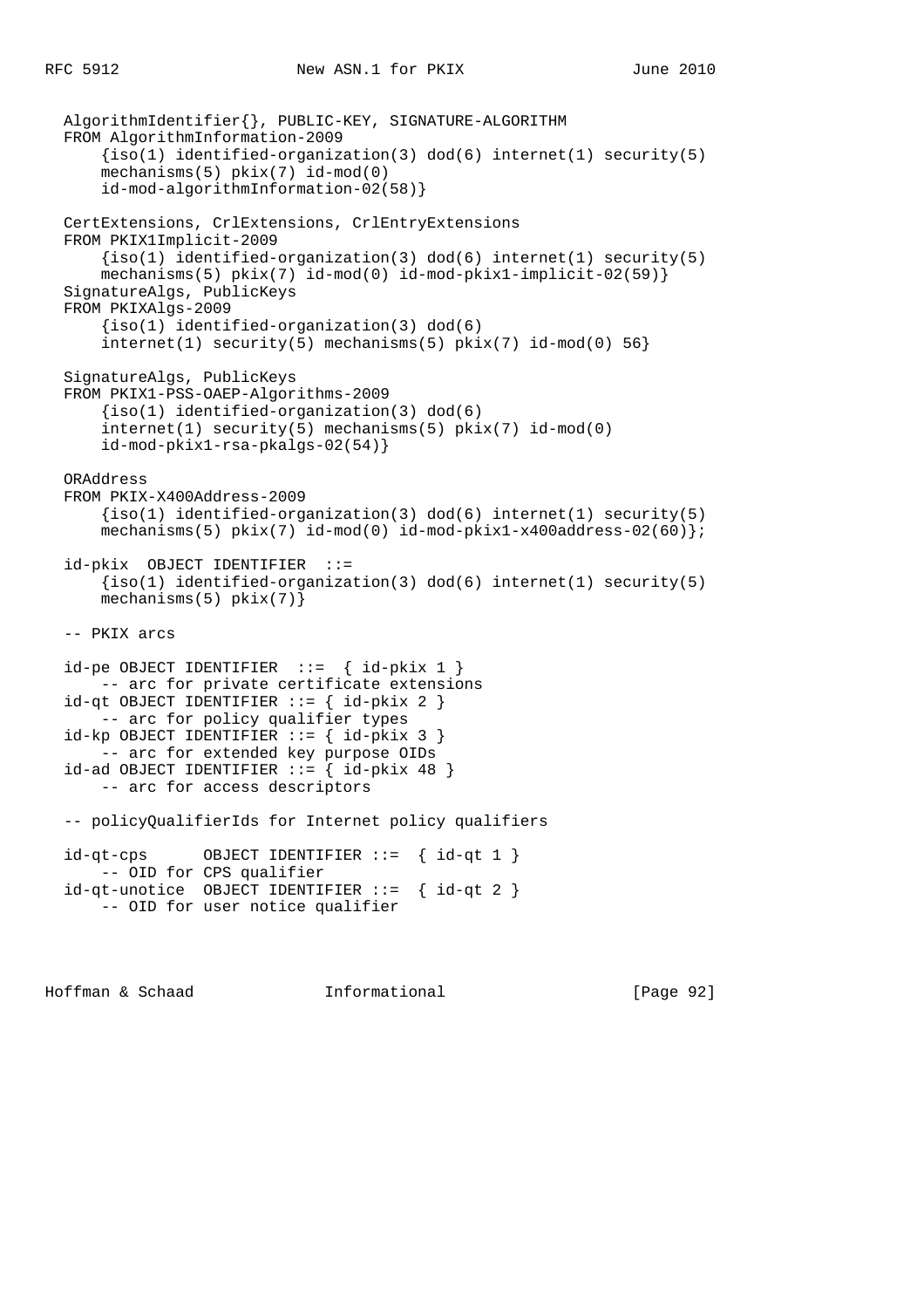```
 -- access descriptor definitions
 id-ad-ocsp OBJECT IDENTIFIER ::= { id-ad 1 }
 id-ad-caIssuers OBJECT IDENTIFIER ::= { id-ad 2 }
 id-ad-timeStamping OBJECT IDENTIFYER ::=\begin{cases} id-ad-3 \end{cases}id-ad-caRepository OBJECT IDENTIFYER ::=\n\{id-ad 5\n\} -- attribute data types
  AttributeType ::= ATTRIBUTE.&id
  -- Replaced by SingleAttribute{}
 - --- AttributeTypeAndValue ::= SEQUENCE {
 -- type ATTRIBUTE. & id({SupportedAttributes}),
 -- value ATTRIBUTE.&Type({SupportedAttributes}{@type}) }
 - - -- Suggested naming attributes: Definition of the following
  -- information object set may be augmented to meet local
  -- requirements. Note that deleting members of the set may
  -- prevent interoperability with conforming implementations.
  -- All attributes are presented in pairs: the AttributeType
 -- followed by the type definition for the corresponding
 -- AttributeValue.
  -- Arc for standard naming attributes
 id-at OBJECT IDENTIFIER ::= { joint-iso-ccitt(2) ds(5) 4 }
  -- Naming attributes of type X520name
 id-at-name <br>AttributeType ::= { id-at 41 }
 at-name ATTRIBUTE ::= { TYPE X520name IDENTIFIED BY id-at-name }
  id-at-surname AttributeType ::= { id-at 4 }
 at-surname ATTRIBUTE ::= \{ TYPE X520name IDENTIFIED BY id-at-surname \} id-at-givenName AttributeType ::= { id-at 42 }
  at-givenName ATTRIBUTE ::=
      { TYPE X520name IDENTIFIED BY id-at-givenName }
  id-at-initials AttributeType ::= { id-at 43 }
  at-initials ATTRIBUTE ::=
      { TYPE X520name IDENTIFIED BY id-at-initials }
  id-at-generationQualifier AttributeType ::= { id-at 44 }
  at-generationQualifier ATTRIBUTE ::=
      { TYPE X520name IDENTIFIED BY id-at-generationQualifier }
```
Hoffman & Schaad Informational [Page 93]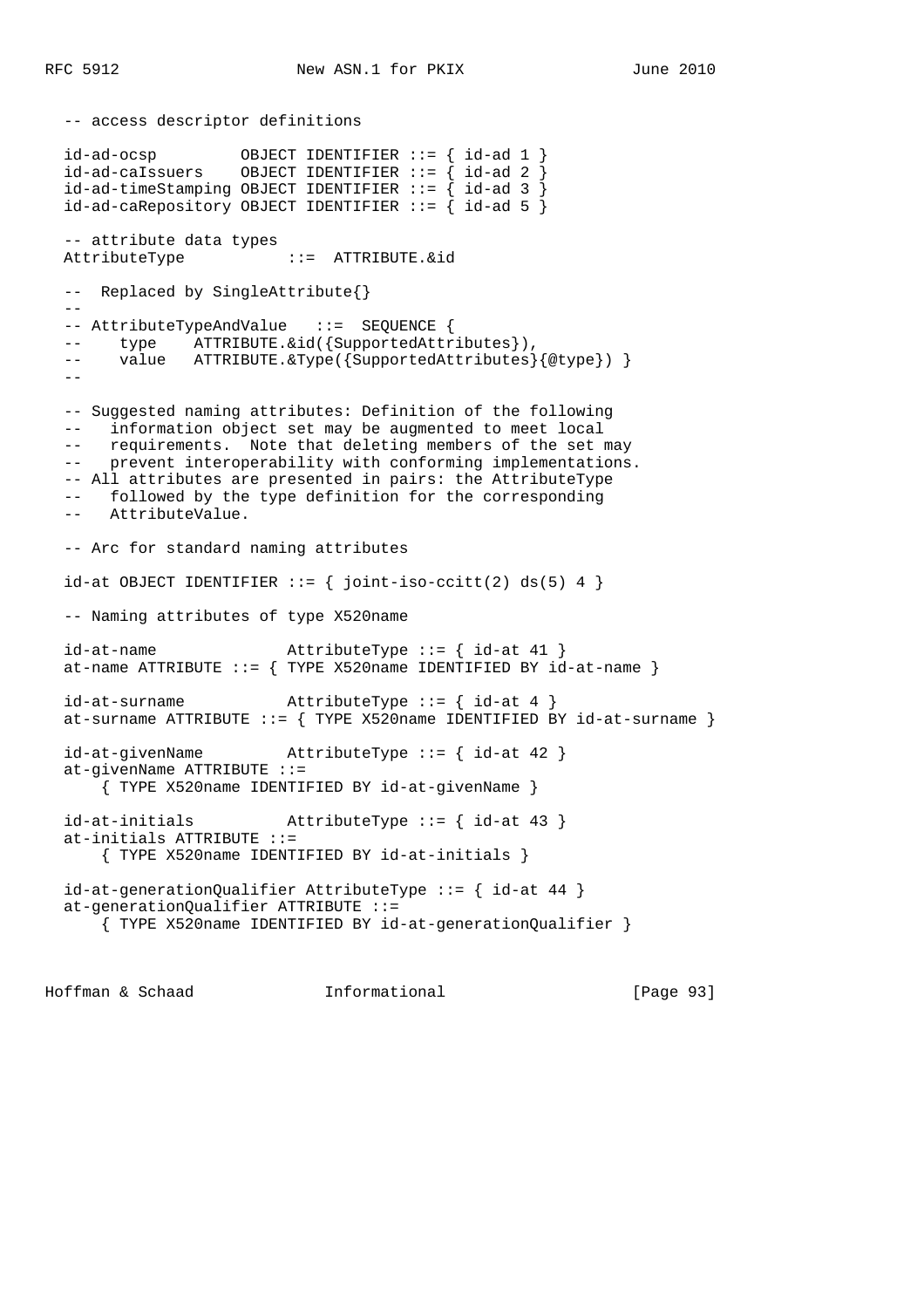```
 -- Directory string type --
  DirectoryString{INTEGER:maxSize} ::= CHOICE {
      teletexString TeletexString(SIZE (1..maxSize)),
 printableString PrintableString(SIZE (1..maxSize)),
 bmpString BMPString(SIZE (1..maxSize)),
      universalString UniversalString(SIZE (1..maxSize)),
     uTF8String UTF8String(SIZE (1..maxSize))
  }
  X520name ::= DirectoryString {ub-name}
  -- Naming attributes of type X520CommonName
  id-at-commonName AttributeType ::= { id-at 3 }
  at-x520CommonName ATTRIBUTE ::=
      {TYPE X520CommonName IDENTIFIED BY id-at-commonName }
  X520CommonName ::= DirectoryString {ub-common-name}
  -- Naming attributes of type X520LocalityName
  id-at-localityName AttributeType ::= { id-at 7 }
  at-x520LocalityName ATTRIBUTE ::=
      { TYPE X520LocalityName IDENTIFIED BY id-at-localityName }
  X520LocalityName ::= DirectoryString {ub-locality-name}
  -- Naming attributes of type X520StateOrProvinceName
  id-at-stateOrProvinceName AttributeType ::= { id-at 8 }
  at-x520StateOrProvinceName ATTRIBUTE ::=
      { TYPE DirectoryString {ub-state-name}
          IDENTIFIED BY id-at-stateOrProvinceName }
  X520StateOrProvinceName ::= DirectoryString {ub-state-name}
  -- Naming attributes of type X520OrganizationName
  id-at-organizationName AttributeType ::= { id-at 10 }
  at-x520OrganizationName ATTRIBUTE ::=
      { TYPE DirectoryString {ub-organization-name}
          IDENTIFIED BY id-at-organizationName }
  X520OrganizationName ::= DirectoryString {ub-organization-name}
  -- Naming attributes of type X520OrganizationalUnitName
```
Hoffman & Schaad Informational [Page 94]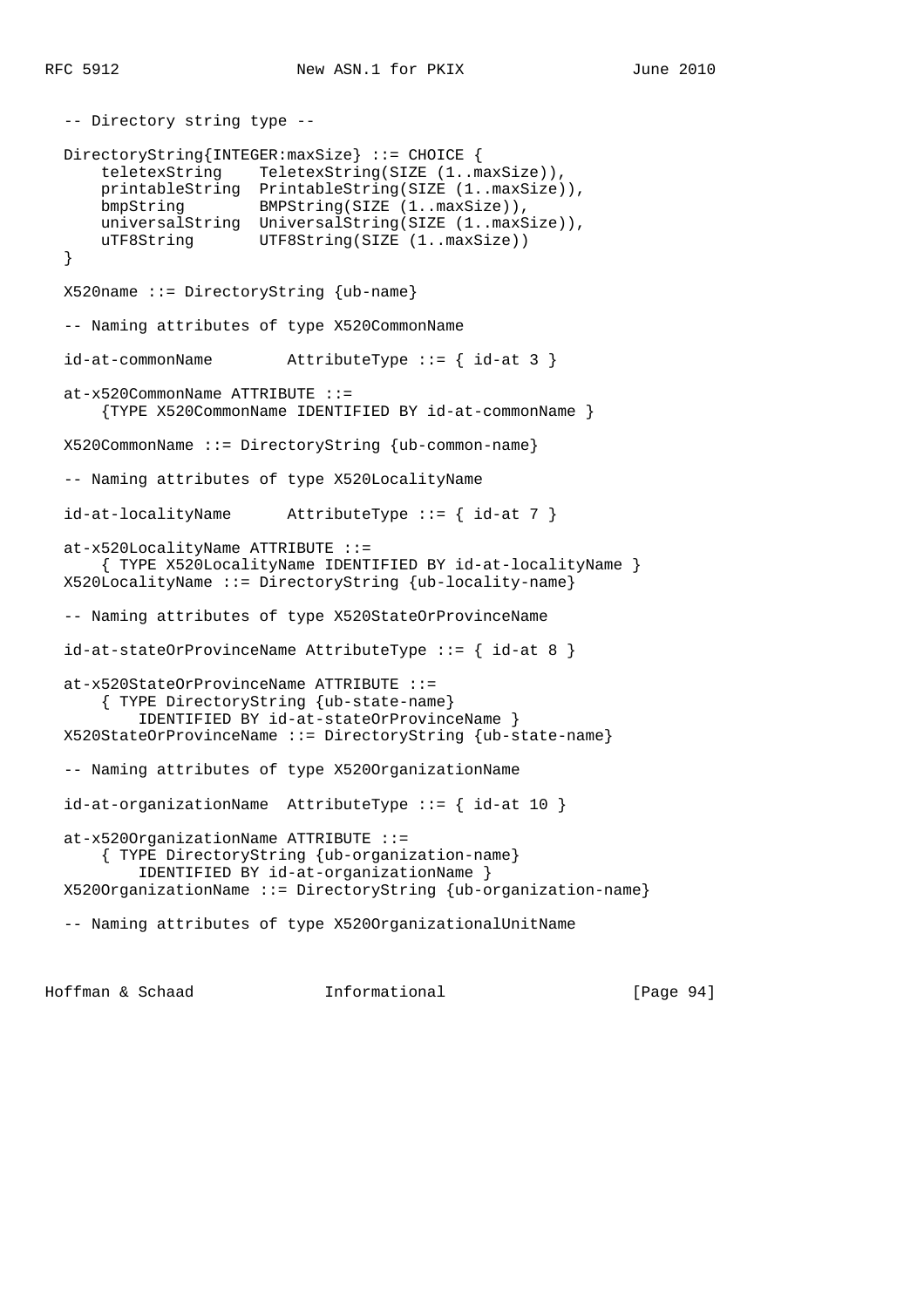id-at-organizationalUnitName AttributeType ::= { id-at 11 } at-x520OrganizationalUnitName ATTRIBUTE ::= { TYPE DirectoryString {ub-organizational-unit-name} IDENTIFIED BY id-at-organizationalUnitName } X520OrganizationalUnitName ::= DirectoryString {ub-organizational-unit-name} -- Naming attributes of type X520Title id-at-title  $\qquad \qquad \text{AttributeType} :: \{ \text{ id-at } 12 \}$ at-x520Title ATTRIBUTE ::=  $\{$  TYPE DirectoryString  $\{$  ub-title  $\}$  IDENTIFIED BY id-at-title } -- Naming attributes of type X520dnQualifier id-at-dnQualifier AttributeType ::= { id-at 46 } at-x520dnQualifier ATTRIBUTE ::= { TYPE PrintableString IDENTIFIED BY id-at-dnQualifier } -- Naming attributes of type X520countryName (digraph from IS 3166) id-at-countryName AttributeType ::= { id-at 6 } at-x520countryName ATTRIBUTE ::=  $\{$  TYPE PrintableString (SIZE (2)) IDENTIFIED BY id-at-countryName } -- Naming attributes of type X520SerialNumber id-at-serialNumber AttributeType ::= { id-at 5 } at-x520SerialNumber ATTRIBUTE ::= {TYPE PrintableString (SIZE (1..ub-serial-number)) IDENTIFIED BY id-at-serialNumber } -- Naming attributes of type X520Pseudonym id-at-pseudonym AttributeType ::= { id-at 65 } at-x520Pseudonym ATTRIBUTE ::=  $\{$  TYPE DirectoryString  $\{ub$ -pseudonym $\}$  IDENTIFIED BY id-at-pseudonym } -- Naming attributes of type DomainComponent (from RFC 2247) id-domainComponent AttributeType ::= { itu-t(0) data(9) pss(2342) ucl(19200300) pilot(100) pilotAttributeType(1) 25 }

Hoffman & Schaad Informational [Page 95]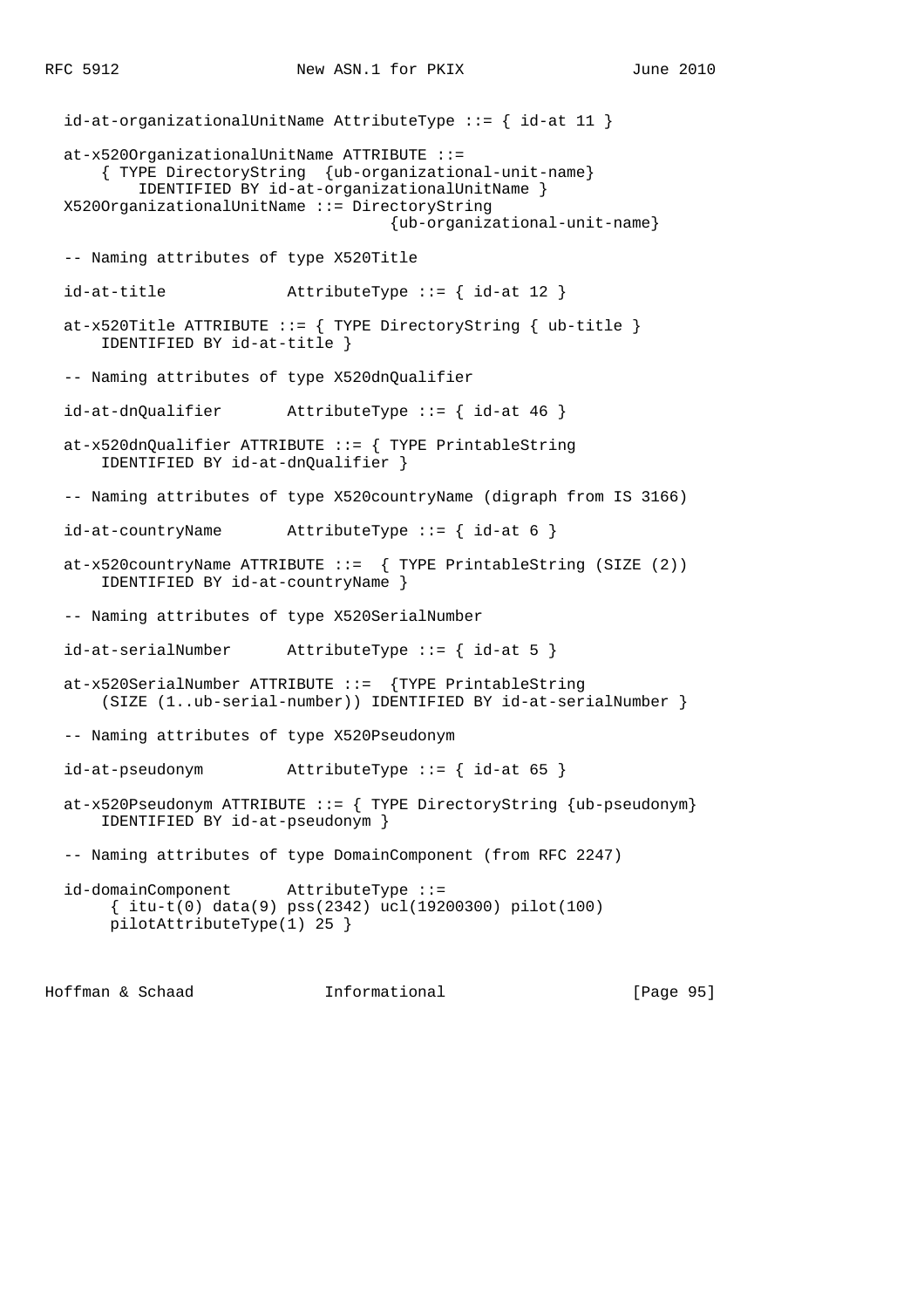```
 at-domainComponent ATTRIBUTE ::= {TYPE IA5String
      IDENTIFIED BY id-domainComponent }
  -- Legacy attributes
  pkcs-9 OBJECT IDENTIFIER ::=
    \{ iso(1) member-body(2) us(840) rsadsi(113549) pkcs(1) 9 \} id-emailAddress AttributeType ::= { pkcs-9 1 }
  at-emailAddress ATTRIBUTE ::= {TYPE IA5String
      (SIZE (1..ub-emailaddress-length)) IDENTIFIED BY
      id-emailAddress }
  -- naming data types --
 Name ::= CHOICE \{ -- only one possibility for now --
      rdnSequence RDNSequence }
  RDNSequence ::= SEQUENCE OF RelativeDistinguishedName
  DistinguishedName ::= RDNSequence
  RelativeDistinguishedName ::=
      SET SIZE (1 .. MAX) OF SingleAttribute { {SupportedAttributes} }
  -- These are the known name elements for a DN
  SupportedAttributes ATTRIBUTE ::= {
      at-name | at-surname | at-givenName | at-initials |
      at-generationQualifier | at-x520CommonName |
      at-x520LocalityName | at-x520StateOrProvinceName |
      at-x520OrganizationName | at-x520OrganizationalUnitName |
     at-x520Title | at-x520dnQualifier | at-x520countryName |
      at-x520SerialNumber | at-x520Pseudonym | at-domainComponent |
      at-emailAddress, ... }
- -- Certificate- and CRL-specific structures begin here
 - Certificate ::= SIGNED{TBSCertificate}
  TBSCertificate ::= SEQUENCE {
version [0] Version DEFAULT v1,
serialNumber CertificateSerialNumber,
     signature \qquad \qquad \text{AlgorithmIdentifier} \{ \text{SIGNATIVE-ALGORITHM}, {SignatureAlgorithms}},
      issuer Name,
```
Hoffman & Schaad Informational [Page 96]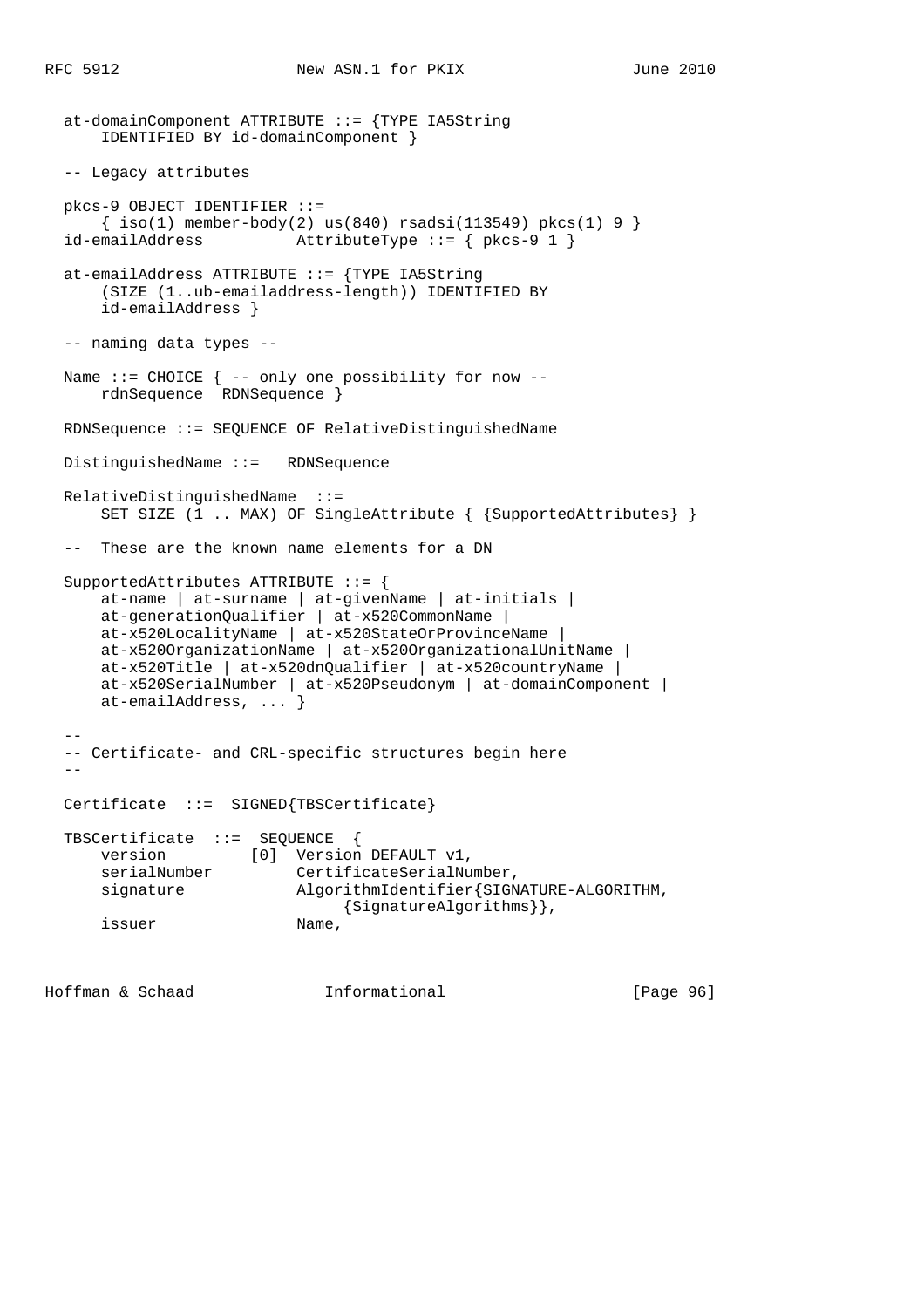validity **Validity**, subject Name, subjectPublicKeyInfo SubjectPublicKeyInfo, ... , [[2: -- If present, version MUST be v2 issuerUniqueID [1] IMPLICIT UniqueIdentifier OPTIONAL, subjectUniqueID [2] IMPLICIT UniqueIdentifier OPTIONAL ]], [[3: -- If present, version MUST be v3 - extensions [3] Extensions{{CertExtensions}} OPTIONAL ]], ... } Version ::= INTEGER  $\{ v1(0), v2(1), v3(2) \}$  CertificateSerialNumber ::= INTEGER Validity ::= SEQUENCE { notBefore Time, notAfter Time } Time ::= CHOICE { utcTime UTCTime, generalTime GeneralizedTime } UniqueIdentifier ::= BIT STRING SubjectPublicKeyInfo ::= SEQUENCE { algorithm  $AlgorithmIdentifier\{PUBLIC-KEY,$ {PublicKeyAlgorithms}},<br>BIT STRING } subjectPublicKey -- CRL structures CertificateList ::= SIGNED{TBSCertList} TBSCertList ::= SEQUENCE { version Version OPTIONAL, -- if present, MUST be v2 signature AlgorithmIdentifier{SIGNATURE-ALGORITHM, {SignatureAlgorithms}}, issuer Name,<br>
thisUpdate Time, thisUpdate nextUpdate Time OPTIONAL, revokedCertificates SEQUENCE SIZE (1..MAX) OF SEQUENCE { userCertificate CertificateSerialNumber, revocationDate Time,  $\frac{1}{2}$ : -- if present, version MUST be v2

Hoffman & Schaad Informational [Page 97]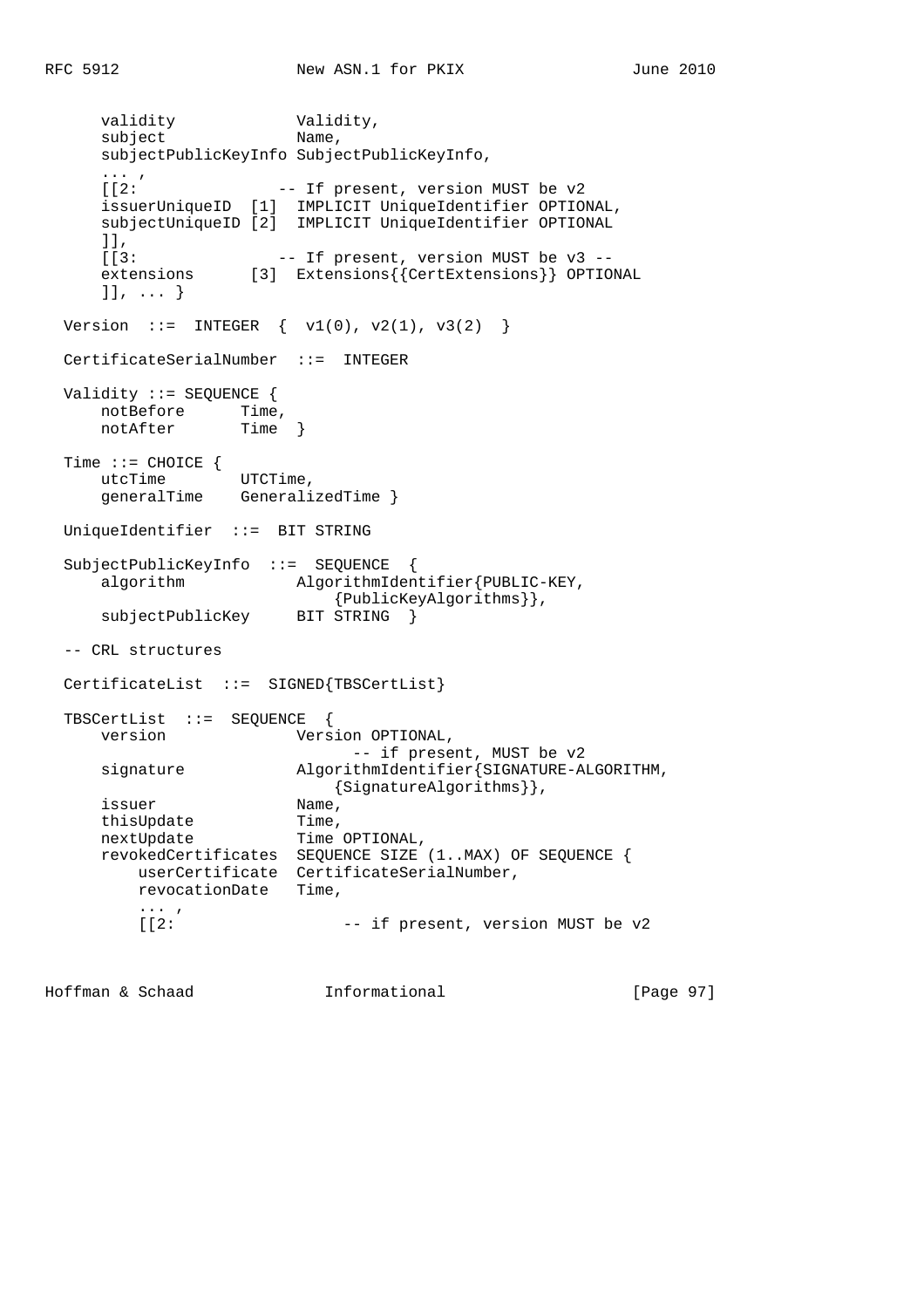```
 crlEntryExtensions Extensions{{CrlEntryExtensions}}
                                  OPTIONAL
          ]], ...
      } OPTIONAL,
     \frac{...}{12}:
                                -- if present, version MUST be v2
     crlExtensions [0] Extensions { {CrlExtensions } }
                                  OPTIONAL
      ]], ... }
  -- Version, Time, CertificateSerialNumber, and Extensions were
  -- defined earlier for use in the certificate structure
- -- The two object sets below should be expanded to include
  -- those algorithms which are supported by the system.
 - - -- For example:
  -- SignatureAlgorithms SIGNATURE-ALGORITHM ::= {
  -- PKIXAlgs-2008.SignatureAlgs, ...,
 -- - - RFC 3279 provides the base set
 -- PKIX1-PSS-OAEP-ALGORITHMS.SignatureAlgs |
 -- - - RFC 4055 provides extension algs
  -- OtherModule.SignatureAlgs
 -- - - RFC XXXX provides additional extension algs
 ---}
  SignatureAlgorithms SIGNATURE-ALGORITHM ::= {
      PKIXAlgs-2009.SignatureAlgs, ...,
      PKIX1-PSS-OAEP-Algorithms-2009.SignatureAlgs }
  PublicKeyAlgorithms PUBLIC-KEY ::= {
      PKIXAlgs-2009.PublicKeys, ...,
      PKIX1-PSS-OAEP-Algorithms-2009.PublicKeys}
  -- Upper Bounds
  ub-state-name INTEGER ::= 128
  ub-organization-name INTEGER ::= 64
  ub-organizational-unit-name INTEGER ::= 64
  ub-title INTEGER ::= 64
  ub-serial-number INTEGER ::= 64
  ub-pseudonym INTEGER ::= 128
  ub-emailaddress-length INTEGER ::= 255
  ub-locality-name INTEGER ::= 128
 ub-common-name INTEGER ::= 64
```
Hoffman & Schaad Informational [Page 98]

ub-name INTEGER  $::= 32768$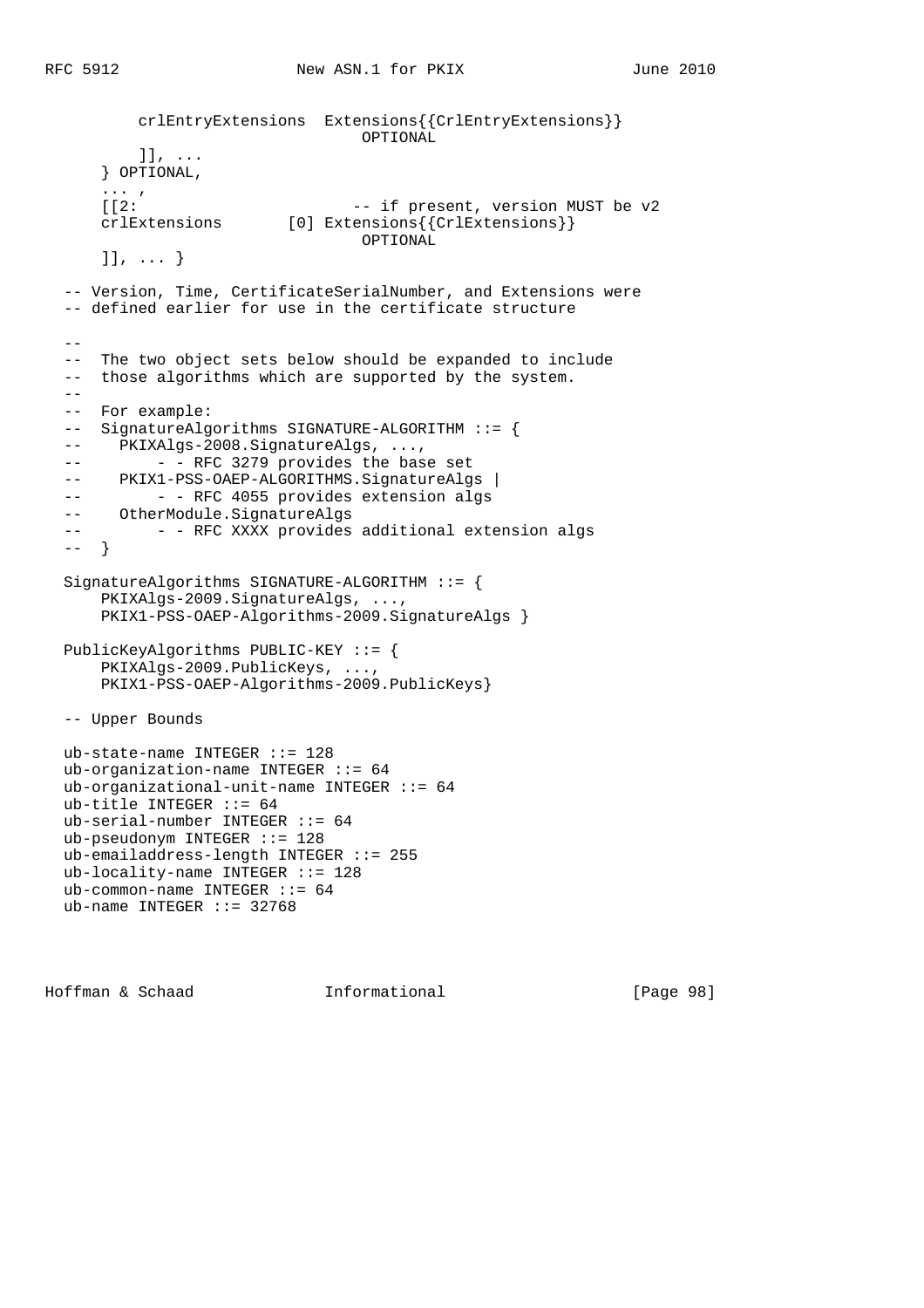```
 -- Note - upper bounds on string types, such as TeletexString, are
  -- measured in characters. Excepting PrintableString or IA5String, a
  -- significantly greater number of octets will be required to hold
  -- such a value. As a minimum, 16 octets or twice the specified
  -- upper bound, whichever is the larger, should be allowed for
  -- TeletexString. For UTF8String or UniversalString, at least four
  -- times the upper bound should be allowed.
  -- Information object classes used in the definition
  -- of certificates and CRLs
  -- Parameterized Type SIGNED
 - -- Three different versions of doing SIGNED:
  -- 1. Simple and close to the previous version
 - -- SIGNED{ToBeSigned} ::= SEQUENCE {
  -- toBeSigned ToBeSigned,
  -- algorithm AlgorithmIdentifier{SIGNATURE-ALGORITHM,
 -- {SignatureAlgorithms}},
  -- signature BIT STRING
  -- }
  -- 2. From Authenticated Framework
 --- SIGNED{ToBeSigned} ::= SEQUENCE {<br>-- toBeSigned   ToBeSigned,
 -- toBeSigned
 -- COMPONENTS OF SIGNATURE{ToBeSigned}
 - - -- SIGNATURE{ToBeSigned} ::= SEQUENCE {
 -- algorithmIdentifier AlgorithmIdentifier,
 -- encrypted ENCRYPTED-HASH{ToBeSigned}
 -- -- ENCRYPTED-HASH{ToBeSigned} ::=
  -- BIT STRING
  -- (CONSTRAINED BY {
  -- shall be the result of applying a hashing procedure to
  -- the DER-encoded (see 4.1) octets of a value of
  -- ToBeSigned and then applying an encipherment procedure
  -- to those octets
 --- } }
 -- -- 3. A more complex version, but one that automatically ties
  -- together both the signature algorithm and the
  -- signature value for automatic decoding.
- SIGNED{ToBeSigned} ::= SEQUENCE {
```
Hoffman & Schaad Informational [Page 99]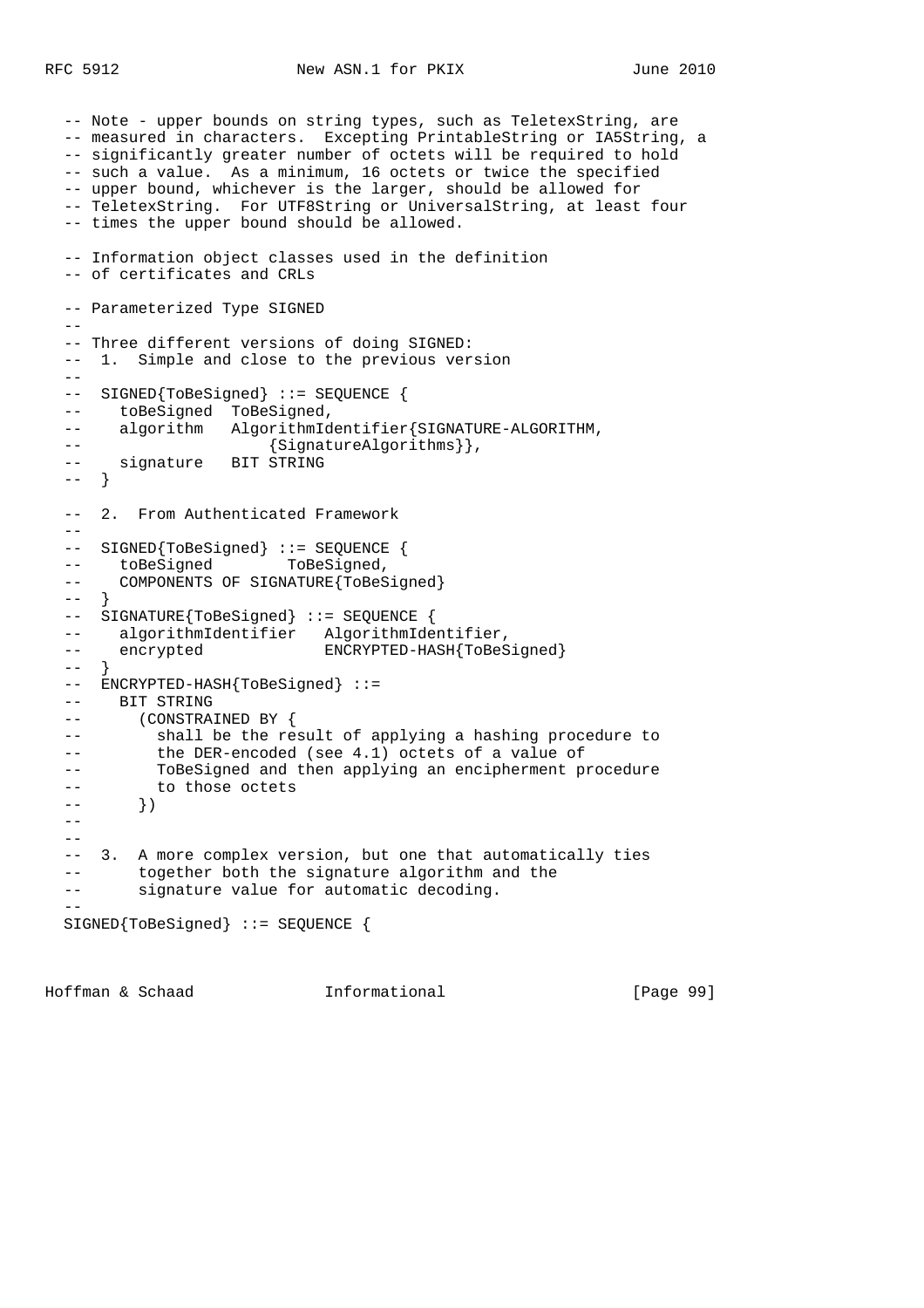```
 toBeSigned ToBeSigned,
    algorithmIdentifier SEQUENCE {
       algorithm SIGNATURE-ALGORITHM.
                           &id({SignatureAlgorithms}),
        parameters SIGNATURE-ALGORITHM.
                           &Params({SignatureAlgorithms}
                              {@algorithmIdentifier.algorithm}) OPTIONAL
    },
    signature BIT STRING (CONTAINING SIGNATURE-ALGORITHM.&Value(
                              {SignatureAlgorithms}
                              {@algorithmIdentifier.algorithm}))
 }
 END
  PKIX1Implicit-2009
      {iso(1) identified-organization(3) dod(6) internet(1) security(5)
      mechanisms(5) pkix(7) id-mod(0) id-mod-pkix1-implicit-02(59)}
  DEFINITIONS IMPLICIT TAGS ::=
 BEGIN
  IMPORTS
  AttributeSet{}, EXTENSION, ATTRIBUTE
  FROM PKIX-CommonTypes-2009
     \{iso(1) identified-organization(3) dod(6) internet(1) security(5)
     mechanisms(5) pkix(7) id-mod(0) id-mod-pkixCommon-02(57) }
  id-pe, id-kp, id-qt-unotice, id-qt-cps, ORAddress, Name,
      RelativeDistinguishedName, CertificateSerialNumber,
      DirectoryString{}, SupportedAttributes
  FROM PKIX1Explicit-2009
      {iso(1) identified-organization(3) dod(6) internet(1) security(5)
      mechanisms(5) pkix(7) id-mod(0) id-mod-pkix1-explicit-02(51) };
  CertExtensions EXTENSION ::= {
          ext-AuthorityKeyIdentifier | ext-SubjectKeyIdentifier |
          ext-KeyUsage | ext-PrivateKeyUsagePeriod |
          ext-CertificatePolicies | ext-PolicyMappings |
          ext-SubjectAltName | ext-IssuerAltName |
          ext-SubjectDirectoryAttributes |
          ext-BasicConstraints | ext-NameConstraints |
          ext-PolicyConstraints | ext-ExtKeyUsage |
          ext-CRLDistributionPoints | ext-InhibitAnyPolicy |
          ext-FreshestCRL | ext-AuthorityInfoAccess |
          ext-SubjectInfoAccessSyntax, ... }
  CrlExtensions EXTENSION ::= {
```
Hoffman & Schaad Informational [Page 100]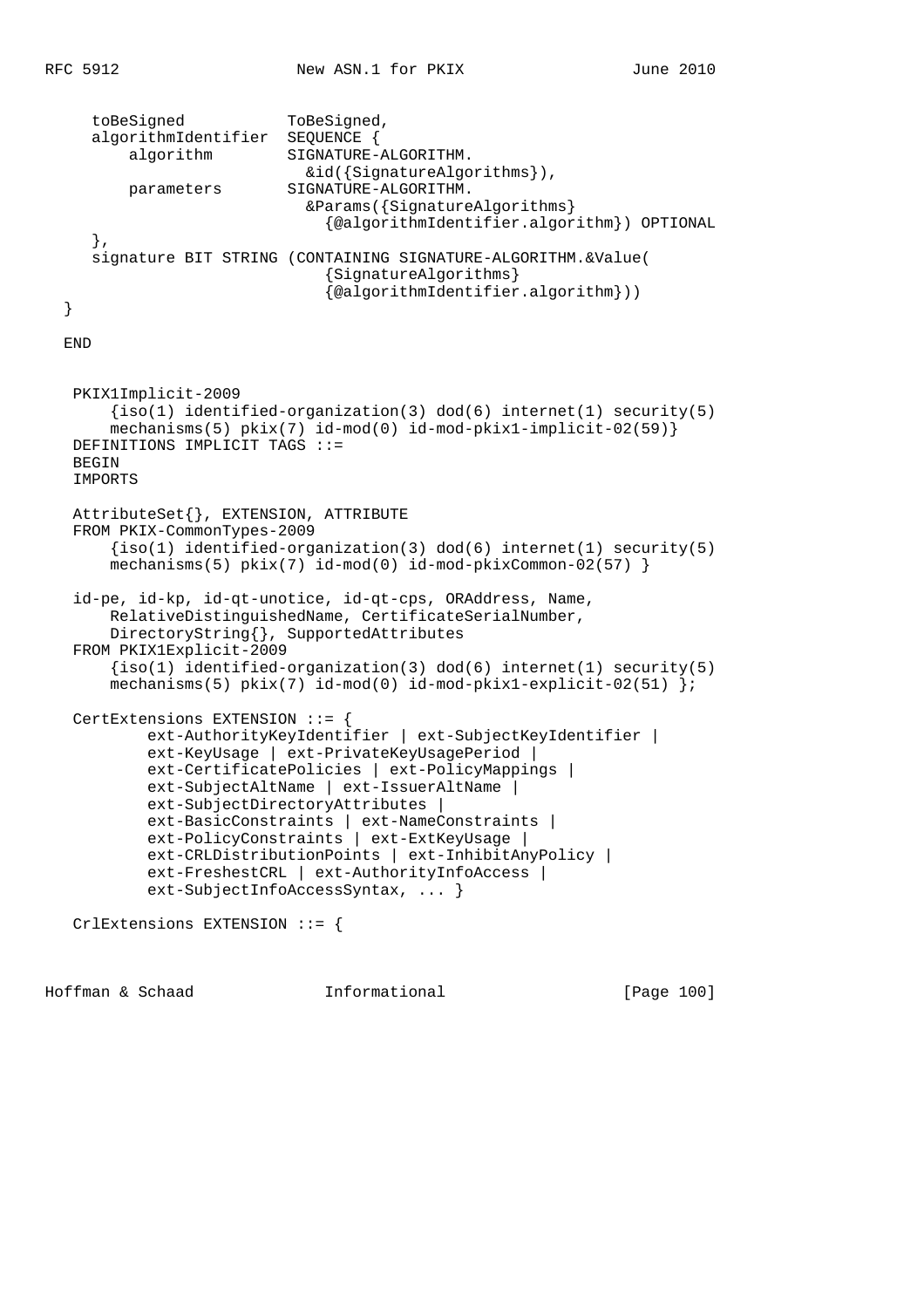```
 ext-AuthorityKeyIdentifier | ext-IssuerAltName |
           ext-CRLNumber | ext-DeltaCRLIndicator |
           ext-IssuingDistributionPoint | ext-FreshestCRL, ... }
   CrlEntryExtensions EXTENSION ::= {
           ext-CRLReason | ext-CertificateIssuer |
           ext-HoldInstructionCode | ext-InvalidityDate, ... }
   -- Shared arc for standard certificate and CRL extensions
  id-ce OBJECT IDENTIFIER ::= \{ joint-iso-ccitt(2) ds(5) 29 \} -- authority key identifier OID and syntax
   ext-AuthorityKeyIdentifier EXTENSION ::= { SYNTAX
       AuthorityKeyIdentifier IDENTIFIED BY
       id-ce-authorityKeyIdentifier }
   id-ce-authorityKeyIdentifier OBJECT IDENTIFIER ::= { id-ce 35 }
   AuthorityKeyIdentifier ::= SEQUENCE {
 keyIdentifier [0] KeyIdentifier OPTIONAL,
 authorityCertIssuer [1] GeneralNames OPTIONAL,
       authorityCertSerialNumber [2] CertificateSerialNumber OPTIONAL }
   (WITH COMPONENTS {
      ...,
     authorityCertIssuer PRESENT,
      authorityCertSerialNumber PRESENT
    } |
    WITH COMPONENTS {
      ...,
     authorityCertIssuer ABSENT,
      authorityCertSerialNumber ABSENT
    })
   KeyIdentifier ::= OCTET STRING
   -- subject key identifier OID and syntax
   ext-SubjectKeyIdentifier EXTENSION ::= { SYNTAX
       KeyIdentifier IDENTIFIED BY id-ce-subjectKeyIdentifier }
   id-ce-subjectKeyIdentifier OBJECT IDENTIFIER ::= { id-ce 14 }
   -- key usage extension OID and syntax
   ext-KeyUsage EXTENSION ::= { SYNTAX
       KeyUsage IDENTIFIED BY id-ce-keyUsage }
   id-ce-keyUsage OBJECT IDENTIFIER ::= { id-ce 15 }
   KeyUsage ::= BIT STRING {
```
Hoffman & Schaad Informational [Page 101]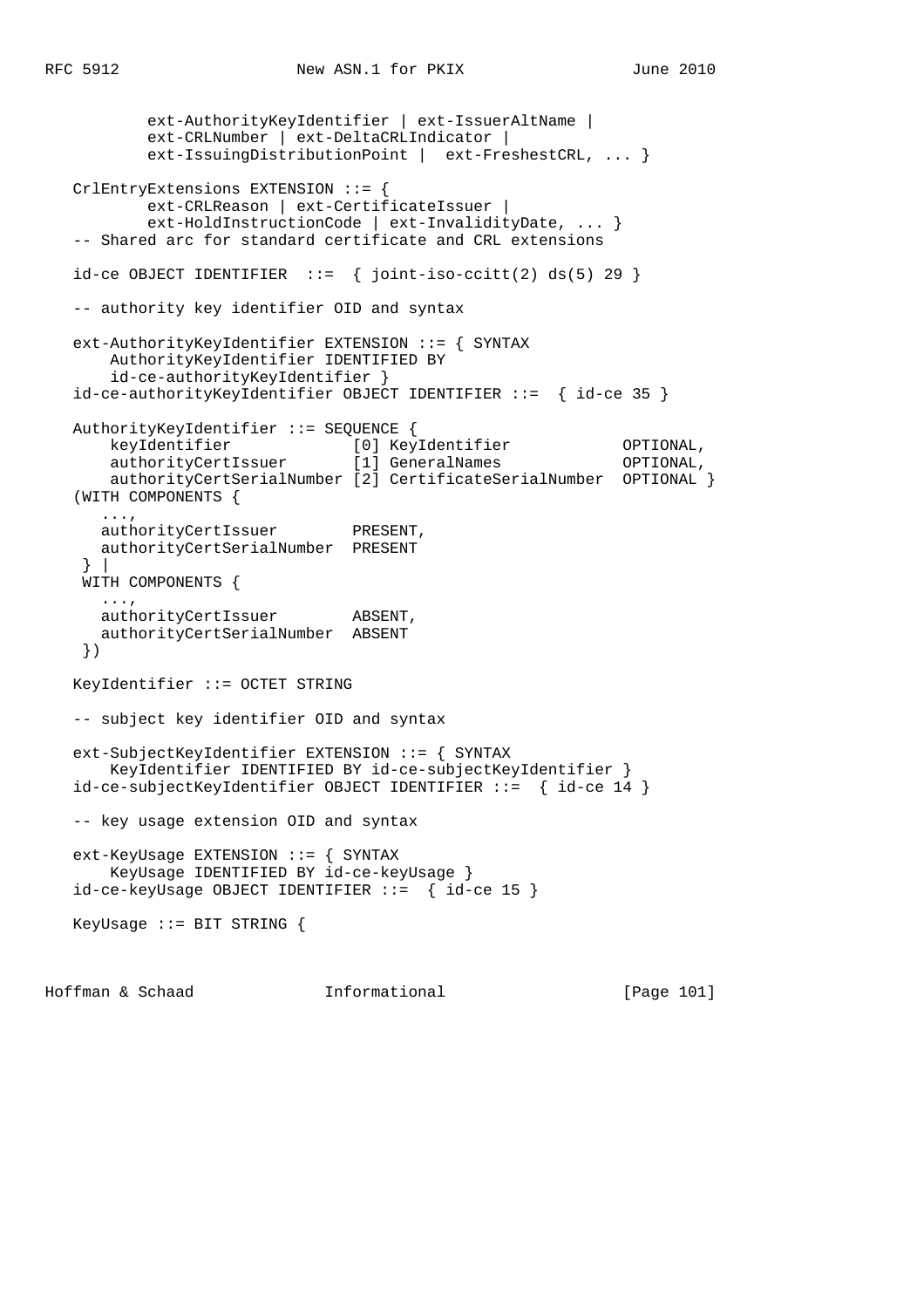digitalSignature (0), nonRepudiation (1), -- recent editions of X.509 have -- renamed this bit to -- contentCommitment keyEncipherment (2), dataEncipherment (3),<br>keyAgreement (4), keyAgreement (4),<br>keyCertSign (5), keyCertSign (5), cRLSign (6), encipherOnly (7), decipherOnly (8) } -- private key usage period extension OID and syntax ext-PrivateKeyUsagePeriod EXTENSION ::= { SYNTAX PrivateKeyUsagePeriod IDENTIFIED BY id-ce-privateKeyUsagePeriod } id-ce-privateKeyUsagePeriod OBJECT IDENTIFIER ::= { id-ce 16 } PrivateKeyUsagePeriod ::= SEQUENCE { notBefore [0] GeneralizedTime OPTIONAL, notAfter [1] GeneralizedTime OPTIONAL } (WITH COMPONENTS {..., notBefore PRESENT } | WITH COMPONENTS {..., notAfter PRESENT }) -- certificate policies extension OID and syntax ext-CertificatePolicies EXTENSION ::= { SYNTAX CertificatePolicies IDENTIFIED BY id-ce-certificatePolicies} id-ce-certificatePolicies OBJECT IDENTIFIER ::= { id-ce 32 } CertificatePolicies ::= SEQUENCE SIZE (1..MAX) OF PolicyInformation PolicyInformation ::= SEQUENCE { policyIdentifier CertPolicyId, policyQualifiers SEQUENCE SIZE (1..MAX) OF PolicyQualifierInfo OPTIONAL } CertPolicyId ::= OBJECT IDENTIFIER CERT-POLICY-QUALIFIER ::= TYPE-IDENTIFIER PolicyQualifierInfo ::= SEQUENCE { policyQualifierId CERT-POLICY-QUALIFIER. &id({PolicyQualifierId}), qualifier CERT-POLICY-QUALIFIER. &Type({PolicyQualifierId}{@policyQualifierId})}

Hoffman & Schaad Informational [Page 102]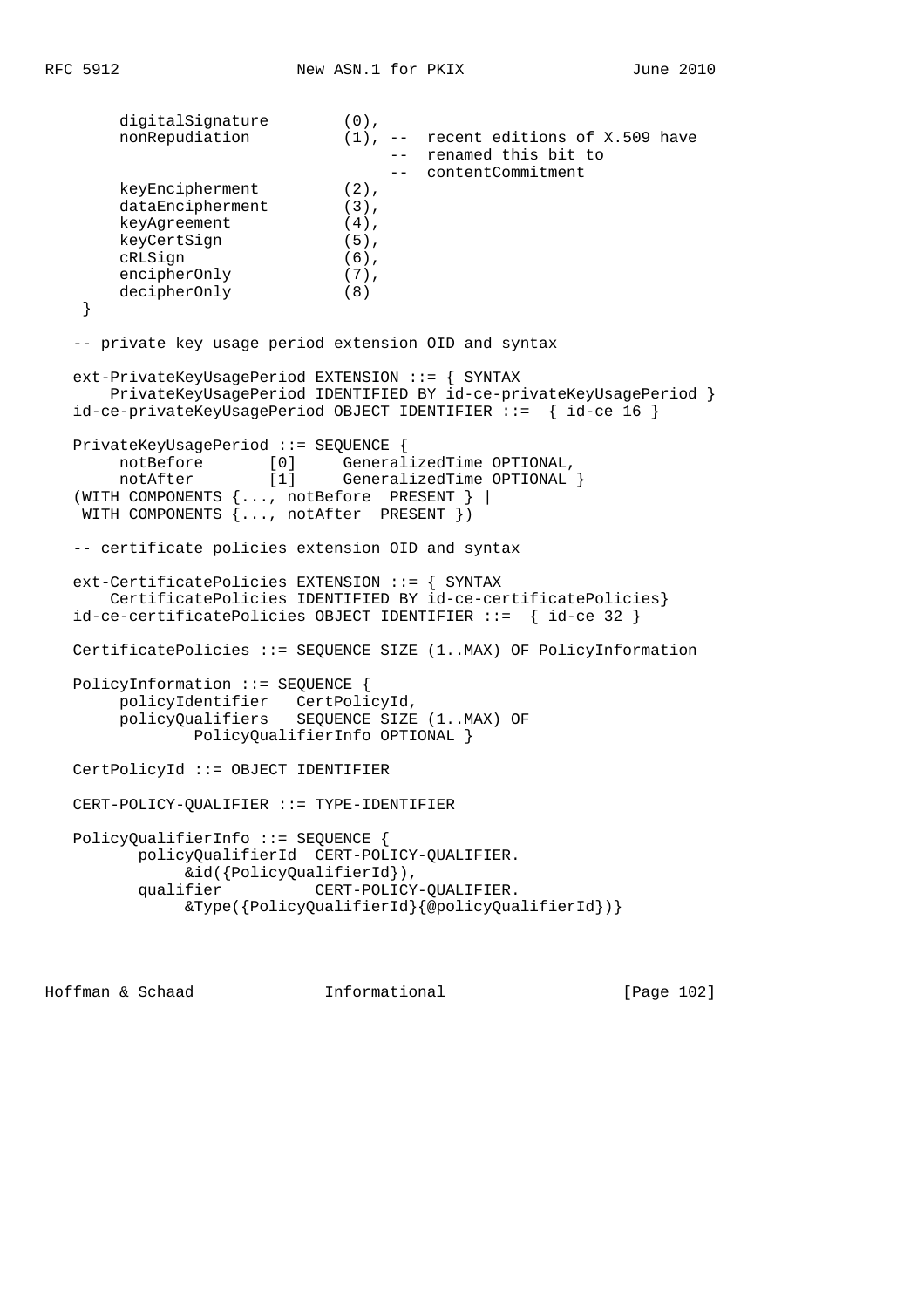```
 -- Implementations that recognize additional policy qualifiers MUST
   -- augment the following definition for PolicyQualifierId
   PolicyQualifierId CERT-POLICY-QUALIFIER ::=
       { pqid-cps | pqid-unotice, ... }
   pqid-cps CERT-POLICY-QUALIFIER ::= { CPSuri IDENTIFIED BY id-qt-cps }
   pqid-unotice CERT-POLICY-QUALIFIER ::= { UserNotice
       IDENTIFIED BY id-qt-unotice }
   -- CPS pointer qualifier
   CPSuri ::= IA5String
   -- user notice qualifier
   UserNotice ::= SEQUENCE {
      noticeRef MoticeReference OPTIONAL,<br>explicitText DisplayText OPTIONAL}
                      DisplayText OPTIONAL}
 --
   -- This is not made explicit in the text
- -- {WITH COMPONENTS {..., noticeRef PRESENT} |
  -- WITH COMPONENTS {..., DisplayText PRESENT }}
   NoticeReference ::= SEQUENCE {
 organization DisplayText,
 noticeNumbers SEQUENCE OF INTEGER }
   DisplayText ::= CHOICE {
       ia5String IA5String (SIZE (1..200)),
 visibleString VisibleString (SIZE (1..200)),
bmpString BMPString (SIZE (1..200)),
 utf8String UTF8String (SIZE (1..200)) }
   -- policy mapping extension OID and syntax
   ext-PolicyMappings EXTENSION ::= { SYNTAX
       PolicyMappings IDENTIFIED BY id-ce-policyMappings }
   id-ce-policyMappings OBJECT IDENTIFIER ::= { id-ce 33 }
   PolicyMappings ::= SEQUENCE SIZE (1..MAX) OF SEQUENCE {
       issuerDomainPolicy CertPolicyId,
       subjectDomainPolicy CertPolicyId
   }
   -- subject alternative name extension OID and syntax
```
Hoffman & Schaad Informational [Page 103]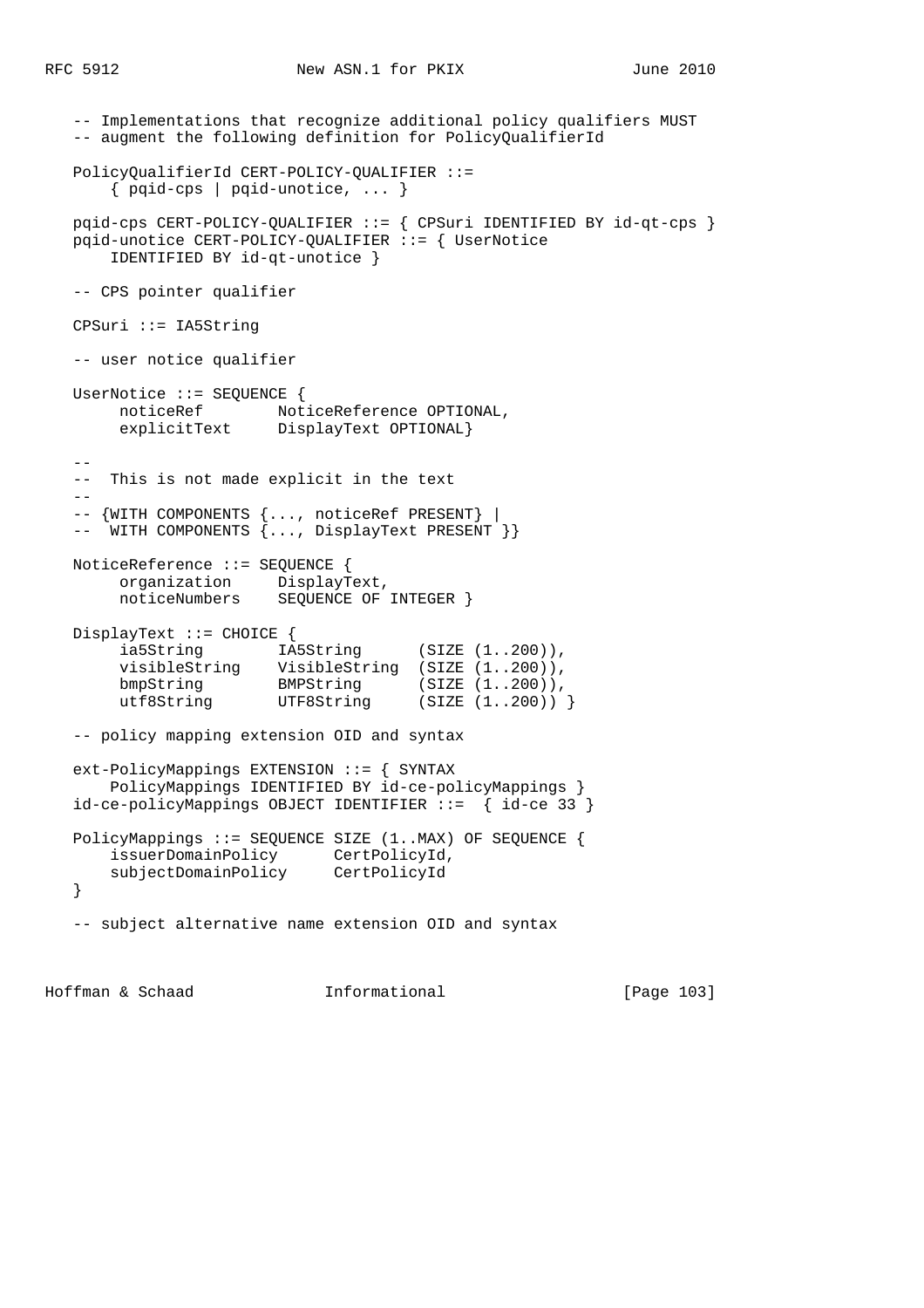```
 ext-SubjectAltName EXTENSION ::= { SYNTAX
       GeneralNames IDENTIFIED BY id-ce-subjectAltName }
   id-ce-subjectAltName OBJECT IDENTIFIER ::= { id-ce 17 }
   GeneralNames ::= SEQUENCE SIZE (1..MAX) OF GeneralName
   GeneralName ::= CHOICE {
       otherName [0] INSTANCE OF OTHER-NAME,
       rfc822Name [1] IA5String,
       dNSName [2] IA5String,
       x400Address [3] ORAddress,
       directoryName [4] Name,
      ediPartyName [5] EDIPartyName,
       uniformResourceIdentifier [6] IA5String,
      iPAddress [7] OCTET STRING,<br>registeredID [7] OCTET STRING,
       registeredID [8] OBJECT IDENTIFIER
   }
   -- AnotherName replaces OTHER-NAME ::= TYPE-IDENTIFIER, as
   -- TYPE-IDENTIFIER is not supported in the '88 ASN.1 syntax
   OTHER-NAME ::= TYPE-IDENTIFIER
   EDIPartyName ::= SEQUENCE {
 nameAssigner [0] DirectoryString {ubMax} OPTIONAL,
 partyName [1] DirectoryString {ubMax}
   }
   -- issuer alternative name extension OID and syntax
   ext-IssuerAltName EXTENSION ::= { SYNTAX
       GeneralNames IDENTIFIED BY id-ce-issuerAltName }
   id-ce-issuerAltName OBJECT IDENTIFIER ::= { id-ce 18 }
   ext-SubjectDirectoryAttributes EXTENSION ::= { SYNTAX
       SubjectDirectoryAttributes IDENTIFIED BY
       id-ce-subjectDirectoryAttributes }
   id-ce-subjectDirectoryAttributes OBJECT IDENTIFIER ::= { id-ce 9 }
   SubjectDirectoryAttributes ::= SEQUENCE SIZE (1..MAX) OF
       AttributeSet{{SupportedAttributes}}
   -- basic constraints extension OID and syntax
   ext-BasicConstraints EXTENSION ::= { SYNTAX
      BasicConstraints IDENTIFIED BY id-ce-basicConstraints }
   id-ce-basicConstraints OBJECT IDENTIFIER ::= { id-ce 19 }
```
Hoffman & Schaad 1nformational [Page 104]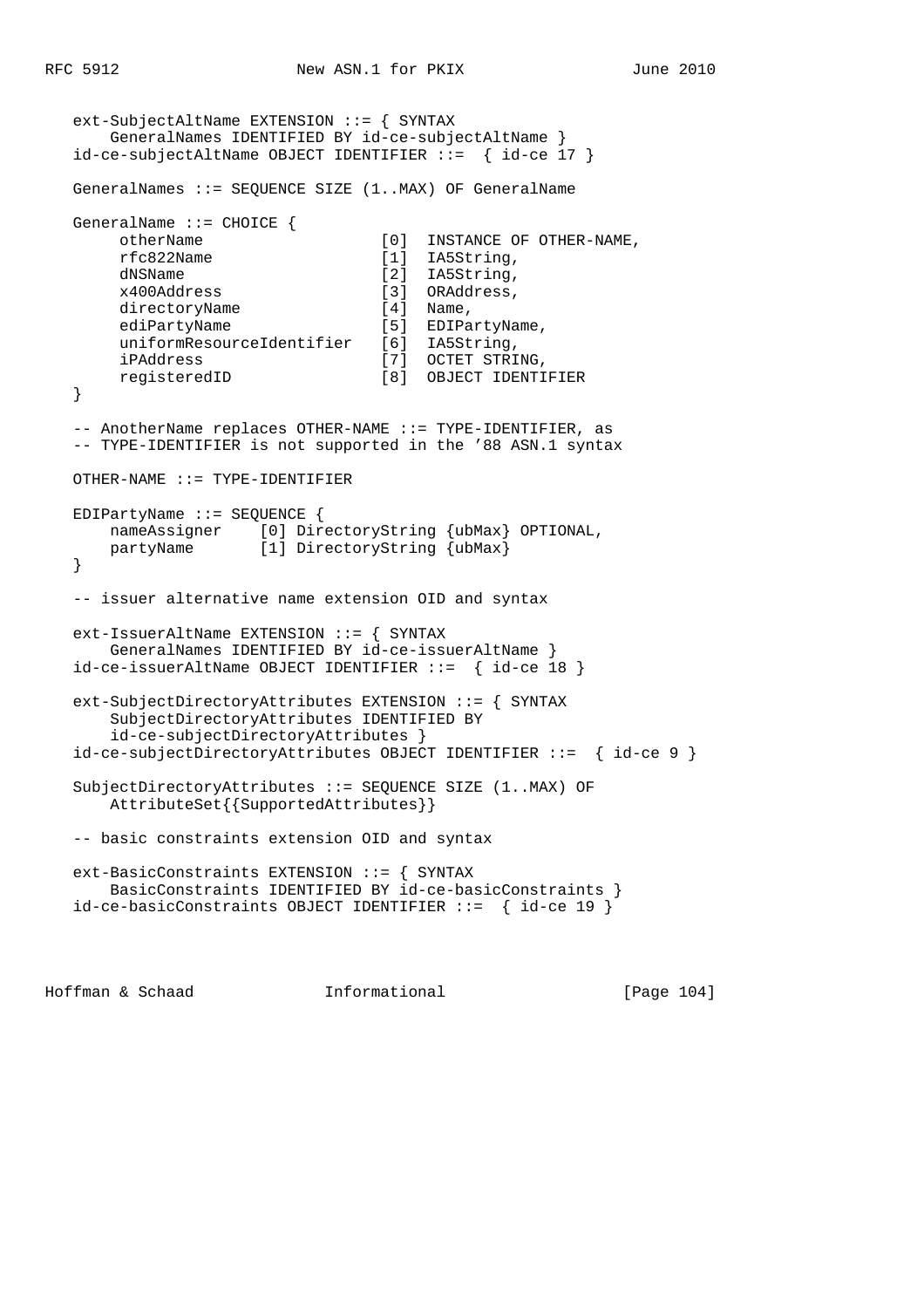```
 BasicConstraints ::= SEQUENCE {
       cA BOOLEAN DEFAULT FALSE,
                             INTEGER (0..MAX) OPTIONAL
   }
   -- name constraints extension OID and syntax
   ext-NameConstraints EXTENSION ::= { SYNTAX
      NameConstraints IDENTIFIED BY id-ce-nameConstraints }
   id-ce-nameConstraints OBJECT IDENTIFIER ::= { id-ce 30 }
   NameConstraints ::= SEQUENCE {
 permittedSubtrees [0] GeneralSubtrees OPTIONAL,
 excludedSubtrees [1] GeneralSubtrees OPTIONAL
   }
  - - -- This is a constraint in the issued certificates by CAs, but is
  -- not a requirement on EEs.
  - -- (WITH COMPONENTS { ..., permittedSubtrees PRESENT} |
  -- WITH COMPONENTS { ..., excludedSubtrees PRESENT }}
   GeneralSubtrees ::= SEQUENCE SIZE (1..MAX) OF GeneralSubtree
   GeneralSubtree ::= SEQUENCE {
base GeneralName,
 minimum [0] BaseDistance DEFAULT 0,
 maximum [1] BaseDistance OPTIONAL
   }
   BaseDistance ::= INTEGER (0..MAX)
   -- policy constraints extension OID and syntax
   ext-PolicyConstraints EXTENSION ::= { SYNTAX
       PolicyConstraints IDENTIFIED BY id-ce-policyConstraints }
   id-ce-policyConstraints OBJECT IDENTIFIER ::= { id-ce 36 }
   PolicyConstraints ::= SEQUENCE {
       requireExplicitPolicy [0] SkipCerts OPTIONAL,
       inhibitPolicyMapping [1] SkipCerts OPTIONAL }
  - - -- This is a constraint in the issued certificates by CAs,
   -- but is not a requirement for EEs
  - - -- (WITH COMPONENTS { ..., requireExplicitPolicy PRESENT} |
 -- WITH COMPONENTS { ..., inhibitPolicyMapping PRESENT})
   SkipCerts ::= INTEGER (0..MAX)
```
Hoffman & Schaad 1nformational [Page 105]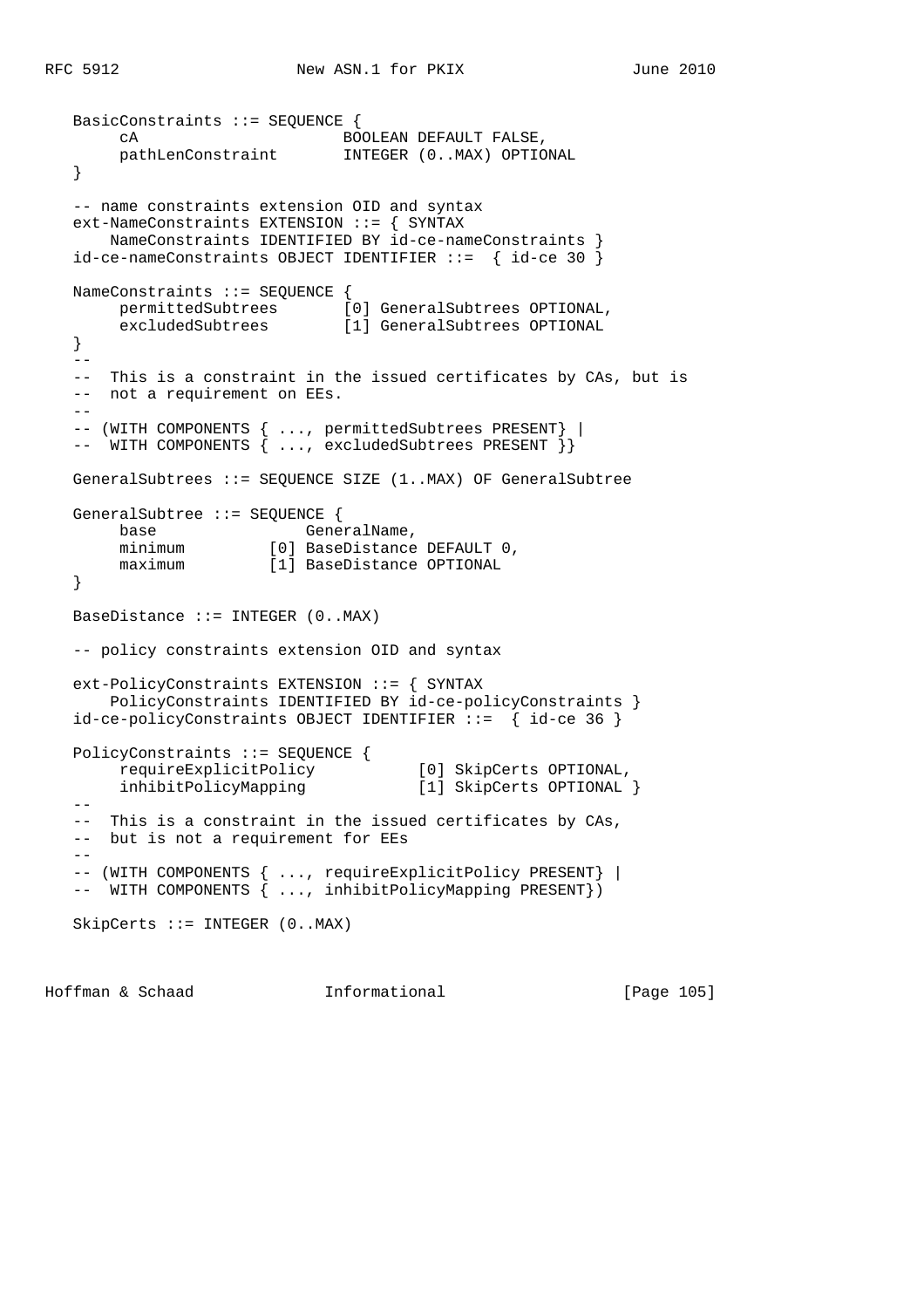```
 -- CRL distribution points extension OID and syntax
   ext-CRLDistributionPoints EXTENSION ::= { SYNTAX
      CRLDistributionPoints IDENTIFIED BY id-ce-cRLDistributionPoints}
   id-ce-cRLDistributionPoints OBJECT IDENTIFIER ::= {id-ce 31}
   CRLDistributionPoints ::= SEQUENCE SIZE (1..MAX) OF DistributionPoint
  DistributionPoint ::= SEQUENCE {
     distributionPoint [0] DistributionPointName OPTIONAL,
       reasons [1] ReasonFlags OPTIONAL,
       cRLIssuer [2] GeneralNames OPTIONAL
   }
  -\,- -- This is not a requirement in the text, but it seems as if it
   -- should be
  - - --(WITH COMPONENTS {..., distributionPoint PRESENT} |
 -- WITH COMPONENTS {..., cRLIssuer PRESENT})
   DistributionPointName ::= CHOICE {
      fullName [0] GeneralNames,
        nameRelativeToCRLIssuer [1] RelativeDistinguishedName
   }
   ReasonFlags ::= BIT STRING {
       unused (0),
      keyCompromise (1),<br>cACompromise (2),
 cACompromise (2),
 affiliationChanged (3),
superseded (4),
 cessationOfOperation (5),
 certificateHold (6),
      ertificateHold (6),<br>privilegeWithdrawn (7),
       aACompromise (8)
    }
   -- extended key usage extension OID and syntax
   ext-ExtKeyUsage EXTENSION ::= { SYNTAX
       ExtKeyUsageSyntax IDENTIFIED BY id-ce-extKeyUsage }
  id-ce-extKeyUsage OBJECT IDENTIFYER ::= {id-ce 37} ExtKeyUsageSyntax ::= SEQUENCE SIZE (1..MAX) OF KeyPurposeId
   KeyPurposeId ::= OBJECT IDENTIFIER
   -- permit unspecified key uses
```
Hoffman & Schaad Informational [Page 106]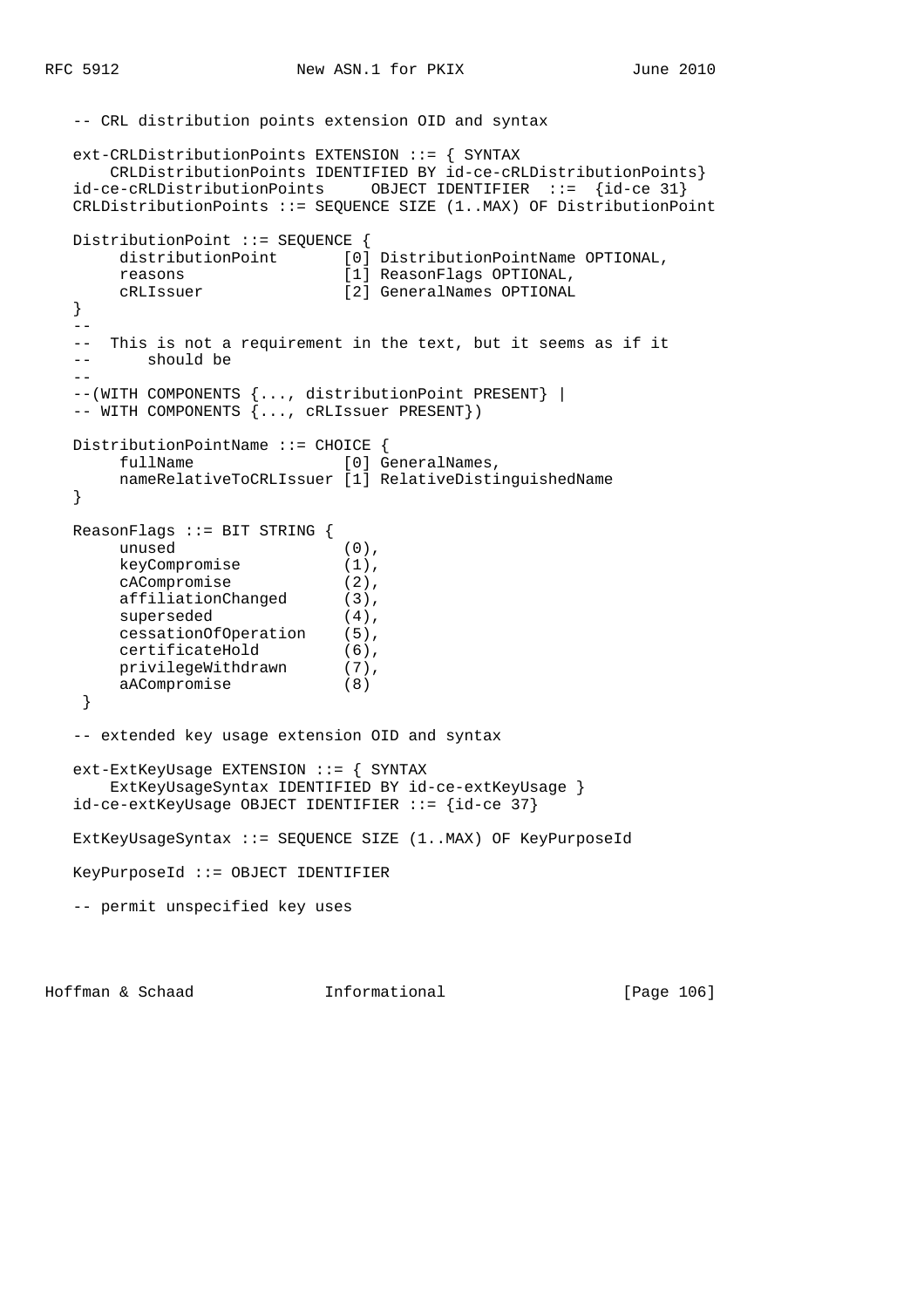anyExtendedKeyUsage OBJECT IDENTIFIER ::= { id-ce-extKeyUsage 0 } -- extended key purpose OIDs id-kp-serverAuth OBJECT IDENTIFIER ::= { id-kp 1 } id-kp-clientAuth OBJECT IDENTIFIER ::= { id-kp 2 } id-kp-codeSigning OBJECT IDENTIFIER ::= { id-kp 3 } id-kp-emailProtection OBJECT IDENTIFIER  $:= \{ id - kp \ 4 \}$  id-kp-timeStamping OBJECT IDENTIFIER ::= { id-kp 8 } id-kp-OCSPSigning OBJECT IDENTIFIER ::= { id-kp 9 } -- inhibit any policy OID and syntax ext-InhibitAnyPolicy EXTENSION ::= {SYNTAX SkipCerts IDENTIFIED BY id-ce-inhibitAnyPolicy } id-ce-inhibitAnyPolicy OBJECT IDENTIFIER ::= { id-ce 54 } -- freshest (delta)CRL extension OID and syntax ext-FreshestCRL EXTENSION ::= {SYNTAX CRLDistributionPoints IDENTIFIED BY id-ce-freshestCRL } id-ce-freshestCRL OBJECT IDENTIFIER ::= { id-ce 46 } -- authority info access ext-AuthorityInfoAccess EXTENSION ::= { SYNTAX AuthorityInfoAccessSyntax IDENTIFIED BY id-pe-authorityInfoAccess } id-pe-authorityInfoAccess OBJECT IDENTIFIER ::= { id-pe 1 } AuthorityInfoAccessSyntax ::= SEQUENCE SIZE (1..MAX) OF AccessDescription AccessDescription ::= SEQUENCE { accessMethod OBJECT IDENTIFIER, accessLocation GeneralName } -- subject info access ext-SubjectInfoAccessSyntax EXTENSION ::= { SYNTAX SubjectInfoAccessSyntax IDENTIFIED BY id-pe-subjectInfoAccess } id-pe-subjectInfoAccess OBJECT IDENTIFIER ::= { id-pe 11 } SubjectInfoAccessSyntax ::= SEQUENCE SIZE (1..MAX) OF AccessDescription -- CRL number extension OID and syntax

Hoffman & Schaad Informational [Page 107]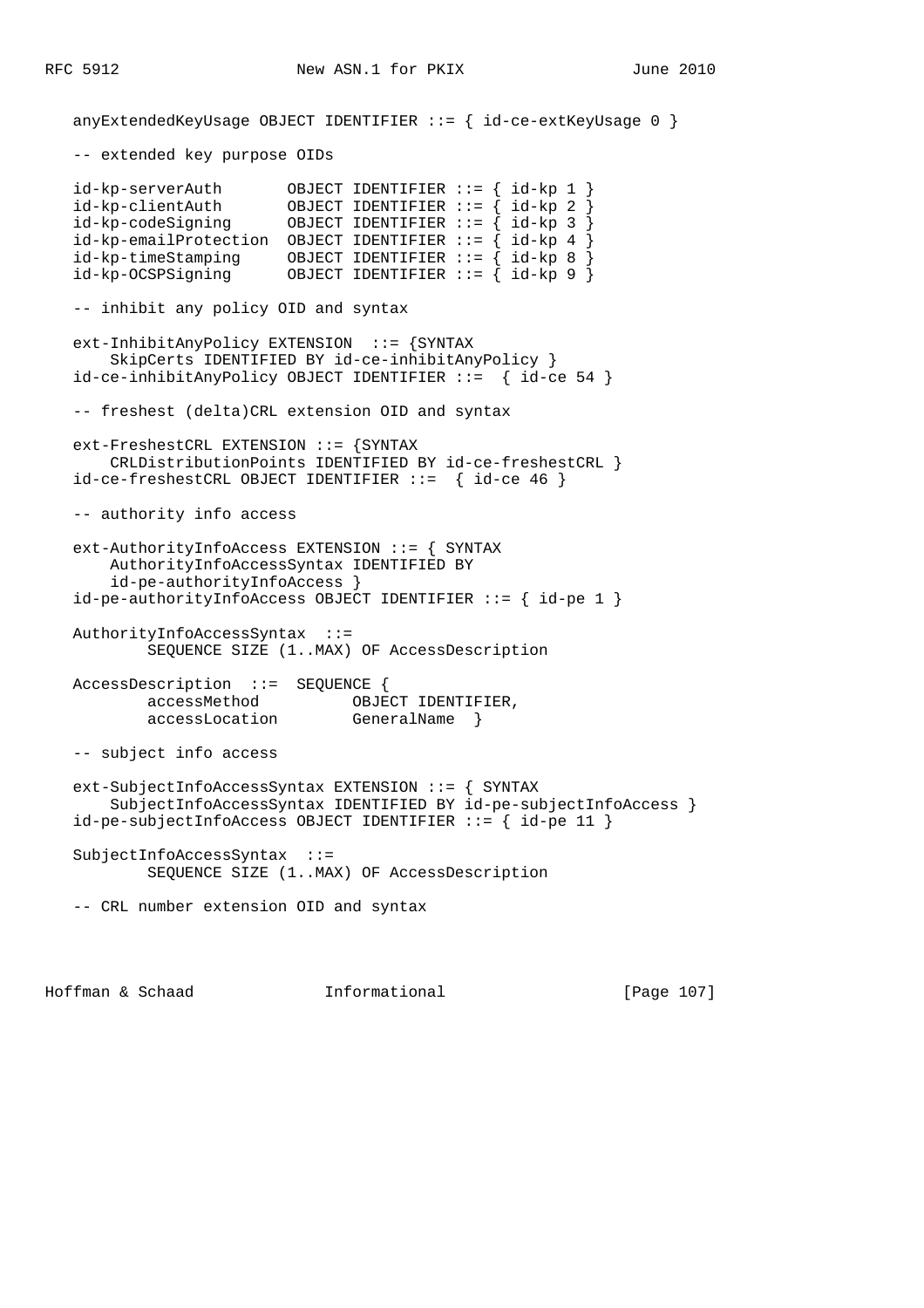```
 ext-CRLNumber EXTENSION ::= {SYNTAX
       INTEGER (0..MAX) IDENTIFIED BY id-ce-cRLNumber }
   id-ce-cRLNumber OBJECT IDENTIFIER ::= { id-ce 20 }
   CRLNumber ::= INTEGER (0..MAX)
   -- issuing distribution point extension OID and syntax
   ext-IssuingDistributionPoint EXTENSION ::= { SYNTAX
       IssuingDistributionPoint IDENTIFIED BY
       id-ce-issuingDistributionPoint }
   id-ce-issuingDistributionPoint OBJECT IDENTIFIER ::= { id-ce 28 }
   IssuingDistributionPoint ::= SEQUENCE {
 distributionPoint [0] DistributionPointName OPTIONAL,
 onlyContainsUserCerts [1] BOOLEAN DEFAULT FALSE,
 onlyContainsCACerts [2] BOOLEAN DEFAULT FALSE,
 onlySomeReasons [3] ReasonFlags OPTIONAL,
 indirectCRL [4] BOOLEAN DEFAULT FALSE,
       onlyContainsAttributeCerts [5] BOOLEAN DEFAULT FALSE
   }
           -- at most one of onlyContainsUserCerts, onlyContainsCACerts,
          -- or onlyContainsAttributeCerts may be set to TRUE.
   ext-DeltaCRLIndicator EXTENSION ::= { SYNTAX
       CRLNumber IDENTIFIED BY id-ce-deltaCRLIndicator }
   id-ce-deltaCRLIndicator OBJECT IDENTIFIER ::= { id-ce 27 }
   -- CRL reasons extension OID and syntax
   ext-CRLReason EXTENSION ::= { SYNTAX
       CRLReason IDENTIFIED BY id-ce-cRLReasons }
   id-ce-cRLReasons OBJECT IDENTIFIER ::= { id-ce 21 }
   CRLReason ::= ENUMERATED {
      unspecified (0),
 keyCompromise (1),
 cACompromise (2),
      affiliationChanged (3),<br>supercoded (4)
       superseded (4),
        cessationOfOperation (5),
      certificateHold (6),<br>removeFromCRL (8),
removeFromCRL (8),
 privilegeWithdrawn (9),
 aACompromise (10)
   }
   -- certificate issuer CRL entry extension OID and syntax
```
Hoffman & Schaad **Informational** [Page 108]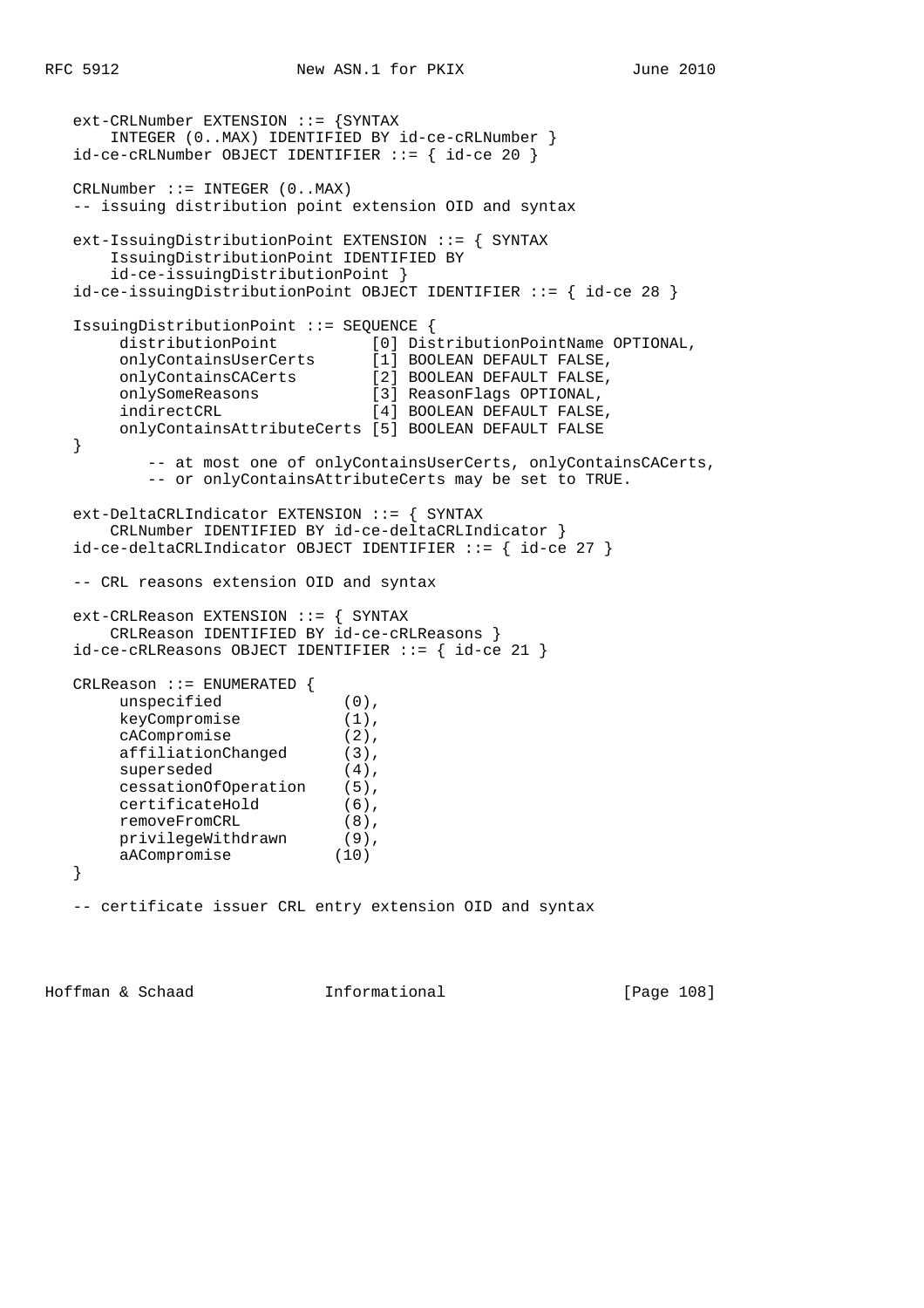```
 ext-CertificateIssuer EXTENSION ::= { SYNTAX
       GeneralNames IDENTIFIED BY id-ce-certificateIssuer }
  id-ce-certificateIssuer OBJECT IDENTIFIER ::= { id-ce 29 } -- hold instruction extension OID and syntax
   ext-HoldInstructionCode EXTENSION ::= { SYNTAX
       OBJECT IDENTIFIER IDENTIFIED BY id-ce-holdInstructionCode }
   id-ce-holdInstructionCode OBJECT IDENTIFIER ::= { id-ce 23 }
   -- ANSI x9 holdinstructions
   holdInstruction OBJECT IDENTIFIER ::=
             {joint-iso-itu-t(2) member-body(2) us(840) x9cm(10040) 2} id-holdinstruction-none OBJECT IDENTIFIER ::=
                    {holdInstruction 1} -- deprecated
   id-holdinstruction-callissuer OBJECT IDENTIFIER ::=
                    {holdInstruction 2}
   id-holdinstruction-reject OBJECT IDENTIFIER ::=
                    {holdInstruction 3}
   -- invalidity date CRL entry extension OID and syntax
   ext-InvalidityDate EXTENSION ::= { SYNTAX
       GeneralizedTime IDENTIFIED BY id-ce-invalidityDate }
   id-ce-invalidityDate OBJECT IDENTIFIER ::= { id-ce 24 }
   -- Upper bounds
  ubMax INTEGER :: = 32768 END
 - - -- This module is used to isolate all the X.400 naming information.
  -- There is no reason to expect this to occur in a PKIX certificate.
- PKIX-X400Address-2009
     {s(1)} identified-organization(3) dod(6) internet(1) security(5)
      mechanisms(5) pkix(7) id-mod(0) id-mod-pkix1-x400address-02(60) }
  DEFINITIONS EXPLICIT TAGS ::=
  BEGIN
  -- X.400 address syntax starts here
  ORAddress ::= SEQUENCE {
     built-in-standard-attributes BuiltInStandardAttributes,
     built-in-domain-defined-attributes
                      BuiltInDomainDefinedAttributes OPTIONAL,
```
Hoffman & Schaad Informational [Page 109]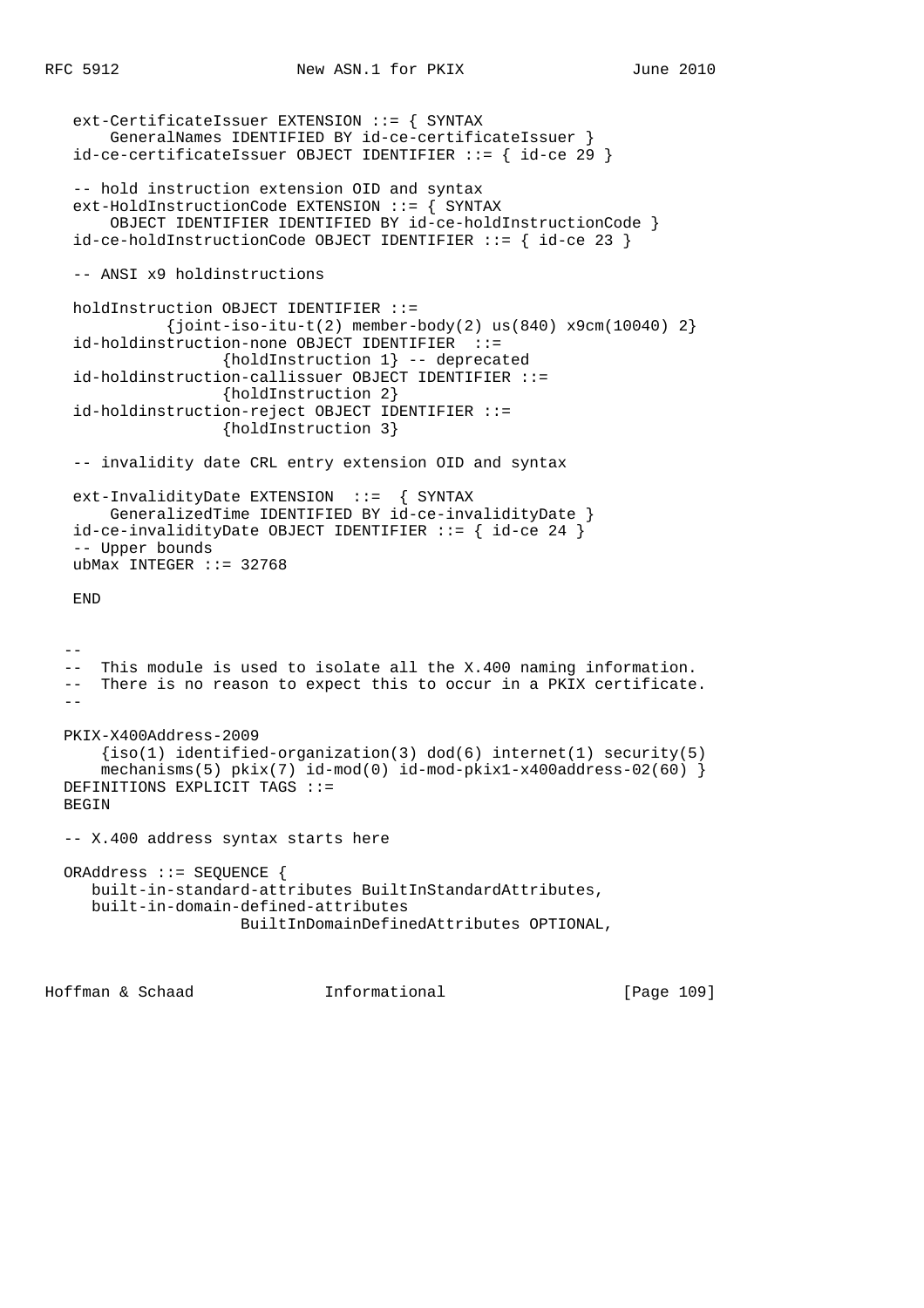-- see also teletex-domain-defined-attributes extension-attributes ExtensionAttributes OPTIONAL } -- Built-in Standard Attributes BuiltInStandardAttributes ::= SEQUENCE { country-name CountryName OPTIONAL, administration-domain-name AdministrationDomainName OPTIONAL, network-address [0] IMPLICIT NetworkAddress OPTIONAL, -- see also extended-network-address terminal-identifier [1] IMPLICIT TerminalIdentifier OPTIONAL, private-domain-name [2] PrivateDomainName OPTIONAL, organization-name [3] IMPLICIT OrganizationName OPTIONAL, -- see also teletex-organization-name numeric-user-identifier [4] IMPLICIT NumericUserIdentifier OPTIONAL, personal-name [5] IMPLICIT PersonalName OPTIONAL, -- see also teletex-personal-name organizational-unit-names [6] IMPLICIT OrganizationalUnitNames OPTIONAL } -- see also teletex-organizational-unit-names CountryName ::= [APPLICATION 1] CHOICE { x121-dcc-code NumericString (SIZE (ub-country-name-numeric-length)), iso-3166-alpha2-code PrintableString (SIZE (ub-country-name-alpha-length)) } AdministrationDomainName ::= [APPLICATION 2] CHOICE { numeric NumericString (SIZE (0..ub-domain-name-length)), printable PrintableString (SIZE (0..ub-domain-name-length)) } NetworkAddress ::= X121Address -- see also extended-network-address X121Address ::= NumericString (SIZE (1..ub-x121-address-length)) TerminalIdentifier ::= PrintableString (SIZE (1..ub-terminal-id-length)) PrivateDomainName ::= CHOICE { numeric NumericString (SIZE (1..ub-domain-name-length)), printable PrintableString (SIZE (1..ub-domain-name-length)) } OrganizationName ::= PrintableString (SIZE (1..ub-organization-name-length)) -- see also teletex-organization-name NumericUserIdentifier ::= NumericString

Hoffman & Schaad Informational [Page 110]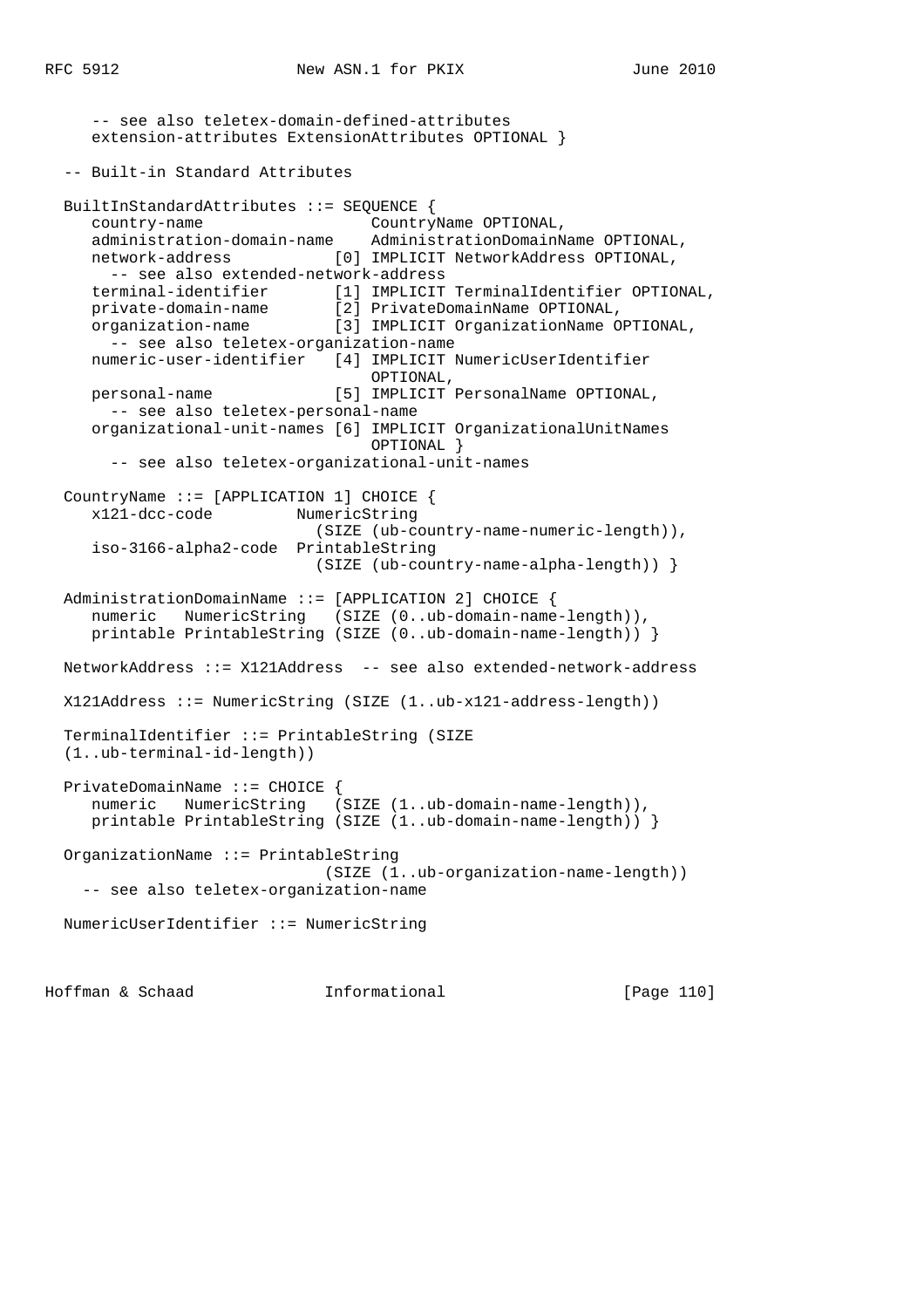```
 (SIZE (1..ub-numeric-user-id-length))
 PersonalName ::= SET {
    surname [0] IMPLICIT PrintableString
                     (SIZE (1..ub-surname-length)),
    given-name [1] IMPLICIT PrintableString
                     (SIZE (1..ub-given-name-length)) OPTIONAL,
    initials [2] IMPLICIT PrintableString
                     (SIZE (1..ub-initials-length)) OPTIONAL,
    generation-qualifier [3] IMPLICIT PrintableString
                     (SIZE (1..ub-generation-qualifier-length))
                     OPTIONAL }
   -- see also teletex-personal-name
 OrganizationalUnitNames ::= SEQUENCE SIZE (1..ub-organizational-units)
                              OF OrganizationalUnitName
   -- see also teletex-organizational-unit-names
 OrganizationalUnitName ::= PrintableString (SIZE
                     (1..ub-organizational-unit-name-length))
 -- Built-in Domain-defined Attributes
 BuiltInDomainDefinedAttributes ::= SEQUENCE SIZE
                     (1..ub-domain-defined-attributes) OF
                     BuiltInDomainDefinedAttribute
 BuiltInDomainDefinedAttribute ::= SEQUENCE {
    type PrintableString (SIZE
                    (1..ub-domain-defined-attribute-type-length)),
    value PrintableString (SIZE
                    (1..ub-domain-defined-attribute-value-length)) }
 -- Extension Attributes
 ExtensionAttributes ::= SET SIZE (1..ub-extension-attributes) OF
                ExtensionAttribute
 EXTENSION-ATTRIBUTE ::= CLASS {
     &id INTEGER (0..ub-extension-attributes) UNIQUE,
     &Type
 } WITH SYNTAX { &Type IDENTIFIED BY &id }
 ExtensionAttribute ::= SEQUENCE {
   extension-attribute-type [0] IMPLICIT EXTENSION-ATTRIBUTE.
        &id({SupportedExtensionAttributes}),
    extension-attribute-value [1] EXTENSION-ATTRIBUTE.
         &Type({SupportedExtensionAttributes}
```
Hoffman & Schaad Informational [Page 111]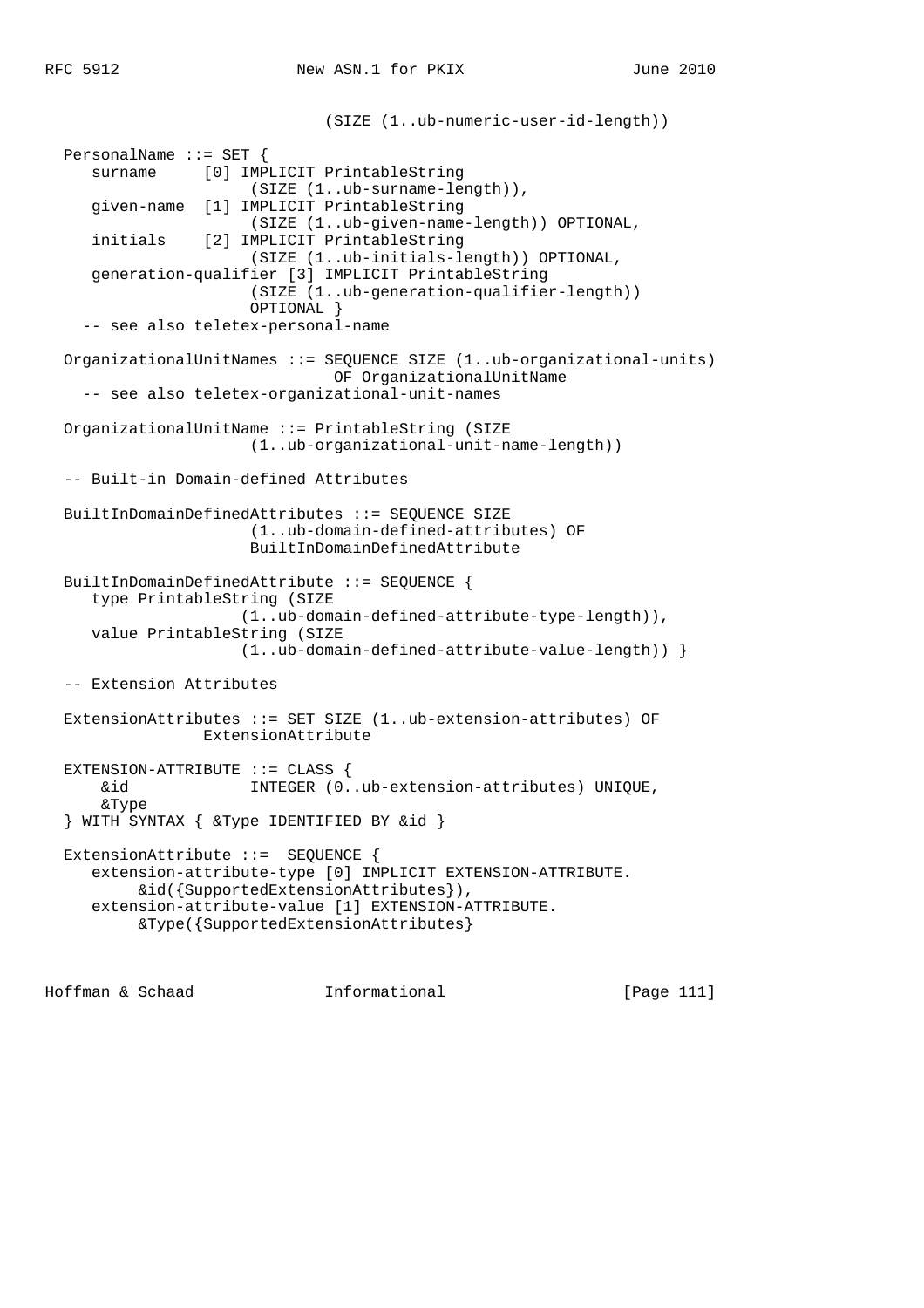```
 {@extension-attribute-type})}
 SupportedExtensionAttributes EXTENSION-ATTRIBUTE ::= {
     ea-commonName | ea-teletexCommonName | ea-teletexOrganizationName
     | ea-teletexPersonalName | ea-teletexOrganizationalUnitNames |
     ea-pDSName | ea-physicalDeliveryCountryName | ea-postalCode |
     ea-physicalDeliveryOfficeName | ea-physicalDeliveryOfficeNumber |
     ea-extensionORAddressComponents | ea-physicalDeliveryPersonalName
     | ea-physicalDeliveryOrganizationName |
     ea-extensionPhysicalDeliveryAddressComponents |
     ea-unformattedPostalAddress | ea-streetAddress |
     ea-postOfficeBoxAddress | ea-posteRestanteAddress |
     ea-uniquePostalName | ea-localPostalAttributes |
     ea-extendedNetworkAddress | ea-terminalType |
     ea-teletexDomainDefinedAttributes, ... }
 -- Extension types and attribute values
 ea-commonName EXTENSION-ATTRIBUTE ::= { PrintableString
     (SIZE (1..ub-common-name-length)) IDENTIFIED BY 1 }
 ea-teletexCommonName EXTENSION-ATTRIBUTE ::= {TeletexString
     (SIZE (1..ub-common-name-length)) IDENTIFIED BY 2 }
 ea-teletexOrganizationName EXTENSION-ATTRIBUTE::= { TeletexString
     (SIZE (1..ub-organization-name-length)) IDENTIFIED BY 3 }
 ea-teletexPersonalName EXTENSION-ATTRIBUTE ::= {SET {
    surname [0] IMPLICIT TeletexString
                     (SIZE (1..ub-surname-length)),
    given-name [1] IMPLICIT TeletexString
                     (SIZE (1..ub-given-name-length)) OPTIONAL,
    initials [2] IMPLICIT TeletexString
                     (SIZE (1..ub-initials-length)) OPTIONAL,
    generation-qualifier [3] IMPLICIT TeletexString
                     (SIZE (1..ub-generation-qualifier-length))
                     OPTIONAL } IDENTIFIED BY 4 }
 ea-teletexOrganizationalUnitNames EXTENSION-ATTRIBUTE ::=
     { SEQUENCE SIZE (1..ub-organizational-units) OF
           TeletexOrganizationalUnitName IDENTIFIED BY 5 }
 TeletexOrganizationalUnitName ::= TeletexString
     (SIZE (1..ub-organizational-unit-name-length))
```

```
 ea-pDSName EXTENSION-ATTRIBUTE ::= {PrintableString
    (SIZE (1..ub-pds-name-length)) IDENTIFIED BY 7 }
```
Hoffman & Schaad Informational [Page 112]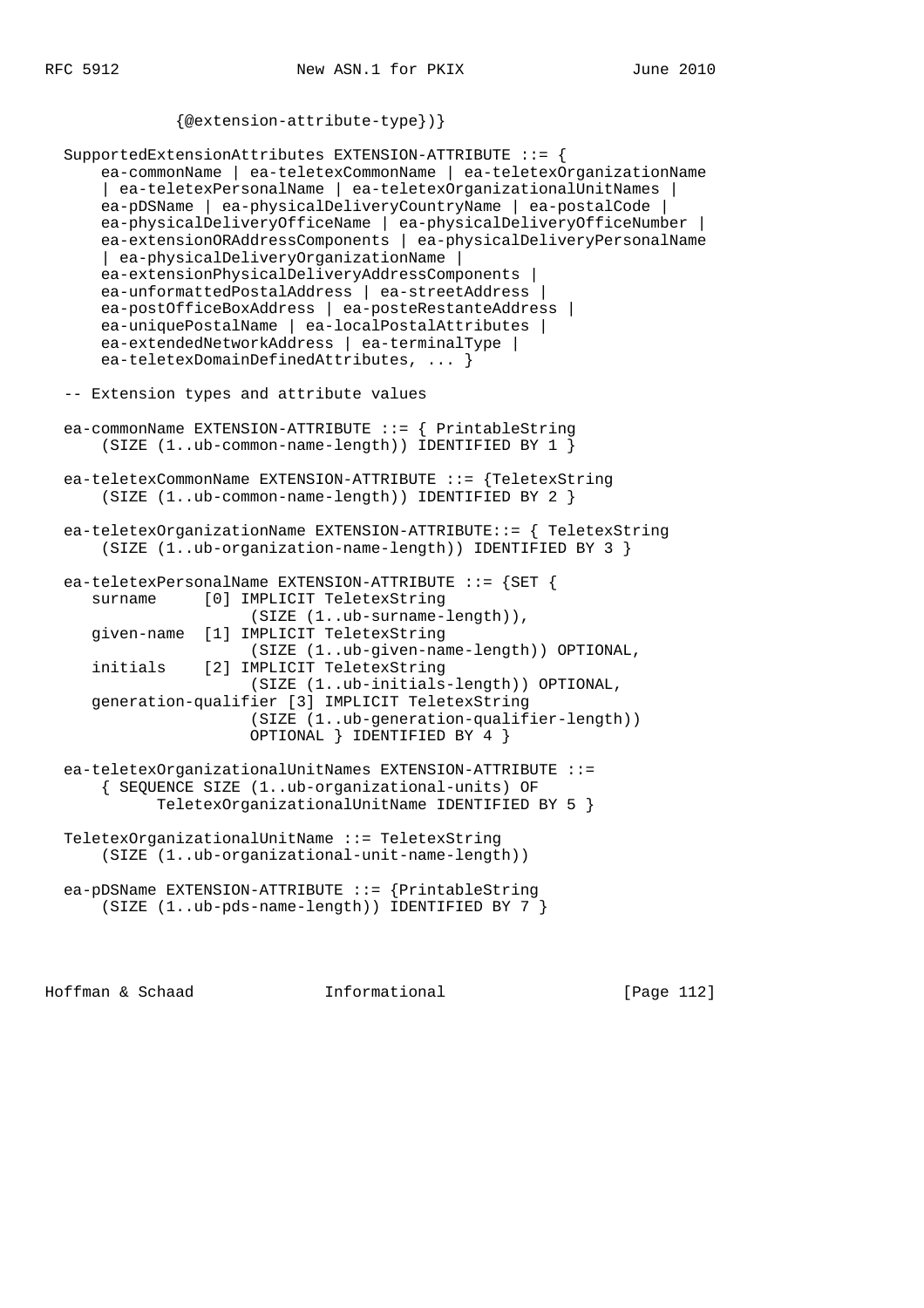ea-physicalDeliveryCountryName EXTENSION-ATTRIBUTE ::= { CHOICE { x121-dcc-code NumericString (SIZE (ub-country-name-numeric-length)), iso-3166-alpha2-code PrintableString (SIZE (ub-country-name-alpha-length)) } IDENTIFIED BY 8 } ea-postalCode EXTENSION-ATTRIBUTE ::= { CHOICE { numeric-code NumericString (SIZE (1..ub-postal-code-length)), printable-code PrintableString (SIZE (1..ub-postal-code-length)) } IDENTIFIED BY 9 } ea-physicalDeliveryOfficeName EXTENSION-ATTRIBUTE ::= { PDSParameter IDENTIFIED BY 10 } ea-physicalDeliveryOfficeNumber EXTENSION-ATTRIBUTE ::= {PDSParameter IDENTIFIED BY 11 } ea-extensionORAddressComponents EXTENSION-ATTRIBUTE ::= {PDSParameter IDENTIFIED BY 12 } ea-physicalDeliveryPersonalName EXTENSION-ATTRIBUTE ::= {PDSParameter IDENTIFIED BY 13} ea-physicalDeliveryOrganizationName EXTENSION-ATTRIBUTE ::= {PDSParameter IDENTIFIED BY 14 } ea-extensionPhysicalDeliveryAddressComponents EXTENSION-ATTRIBUTE ::= {PDSParameter IDENTIFIED BY 15 } ea-unformattedPostalAddress EXTENSION-ATTRIBUTE ::= { SET { printable-address SEQUENCE SIZE (1..ub-pds-physical-address-lines) OF PrintableString (SIZE (1..ub-pds-parameter-length)) OPTIONAL, teletex-string TeletexString (SIZE (1..ub-unformatted-address-length)) OPTIONAL } IDENTIFIED BY 16 } ea-streetAddress EXTENSION-ATTRIBUTE ::= {PDSParameter IDENTIFIED BY 17 } ea-postOfficeBoxAddress EXTENSION-ATTRIBUTE ::= {PDSParameter IDENTIFIED BY 18 } ea-posteRestanteAddress EXTENSION-ATTRIBUTE ::= {PDSParameter IDENTIFIED BY 19 } ea-uniquePostalName EXTENSION-ATTRIBUTE ::=

Hoffman & Schaad Informational [Page 113]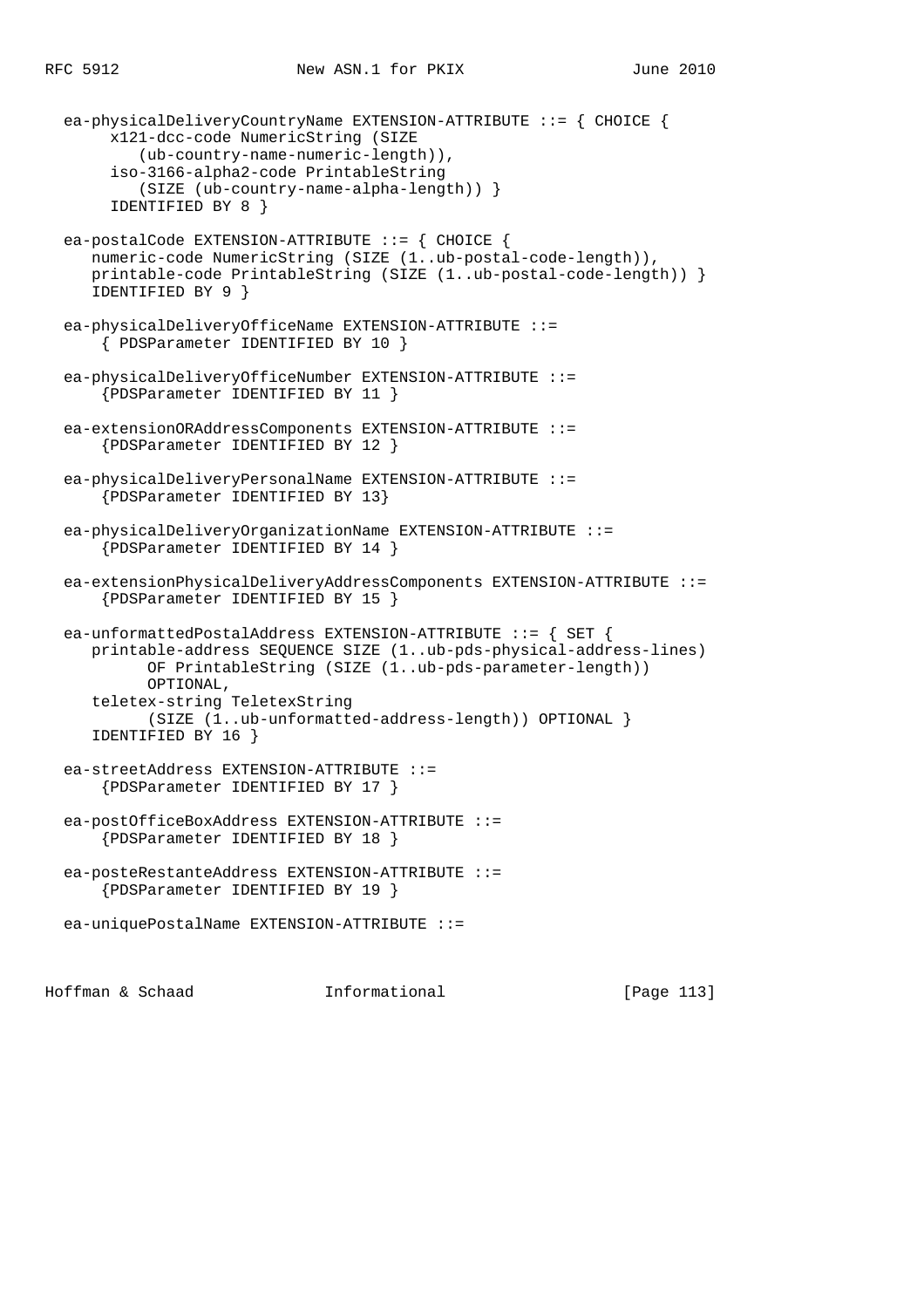```
 { PDSParameter IDENTIFIED BY 20 }
  ea-localPostalAttributes EXTENSION-ATTRIBUTE ::=
      {PDSParameter IDENTIFIED BY 21 }
  PDSParameter ::= SET {
     printable-string PrintableString
                  (SIZE(1..ub-pds-parameter-length)) OPTIONAL,
     teletex-string TeletexString
                  (SIZE(1..ub-pds-parameter-length)) OPTIONAL }
  ea-extendedNetworkAddress EXTENSION-ATTRIBUTE ::= {
     CHOICE {
         e163-4-address SEQUENCE {
             number [0] IMPLICIT NumericString
                   (SIZE (1..ub-e163-4-number-length)),
             sub-address [1] IMPLICIT NumericString
                  (SIZE (1..ub-e163-4-sub-address-length)) OPTIONAL
         },
         psap-address [0] IMPLICIT PresentationAddress
      } IDENTIFIED BY 22
  }
  PresentationAddress ::= SEQUENCE {
      pSelector [0] EXPLICIT OCTET STRING OPTIONAL,
      sSelector [1] EXPLICIT OCTET STRING OPTIONAL,
 tSelector [2] EXPLICIT OCTET STRING OPTIONAL,
 nAddresses [3] EXPLICIT SET SIZE (1..MAX) OF OCTET STRING }
  ea-terminalType EXTENSION-ATTRIBUTE ::= {INTEGER {
     telex (3),
     teletex (4),
     g3-facsimile (5),
     g4-facsimile (6),
     ia5-terminal (7),
     videotex (8) } (0..ub-integer-options)
     IDENTIFIED BY 23 }
  -- Extension Domain-defined Attributes
  ea-teletexDomainDefinedAttributes EXTENSION-ATTRIBUTE ::=
       { SEQUENCE SIZE (1..ub-domain-defined-attributes) OF
           TeletexDomainDefinedAttribute IDENTIFIED BY 6 }
  TeletexDomainDefinedAttribute ::= SEQUENCE {
      type TeletexString
          (SIZE (1..ub-domain-defined-attribute-type-length)),
      value TeletexString
           (SIZE (1..ub-domain-defined-attribute-value-length)) }
```
Hoffman & Schaad Informational [Page 114]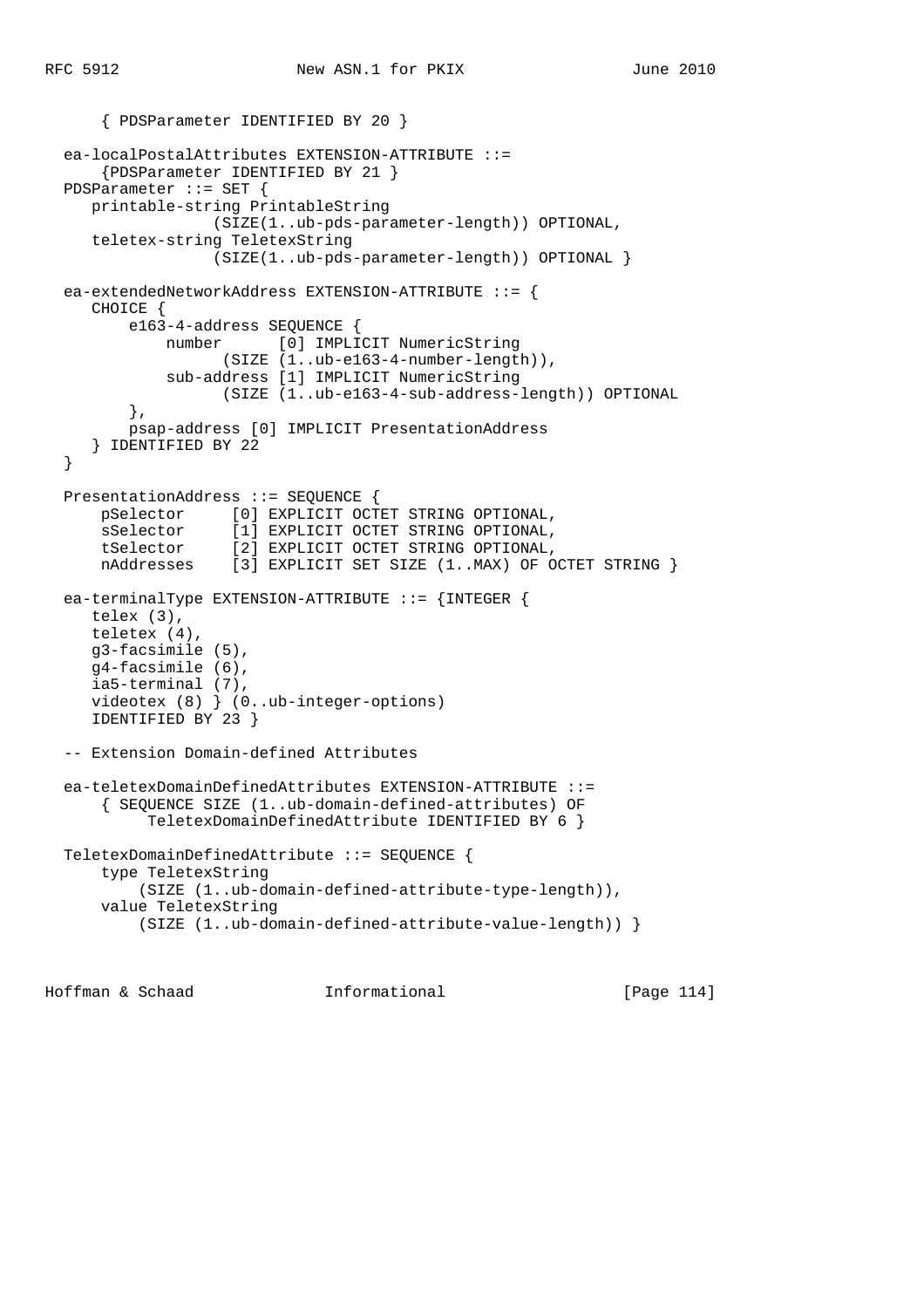-- specifications of Upper Bounds MUST be regarded as mandatory from Annex B of ITU-T X.411 Reference Definition of MTS Parameter -- Upper Bounds -- Upper Bounds ub-match INTEGER ::= 128 ub-common-name-length INTEGER  $::= 64$  $ub$ -country-name-alpha-length INTEGER ::= 2 ub-country-name-numeric-length INTEGER ::= 3 ub-domain-defined-attributes INTEGER ::= 4 ub-domain-defined-attribute-type-length INTEGER ::= 8 ub-domain-defined-attribute-value-length INTEGER ::= 128 ub-domain-name-length INTEGER ::= 16 ub-extension-attributes INTEGER ::= 256 ub-e163-4-number-length INTEGER ::= 15 ub-e163-4-sub-address-length INTEGER ::= 40 ub-generation-qualifier-length INTEGER ::= 3 ub-given-name-length INTEGER ::= 16 ub-initials-length INTEGER ::= 5 ub-integer-options INTEGER ::= 256 ub-numeric-user-id-length INTEGER ::= 32 ub-organization-name-length INTEGER ::= 64 ub-organizational-unit-name-length INTEGER ::= 32 ub-organizational-units INTEGER ::= 4 ub-pds-name-length INTEGER  $::= 16$  ub-pds-parameter-length INTEGER ::= 30 ub-pds-physical-address-lines INTEGER ::= 6 ub-postal-code-length INTEGER ::= 16 ub-surname-length INTEGER ::= 40 ub-terminal-id-length INTEGER ::= 24 ub-unformatted-address-length INTEGER ::= 180 ub-x121-address-length INTEGER ::= 16

 -- Note - upper bounds on string types, such as TeletexString, are -- measured in characters. Excepting PrintableString or IA5String, a -- significantly greater number of octets will be required to hold -- such a value. As a minimum, 16 octets or twice the specified -- upper bound, whichever is the larger, should be allowed for -- TeletexString. For UTF8String or UniversalString, at least four -- times the upper bound should be allowed.

## END

## 15. Security Considerations

 Even though all the RFCs in this document are security-related, the document itself does not have any security considerations. The ASN.1 modules keep the same bits-on-the-wire as the modules that they replace.

Hoffman & Schaad Informational [Page 115]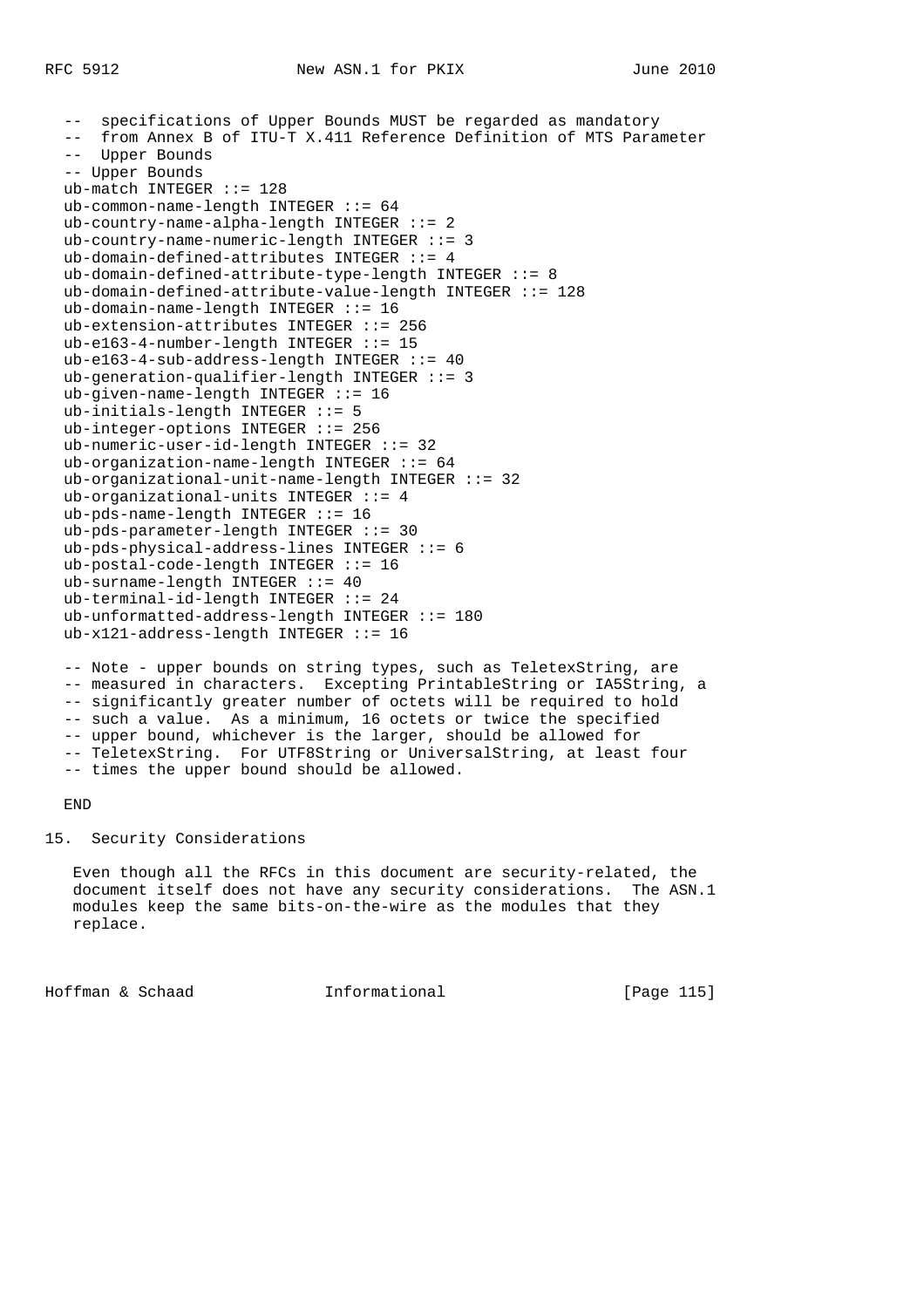## 16. Normative References

- [ASN1-2002] ITU-T, "ITU-T Recommendation X.680, X.681, X.682, and X.683", ITU-T X.680, X.681, X.682, and X.683, 2002.
- [RFC2560] Myers, M., Ankney, R., Malpani, A., Galperin, S., and C. Adams, "X.509 Internet Public Key Infrastructure Online Certificate Status Protocol - OCSP", RFC 2560, June 1999.
- [RFC2986] Nystrom, M. and B. Kaliski, "PKCS #10: Certification Request Syntax Specification Version 1.7", RFC 2986, November 2000.
- [RFC3279] Bassham, L., Polk, W., and R. Housley, "Algorithms and Identifiers for the Internet X.509 Public Key Infrastructure Certificate and Certificate Revocation List (CRL) Profile", RFC 3279, April 2002.
- [RFC3852] Housley, R., "Cryptographic Message Syntax (CMS)", RFC 3852, July 2004.
- [RFC4055] Schaad, J., Kaliski, B., and R. Housley, "Additional Algorithms and Identifiers for RSA Cryptography for use in the Internet X.509 Public Key Infrastructure Certificate and Certificate Revocation List (CRL) Profile", RFC 4055, June 2005.
- [RFC4210] Adams, C., Farrell, S., Kause, T., and T. Mononen, "Internet X.509 Public Key Infrastructure Certificate Management Protocol (CMP)", RFC 4210, September 2005.
- [RFC4211] Schaad, J., "Internet X.509 Public Key Infrastructure Certificate Request Message Format (CRMF)", RFC 4211, September 2005.
- [RFC5055] Freeman, T., Housley, R., Malpani, A., Cooper, D., and W. Polk, "Server-Based Certificate Validation Protocol (SCVP)", RFC 5055, December 2007.
- [RFC5272] Schaad, J. and M. Myers, "Certificate Management over CMS (CMC)", RFC 5272, June 2008.
- [RFC5280] Cooper, D., Santesson, S., Farrell, S., Boeyen, S., Housley, R., and W. Polk, "Internet X.509 Public Key Infrastructure Certificate and Certificate Revocation List (CRL) Profile", RFC 5280, May 2008.

Hoffman & Schaad Informational [Page 116]